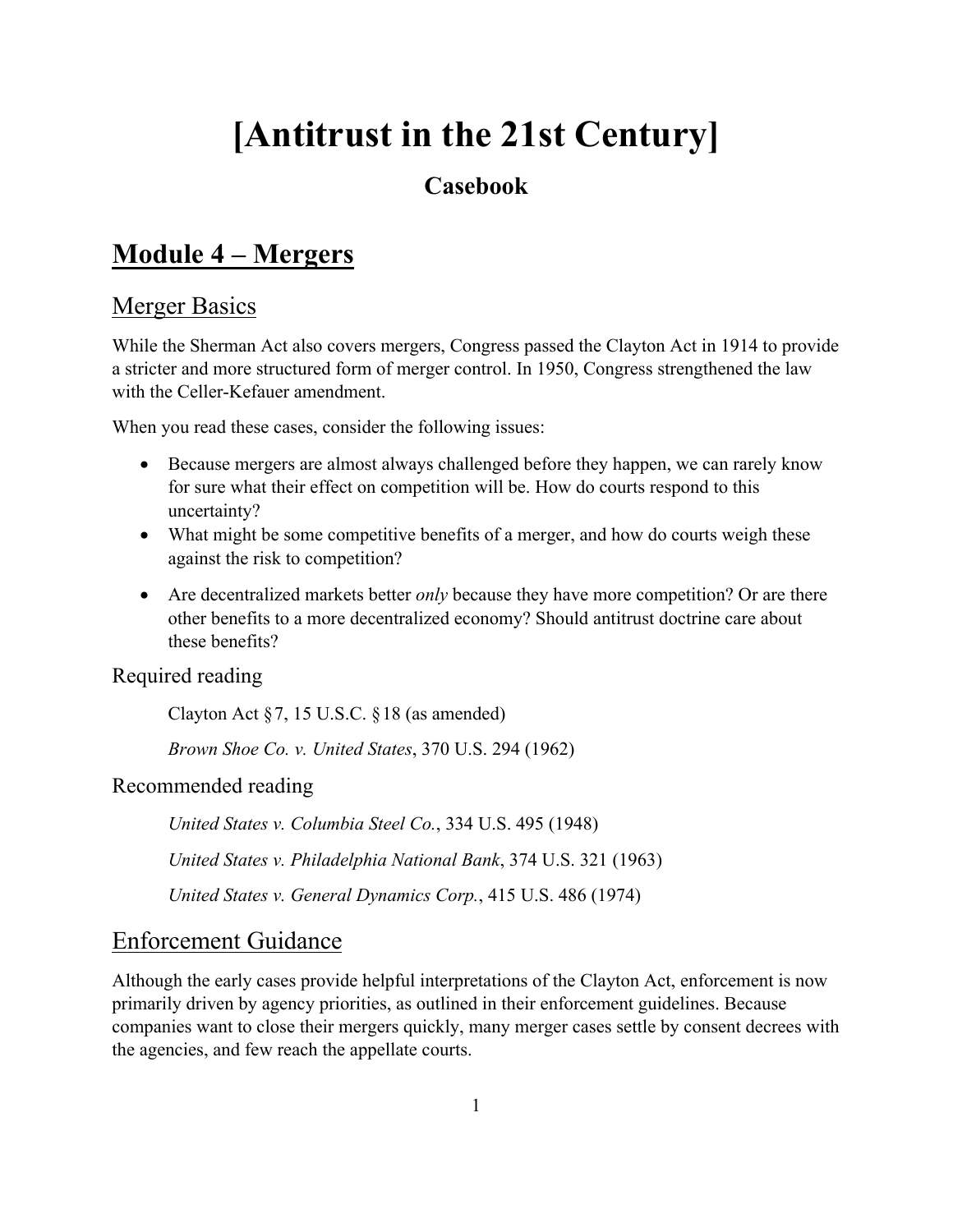The federal agencies' approach is reflected in their Horizontal and Vertical merger guidelines. (However, the FTC withdrew its endorsement of the Vertical Merger Guidelines in 2021, after only one year of use, so those guidelines are less influential.) In short, the guidelines are concerned with whether a merger will lessen competition in a way that is likely to increase prices, reduce quality, or lessen innovation. While reading the guidelines, consider whether they are consistent with the appellate cases in this module (see *Staples*).

## Required reading

*Horizontal Merger Guidelines* (2010 or most recent version), U.S. Department of Justice and Federal Trade Commission

## Recommended reading

*Vertical Merger Guidelines* (2020, withdrawn), U.S. Department of Justice and Federal Trade Commission

The guidelines have led to a more structured analysis of merger cases. There are two steps: 1) define the market; and 2) assess the harm the merger may pose to competition.

# 1) Define the market

To define a company's market, the agency will assess which companies compete with it for customers. To decide whether firms make up a market, agencies commonly use the "hypothetical monopolist" or "SSNIP" test. The test imagines that all the firms under consideration are controlled by a single monopolist who raises the prices of all their relevant products by 5% (a "small but significant non-transitory increase in price"). If consumers would not leave the proposed market in large numbers, the price increase is profitable for the hypothetical monopolist, and the market under consideration is valid. See the Horizontal Guidelines for more about this test.

Although market definition is a popular tool for merger analysis, consider whether this tool might overshadow what merger control ultimately cares about: the analysis of competitive effects. Is market definition too static a tool for certain types of markets? (See Podszun.)

Mergers are called horizontal if the combining companies compete head-to-head, vertical if they operate in related markets, and conglomerate if they operate in unrelated markets. The agencies are much more lenient toward vertical and conglomerate mergers than toward horizontal ones.

### Required reading

*United States v. E.I. Du Pont de Nemours & Co.*, 351 U.S. 377 (1956) *Eastman Kodak Co. v. Image Technical Services, Inc.*, 504 U.S. 451 (1992) *FTC v. Staples Inc. & Office Depot Inc.*, 190 F. Supp.3d 100 (D.D.C. 2016)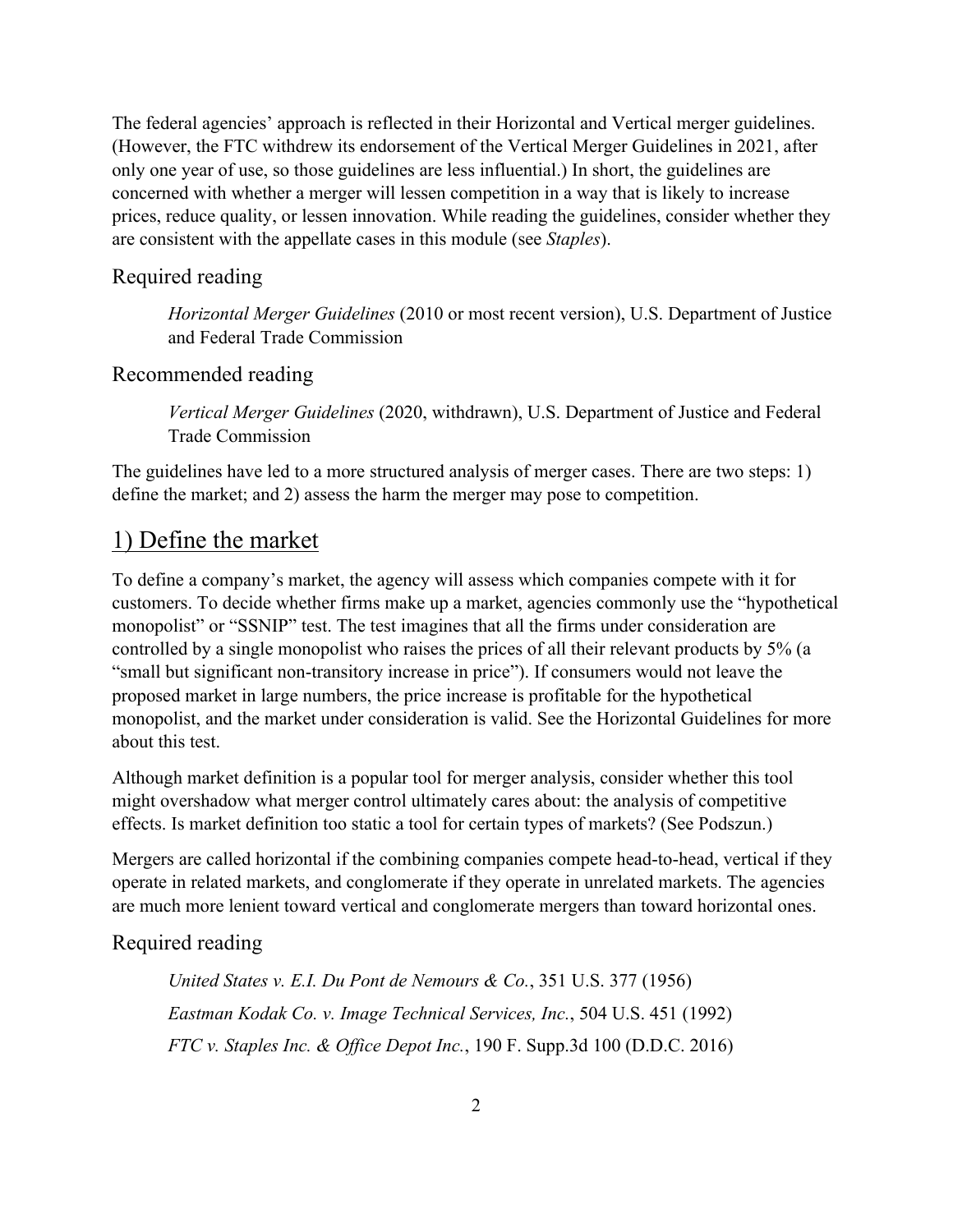## Background reading

Rupprecht Podszun, *The Arbitrariness of Market Definition and an Evolutionary Concept of Markets*, Antitrust Bulletin (2016), 61(1), 121–32.

## 2) Assess harm to competition

## Required reading

Complaint, *United States of America v. Anheuser-Busch InBev SA/NV et al.*

## Recommended reading

*FTC v. H.J. Heinz Co.*, 246 F.3d 708 (D.C. Cir. 2001)

## Background reading

*United States v. H&R Block, Inc.*, 833 F. Supp. 2d 36 (D.D.C. 2011)

*Steves & Sons Inc. v. Jeld-Wen Inc.*, 988 F.3d 690 (2021)

## Procedure

The Hart-Scott-Rodino Act sets up a system for merger preclearance. Companies above certain sizes must notify the antitrust agencies before merging. If the merger raises competitive concerns, the agencies may require the companies to provide more information and hold off closing the deal.

Often, merging companies can allay the agencies' concerns by agreeing to settlements that require structural or behavioral remedies. For example, one of the merging companies might agree to spin off a division that directly competes with the other.

If the parties cannot reach a settlement, then the agencies can sue to block the merger. The agencies can also sue retrospectively to unwind a merger, but this is rarer.

Required reading

Hart-Scott-Rodino Antitrust Improvements Act of 1976

Background reading

*United States v. E.I. Du Pont de Nemours & Co.*, 353 U.S. 586 (1957)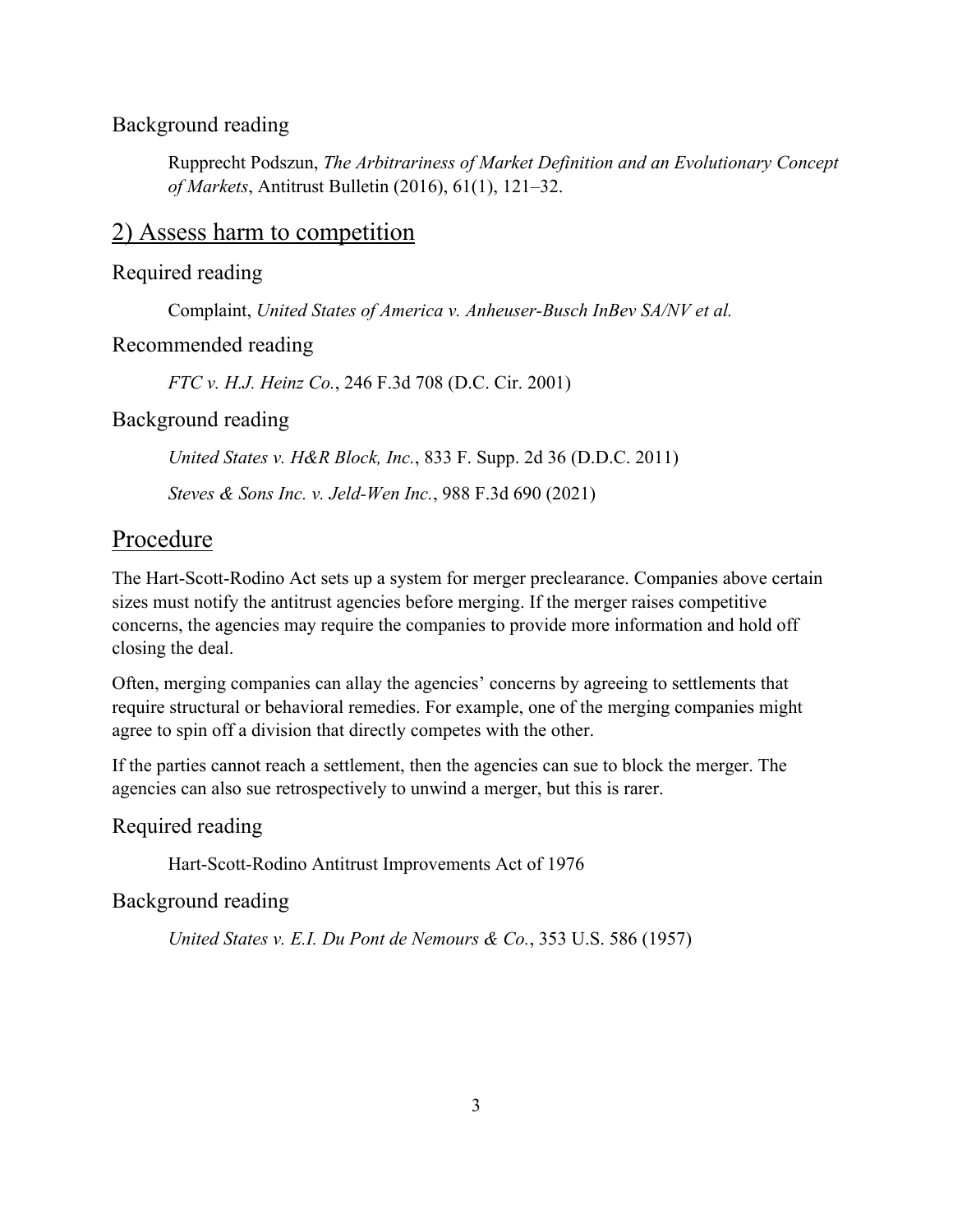# **Contents**

| United States of America v. Anheuser-Busch InBev SA/NV et al. Complaint 67 |  |
|----------------------------------------------------------------------------|--|
|                                                                            |  |
|                                                                            |  |
|                                                                            |  |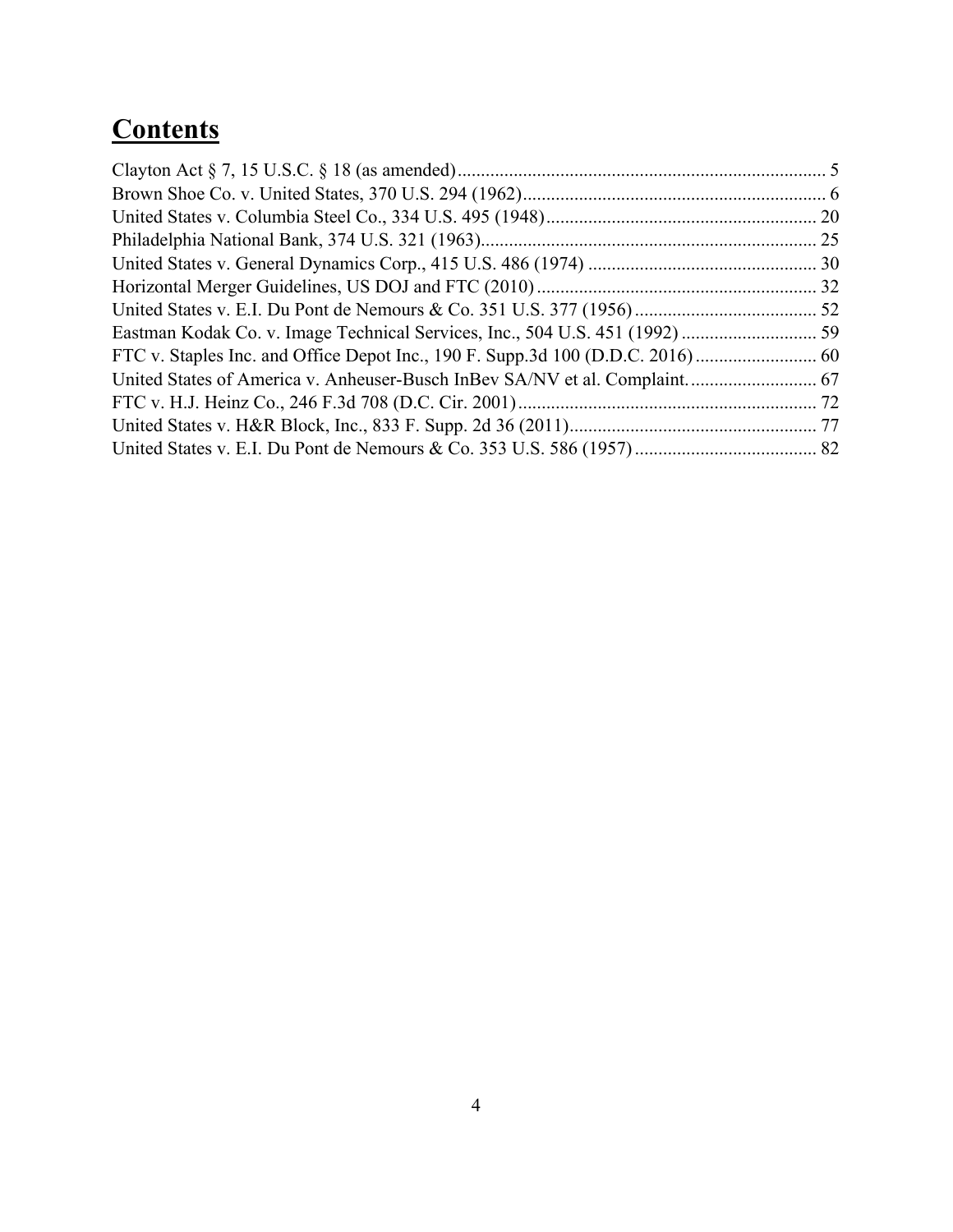## *Clayton Act § 7, 15 U.S.C. § 18 (as amended)*

No person engaged in commerce or in any activity affecting commerce shall acquire, directly or indirectly, the whole or any part of the stock or other share capital and no person subject to the jurisdiction of the Federal Trade Commission shall acquire the whole or any part of the assets of another person engaged also in commerce or in any activity affecting commerce, where in any line of commerce or in any activity affecting commerce in any section of the country, the effect of such acquisition may be substantially to lessen competition, or to tend to create a monopoly.

No person shall acquire, directly or indirectly, the whole or any part of the stock or other share capital and no person subject to the jurisdiction of the Federal Trade Commission shall acquire the whole or any part of the assets of one or more persons engaged in commerce or in any activity affecting commerce, where in any line of commerce or in any activity affecting commerce in any section of the country, the effect of such acquisition, of such stocks or assets, or of the use of such stock by the voting or granting of proxies or otherwise, may be substantially to lessen competition, or to tend to create a monopoly.

This section shall not apply to persons purchasing such stock solely for investment and not using the same by voting or otherwise to bring about, or in attempting to bring about, the substantial lessening of competition. Nor shall anything contained in this section prevent a corporation engaged in commerce or in any activity affecting commerce from causing the formation of subsidiary corporations for the actual carrying on of their immediate lawful business, or the natural and legitimate branches or extensions thereof, or from owning and holding all or a part of the stock of such subsidiary corporations, when the effect of such formation is not to substantially lessen competition...

## Comment

The Clayton Act does not apply to stock acquisitions "solely for investment." But given the debate over common ownership—which we will discuss later in the semester—should that omission be reconsidered?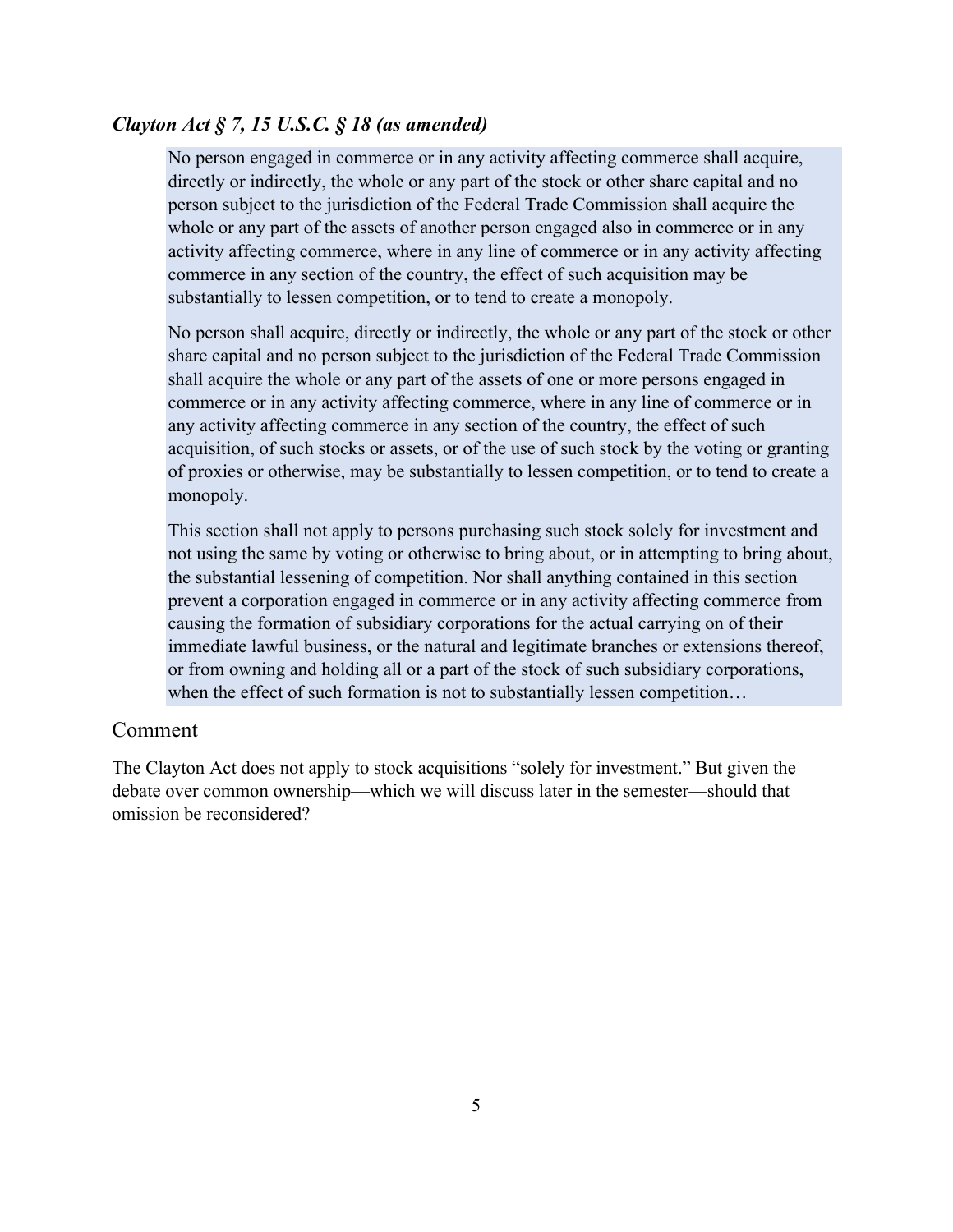#### *Brown Shoe Co. v. United States, 370 U.S. 294 (1962)*

This suit was initiated in November 1955 when the Government filed a civil action in the United States District Court for the Eastern District of Missouri alleging that a contemplated merger between the G. R. Kinney Company, Inc. (Kinney), and the Brown Shoe Company, Inc. (Brown), through an exchange of Kinney for Brown stock, would violate § 7 of the Clayton Act, 15 U. S. C. § 18….

A motion by the Government for a preliminary injunction *pendente lite* was denied, and the companies were permitted to merge provided, however, that their businesses be operated separately and that their assets be kept separately identifiable. The merger was then effected on May 1, 1956. (at 296)

…

#### *The Industry*.

The District Court found that although domestic shoe production was scattered among a large number of manufacturers, a small number of large companies occupied a commanding position. Thus, while the 24 largest manufacturers produced about 35% of the Nation's shoes, the top 4 -- International, Endicott-Johnson, Brown (including Kinney) and General Shoe -- alone produced approximately 23% of the Nation's shoes or 65% of the production of the top 24…

The District Court found that men's, women's, and children's shoes are normally produced in separate factories… The District Court found a "definite trend" among shoe manufacturers to acquire retail outlets… Brown, itself, with no retail outlets of its own prior to 1951, had acquired 845 such outlets by 1956. Moreover, between 1950 and 1956 nine independent shoe store chains, operating 1,114 retail shoe stores, were found to have become subsidiaries of these large firms and to have ceased their independent operations.

And once the manufacturers acquired retail outlets, the District Court found there was a "definite trend" for the parent-manufacturers to supply an ever increasing percentage of the retail outlets' needs, thereby foreclosing other manufacturers from effectively competing for the retail accounts. Manufacturer-dominated stores were found to be "drying up" the available outlets for independent producers.

Another "definite trend" found to exist in the shoe industry was a decrease in the number of plants manufacturing shoes. And there appears to have been a concomitant decrease in the number of firms manufacturing shoes. In 1947, there were 1,077 independent manufacturers of shoes, but by 1954 their number had decreased about 10% to 970. (at 300-301)

#### *Brown Shoe*.

Brown Shoe was found not only to have been a participant, but also a moving factor, in these industry trends. Although Brown had experimented several times with operating its own retail outlets, by 1945 it had disposed of them all. However, in 1951, Brown again began to seek retail outlets by acquiring the Nation's largest operator of leased shoe departments, Wohl Shoe Company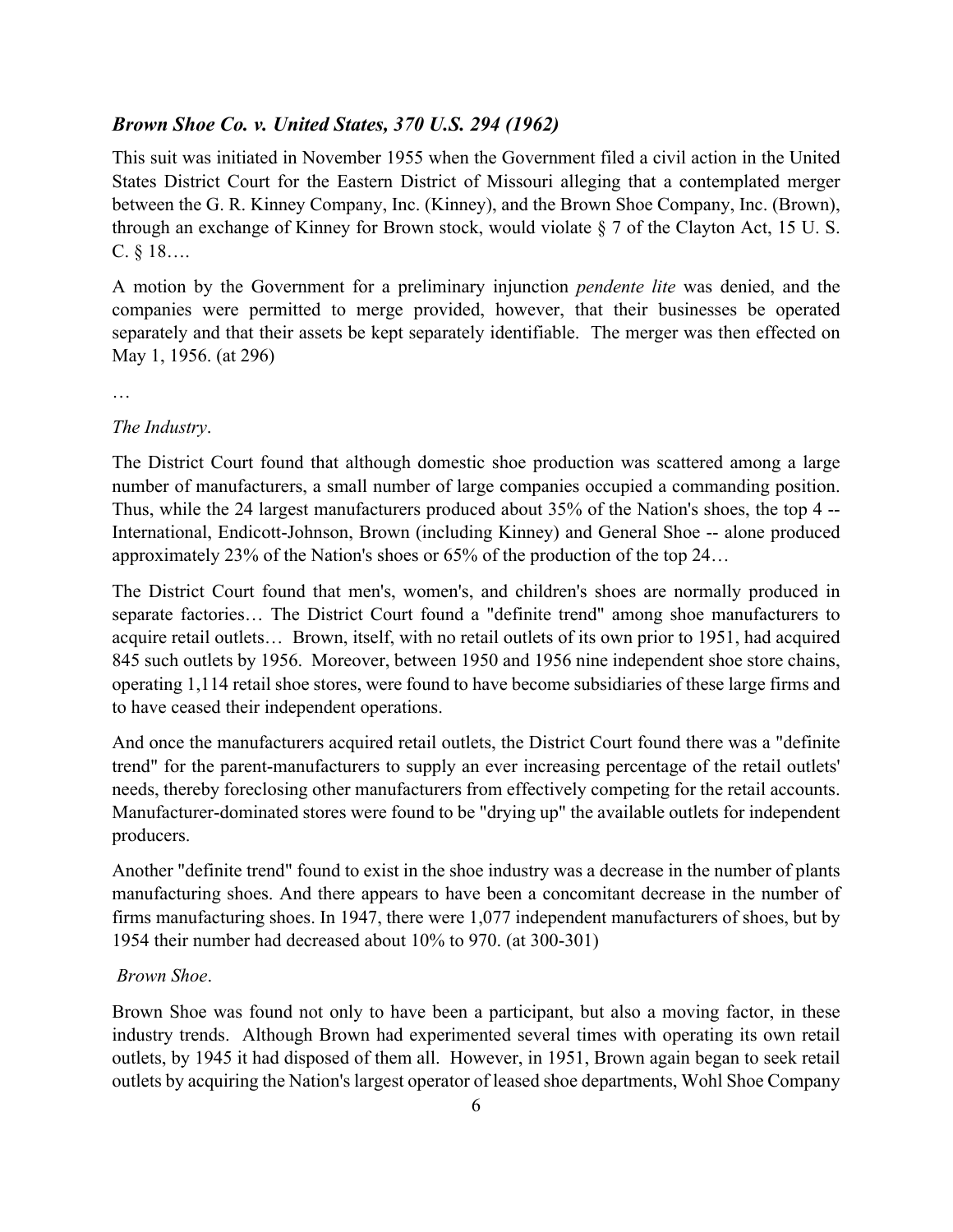(Wohl), which operated 250 shoe departments in department stores throughout the United States. Between 1952 and 1955 Brown made a number of smaller acquisitions: Wetherby-Kayser Shoe Company (three retail stores), Barnes & Company (two stores), Reilly Shoe Company (two leased shoe departments), Richardson Shoe Store (one store), and Wohl Shoe Company of Dallas (not connected with Wohl) (leased shoe departments in Dallas). In 1954, Brown made another major acquisition: Regal Shoe Corporation which, at the time, operated one manufacturing plant producing men's shoes and 110 retail outlets.

The acquisition of these corporations was found to lead to increased sales by Brown to the acquired companies. Thus although prior to Brown's acquisition of Wohl in 1951, Wohl bought from Brown only 12.8% of its total purchases of shoes, it subsequently increased its purchases to 21.4% in 1952 and to 32.6% in 1955. Wetherby-Kayser's purchases from Brown increased from 10.4% before acquisition to over 50% after. Regal, which had previously sold no shoes to Wohl and shoes worth only \$ 89,000 to Brown, in 1956 sold shoes worth \$ 265,000 to Wohl and \$ 744,000 to Brown.

During the same period of time, Brown also acquired the stock or assets of seven companies engaged solely in shoe manufacturing. As a result, in 1955, Brown was the fourth largest shoe manufacturer in the country, producing about 25.6 million pairs of shoes or about 4% of the Nation's total footwear production. (at 302-303)

#### *Kinney*.

Kinney is principally engaged in operating the largest family-style shoe store chain in the United States. At the time of trial, Kinney was found to be operating over 400 such stores in more than 270 cities. These stores were found to make about 1.2% of all national retail shoe sales by dollar volume. Moreover, in 1955 the Kinney stores sold approximately 8 million pairs of nonrubber shoes or about 1.6% of the national pairage sales of such shoes. Of these sales, approximately 1.1 million pairs were of men's shoes or about 1% of the national pairage sales of men's shoes; approximately 4.2 million pairs were of women's shoes or about 1.5% of the national pairage sales of women's shoes; and approximately 2.7 million pairs were of children's shoes or about 2% of the national pairage sales of children's shoes.

In addition to this extensive retail activity, Kinney owned and operated four plants which manufactured men's, women's, and children's shoes and whose combined output was 0.5% of the national shoe production in 1955, making Kinney the twelfth largest shoe manufacturer in the United States.

Kinney stores were found to obtain about 20% of their shoes from Kinney's own manufacturing plants. At the time of the merger, Kinney bought no shoes from Brown; however, in line with Brown's conceded reasons for acquiring Kinney, Brown had, by 1957, become the largest outside supplier of Kinney's shoes, supplying 7.9% of all Kinney's needs.

It is in this setting that the merger was considered and held to violate § 7 of the Clayton Act. The District Court ordered Brown to divest itself completely of all stock, share capital, assets or other interests it held in Kinney, to operate Kinney to the greatest degree possible as an independent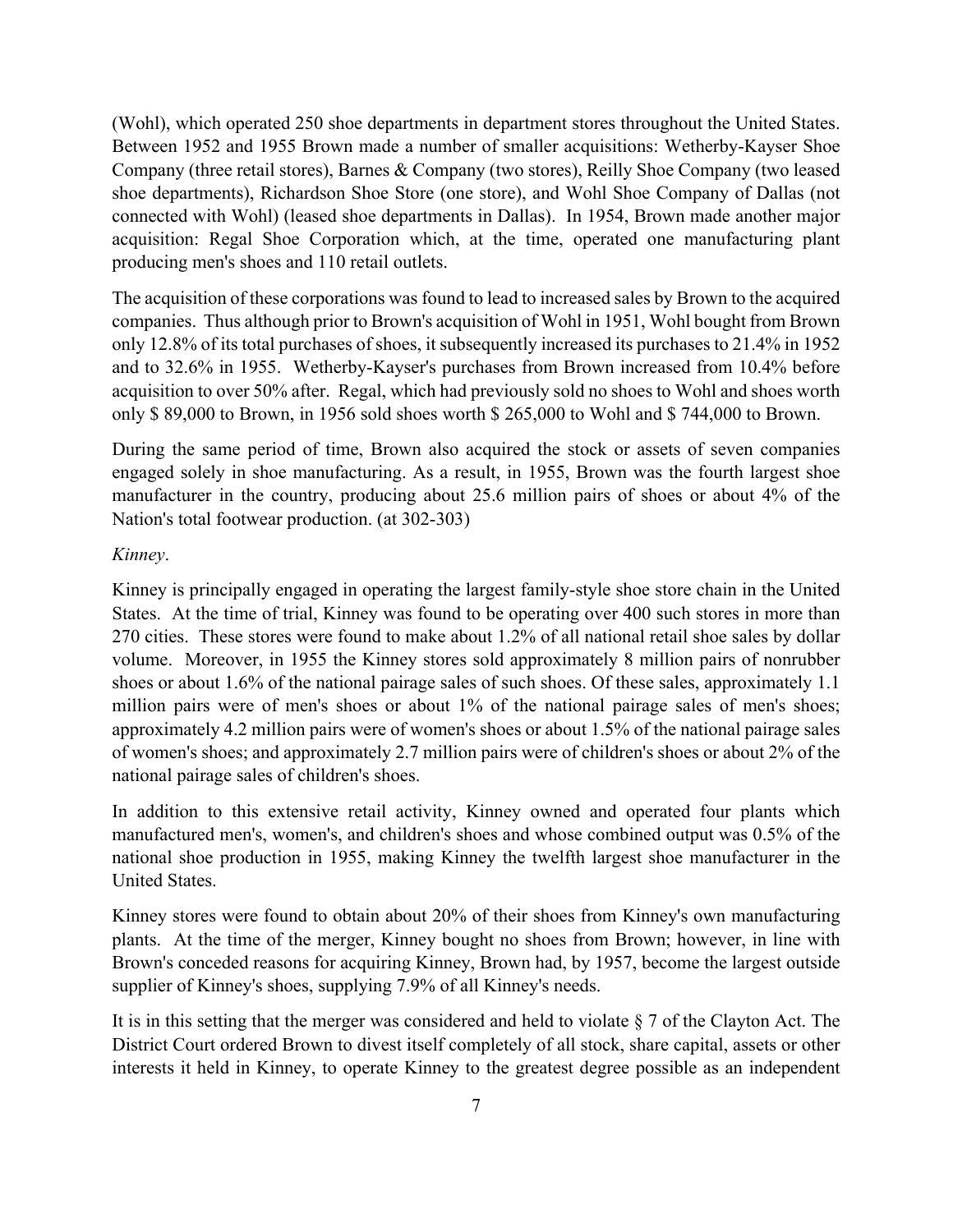concern pending complete divestiture, to refrain thereafter from acquiring or having any interest in Kinney's business or assets, and to file with the court within 90 days a plan for carrying into effect the divestiture decreed. The District Court also stated it would retain jurisdiction over the cause to enable the parties to apply for such further relief as might be necessary to enforce and apply the judgment. Prior to its submission of a divestiture plan, Brown filed a notice of appeal in the District Court. It then filed a jurisdictional statement in this Court, seeking review of the judgment below as entered. (at 303-304)

#### …

This case is one of the first to come before us in which the Government's complaint is based upon allegations that the appellant has violated § 7 of the Clayton Act, as that section was amended in 1950.18 The amendments adopted in 1950 culminated extensive efforts over a number of years, on the parts of both the Federal Trade Commission and some members of Congress, to secure revision of a section of the antitrust laws considered by many observers to be ineffective in its then existing form. Sixteen bills to amend § 7 during the period 1943 to 1949 alone were introduced for consideration by the Congress, and full public hearings on proposed amendments were held in three separate sessions. In the light of this extensive legislative attention to the measure, and the broad, general language finally selected by Congress for the expression of its will, we think it appropriate to review the history of the amended Act in determining whether the judgment of the court below was consistent with the intent of the legislature. See *United States* v. *E. I. du Pont de Nemours & Co*., 353 U.S. 586, 591-592; *Schwegmann Bros*. v. *Calvert Distillers Corp*., 341 U.S. 384, 390-395; *Federal Trade Comm'n* v. *Morton Salt Co*., 334 U.S. 37, 43-46, 49; *Corn Products Refining Co*. v. *Federal Trade Comm'n*, 324 U.S. 726, 734-737.

As enacted in 1914, § 7 of the original Clayton Act prohibited the acquisition by one corporation of the *stock* of another corporation when such acquisition would result in a substantial lessening of competition *between the acquiring and the acquired* companies, or tend to create a monopoly in any line of commerce. The Act did not, by its explicit terms, or as construed by this Court, bar the acquisition by one corporation of the *assets* of another. Nor did it appear to preclude the acquisition of stock in any corporation other than a direct competitor. Although proponents of the

<sup>&</sup>lt;sup>18</sup> Material in italics was added by the amendments; material in brackets was deleted. "No corporation engaged in commerce shall acquire, directly or indirectly, the whole or any part of the stock or other share capital *and no corporation subject to the jurisdiction of the Federal Trade Commission shall acquire the whole or any part of the assets* of another corporation engaged also in commerce, where *in any line of commerce in any section of the country*, the effect of such acquisition may be [to] substantially *to* lessen competition [between the corporation whose stock is so acquired and the corporation making the acquisition, or to restrain such commerce in any section or community], or *to* tend to create a monopoly [of any line of commerce]." Other paragraphs of § 7 were also amended in details not relevant to this case. The only other cases to reach this Court, in which the Government's complaints were based, in part, on amended § 7, were *Maryland & Virginia Milk Producers Assn*. v. *United States*, 362 U.S. 458, and *Jerrold Electronics Corp*. v. *United States*, 365 U.S. 567. However, a detailed analysis of the scope and purposes of the 1950 amendments was unnecessary to our disposition of the issues raised in those cases.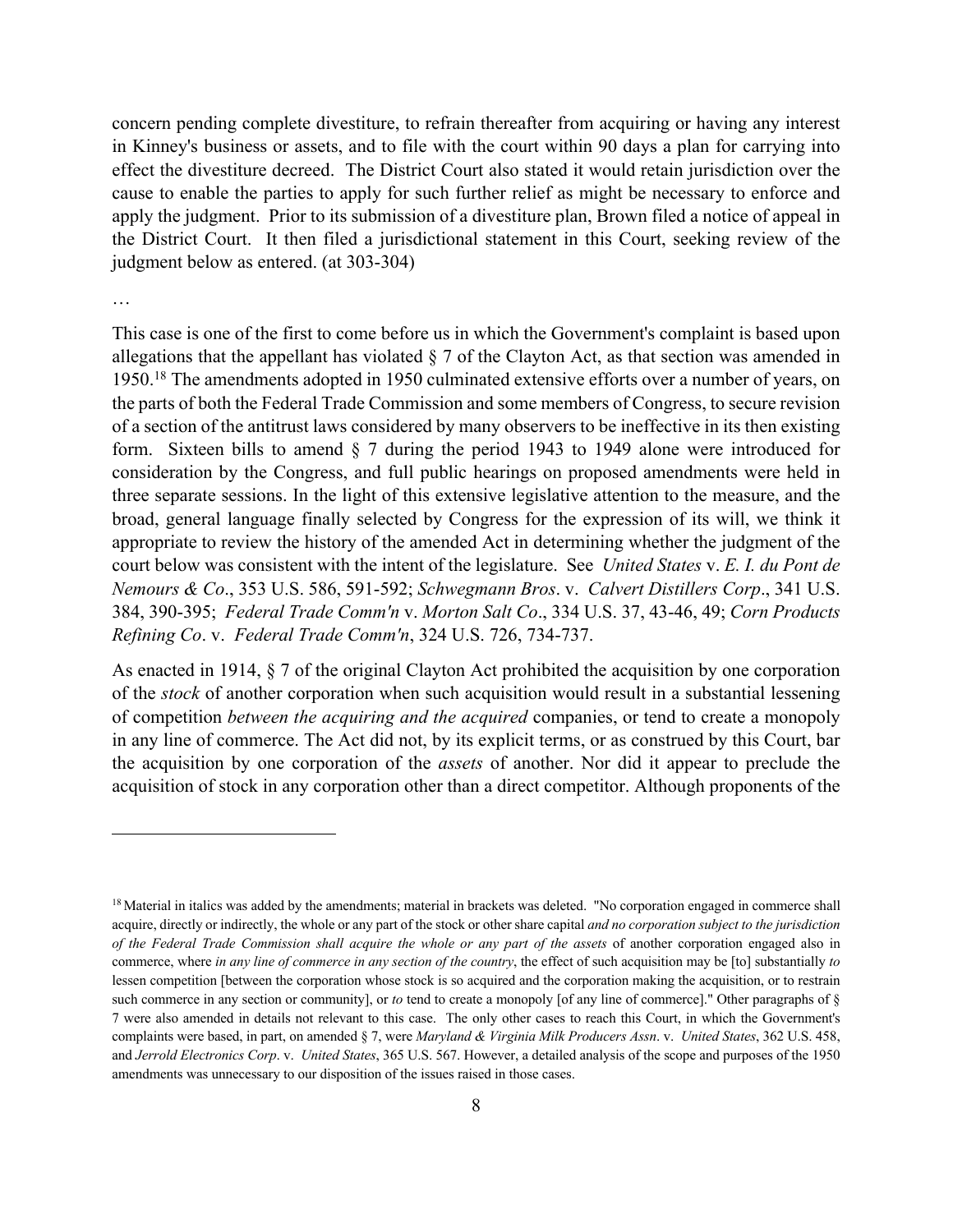1950 amendments to the Act suggested that the terminology employed in these provisions was the result of accident or an unawareness that the acquisition of assets could be as inimical to competition as stock acquisition, a review of the legislative history of the original Clayton Act fails to support such views. The possibility of asset acquisition was discussed, but was not considered important to an Act then conceived to be directed primarily at the development of holding companies and at the secret acquisition of competitors through the purchase of all or parts of such competitors' stock. (at 311-314)

It was, however, not long before the Federal Trade Commission recognized deficiencies in the Act as first enacted. Its Annual Reports frequently suggested amendments, principally along two lines: first, to "plug the loophole" exempting asset acquisitions from coverage under the Act, and second, to require companies proposing a merger to give the Commission prior notification of their plans. The Final Report of the Temporary National Economic Committee also recommended changes focusing on these two proposals. Hearings were held on some bills incorporating either or both of these changes but, prior to the amendments adopted in 1950, none reached the floor of Congress for plenary consideration. Although the bill that was eventually to become amended  $\S$  7 was confined to embracing within the Act's terms the acquisition of assets as well as stock, in the course of the hearings conducted in both the Eightieth and Eighty-first Congresses, a more far-reaching examination of the purposes and provisions of § 7 was undertaken. A review of the legislative history of these amendments provides no unmistakably clear indication of the precise standards the Congress wished the Federal Trade Commission and the courts to apply in judging the legality of particular mergers. However, sufficient expressions of a consistent point of view may be found in the hearings, committee reports of both the House and Senate and in floor debate to provide those charged with enforcing the Act with a usable frame of reference within which to evaluate any given merger.

The dominant theme pervading congressional consideration of the 1950 amendments was a fear of what was considered to be a rising tide of economic concentration in the American economy. Apprehension in this regard was bolstered by the publication in 1948 of the Federal Trade Commission's study on corporate mergers. Statistics from this and other current studies were cited as evidence of the danger to the American economy in unchecked corporate expansions through mergers.27 Other considerations cited in support of the bill were the desirability of retaining "local

<sup>&</sup>lt;sup>27</sup> F. T. C., The Present Trend of Corporate Mergers and Acquisitions, reprinted in Hearings on H. R. 515, at 300-317; F. T. C., The Merger Movement: A Summary Report, *passim*; 95 Cong. Rec. 11500-11507; 96 Cong. Rec. 16433, 16444, 16457; S. Rep. No. 1775, 81st Cong., 2d Sess. 3. The House Report on the amendments summarized its view of the situation:

<sup>&</sup>quot;That the current merger movement [during the years 1940-1947] has had a significant effect on the economy is clearly revealed by the fact that the asset value of the companies which have disappeared through mergers amounts to 5.2 billion dollars, or no less than 5.5 percent of the total assets of all manufacturing corporations -- a significant segment of the economy to be swallowed up in such a short period of time." H. R. Rep. No. 1191, 81st Cong., 1st Sess. 3.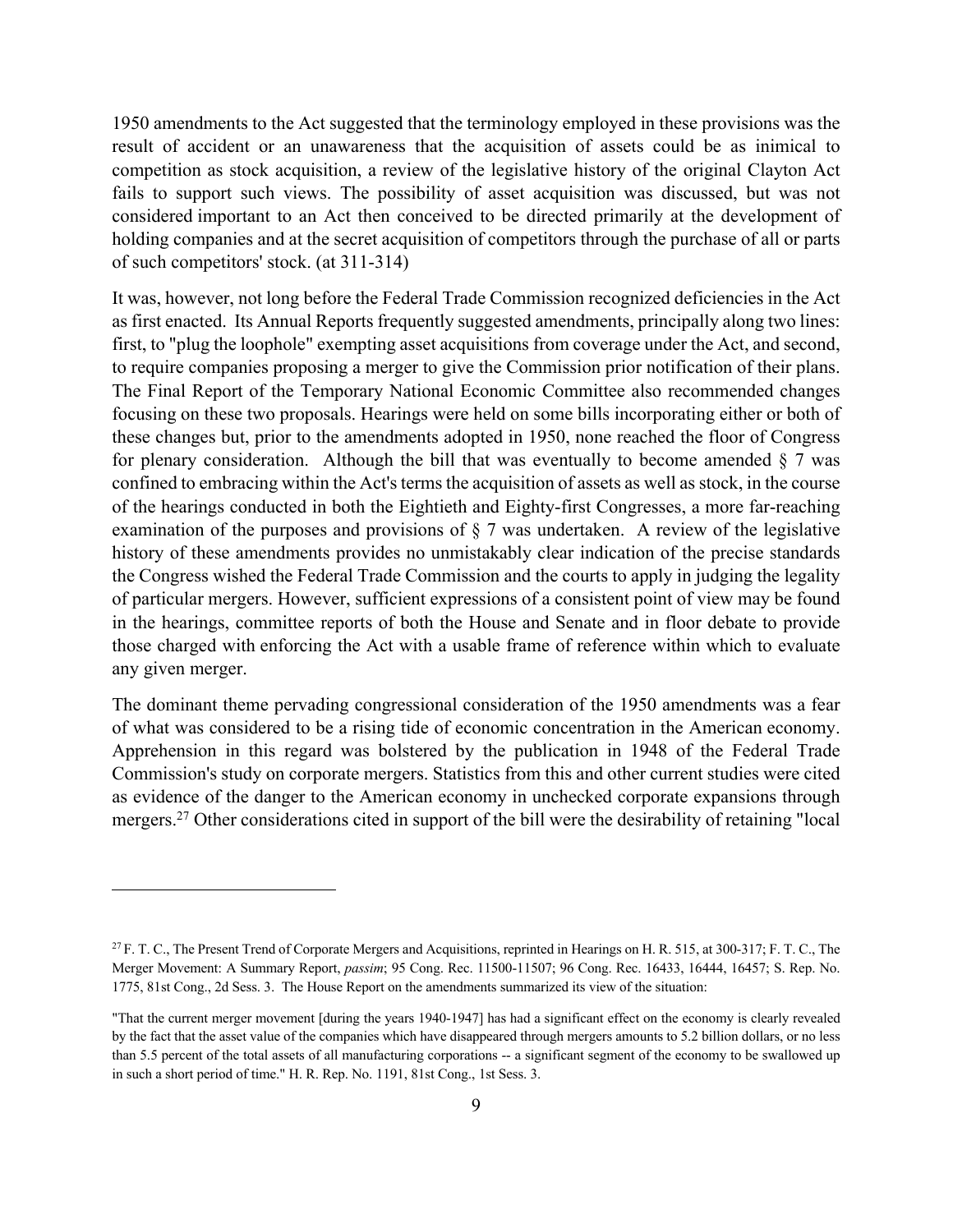control" over industry and the protection of small businesses.<sup>28</sup> Throughout the recorded discussion may be found examples of Congress' fear not only of accelerated concentration of economic power on economic grounds, but also of the threat to other values a trend toward concentration was thought to pose.

What were some of the factors, relevant to a judgment as to the validity of a given merger, specifically discussed by Congress in redrafting § 7?

First, there is no doubt that Congress did wish to "plug the loophole" and to include within the coverage of the Act the acquisition of assets no less than the acquisition of stock. (at 314-316)

Second, by the deletion of the "acquiring-acquired" language in the original text, it hoped to make plain that § 7 applied not only to mergers between actual competitors, but also to vertical and conglomerate mergers whose effect may tend to lessen competition in any line of commerce in any section of the country.

Third, it is apparent that a keystone in the erection of a barrier to what Congress saw was the rising tide of economic concentration, was its provision of authority for arresting mergers at a time when the trend to a lessening of competition in a line of commerce was still in its incipiency. Congress saw the process of concentration in American business as a dynamic force; it sought to assure the Federal Trade Commission and the courts the power to brake this force at its outset and before it gathered momentum.

Fourth, and closely related to the third, Congress rejected, as inappropriate to the problem it sought to remedy, the application to  $\S$  7 cases of the standards for judging the legality of business combinations adopted by the courts in dealing with cases arising under the Sherman Act, and which may have been applied to some early cases arising under original  $\S 7<sup>33</sup>$ 

<sup>28</sup> See, *e. g*., 95 Cong. Rec. 11486, 11489, 11494-11495, 11498; 96 Cong. Rec. 16444, 16448, 16450, 16452, 16503 (remarks by the cosponsors of the amendments, Representative Celler and Senator Kefauver, and by Representatives Bryson, Keating and Patman and Senators Murray and Aiken). Cf. *United States* v. *Aluminum Co. of America*, 148 F.2d 416, 429 (C. A. 2d Cir., per Learned Hand, J.): "Throughout the history of these [antitrust] statutes it has been constantly assumed that one of their purposes was to perpetuate and preserve, for its own sake and in spite of possible cost, an organization of industry in small units which can effectively compete with each other."

<sup>&</sup>lt;sup>33</sup> The Report of the House Judiciary Committee on H. R. 515 recommended the adoption of tests more stringent than those in the Sherman Act. H. R. Rep. No. 596, 80th Cong., 1st Sess. 7. A vigorous minority thought no new legislation was needed. *Id*., at 11- 18. Between the issuance of this Report and the Committee's subsequent consideration of H. R. 2734, this Court had decided *United States* v. *Columbia Steel Co*., 334 U.S. 495, which some understood to indicate that existing law might be inadequate to prevent mergers that had substantially lessened competition in a section of the country, but which, nevertheless, had not risen to the level of those restraints of trade or monopoly prohibited by the Sherman Act. See 96 Cong. Rec. 16502 (remarks of Senator Kefauver); H. R. Rep. No. 1191, 81st Cong., 1st Sess. 10-11. Numerous other statements by Congressmen and Senators and by representatives of the Federal Trade Commission, the Department of Justice and the President's Council of Economic Advisors were made to the Congress suggesting that a standard of illegality stricter than that imposed by the Sherman Act was needed. See, *e. g*., H. R. Hearings on H. R. 2734, at 13, 29, 41, 117; S. Hearings on H. R. 2734, at 22, 23, 47, 66, 319. The House Judiciary Committee's 1949 Report supported this concept unanimously although five of the nine members who had dissented two years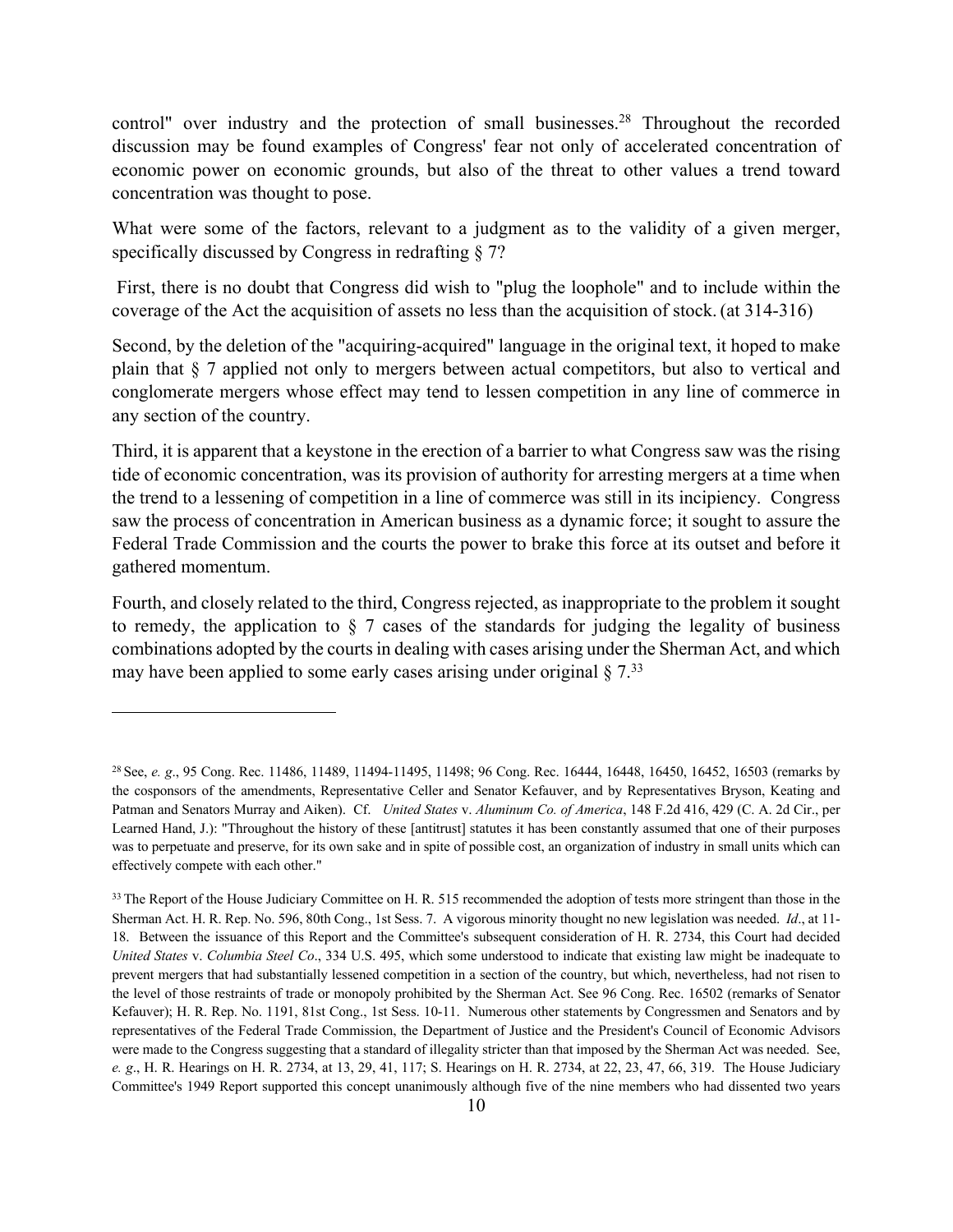Fifth, at the same time that it sought to create an effective tool for preventing all mergers having demonstrable anticompetitive effects, Congress recognized the stimulation to competition that might flow from particular mergers. When concern as to the Act's breadth was expressed, supporters of the amendments indicated that it would not impede, for example, a merger between two small companies to enable the combination to compete more effectively with larger corporations dominating the relevant market, nor a merger between a corporation which is financially healthy and a failing one which no longer can be a vital competitive factor in the market. The deletion of the word "community" in the original Act's description of the relevant geographic market is another illustration of Congress' desire to indicate that its concern was with the adverse effects of a given merger on competition only in an economically significant "section" of the country. Taken as a whole, the legislative history illuminates congressional concern with the protection of *competition*, not *competitors*, and its desire to restrain mergers only to the extent that such combinations may tend to lessen competition.

Sixth, Congress neither adopted nor rejected specifically any particular tests for measuring the relevant markets, either as defined in terms of product or in terms of geographic locus of competition, within which the anticompetitive effects of a merger were to be judged. Nor did it adopt a definition of the word "substantially," whether in quantitative terms of sales or assets or market shares or in designated qualitative terms, by which a merger's effects on competition were to be measured.

Seventh, while providing no definite quantitative or qualitative tests by which enforcement agencies could gauge the effects of a given merger to determine whether it may "substantially" lessen competition or tend toward monopoly, Congress indicated plainly that a merger had to be functionally viewed, in the context of its particular industry. That is, whether the consolidation was to take place in an industry that was fragmented rather than concentrated, that had seen a recent trend toward domination by a few leaders or had remained fairly consistent in its distribution of market shares among the participating companies, that had experienced easy access to markets by suppliers and easy access to suppliers by buyers or had witnessed foreclosure of business, that had witnessed the ready entry of new competition or the erection of barriers to prospective entrants, all were aspects, varying in importance with the merger under consideration, which would properly be taken into account.

earlier in H. R. Rep. No. 596 were still serving on the Committee. H. R. Rep. No. 1191, 81st Cong., 1st Sess. 7-8. The Senate Report was explicit: "The committee wish to make it clear that the bill is not intended to revert to the Sherman Act test. The intent here ... is to cope with monopolistic tendencies in their incipiency and well before they have attained such effects as would justify a Sherman Act proceeding. . . . [The] various additions and deletions -- some strengthening and others weakening the bill -- are not conflicting in purpose and effect. They merely are different steps toward the same objective, namely, that of framing a bill which, though dropping portions of the so-called Clayton Act test that have no economic significance [the reference would appear to be primarily to the "acquiring-acquired" standard of the original Act], reaches far beyond the Sherman Act." S. Rep. No. 1775, 81st Cong., 2d Sess. 4-5.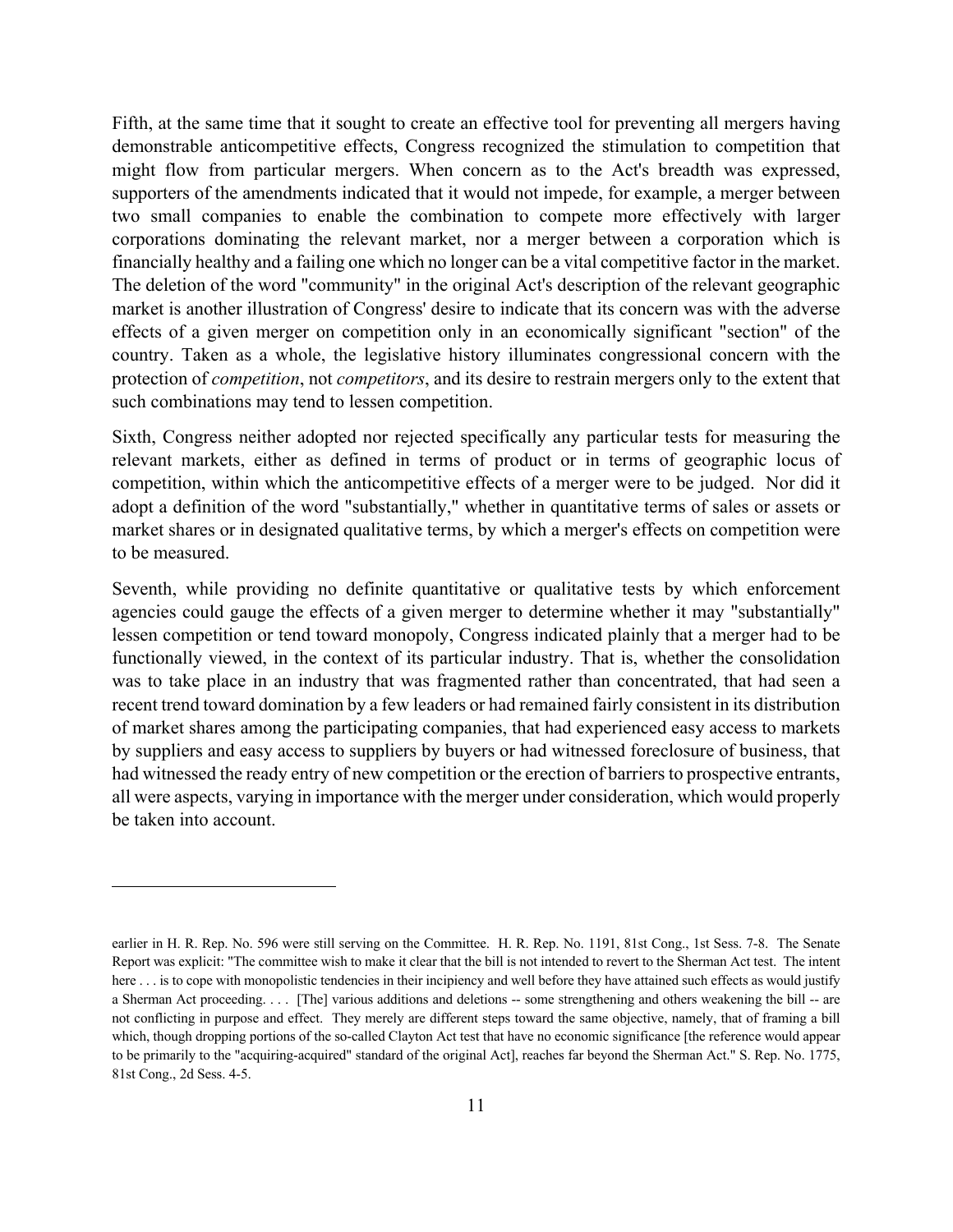Eighth, Congress used the words "*may be* substantially to lessen competition" (emphasis supplied), to indicate that its concern was with probabilities, not certainties. Statutes existed for dealing with clear-cut menaces to competition; no statute was sought for dealing with ephemeral possibilities. Mergers with a probable anticompetitive effect were to be proscribed by this Act. (at 316-323)

It is against this background that we return to the case before us.

#### IV.

#### THE VERTICAL ASPECTS OF THE MERGER.

Economic arrangements between companies standing in a supplier-customer relationship are characterized as "vertical." The primary vice of a vertical merger or other arrangement tying a customer to a supplier is that, by foreclosing the competitors of either party from a segment of the market otherwise open to them, the arrangement may act as a "clog on competition," *Standard Oil Co. of California* v. *United States*, 337 U.S. 293, 314…

The "area of effective competition" must be determined by reference to a product market (the "line of commerce") and a geographic market (the "section of the country").

#### *The Product Market*.

The outer boundaries of a product market are determined by the reasonable interchangeability of use or the cross-elasticity of demand between the product itself and substitutes for it. However, within this broad market, well-defined submarkets may exist which, in themselves, constitute product markets for antitrust purposes. *United States* v. *E. I. du Pont de Nemours & Co*., 353 U.S. 586, 593-595.The boundaries of such a submarket may be determined by examining such practical indicia as industry or public recognition of the submarket as a separate economic entity, the product's peculiar characteristics and uses, unique production facilities, distinct customers, distinct prices, sensitivity to price changes, and specialized vendors. Because § 7 of the Clayton Act prohibits any merger which may substantially lessen competition "in *any* line of commerce" (emphasis supplied), it is necessary to examine the effects of a merger in each such economically significant submarket to determine if there is a reasonable probability that the merger will substantially lessen competition. If such a probability is found to exist, the merger is proscribed.

Applying these considerations to the present case, we conclude that the record supports the District Court's finding that the relevant lines of commerce are men's, women's, and children's shoes. These product lines are recognized by the public; each line is manufactured in separate plants; each has characteristics peculiar to itself rendering it generally noncompetitive with the others; and each is, of course, directed toward a distinct class of customers.

Appellant, however, contends that the District Court's definitions fail to recognize sufficiently "price/quality" and "age/sex" distinctions in shoes. Brown argues that the predominantly medium-priced shoes which it manufactures occupy a product market different from the predominantly low-priced shoes which Kinney sells. But agreement with that argument would be equivalent to holding that medium-priced shoes do not compete with low-priced shoes.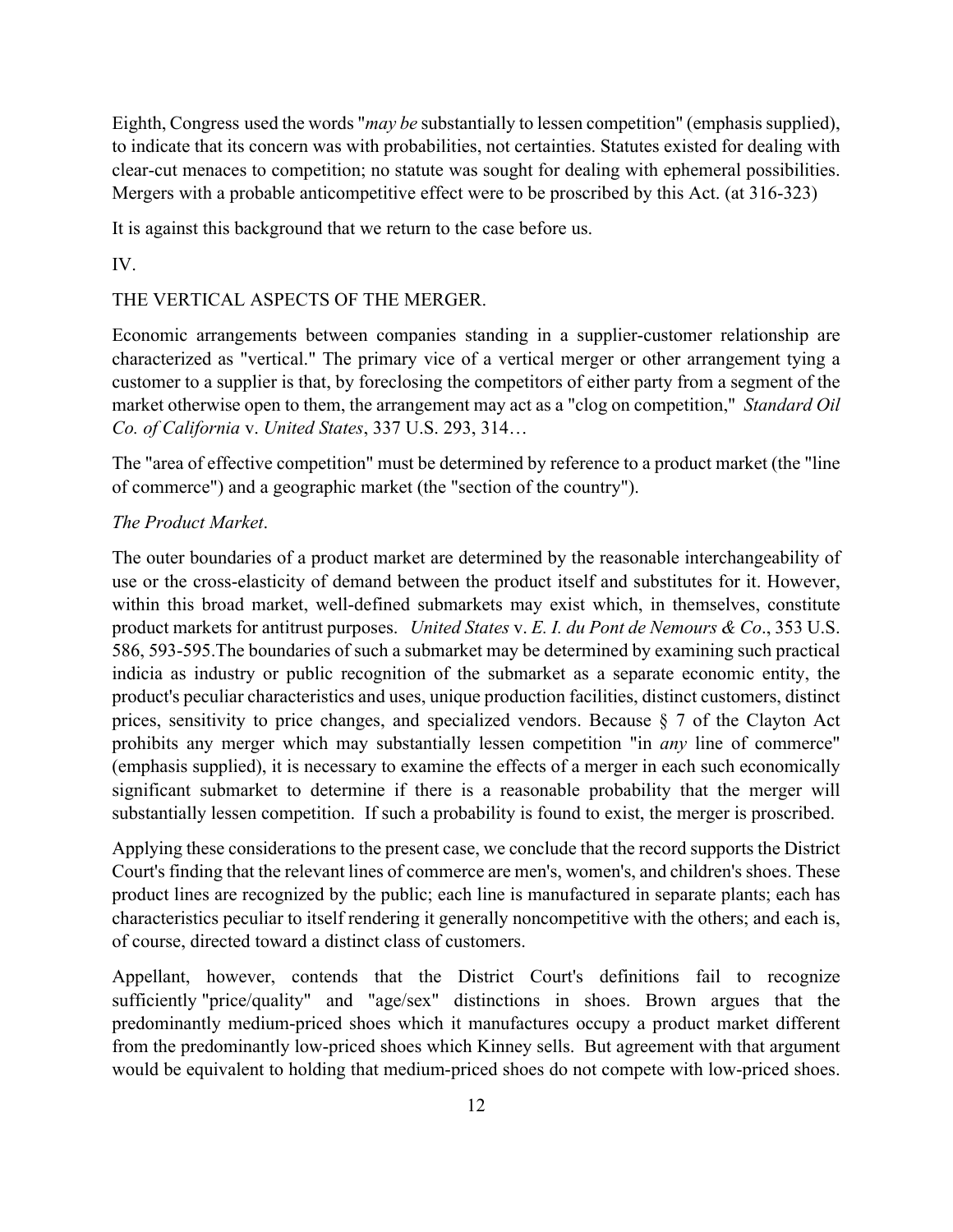We think the District Court properly found the facts to be otherwise. It would be unrealistic to accept Brown's contention that, for example, men's shoes selling below \$ 8.99 are in a different product market from those selling above \$ 9.00.

This is not to say, however, that "price/quality" differences, where they exist, are unimportant in analyzing a merger; they may be of importance in determining the likely effect of a merger. But the boundaries of the relevant market must be drawn with sufficient breadth to include the competing products of each of the merging companies and to recognize competition where, in fact, competition exists. Thus we agree with the District Court that in this case a further division of product lines based on "price/quality" differences would be "unrealistic."

Brown's contention that the District Court's product market definitions should have recognized further "age/sex" distinctions raises a different problem. Brown's sharpest criticism is directed at the District Court's finding that children's shoes constituted a single line of commerce. Brown argues, for example, that "a little boy does not wear a little girl's black patent leather pump" and that "[a] male baby cannot wear a growing boy's shoes." Thus Brown argues that "infants' and babies'" shoes, "misses' and children's" shoes and "youths' and boys'" shoes should each have been considered a separate line of commerce. Assuming, *arguendo*, that little boys' shoes, for example, do have sufficient peculiar characteristics to constitute one of the markets to be used in analyzing the effects of this merger, we do not think that in this case the District Court was required to employ finer "age/sex" distinctions than those recognized by its classifications of "men's," "women's," and "children's" shoes. Further division does not aid us in analyzing the effects of this merger. Brown manufactures about the same percentage of the Nation's children's shoes (5.8%) as it does of the Nation's youths' and boys' shoes (6.5%), of the Nation's misses' and children's shoes (6.0%) and of the Nation's infants' and babies' shoes (4.9%). Similarly, Kinney sells about the same percentage of the Nation's children's shoes (2%) as it does of the Nation's youths' and boys' shoes (3.1%), of the Nation's misses' and children's shoes (1.9%), and of the Nation's infants' and babies' shoes (1.5%). Appellant can point to no advantage it would enjoy were finer divisions than those chosen by the District Court employed. Brown manufactures significant, comparable quantities of virtually every type of nonrubber men's, women's, and children's shoes, and Kinney sells such quantities of virtually every type of men's, women's, and children's shoes. Thus, whether considered separately or together, the picture of this merger is the same. We, therefore, agree with the District Court's conclusion that in the setting of this case to subdivide the shoe market further on the basis of "age/sex" distinctions would be "impractical" and "unwarranted."

#### *The Geographic Market*.

We agree with the parties and the District Court that insofar as the vertical aspect of this merger is concerned, the relevant geographic market is the entire Nation. The relationships of product value, bulk, weight and consumer demand enable manufacturers to distribute their shoes on a nationwide basis, as Brown and Kinney, in fact, do. The anticompetitive effects of the merger are to be measured within this range of distribution.

*The Probable Effect of the Merger*.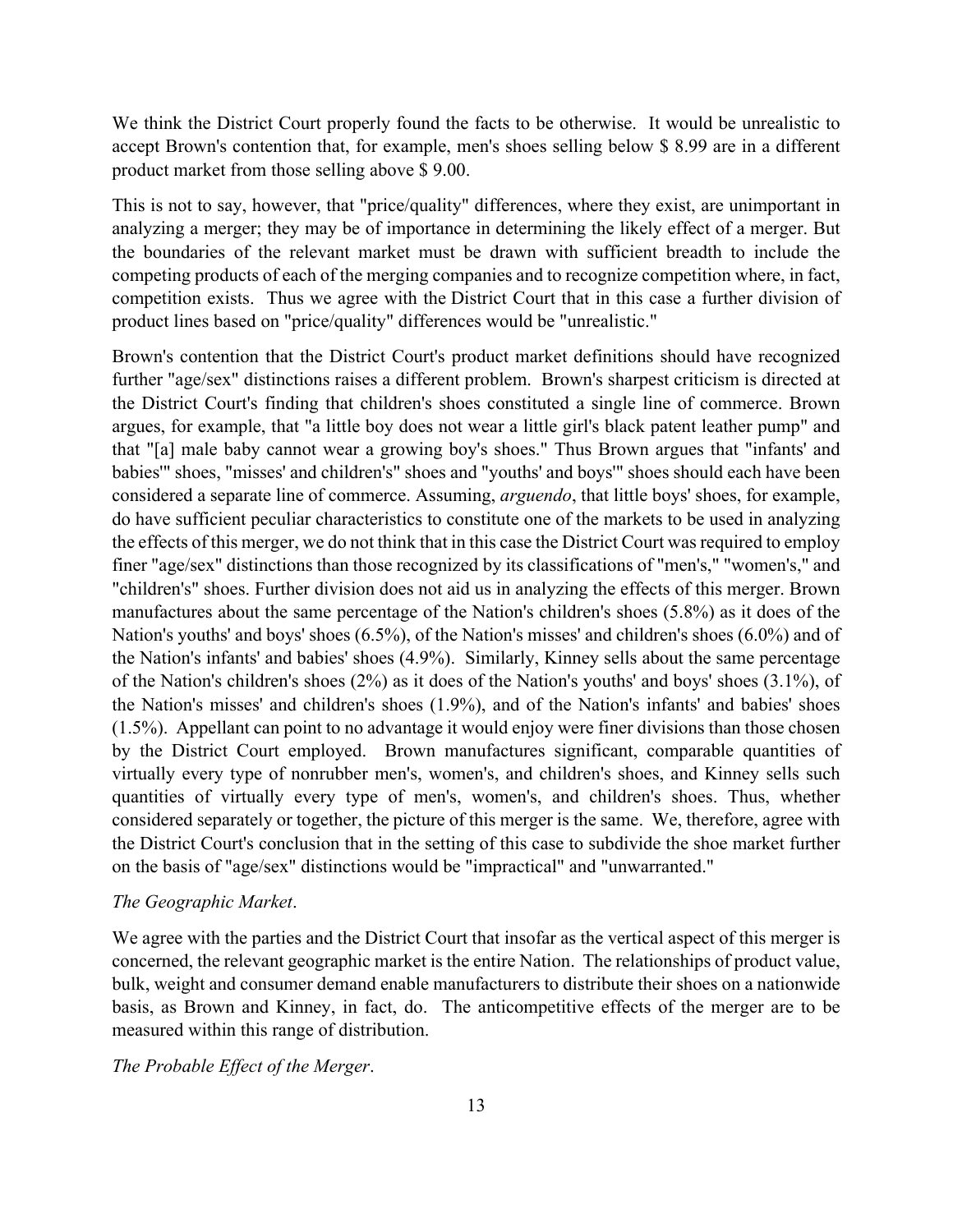Once the area of effective competition affected by a vertical arrangement has been defined, an analysis must be made to determine if the effect of the arrangement "may be substantially to lessen competition, or to tend to create a monopoly" in this market.

Since the diminution of the vigor of competition which may stem from a vertical arrangement results primarily from a foreclosure of a share of the market otherwise open to competitors, an important consideration in determining whether the effect of a vertical arrangement "may be substantially to lessen competition, or to tend to create a monopoly" is the size of the share of the market foreclosed. However, this factor will seldom be determinative. If the share of the market foreclosed is so large that it approaches monopoly proportions, the Clayton Act will, of course, have been violated; but the arrangement will also have run afoul of the Sherman Act. And the legislative history of § 7 indicates clearly that the tests for measuring the legality of any particular economic arrangement under the Clayton Act are to be less stringent than those used in applying the Sherman Act. On the other hand, foreclosure of a *de minimis* share of the market will not tend "substantially to lessen competition."

Between these extremes, in cases such as the one before us, in which the foreclosure is neither of monopoly nor *de minimis* proportions, the percentage of the market foreclosed by the vertical arrangement cannot itself be decisive. In such cases, it becomes necessary to undertake an examination of various economic and historical factors in order to determine whether the arrangement under review is of the type Congress sought to proscribe.

A most important such factor to examine is the very nature and purpose of the arrangement. Congress not only indicated that "the tests of illegality [under § 7] are intended to be similar to those which the courts have applied in interpreting the same language as used in other sections of the Clayton Act," but also chose for  $\S$  7 language virtually identical to that of  $\S$  3 of the Clayton Act, 15 U. S. C. § 14, which had been interpreted by this Court to require an examination of the interdependence of the market share foreclosed by, and the economic purpose of, the vertical arrangement. Thus, for example, if a particular vertical arrangement, considered under § 3, appears to be a limited term exclusive-dealing contract, the market foreclosure must generally be significantly greater than if the arrangement is a tying contract before the arrangement will be held to have violated the Act. Compare *Tampa Electric Co*. v. *Nashville Coal Co*., 365 U.S. 320, and *Standard Oil Co. of California* v. *United States, supra*, with *International Salt Co*. v. *United States*, 332 U.S. 392. The reason for this is readily discernible. The usual tying contract forces the customer to take a product or brand he does not necessarily want in order to secure one which he does desire. Because such an arrangement is inherently anticompetitive, we have held that its use by an established company is likely "substantially to lessen competition" although only a relatively small amount of commerce is affected. *International Salt Co*. v. *United States, supra*. Thus, unless the tying device is employed by a small company in an attempt to break into a market, cf. *Harley-Davidson Motor Co*., 50 F. T. C. 1047, 1066, the use of a tying device can rarely be harmonized with the strictures of the antitrust laws, which are intended primarily to preserve and stimulate competition. See *Standard Oil Co. of California* v. *United States, supra*, at 305-306. On the other hand, requirement contracts are frequently negotiated at the behest of the customer who has chosen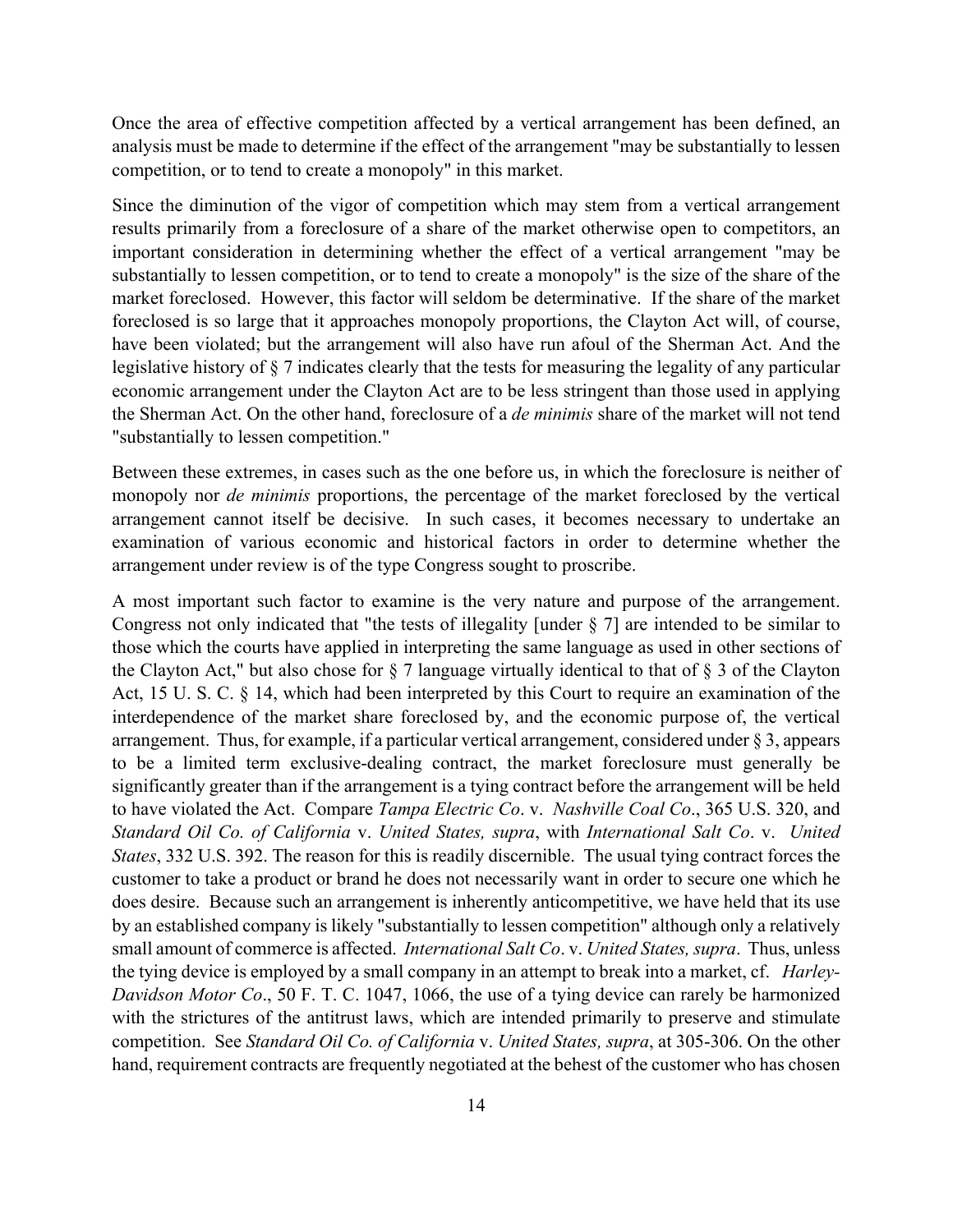the particular supplier and his product upon the basis of competitive merit. See, *e. g., Tampa Electric Co*. v. *Nashville Coal Co., supra*. Of course, the fact that requirement contracts are not inherently anticompetitive will not save a particular agreement if, in fact, it is likely "substantially to lessen competition, or to tend to create a monopoly." *E. g., Standard Oil Co. of California* v. *United States, supra*. Yet a requirement contract may escape censure if only a small share of the market is involved, if the purpose of the agreement is to insure to the customer a sufficient supply of a commodity vital to the customer's trade or to insure to the supplier a market for his output and if there is no trend toward concentration in the industry. *Tampa Electric Co*. v. *Nashville Coal Co., supra*. Similar considerations are pertinent to a judgment under § 7 of the Act.

The importance which Congress attached to economic purpose is further demonstrated by the Senate and House Reports on H. R. 2734, which evince an intention to preserve the "failing company" doctrine of *International Shoe Co*. v. *Federal Trade Comm'n*, 280 U.S. 291. Similarly, Congress foresaw that the merger of two large companies or a large and a small company might violate the Clayton Act while the merger of two small companies might not, although the share of the market foreclosed be identical, if the purpose of the small companies is to enable them in combination to compete with larger corporations dominating the market.

The present merger involved neither small companies nor failing companies. In 1955, the date of this merger, Brown was the fourth largest manufacturer in the shoe industry with sales of approximately 25 million pairs of shoes and assets of over \$ 72,000,000 while Kinney had sales of about 8 million pairs of shoes and assets of about \$ 18,000,000. Not only was Brown one of the leading manufacturers of men's, women's, and children's shoes, but Kinney, with over 350 retail outlets, owned and operated the largest independent chain of family shoe stores in the Nation. Thus, in this industry, no merger between a manufacturer and an independent retailer could involve a larger potential market foreclosure. Moreover, it is apparent both from past behavior of Brown and from the testimony of Brown's President, that Brown would use its ownership of Kinney to force Brown shoes into Kinney stores. Thus, in operation this vertical arrangement would be quite analogous to one involving a tying clause.55

Another important factor to consider is the trend toward concentration in the industry. It is true, of course, that the statute prohibits a given merger only if the effect of *that* merger may be substantially to lessen competition. But the very wording of § 7 requires a prognosis of the probable *future* effect of the merger.

The existence of a trend toward vertical integration, which the District Court found, is well substantiated by the record. Moreover, the court found a tendency of the acquiring manufacturers to become increasingly important sources of supply for their acquired outlets. The necessary corollary of these trends is the foreclosure of independent manufacturers from markets otherwise

<sup>55</sup> Moreover, ownership integration is a more permanent and irreversible tie than is contract integration. See Kessler and Stern, Competition, Contract, and Vertical Integration, 69 Yale L. J. 1, 78 (1959).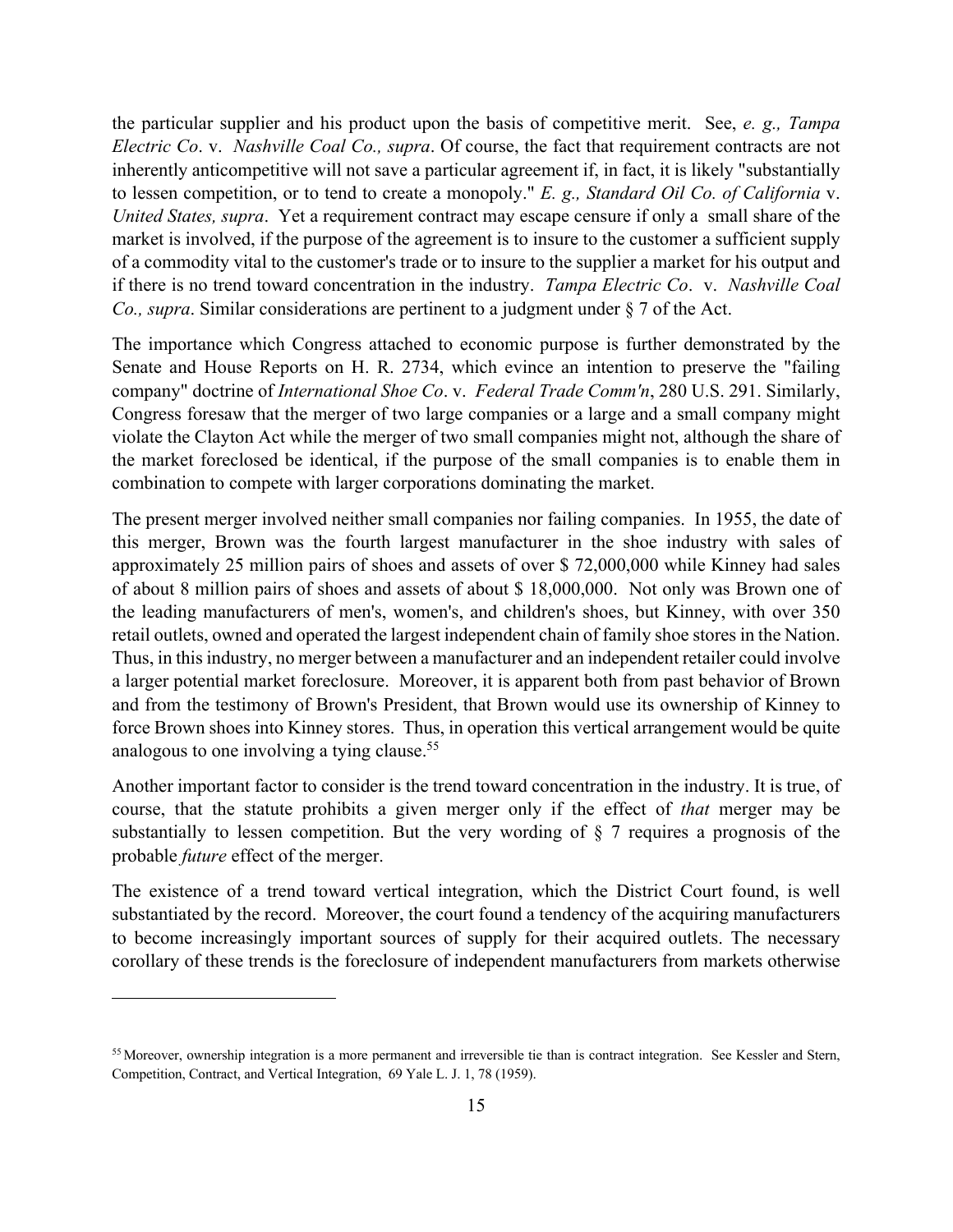open to them. And because these trends are not the product of accident but are rather the result of deliberate policies of Brown and other leading shoe manufacturers, account must be taken of these facts in order to predict the probable future consequences of this merger. It is against this background of continuing concentration that the present merger must be viewed.

…

The District Court's findings, and the record facts, many of them set forth in Part I of this opinion, convince us that the shoe industry is being subjected to just such a cumulative series of vertical mergers which, if left unchecked, will be likely "substantially to lessen competition."

We reach this conclusion because the trend toward vertical integration in the shoe industry, when combined with Brown's avowed policy of forcing its own shoes upon its retail subsidiaries, may foreclose competition from a substantial share of the markets for men's, women's, and children's shoes, without producing any countervailing competitive, economic, or social advantages.

V.

## THE HORIZONTAL ASPECTS OF THE MERGER.

An economic arrangement between companies performing similar functions in the production or sale of comparable goods or services is characterized as "horizontal." The effect on competition of such an arrangement depends, of course, upon its character and scope. Thus, its validity in the face of the antitrust laws will depend upon such factors as: the relative size and number of the parties to the arrangement; whether it allocates shares of the market among the parties; whether it fixes prices at which the parties will sell their product; or whether it absorbs or insulates competitors. Where the arrangement effects a horizontal merger between companies occupying the same product and geographic market, whatever competition previously may have existed in that market between the parties to the merger is eliminated. Section 7 of the Clayton Act, prior to its amendment, focused upon this aspect of horizontal combinations by proscribing acquisitions which might result in a lessening of competition between the acquiring and the acquired companies. The 1950 amendments made plain Congress' intent that the validity of such combinations was to be gauged on a broader scale: their effect on competition generally in an economically significant market.

Thus, again, the proper definition of the market is a "necessary predicate" to an examination of the competition that may be affected by the horizontal aspects of the merger. The acquisition of Kinney by Brown resulted in a horizontal combination at both the manufacturing and retailing levels of their businesses. Although the District Court found that the merger of Brown's and Kinney's *manufacturing* facilities was economically too insignificant to come within the prohibitions of the Clayton Act, the Government has not appealed from this portion of the lower court's decision. Therefore, we have no occasion to express our views with respect to that finding. On the other hand, appellant does contest the District Court's finding that the merger of the companies' *retail* outlets may tend substantially to lessen competition.

*The Product Market*.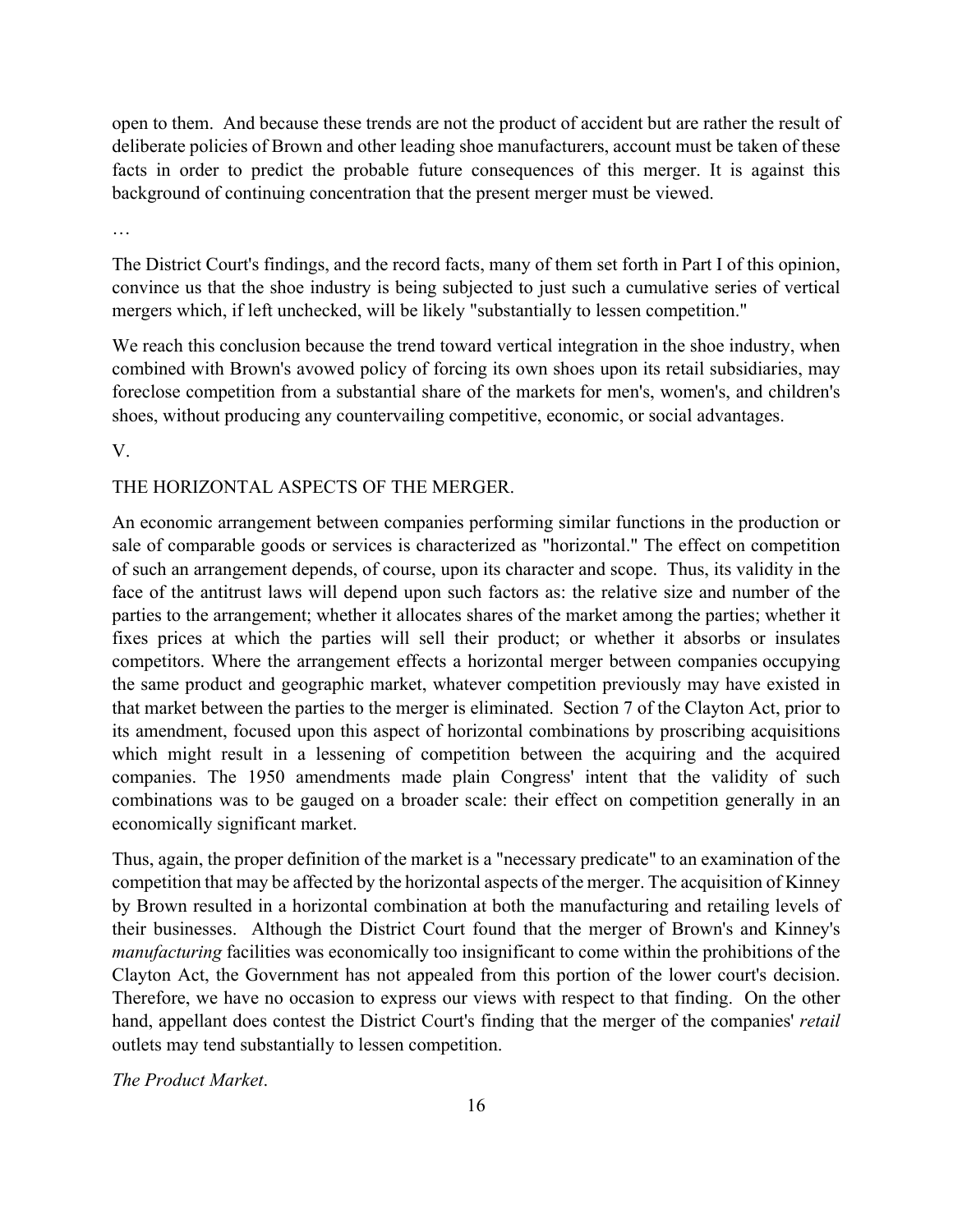Shoes are sold in the United States in retail shoe stores and in shoe departments of general stores. These outlets sell: (1) men's shoes, (2) women's shoes, (3) women's or children's shoes, or (4) men's, women's or children's shoes. Prior to the merger, both Brown and Kinney sold their shoes in competition with one another through the enumerated kinds of outlets characteristic of the industry.

In Part IV of this opinion we hold that the District Court correctly defined men's, women's, and children's shoes as the relevant lines of commerce in which to analyze the vertical aspects of the merger. For the reasons there stated we also hold that the same lines of commerce are appropriate for considering the horizontal aspects of the merger. (323-337)

#### *The Geographic Market*.

…

The parties do not dispute the findings of the District Court that the Nation as a whole is the relevant geographic market for measuring the anticompetitive effects of the merger viewed vertically or of the horizontal merger of Brown's and Kinney's manufacturing facilities. As to the retail level, however, they disagree….

We therefore agree that the District Court properly defined the relevant geographic markets in which to analyze this merger as those cities with a population exceeding 10,000 and their environs in which both Brown and Kinney retailed shoes through their own outlets. Such markets are large enough to include the downtown shops and suburban shopping centers in areas contiguous to the city, which are the important competitive factors, and yet are small enough to exclude stores beyond the immediate environs of the city, which are of little competitive significance.

#### *The Probable Effect of the Merger*.

Having delineated the product and geographic markets within which the effects of this merger are to be measured, we turn to an examination of the District Court's finding that as a result of the merger competition in the retailing of men's, women's and children's shoes may be lessened substantially in those cities in which both Brown and Kinney stores are located… (338-341)

The market share which companies may control by merging is one of the most important factors to be considered when determining the probable effects of the combination on effective competition in the relevant market. In an industry as fragmented as shoe retailing, the control of substantial shares of the trade in a city may have important effects on competition. If a merger achieving 5% control were now approved, we might be required to approve future merger efforts by Brown's competitors seeking similar market shares. The oligopoly Congress sought to avoid would then be furthered and it would be difficult to dissolve the combinations previously approved. Furthermore, in this fragmented industry, even if the combination controls but a small share of a particular market, the fact that this share is held by a large national chain can adversely affect competition. Testimony in the record from numerous independent retailers, based on their actual experience in the market, demonstrates that a strong, national chain of stores can insulate selected outlets from the vagaries of competition in particular locations and that the large chains can set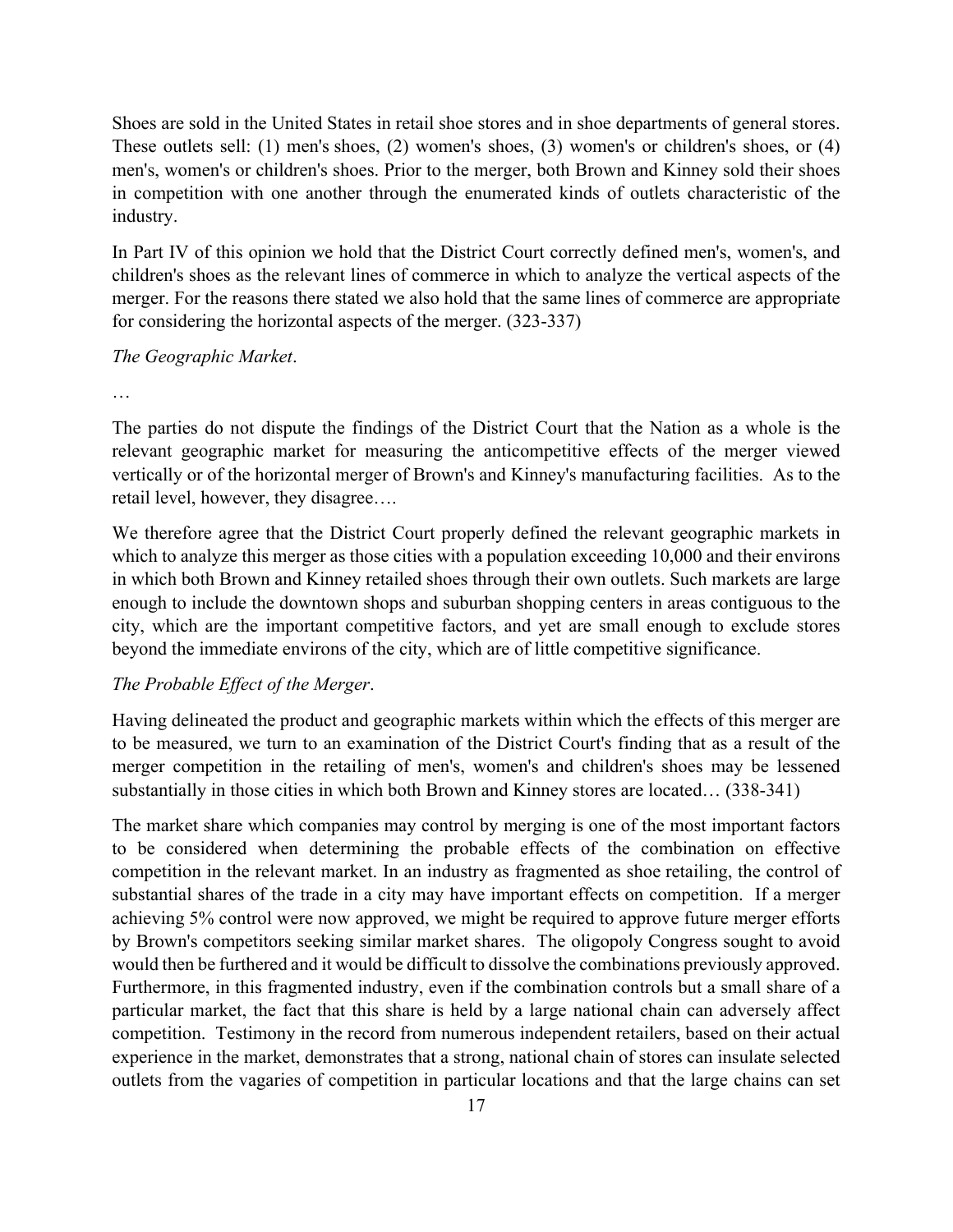and alter styles in footwear to an extent that renders the independents unable to maintain competitive inventories. A third significant aspect of this merger is that it creates a large national chain which is integrated with a manufacturing operation. The retail outlets of integrated companies, by eliminating wholesalers and by increasing the volume of purchases from the manufacturing division of the enterprise, can market their own brands at prices below those of competing independent retailers. Of course, some of the results of large integrated or chain operations are beneficial to consumers. Their expansion is not rendered unlawful by the mere fact that small independent stores may be adversely affected. It is competition, not competitors, which the Act protects. But we cannot fail to recognize Congress' desire to promote competition through the protection of viable, small, locally owned businesses. Congress appreciated that occasional higher costs and prices might result from the maintenance of fragmented industries and markets. It resolved these competing considerations in favor of decentralization. We must give effect to that decision.

Other factors to be considered in evaluating the probable effects of a merger in the relevant market lend additional support to the District Court's conclusion that this merger may substantially lessen competition. One such factor is the history of tendency toward concentration in the industry. As we have previously pointed out, the shoe industry has, in recent years, been a prime example of such a trend. Most combinations have been between manufacturers and retailers, as each of the larger producers has sought to capture an increasing number of assured outlets for its wares. Although these mergers have been primarily vertical in their aim and effect, to the extent that they have brought ever greater numbers of retail outlets within fewer and fewer hands, they have had an additional important impact on the horizontal plane. By the merger in this case, the largest single group of retail stores still independent of one of the large manufacturers was absorbed into an already substantial aggregation of more or less controlled retail outlets. As a result of this merger, Brown moved into second place nationally in terms of retail stores directly owned. Including the stores on its franchise plan, the merger placed under Brown's control almost 1,600 shoe outlets, or about 7.2% of the Nation's retail "shoe stores" as defined by the Census Bureau, and 2.3% of the Nation's total retail shoe outlets. We cannot avoid the mandate of Congress that tendencies toward concentration in industry are to be curbed in their incipiency, particularly when those tendencies are being accelerated through giant steps striding across a hundred cities at a time. In the light of the trends in this industry we agree with the Government and the court below that this is an appropriate place at which to call a halt.

At the same time appellant has presented no mitigating factors, such as the business failure or the inadequate resources of one of the parties that may have prevented it from maintaining its competitive position, nor a demonstrated need for combination to enable small companies to enter into a more meaningful competition with those dominating the relevant markets. On the basis of the record before us, we believe the Government sustained its burden of proof. We hold that the District Court was correct in concluding that this merger may tend to lessen competition substantially in the retail sale of men's, women's, and children's shoes in the overwhelming majority of those cities and their environs in which both Brown and Kinney sell through owned or controlled outlets. (at 343-346)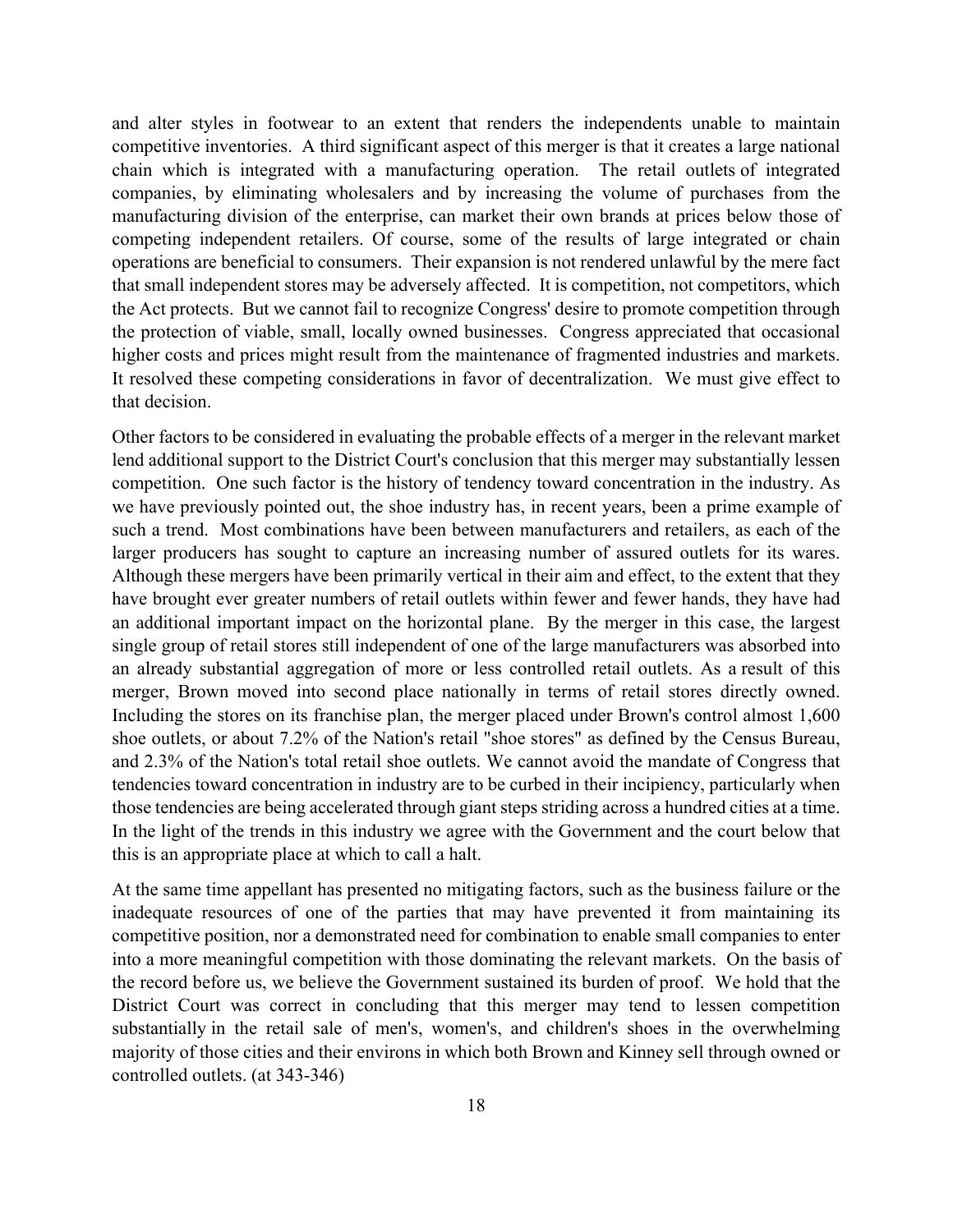## Comment

1. The Court's opinion contains one of the most contentious phrases in antitrust:

"**It is competition, not competitors, which the Act protects**. But we cannot fail to recognize Congress' desire to promote competition through the protection of viable, small, locally owned businesses. Congress appreciated that occasional higher costs and prices might result from the maintenance of fragmented industries and markets. It resolved these competing considerations in favor of decentralization. We must give effect to that decision." (emphasis added)

This paragraph highlights many of the challenges that antitrust law grapples with: what it means to protect competition in the market, how to weigh the benefits and costs of protecting small producers, and how to respond to the political reaction to economic concentration. Beware: the antitrust community often invokes the "competition not competitors" line without noting the caveat that follows.

2. Merger advocates often claim many procompetitive effects, like synergies or that the merger will create a new, strong market rival. Think about which procompetitive effects the court thought were potentially relevant here, and which it entirely ignored.

3. Mergers can be hard to unwind once they are complete. How did the district court try to get around this problem?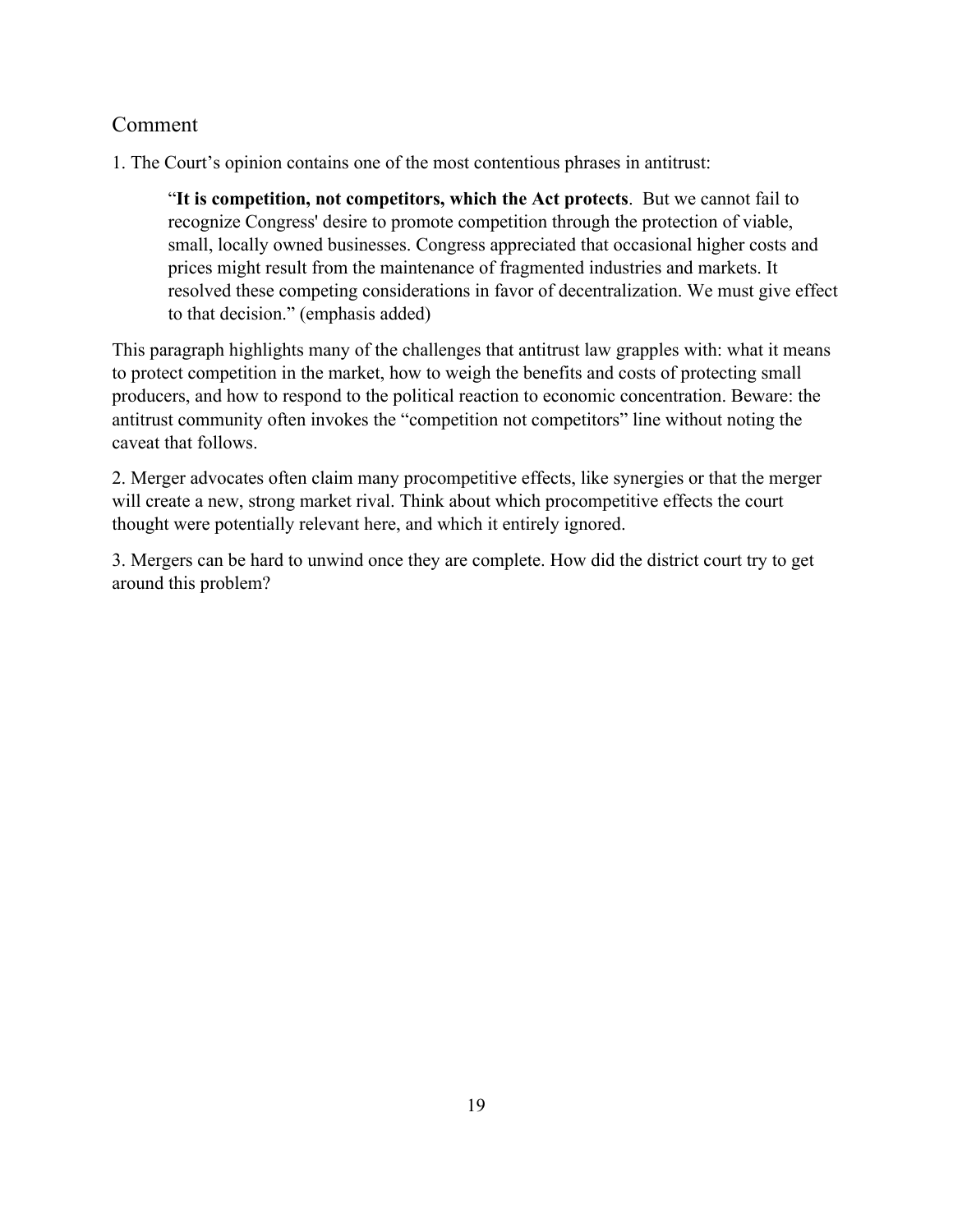#### *United States v. Columbia Steel Co., 334 U.S. 495 (1948)*

*[Columbia Steel, a U.S. Steel subsidiary, sought to purchase Consolidated Steel's assets after World War II. U.S. Steel produced over a third of the steel made in the US, with sales of nearly \$1.5 billion. Consolidated had average sales of around \$20 million annually.]*

The theory of the United States in bringing this suit is that the acquisition of Consolidated constitutes an illegal restraint of interstate commerce because all manufacturers except United States Steel will be excluded from the business of supplying Consolidated's requirements of rolled steel products, and because competition now existing between Consolidated and United States Steel in the sale of structural fabricated products and pipe will be eliminated. In addition, the government alleges that the acquisition of Consolidated, viewed in the light of the previous series of acquisitions by United States Steel, constitutes an attempt to monopolize the production and sale of fabricated steel products in the Consolidated market. The appellees contend that the amount of competition which will be eliminated is so insignificant that the restraint effected is a reasonable restraint not an attempt to monopolize and not prohibited by the Sherman Act. On the record before us and in agreement with the trial court we conclude that the government has failed to prove its contention that the acquisition of Consolidated would unreasonably lessen competition in the three respects charged, and therefore the proposed contract is not forbidden by § 1 of the Sherman Act. We further hold that the government has failed to prove an attempt to monopolize in violation of § 2. (at 508)

…

It seems clear to us that vertical integration, as such without more, cannot be held violative of the Sherman Act. It is an indefinite term without explicit meaning. Even in the iron industry, where could a line be drawn -- at the end of mining the ore, the production of the pig-iron or steel ingots, when the rolling mill operation is completed, fabrication on order or at some stage of manufacture into standard merchandise? No answer would be possible and therefore the extent of permissible integration must be governed, as other factors in Sherman Act violations, by the other circumstances of individual cases. Technological advances may easily require a basic industry plant to expand its processes into semi-finished or finished goods so as to produce desired articles in greater volume and with less expense.

It is not for courts to determine the course of the Nation's economic development. Economists may recommend, the legislative and executive branches may chart legal courses by which the competitive forces of business can seek to reduce costs and increase production so that a higher standard of living may be available to all. The evils and dangers of monopoly and attempts to monopolize that grow out of size and efforts to eliminate others from markets, large or small, have caused Congress and the Executive to regulate commerce and trade in many respects. But no direction has appeared of a public policy that forbids, *per se*, an expansion of facilities of an existing company to meet the needs of new markets of a community, whether that community is nation-wide or county-wide. On the other hand, the courts have been given by Congress wide powers in monopoly regulation. The very broadness of terms such as restraint of trade, substantial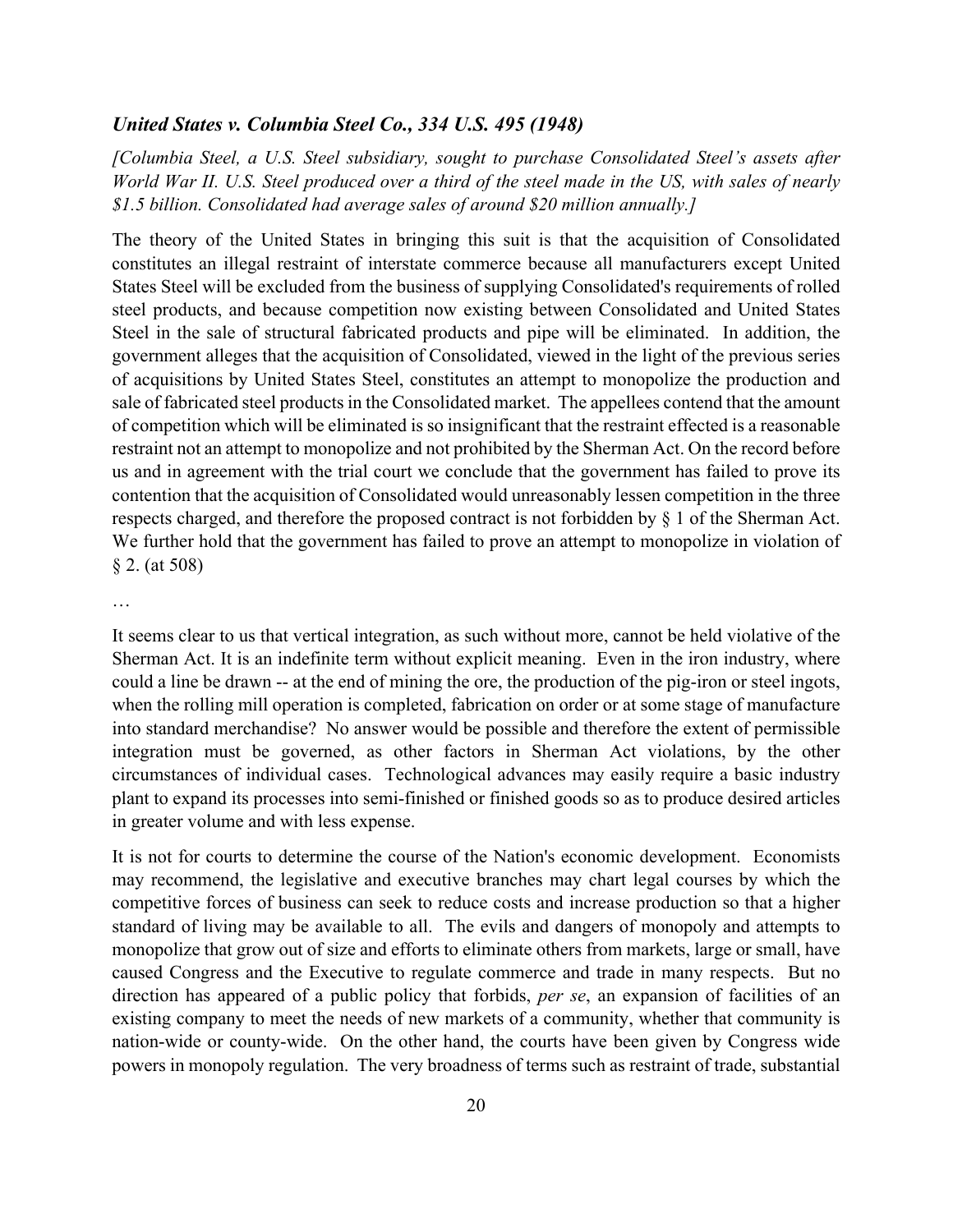competition and purpose to monopolize have placed upon courts the responsibility to apply the Sherman Act so as to avoid the evils at which Congress aimed. The basic industries, with few exceptions, do not approach in America a cartelized form. If businesses are to be forbidden from entering into different stages of production that order must come from Congress, not the courts.

Applying the standards laid down in the *Paramount* case, we conclude that the so-called vertical integration resulting from the acquisition of Consolidated does not unreasonably restrict the opportunities of the competitor producers of rolled steel to market their product. We accept as the relevant competitive market the total demand for rolled steel products in the eleven-state area; over the past ten years Consolidated has accounted for only 3% of that demand, and if expectations as to the development of the western steel industry are realized, Consolidated's proportion may be expected to be lower than that figure in the future. Nor can we find a specific intent in the present case to accomplish an unreasonable restraint, for reasons which we discuss under heading III of this opinion. (at 526-7)

…

We conclude that in this case the government has failed to prove that the elimination of competition between Consolidated and the structural fabricating subsidiaries of United States Steel constitutes an unreasonable restraint. If we make the doubtful assumption that United States Steel could be expected in the future to sell 13% of the total of structural steel products in the Consolidated trade area and that Consolidated could be expected to sell 11%, we conclude that where we have the present unusual conditions of the western steel industry and in view of the facts of this case as developed at pages 512 to 516, of this opinion, it can not be said there would be an unreasonable restraint of trade. To hold this does not imply that additional acquisitions of fabricating facilities for structural steel would not become monopolistic. Notwithstanding some differences as to the business of Consolidated and United States Steel in respect to the character of structural steel products fabricated by each, there is competition between the two for both light and heavy work. The western steel industry is developing. Fontana and Geneva as well as other producers are making available for fabricators larger supplies of rolled steel so that the West is becoming less dependent on eastern suppliers. We are of the opinion, moreover, in view of the number of West Coast fabricators (see pp. 502-503) and the ability of out-of-the-area fabricators to compete because of the specialized character of structural steel production in regard to orders and designs, that this acquisition is permissible. (at 530)

…

We turn last to the allegation of the government that United States Steel has attempted to monopolize the production and sale of fabricated steel products in the Consolidated market. We think that the trial court applied too narrow a test to this charge; even though the restraint effected may be reasonable under  $\S$  1, it may constitute an attempt to monopolize forbidden by  $\S$  2 if a specific intent to monopolize may be shown. To show that specific intent, the government recites the long history of acquisitions of United States Steel, and argues that the present acquisition when viewed in the light of that history demonstrates the existence of a specific intent to monopolize.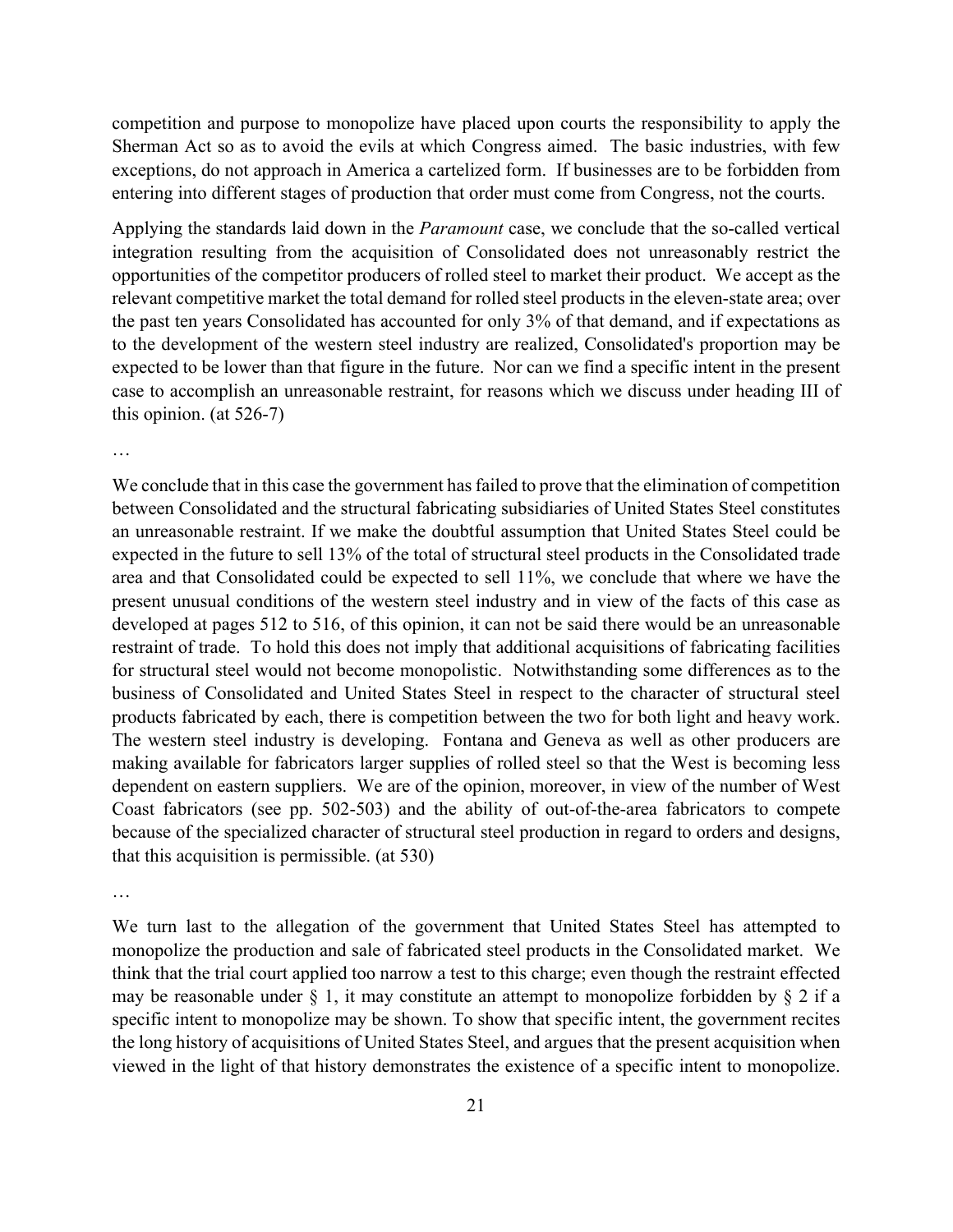Although this Court held in 1920 that United States Steel had not violated § 2 through the acquisition of 180 formerly independent concerns, we may look to those acquisitions as well as to the eight acquisitions from 1924 to 1943 to determine the intent of United States Steel in acquiring Consolidated. (at 532)

… United States Steel, despite its large sales, many acquisitions and leading position in the industry, has declined in the proportion of rolled steel products it manufactures in comparison with its early days. In 1901 it produced 50.1%; in 1911, 45.7%; in 1946, 30.4%. For the period 1937- 1946, it produced 33.2%. Its size is impressive. Size has significance also in an appraisal of alleged violations of the Sherman Act. But the steel industry is also of impressive size and the welcome westward extension of that industry requires that the existing companies go into production there or abandon that market to other organizations. (at 533)

#### **Dissent (Justice Douglas)**

This is the most important antitrust case which has been before the Court in years. It is important because it reveals the way of growth of monopoly power -- the precise phenomenon at which the Sherman Act was aimed. Here we have the pattern of the evolution of the great trusts. Little, independent units are gobbled up by bigger ones. At times the independent is driven to the wall and surrenders. At other times any number of "sound business reasons" appear why the sale to or merger with the trust should be made. If the acquisition were the result of predatory practices or restraints of trade, the trust could be required to disgorge. *Schine Chain Theatres, Inc*. v. *United States*, 334 U.S. 110. But the impact on future competition and on the economy is the same though the trust was built in more gentlemanly ways. (at 535)

We have here the problem of bigness. Its lesson should by now have been burned into our memory by Brandeis. *The Curse of Bigness* shows how size can become a menace -- both industrial and social. It can be an industrial menace because it creates gross inequalities against existing or putative competitors. It can be a social menace -- because of its control of prices. Control of prices in the steel industry is powerful leverage on our economy. For the price of steel determines the price of hundreds of other articles. Our price level determines in large measure whether we have prosperity or depression -- an economy of abundance or scarcity. Size in steel should therefore be jealously watched. In final analysis, size in steel is the measure of the power of a handful of men over our economy. That power can be utilized with lightning speed. It can be benign or it can be dangerous. The philosophy of the Sherman Act is that it should not exist. For all power tends to develop into a government in itself. Power that controls the economy should be in the hands of elected representatives of the people, not in the hands of an industrial oligarchy. Industrial power should be decentralized. It should be scattered into many hands so that the fortunes of the people will not be dependent on the whim or caprice, the political prejudices, the emotional stability of a few self-appointed men. The fact that they are not vicious men but respectable and social-minded is irrelevant. That is the philosophy and the command of the Sherman Act. It is founded on a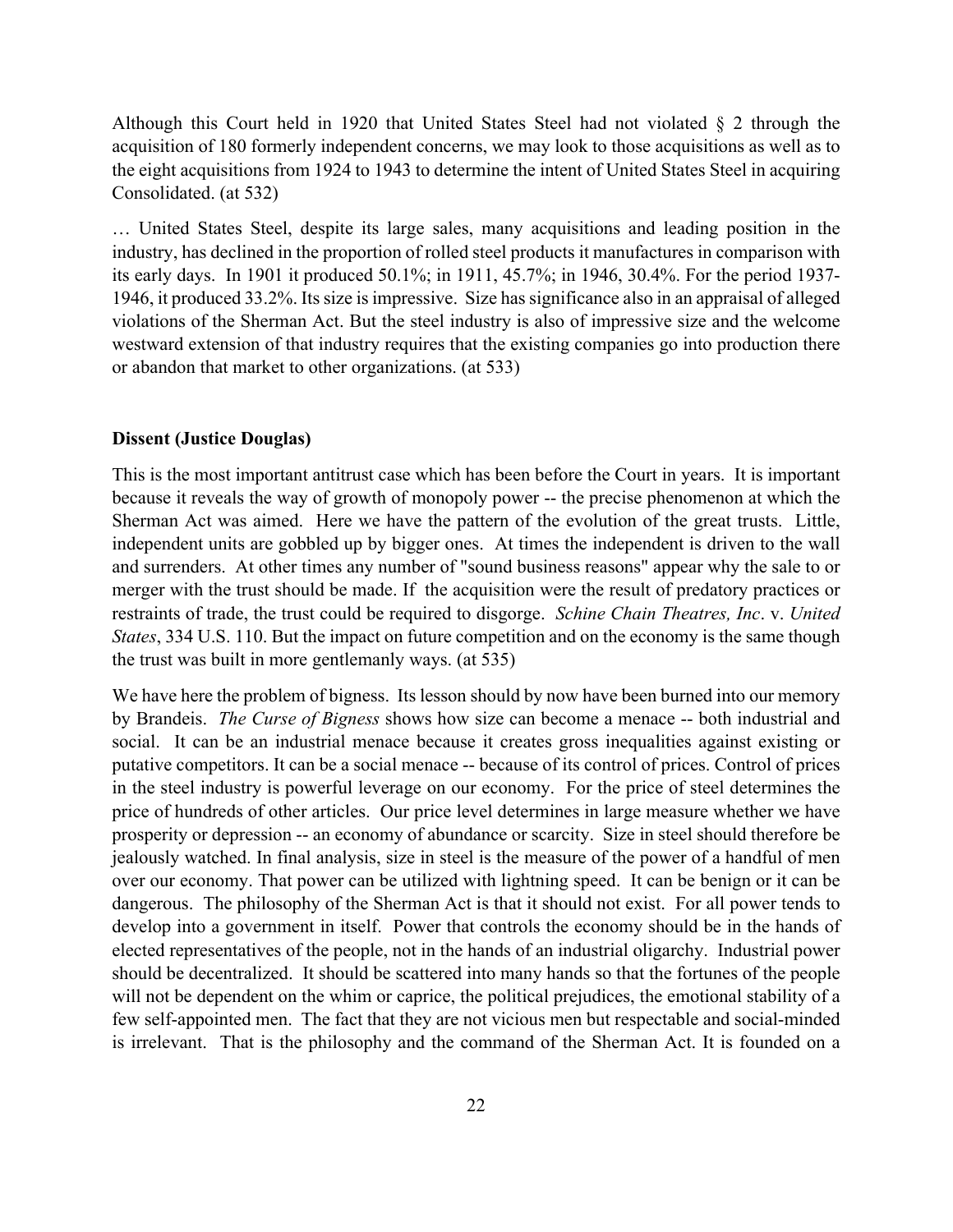theory of hostility to the concentration in private hands of power so great that only a government of the people should have it. (at 536)

The Court forgot this lesson in *United States* v. *United States Steel Corp*., 251 U.S. 417, and in *United States* v. *International Harvester Co*., 274 U.S. 693. The Court today forgets it when it allows United States Steel to wrap its tentacles tighter around the steel industry of the West. (at 537)

This acquisition can be dressed up (perhaps legitimately) in terms of an expansion to meet the demands of a business which is growing as a result of superior and enterprising management. But the test under the Sherman Act strikes deeper. However the acquisition may be rationalized, the effect is plain. It is a purchase for control, a purchase for control of a market for which United States Steel has in the past had to compete but which it no longer wants left to the uncertainties that competition in the West may engender. This in effect it concedes. It states that its purpose in acquiring Consolidated is to insure itself of a market for part of Geneva's production of rolled steel products when demand falls off.

But competition is never more irrevocably eliminated than by buying the customer for whose business the industry has been competing. The business of Consolidated amounts to around \$ 22,000,000 annually. The competitive purchases by Consolidated are over \$ 5,000,000 a year. I do not see how it is possible to say that \$ 5,000,000 of commerce is immaterial. It plainly is not *de minimis*. And it is the character of the restraint which § 1 of the Act brands as illegal, not the amount of commerce affected. *Montague & Co*. v. *Lowry*, 193 U.S. 38; *United States* v. *Socony-Vacuum Oil Co*., 310 U.S. 150, 225, n. 59; *United States* v. *Yellow Cab Co*., 332 U.S. 218, 225. At least it can be said here, as it was in *International Salt Co*. v. *United States*, 332 U.S. 392, 396, that the volume of business restrained by this contract is not insignificant or insubstantial. United States Steel does not consider it insignificant, for the aim of this well-conceived project is to monopolize it. If it is not insubstantial as a market for United States Steel, it certainly is not from the point of view of the struggling western units of the steel industry. (at 537-8)

It is unrealistic to measure Consolidated's part of the market by determining its proportion of the national market. There is no safeguarding of competition in the theory that the bigger the national market the less protection will be given those selling to the smaller components thereof. That theory would allow a producer to absorb outlets upon which small enterprises with restricted marketing facilities depend. Those outlets, though statistically unimportant from the point of view of the national market, could be a matter of life and death to small, local enterprises.

The largest market which must be taken for comparison is the market actually reached by the company which is being absorbed. In this case Consolidated's purchases of rolled steel products are a little over 3 per cent of that market. By no standard -- United States Steel's or its western competitors -- can that percentage be deemed immaterial. Yet consideration of the case from that viewpoint puts the public interest phase of the acquisition in the least favorable light. A surer test of the impact of the acquisition on competition is to be determined not only by consideration of the actual markets reached by Consolidated but also by the actual purchases which it makes. Its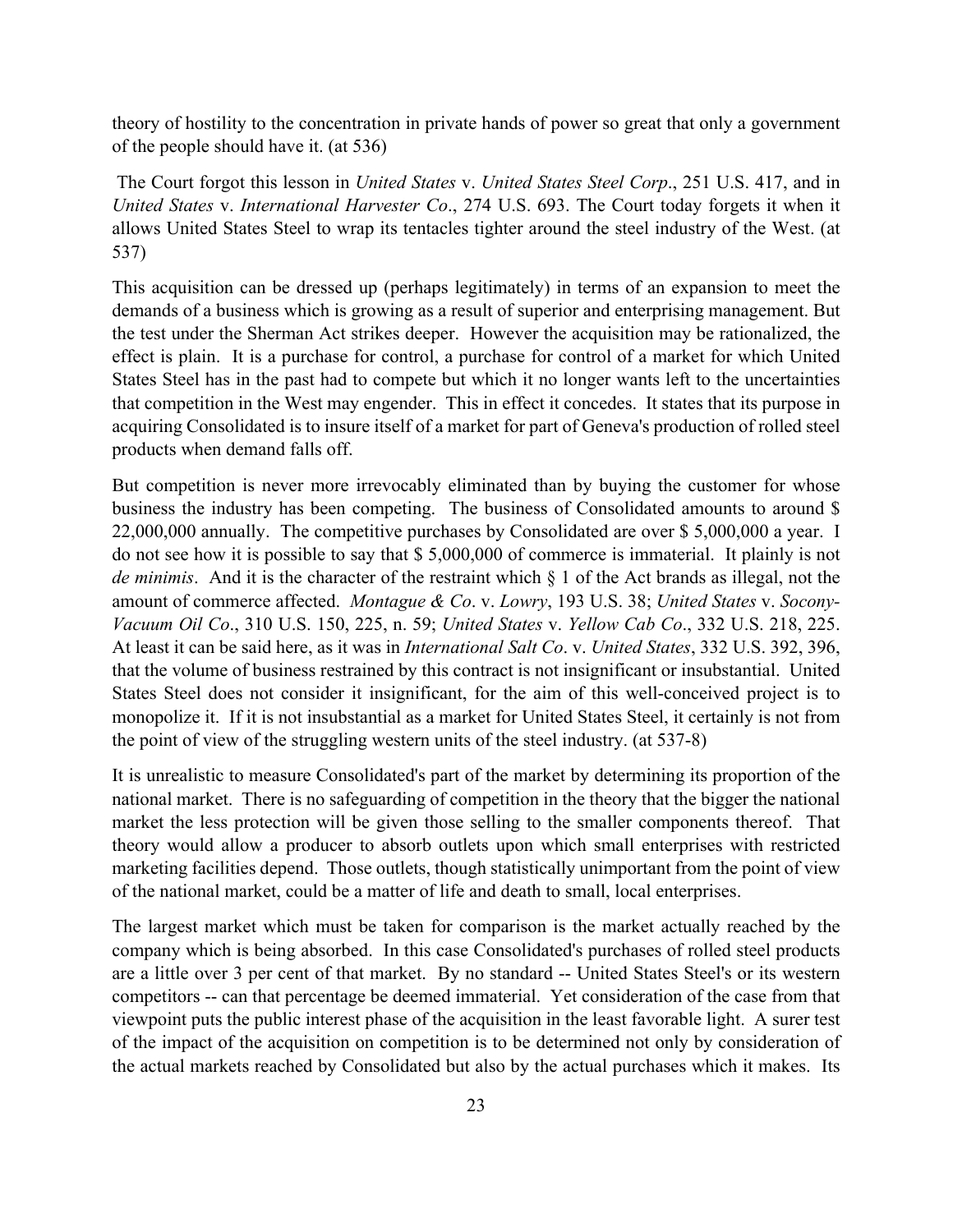purchases were predominantly of plates and shapes -- 76 per cent from 1937-1941. This was in 1937 13 per cent of the total in the Consolidated market. That comparison is rejected by the Court or at least discounted on the theory that competitors presently selling to Consolidated can probably convert from plates and shapes to other forms of rolled steel products. But a surer test of the effect on competition is the actual business of which competitors will be deprived. We do not know whether they can be sufficiently resourceful to recover from this strengthening of the hold which this giant of the industry now has on their markets. It would be more in keeping with the spirit of the Sherman Act to give the benefits of any doubts to the struggling competitors. (at 539)

It is, of course, immaterial that a purpose or intent to achieve the result may not have been present. The holding of the cases from *United States* v. *Patten*, 226 U.S. 525, 543, to *United States* v. *Griffith*, 334 U.S. 100, is that the requisite purpose or intent is present if monopoly or restraint of trade results as a direct and necessary consequence of what was done. We need not hold that vertical integration is *per se* unlawful in order to strike down what is accomplished here. The consequence of the deliberate, calculated purchase for purpose of control over this substantial share of the market can no more be avoided here than it was in *United States* v. *Reading Co*., 253 U.S. 26, 57, and in *United States* v. *Yellow Cab Co., supra*.I do not stop to consider the effect of the acquisition on competition in the sale of fabricated steel products. The monopoly of this substantial market for rolled steel products is in itself an unreasonable restraint of trade under § 1 of the Act.

The result might well be different if Consolidated were merging with or being acquired by an independent West Coast producer for the purpose of developing an integrated operation. The purchase might then be part of an intensely practical plan to put together an independent western unit of the industry with sufficient resources and strength to compete with the giants of the industry. Approval of this acquisition works in precisely the opposite direction. It makes dim the prospects that the western steel industry will be free from the control of the eastern giants. United States Steel, now that it owns the Geneva plant, has over 51 per cent of the rolled steel or ingot capacity of the Pacific Coast area. This acquisition gives it unquestioned domination there and protects it against growth of the independents in that developing region. That alone is sufficient to condemn the purchase. Its serious impact on competition and the economy is emphasized when it is recalled that United States Steel has one-third of the rolled steel production of the entire country. The least I can say is that a company that has that tremendous leverage on our economy is big enough. (at 540)

## Comment

*Columbia Steel* shows how courts' attitude toward merger enforcement had evolved since the passage of the Clayton Act. Compare the tone of the majority and the dissent.

Shortly after *Columbia Steel*, Congress amended the Clayton Act to strengthen merger control in the face of rising corporate consolidation.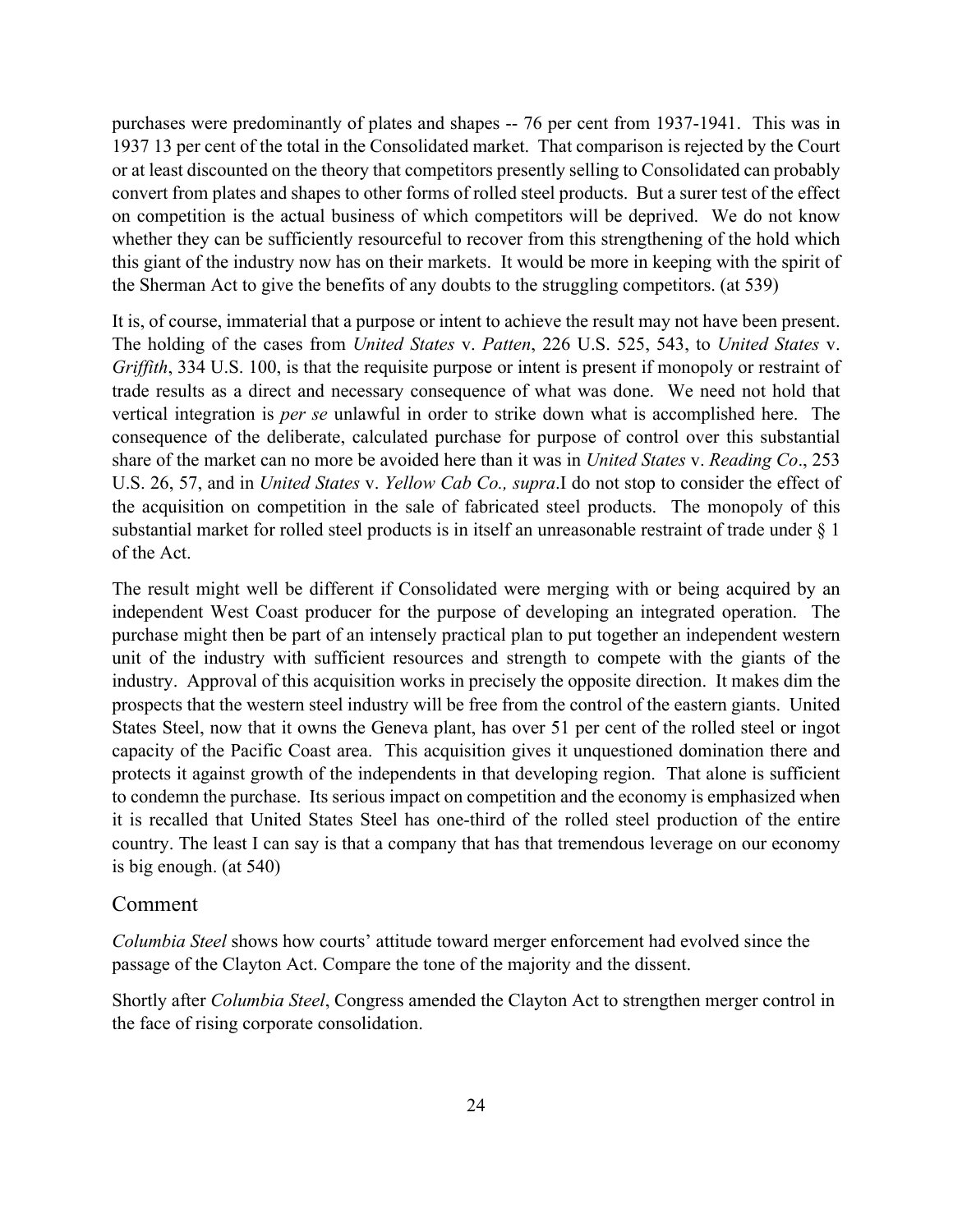#### *Philadelphia National Bank, 374 U.S. 321 (1963)*

Commercial banking in this country is primarily unit banking. That is, control of commercial banking is diffused throughout a very large number of independent, local banks -- 13,460 of them in 1960 -- rather than concentrated in a handful of nationwide banks, as, for example, in England and Germany. There are, to be sure, in addition to the independent banks, some 10,000 branch banks; but branching, which is controlled largely by state law -- and prohibited altogether by some States -- enables a bank to extend itself only to state lines and often not that far. It is also the case, of course, that many banks place loans and solicit deposits outside their home area. But with these qualifications, it remains true that ours is essentially a decentralized system of community banks. Recent years, however, have witnessed a definite trend toward concentration. Thus, during the decade ending in 1960 the number of commercial banks in the United States declined by 714, despite the chartering of 887 new banks and a very substantial increase in the Nation's credit needs during the period. Of the 1,601 independent banks which thus disappeared, 1,503, with combined total resources of well over \$ 25,000,000,000, disappeared as the result of mergers. (at 325-6)

…

The governmental controls of American banking are manifold. First, the Federal Reserve System, through its open-market operations, see 12 U. S. C. §§ 263 (c), 353-359, control of the rediscount rate, see 12 U. S. C. § 357, and modifications of reserve requirements, see 12 U. S. C. §§ 462, 462b, regulates the supply of money and credit in the economy and thereby indirectly regulates the interest rates of bank loans…

Entry, branching, and acquisitions are covered by a network of state and federal statutes. A charter for a new bank, state or national, will not be granted unless the invested capital and management of the applicant, and its prospects for doing sufficient business to operate at a reasonable profit, give adequate protection against undue competition and possible failure…

But perhaps the most effective weapon of federal regulation of banking is the broad visitatorial power of federal bank examiners. Whenever the agencies deem it necessary, they may order "a thorough examination of all the affairs of the bank," whether it be a member of the FRS or a nonmember insured bank. 12 U. S. C. §§ 325, 481, 483, 1820 (b); 12 CFR § 4.2. Such examinations are frequent and intensive…

Federal supervision of banking has been called "probably the outstanding example in the federal government of regulation of an entire industry through methods of supervision . . . . The system may be one of the most successful [systems of economic regulation], if not the most successful." *Id.*, § 4.04, at 247. To the efficacy of this system we may owe, in part, the virtual disappearance of bank failures from the American economic scene. (at 328-330)

## *The Proposed Merger of PNB and Girard*.

The Philadelphia National Bank and Girard Trust Corn Exchange Bank are, respectively, the second and third largest of the 42 commercial banks with head offices in the Philadelphia metropolitan area, which consists of the City of Philadelphia and its three contiguous counties in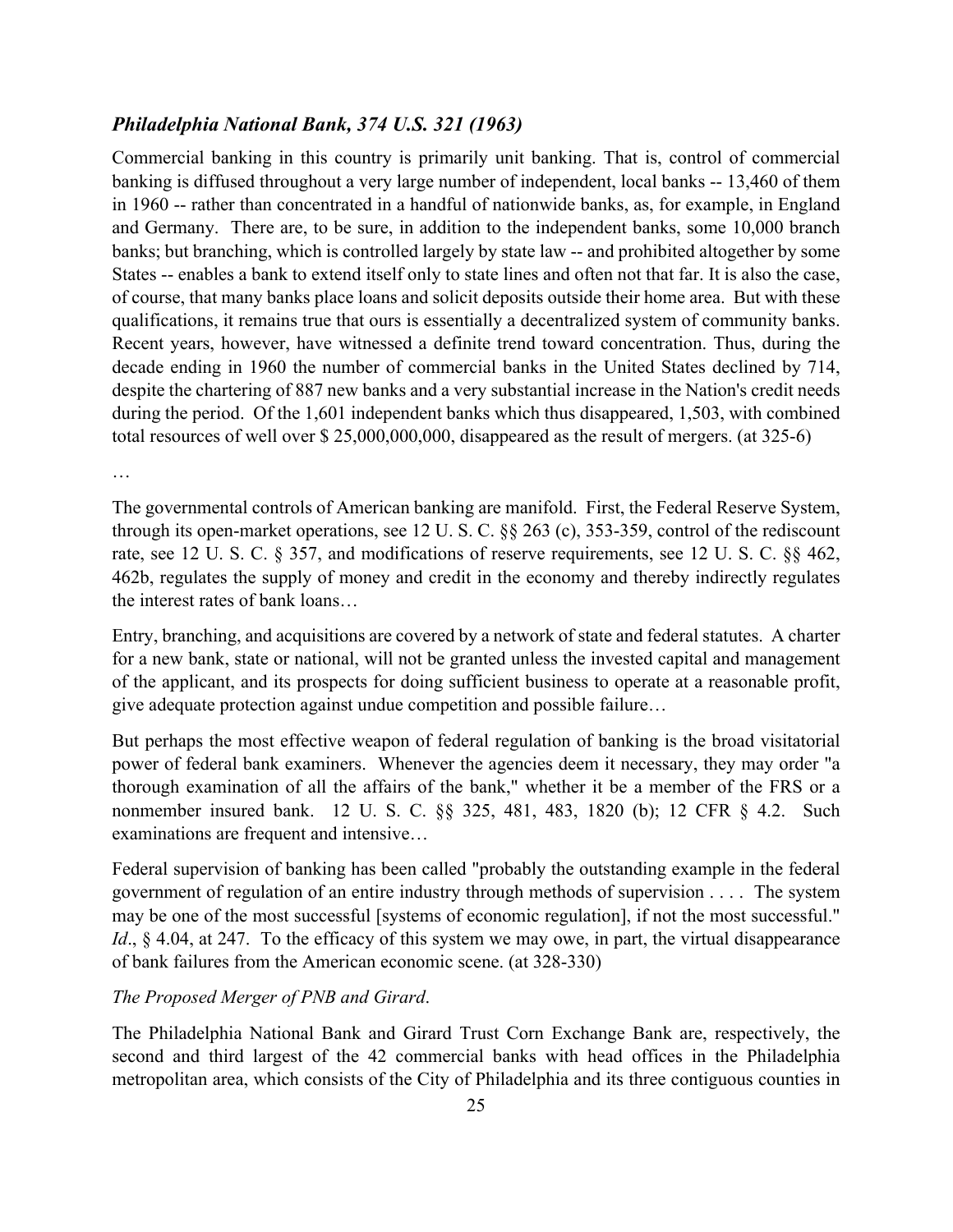Pennsylvania. The home county of both banks is the city itself; Pennsylvania law, however, permits branching into the counties contiguous to the home county, Pa. Stat. Ann. (1961 Supp.), Tit. 7, § 819-204.1, and both banks have offices throughout the four-county area. PNB, a national bank, has assets of over \$ 1,000,000,000, making it (as of 1959) the twenty-first largest bank in the Nation. Girard, a state bank, is a member of the FRS and is insured by the FDIC; it has assets of about \$ 750,000,000. Were the proposed merger to be consummated, the resulting bank would be the largest in the four-county area, with (approximately) 36% of the area banks' total assets, 36% of deposits, and 34% of net loans. It and the second largest (First Pennsylvania Bank and Trust Company, now the largest) would have between them 59% of the total assets, 58% of deposits, and 58% of the net loans, while after the merger the four largest banks in the area would have 78% of total assets, 77% of deposits, and 78% of net loans.

The present size of both PNB and Girard is in part the result of mergers. Indeed, the trend toward concentration is noticeable in the Philadelphia area generally, in which the number of commercial banks has declined from 108 in 1947 to the present 42. Since 1950, PNB has acquired nine formerly independent banks and Girard six; and these acquisitions have accounted for 59% and 85% of the respective banks' asset growth during the period, 63% and 91% of their deposit growth, and 12% and 37% of their loan growth. During this period, the seven largest banks in the area increased their combined share of the area's total commercial bank resources from about 61% to about 90%. (at 332-334)

…

#### III. THE LAWFULNESS OF THE PROPOSED MERGER UNDER SECTION 7.

The statutory test is whether the effect of the merger "may be substantially to lessen competition" "in any line of commerce in any section of the country." We analyzed the test in detail in *Brown Shoe Co*. v. *United States*, 370 U.S. 294, and that analysis need not be repeated or extended here, for the instant case presents only a straightforward problem of application to particular facts.

We have no difficulty in determining the "line of commerce" (relevant product or services market) and "section of the country" (relevant geographical market) in which to appraise the probable competitive effects of appellees' proposed merger. We agree with the District Court that the cluster of products (various kinds of credit) and services (such as checking accounts and trust administration) denoted by the term "commercial banking," see note 5, *supra*, composes a distinct line of commerce…

We part company with the District Court on the determination of the appropriate "section of the country." The proper question to be asked in this case is not where the parties to the merger do business or even where they compete, but where, within the area of competitive overlap, the effect of the merger on competition will be direct and immediate. See Bock, Mergers and Markets (1960), 42. This depends upon "the geographic structure of supplier-customer relations." Kaysen and Turner, Antitrust Policy (1959), 102. In banking, as in most service industries, convenience of location is essential to effective competition. Individuals and corporations typically confer the bulk of their patronage on banks in their local community; they find it impractical to conduct their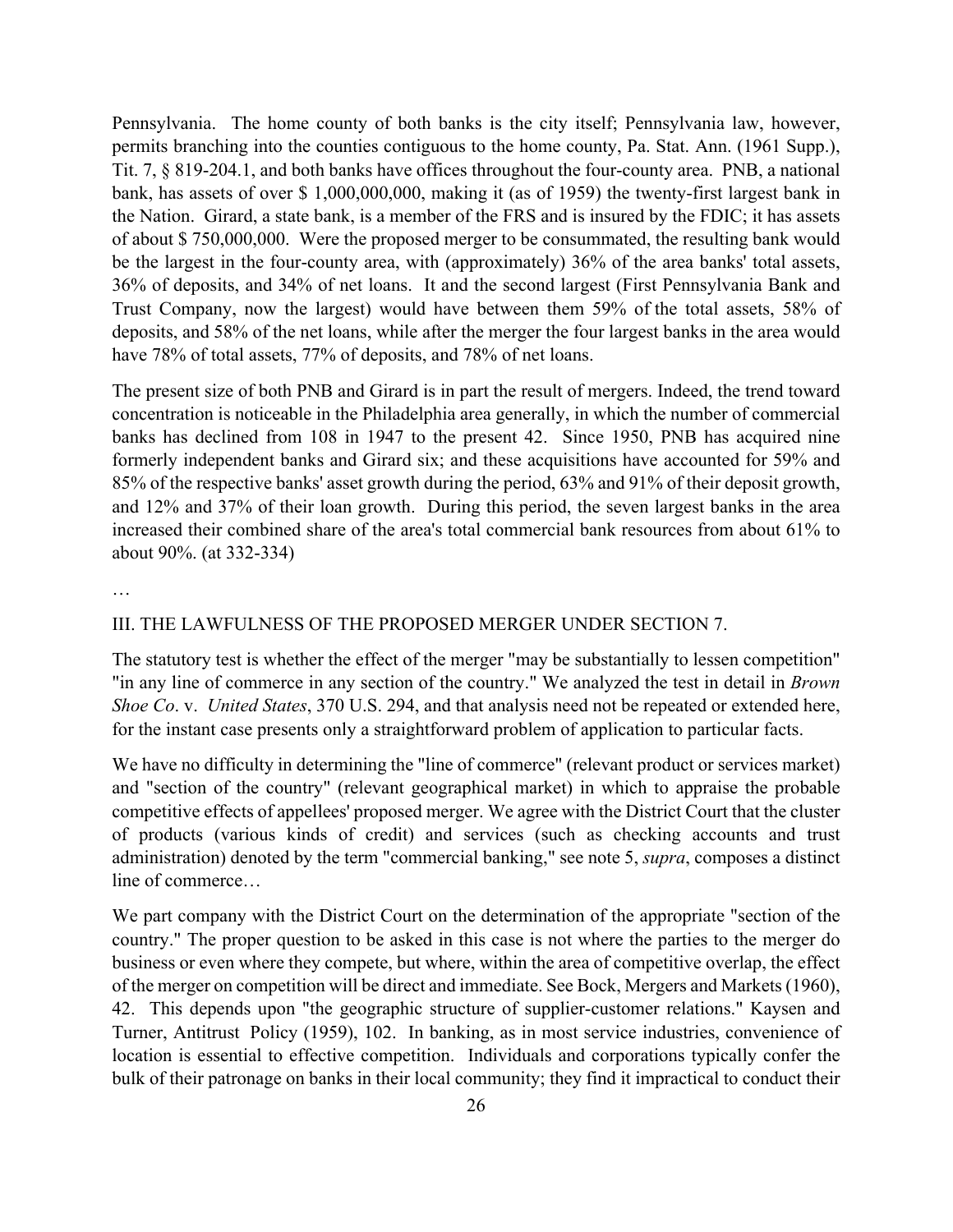banking business at a distance. See *Transamerica Corp*. v. *Board of Govs. of Fed. Res. Sys*., 206 F.2d 163, 169 (C. A. 3d Cir. 1953). The factor of inconvenience localizes banking competition as effectively as high transportation costs in other industries. See, *e. g., American Crystal Sugar Co*. v. *Cuban-American Sugar Co*., 152 F.Supp. 387, 398 (D. C. S. D. N. Y. 1957), aff'd, 259 F.2d 524 (C. A. 2d Cir. 1958). Therefore, since, as we recently said in a related context, the "area of effective competition in the known line of commerce must be charted by careful selection of the market area in which the seller operates, *and to which the purchaser can practicably turn for supplies," Tampa Elec. Co*. v. *Nashville Coal Co*., 365 U.S. 320, 327 (emphasis supplied); see *Standard Oil Co*. v. *United States*, 337 U.S. 293, 299 and 300, n. 5, the four-county area in which appellees' offices are located would seem to be the relevant geographical market… (at 357-360)

Having determined the relevant market, we come to the ultimate question under § 7: whether the effect of the merger "may be substantially to lessen competition" in the relevant market. Clearly, this is not the kind of question which is susceptible of a ready and precise answer in most cases. It requires not merely an appraisal of the immediate impact of the merger upon competition, but a prediction of its impact upon competitive conditions in the future; this is what is meant when it is said that the amended § 7 was intended to arrest anticompetitive tendencies in their "incipiency." See *Brown Shoe Co., supra*, at 317, 322. Such a prediction is sound only if it is based upon a firm understanding of the structure of the relevant market; yet the relevant economic data are both complex and elusive. See generally Bok, Section 7 of the Clayton Act and the Merging of Law and Economics, 74 Harv. L. Rev. 226 (1960). And unless businessmen can assess the legal consequences of a merger with some confidence, sound business planning is retarded. See *Crown Zellerbach Corp*. v. *Federal Trade Comm'n*, 296 F.2d 800, 826-827 (C. A. 9th Cir. 1961). So also, we must be alert to the danger of subverting congressional intent by permitting a too-broad economic investigation. *Standard Oil Co*. v. *United States*, 337 U.S. 293, 313. And so in any case in which it is possible, without doing violence to the congressional objective embodied in § 7, to simplify the test of illegality, the courts ought to do so in the interest of sound and practical judicial administration. See *Union Carbide Corp*., Trade Reg. Rep., FTC Complaints and Orders, 1961- 1963, para. 15503, at 20375-20376 (concurring opinion). This is such a case.

We noted in *Brown Shoe Co., supra*, at 315, that "the dominant theme pervading congressional consideration of the 1950 amendments [to § 7] was a fear of what was considered to be a rising tide of economic concentration in the American economy." This intense congressional concern with the trend toward concentration warrants dispensing, in certain cases, with elaborate proof of market structure, market behavior, or probable anticompetitive effects. Specifically, we think that a merger which produces a firm controlling an undue percentage share of the relevant market, and results in a significant increase in the concentration of firms in that market, is so inherently likely to lessen competition substantially that it must be enjoined in the absence of evidence clearly showing that the merger is not likely to have such anticompetitive effects. See *United States* v. *Koppers Co*., 202 F.Supp. 437 (D. C. W. D. Pa. 1962).

Such a test lightens the burden of proving illegality only with respect to mergers whose size makes them inherently suspect in light of Congress' design in § 7 to prevent undue concentration.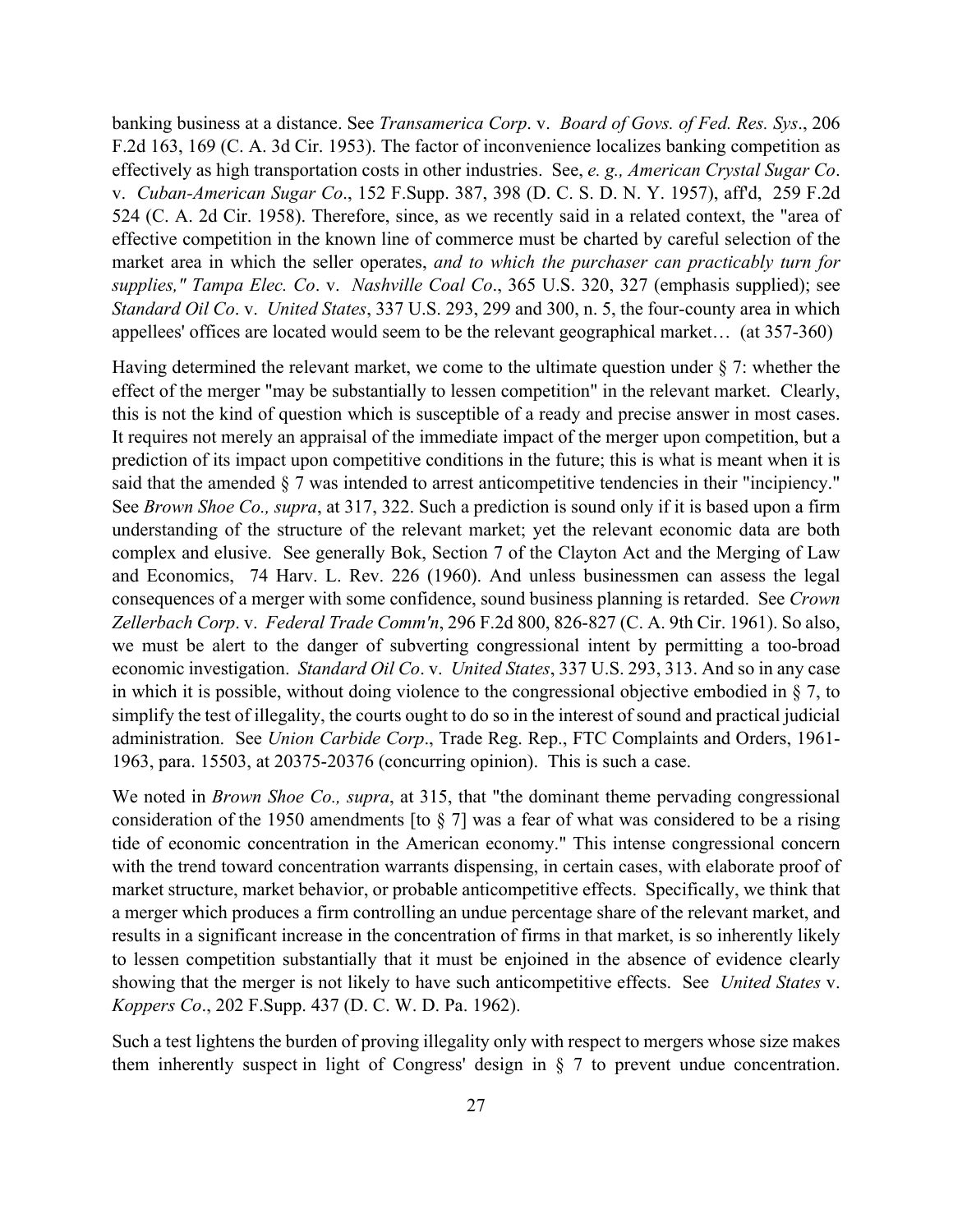Furthermore, the test is fully consonant with economic theory. That "competition is likely to be greatest when there are many sellers, none of which has any significant market share," is common ground among most economists, and was undoubtedly a premise of congressional reasoning about the antimerger statute.

The merger of appellees will result in a single bank's controlling at least 30% of the commercial banking business in the four-county Philadelphia metropolitan area. Without attempting to specify the smallest market share which would still be considered to threaten undue concentration, we are clear that 30% presents that threat. Further, whereas presently the two largest banks in the area (First Pennsylvania and PNB) control between them approximately 44% of the area's commercial banking business, the two largest after the merger (PNB-Girard and First Pennsylvania) will control 59%. Plainly, we think, this increase of more than 33% in concentration must be regarded as significant… (at 363-366)

Of equally little value, we think, are the assurances offered by appellees' witnesses that customers dissatisfied with the services of the resulting bank may readily turn to the 40 other banks in the Philadelphia area. In every case short of outright monopoly, the disgruntled customer has alternatives; even in tightly oligopolistic markets, there may be small firms operating. A fundamental purpose of amending § 7 was to arrest the trend toward concentration, the *tendency* to monopoly, before the consumer's alternatives disappeared through merger, and that purpose would be ill-served if the law stayed its hand until 10, or 20, or 30 more Philadelphia banks were absorbed. This is not a fanciful eventuality, in view of the strong trend toward mergers evident in the area, see p. 331, *supra*; and we might note also that entry of new competitors into the banking field is far from easy.

…

We turn now to three affirmative justifications which appellees offer for the proposed merger. The first is that only through mergers can banks follow their customers to the suburbs and retain their business. This justification does not seem particularly related to the instant merger, but in any event it has no merit. There is an alternative to the merger route: the opening of new branches in the areas to which the customers have moved -- so-called *de novo* branching. Appellees do not contend that they are unable to expand thus, by opening new offices rather than acquiring existing ones, and surely one premise of an antimerger statute such as § 7 is that corporate growth by internal expansion is socially preferable to growth by acquisition.

Second, it is suggested that the increased lending limit of the resulting bank will enable it to compete with the large out-of-state banks, particularly the New York banks, for very large loans. We reject this application of the concept of "countervailing power." Cf. *Kiefer-Stewart Co*. v. *Joseph E. Seagram & Sons*, 340 U.S. 211.If anticompetitive effects in one market could be justified by procompetitive consequences in another, the logical upshot would be that every firm in an industry could, without violating § 7, embark on a series of mergers that would make it in the end as large as the industry leader. For if all the commercial banks in the Philadelphia area merged into one, it would be smaller than the largest bank in New York City. This is not a case, plainly,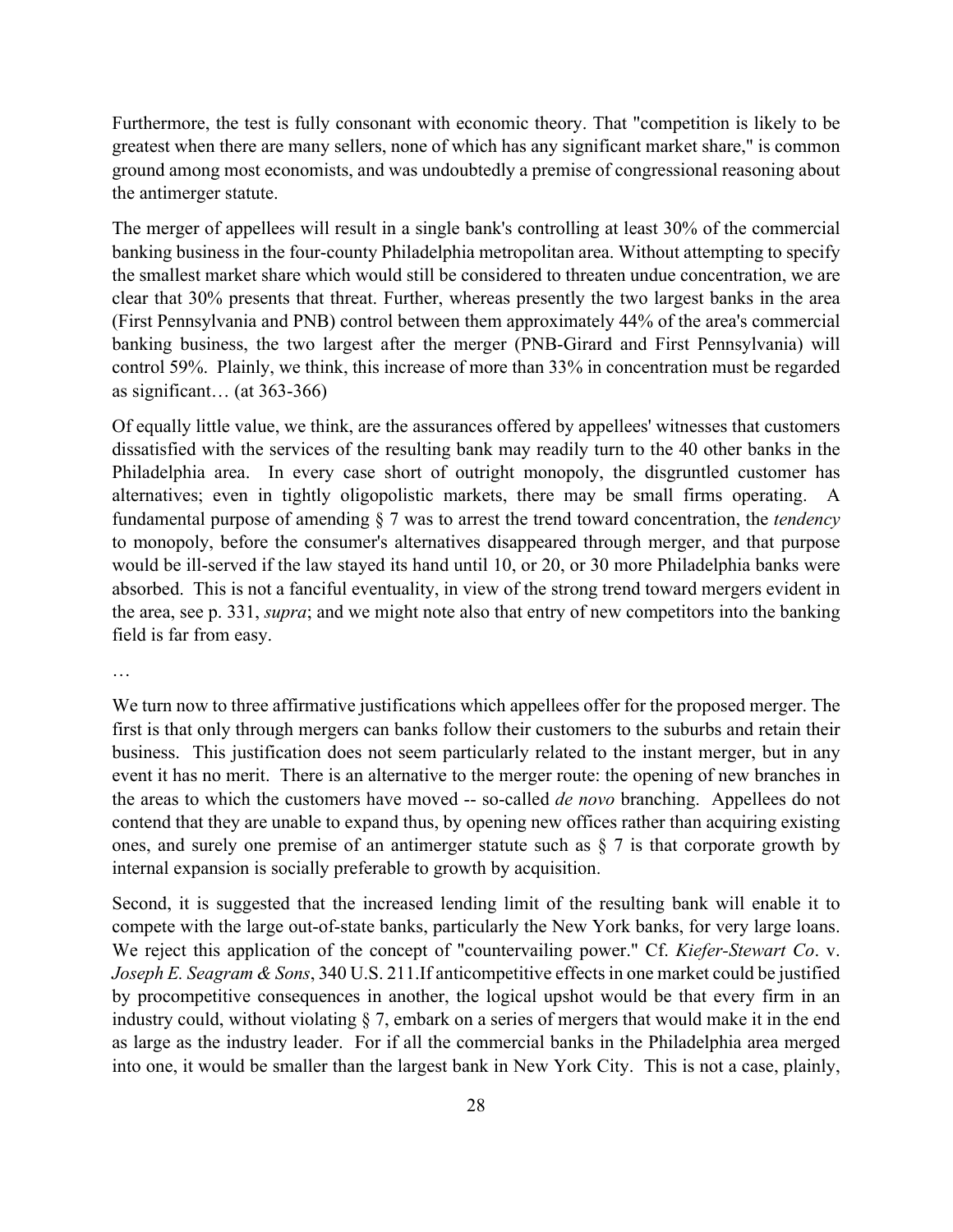where two small firms in a market propose to merge in order to be able to compete more successfully with the leading firms in that market. Nor is it a case in which lack of adequate banking facilities is causing hardships to individuals or businesses in the community. The present two largest banks in Philadelphia have lending limits of \$ 8,000,000 each. The only businesses located in the Philadelphia area which find such limits inadequate are large enough readily to obtain bank credit in other cities.

This brings us to appellees' final contention, that Philadelphia needs a bank larger than it now has in order to bring business to the area and stimulate its economic development. See p. 334 and note 10, *supra*. We are clear, however, that a merger the effect of which "may be substantially to lessen competition" is not saved because, on some ultimate reckoning of social or economic debits and credits, it may be deemed beneficial. A value choice of such magnitude is beyond the ordinary limits of judicial competence, and in any event has been made for us already, by Congress when it enacted the amended  $\S$  7. Congress determined to preserve our traditionally competitive economy. It therefore proscribed anticompetitive mergers, the benign and the malignant alike, fully aware, we must assume, that some price might have to be paid. (at 371-372)

…

The judgment of the District Court is reversed and the case remanded with direction to enter judgment enjoining the proposed merger.

## Comment

The Court's discussion of banking regulations highlights how the dynamics of competition in the banking industry have been extensively shaped by financial industry regulations and institutions. What other industries is this true of? (Hint: think about intellectual property)

The Court held that a decline in competition in one market cannot be offset by an increase in another market. Does that make sense? Is it equitable?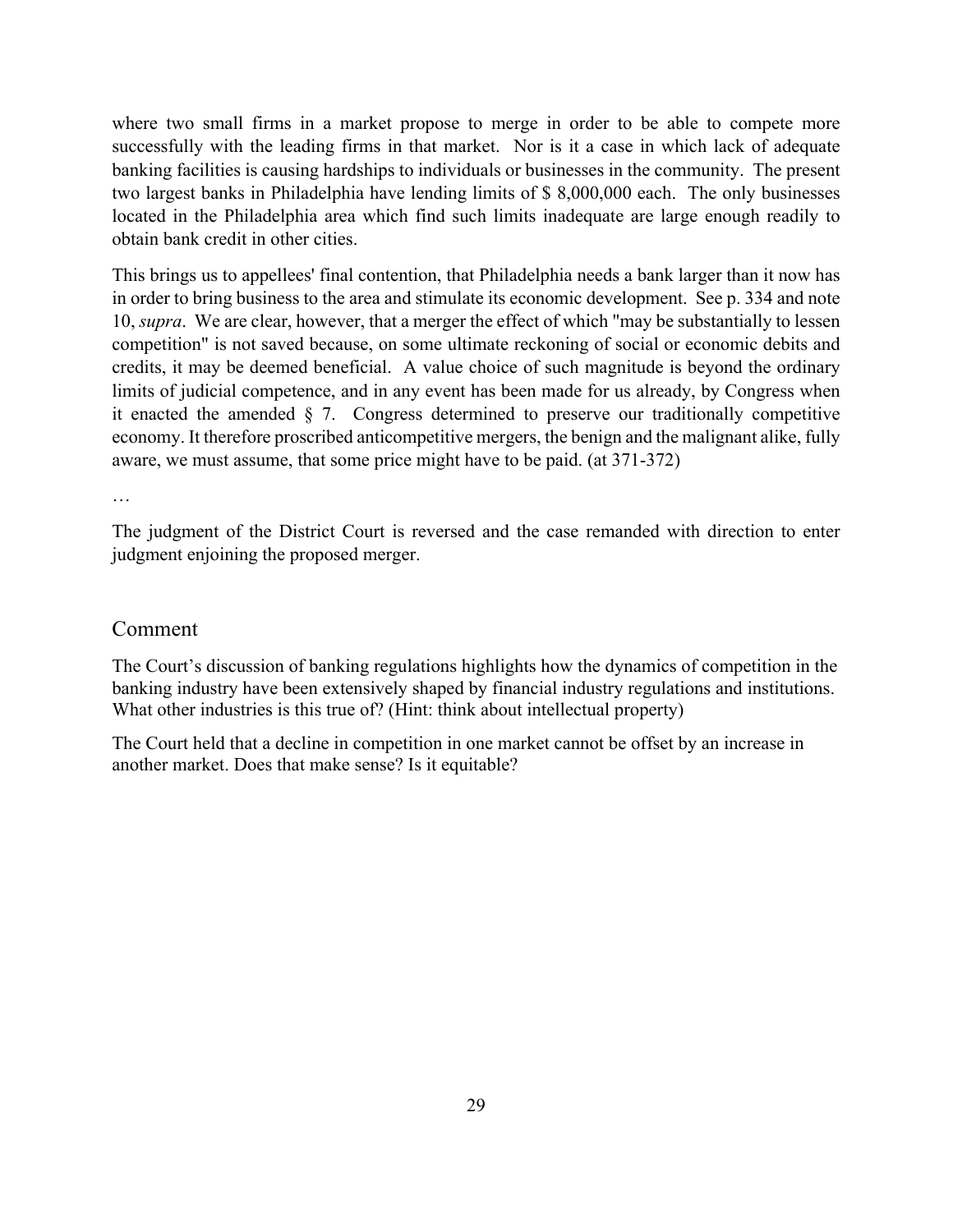## *United States v. General Dynamics Corp., 415 U.S. 486 (1974)*

[General Dynamics acquired two other coal mining companies creating the nation's fifth largest coal miner with a 44% market share in the local geographic market for coal in Illinois. The DOJ sued to reverse the merger.]

While the statistical showing proffered by the Government in this case, the accuracy of which was not discredited by the District Court or contested by the appellees, would under this approach have sufficed to support a finding of "undue concentration" in the absence of other considerations, the question before us is whether the District Court was justified in finding that other pertinent factors affecting the coal industry and the business of the appellees mandated a conclusion that no substantial lessening of competition occurred or was threatened by the acquisition of United Electric. We are satisfied that the court's ultimate finding was not in error. (at 497-8)

First, it found that coal had become increasingly less able to compete with other sources of energy in many segments of the energy market…

Third, and most significantly, the court found that to an increasing degree, nearly all coal sold to utilities is transferred under long-term requirements contracts, under which coal producers promise to meet utilities' coal consumption requirements for a fixed period of time, and at predetermined prices… (at 499)

Because of these fundamental changes in the structure of the market for coal, the District Court was justified in viewing the statistics relied on by the Government as insufficient to sustain its case. Evidence of past production does not, as a matter of logic, necessarily give a proper picture of a company's future ability to compete. In most situations, of course, the unstated assumption is that a company that has maintained a certain share of a market in the recent past will be in a position to do so in the immediate future. Thus, companies that have controlled sufficiently large shares of a concentrated market are barred from merger by § 7, not because of their past acts, but because their past performances imply an ability to continue to dominate with at least equal vigor. In markets involving groceries or beer, as in *Von's Grocery, supra*, and *Pabst, supra*, statistics involving annual sales naturally indicate the power of each company to compete in the future. Evidence of the amount of annual sales is relevant as a prediction of future competitive strength, since in most markets distribution systems and brand recognition are such significant factors that one may reasonably suppose that a company which has attracted a given number of sales will retain that competitive strength… (at 501)

… United's relative position of strength in reserves was considerably weaker than its past and current ability to produce… (at 502)

While under normal circumstances a delineation of proper geographic and product markets is a necessary precondition to assessment of the probabilities of a substantial effect on competition within them, in this case we nevertheless affirm the District Court's judgment without reaching these questions. By determining that the amount and availability of usable reserves, and not the past annual production figures relied on by the Government, were the proper indicators of future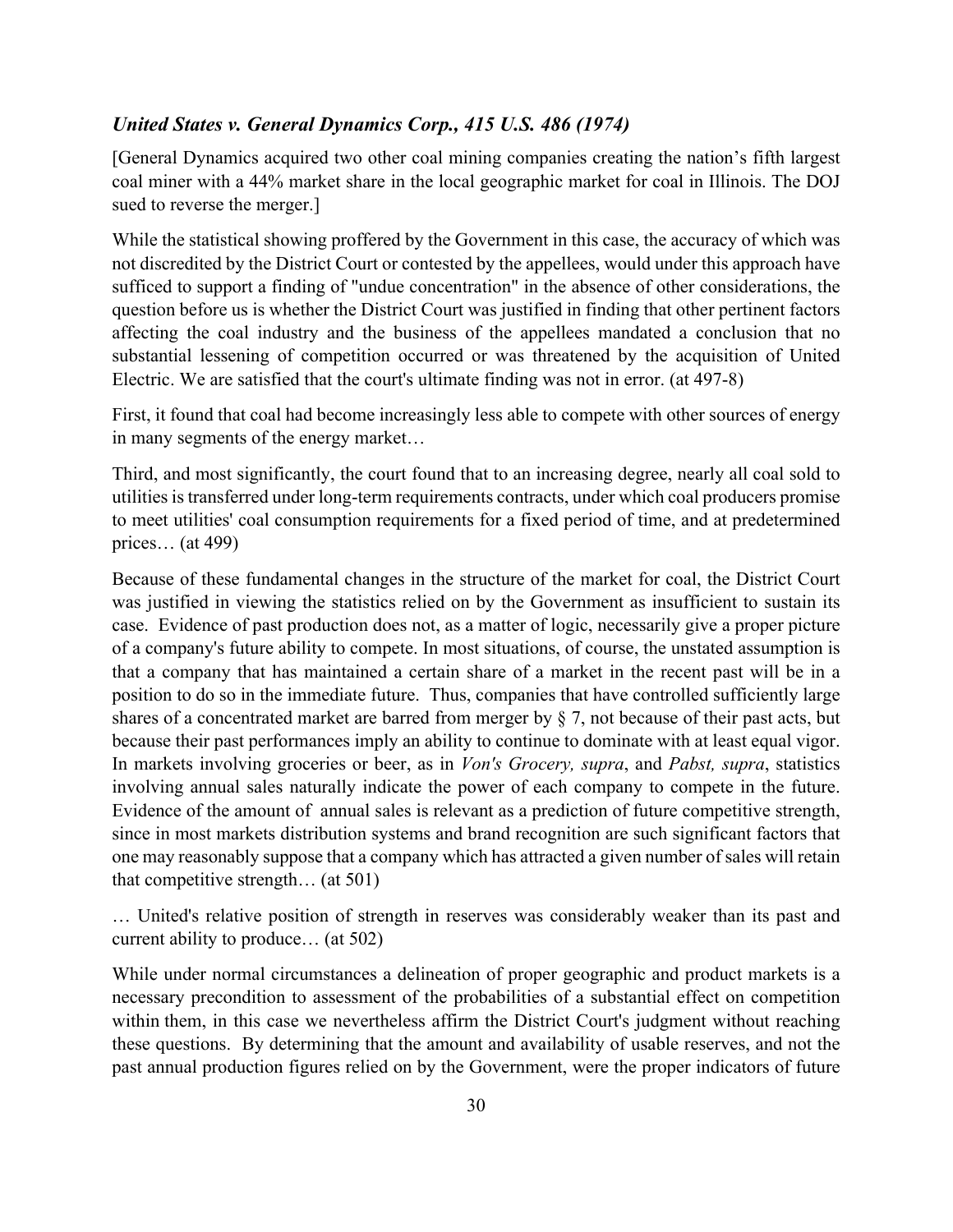ability to compete, the District Court wholly rejected the Government's prima facie case. Irrespective of the markets within which the acquiring and the acquired company might be viewed as competitors for purposes of this § 7 suit, the Government's statistical presentation simply did not establish that a substantial lessening of competition was likely to occur in any market. By concluding that "divestiture [would not] benefit competition even were this court to accept the Government's unrealistic product and geographic market definitions," 341 F.Supp., at 560, the District Court rendered superfluous its further determinations that the Government also erred in its choice of relevant markets. Since we agree with the District Court that the Government's reliance on production statistics in the context of this case was insufficient, it follows that the judgment before us may be affirmed without reaching the issues of geographic and product markets. (at 510- 511)

## Comment

Is *General Dynamics* consistent with *Brown Shoe*, or does it signal a more permissive approach to merger control?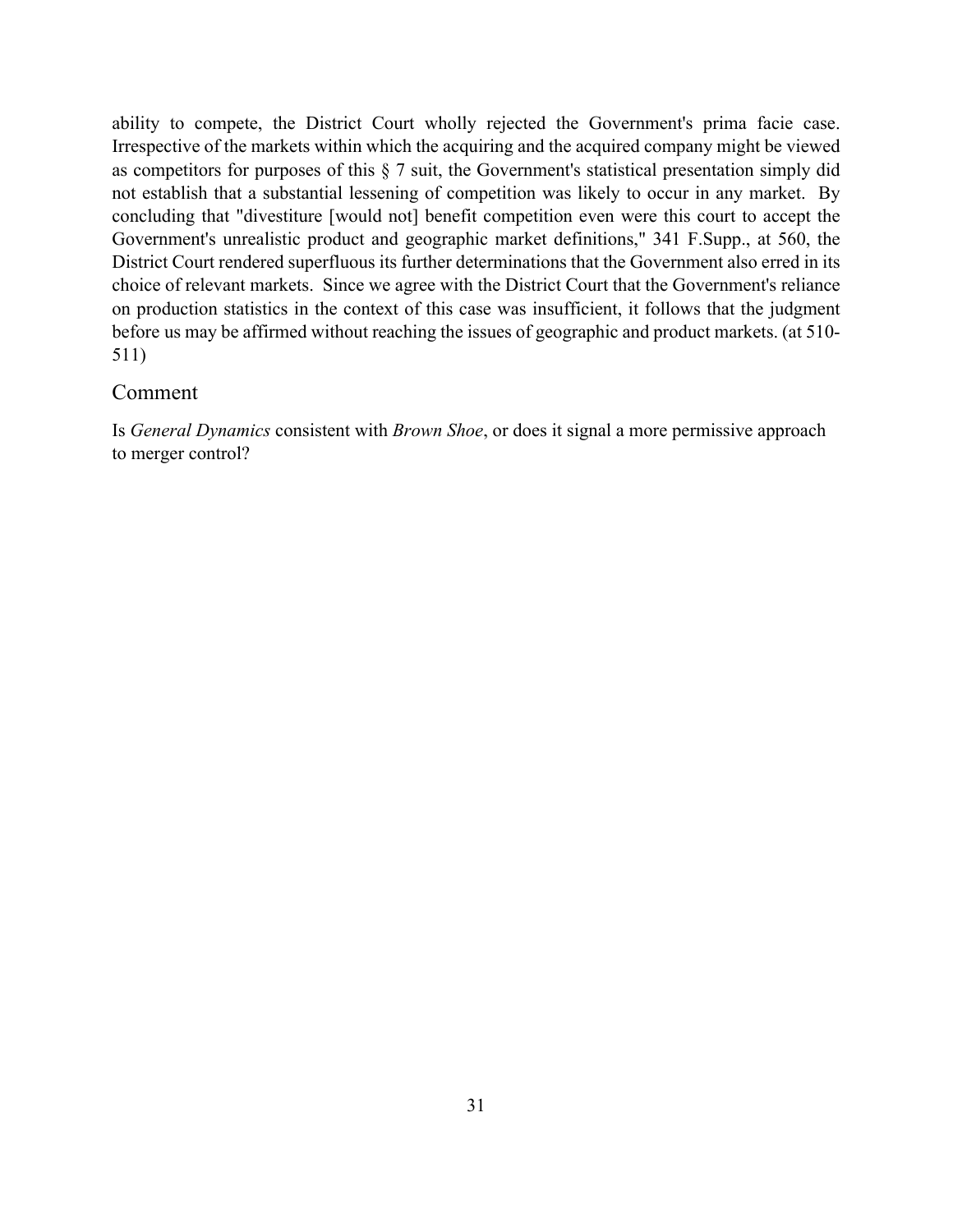## *Horizontal Merger Guidelines, US DOJ and FTC (2010)*

The Agencies seek to identify and challenge competitively harmful mergers while avoiding unnecessary interference with mergers that are either competitively beneficial or neutral. Most merger analysis is necessarily predictive, requiring an assessment of what will likely happen if a merger proceeds as compared to what will likely happen if it does not. Given this inherent need for prediction, these Guidelines reflect the congressional intent that merger enforcement should interdict competitive problems in their incipiency and that certainty about anticompetitive effect is seldom possible and not required for a merger to be illegal… (at 1)

The unifying theme of these Guidelines is that mergers should not be permitted to create, enhance, or entrench market power or to facilitate its exercise. For simplicity of exposition, these Guidelines generally refer to all of these effects as enhancing market power. A merger enhances market power if it is likely to encourage one or more firms to raise price, reduce output, diminish innovation, or otherwise harm customers as a result of diminished competitive constraints or incentives. In evaluating how a merger will likely change a firm's behavior, the Agencies focus primarily on how the merger affects conduct that would be most profitable for the firm.

A merger can enhance market power simply by eliminating competition between the merging parties. This effect can arise even if the merger causes no changes in the way other firms behave. Adverse competitive effects arising in this manner are referred to as "unilateral effects." A merger also can enhance market power by increasing the risk of coordinated, accommodating, or interdependent behavior among rivals. Adverse competitive effects arising in this manner are referred to as "coordinated effects." In any given case, either or both types of effects may be present, and the distinction between them may be blurred…

Enhancement of market power by sellers often elevates the prices charged to customers. For simplicity of exposition, these Guidelines generally discuss the analysis in terms of such price effects. Enhanced market power can also be manifested in non-price terms and conditions that adversely affect customers, including reduced product quality, reduced product variety, reduced service, or diminished innovation. Such non-price effects may coexist with price effects, or can arise in their absence. When the Agencies investigate whether a merger may lead to a substantial lessening of non-price competition, they employ an approach analogous to that used to evaluate price competition. Enhanced market power may also make it more likely that the merged entity can profitably and effectively engage in exclusionary conduct. Regardless of how enhanced market power likely would be manifested, the Agencies normally evaluate mergers based on their impact on customers. The Agencies examine effects on either or both of the direct customers and the final consumers. The Agencies presume, absent convincing evidence to the contrary, that adverse effects on direct customers also cause adverse effects on final consumers.

Enhancement of market power by buyers, sometimes called "monopsony power," has adverse effects comparable to enhancement of market power by sellers. The Agencies employ an analogous framework to analyze mergers between rival purchasers that may enhance their market power as buyers.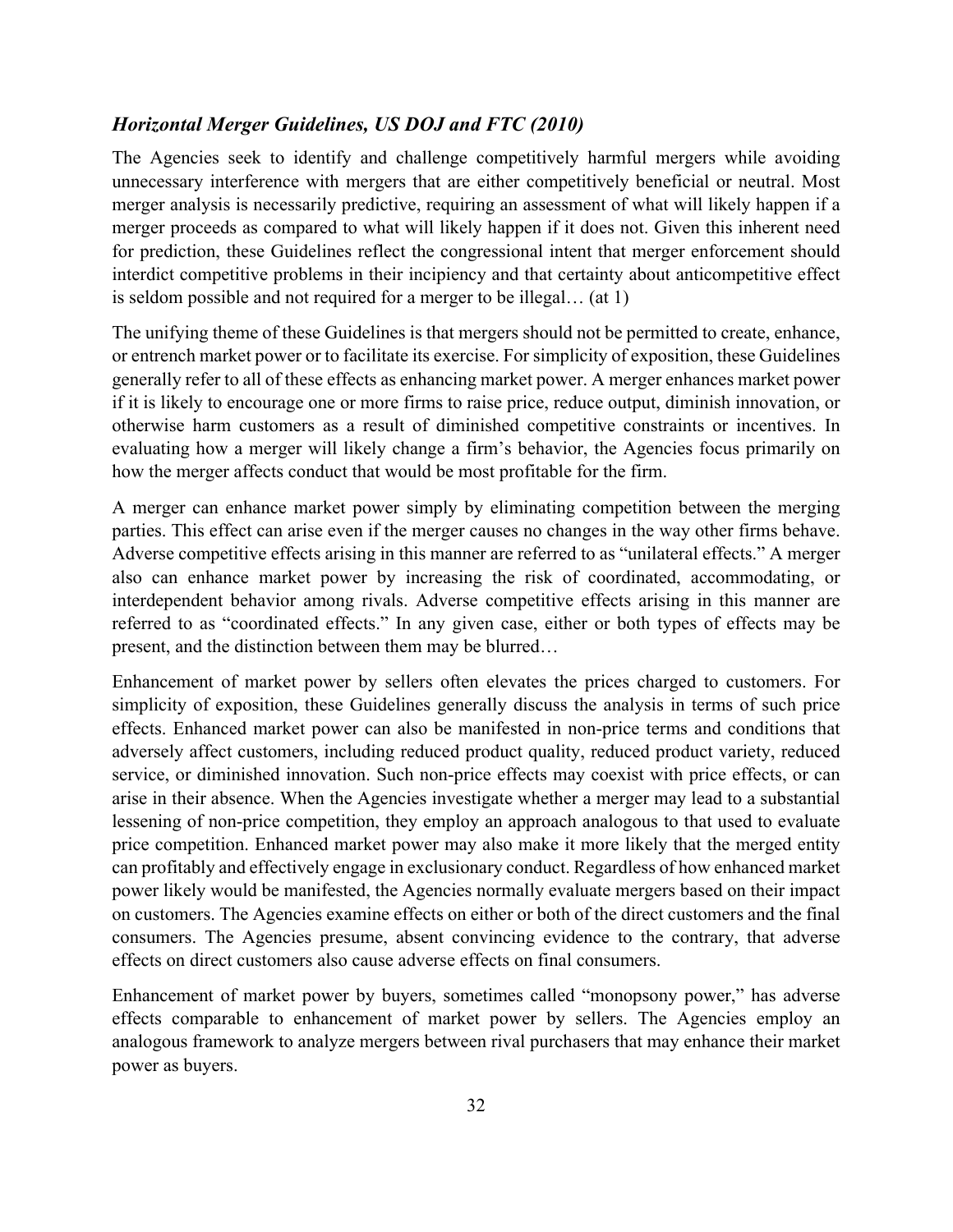## **2. Evidence of Adverse Competitive Effects**

## *2.1 Types of Evidence*

## 2.1.1 Actual Effects Observed in Consummated Mergers

When evaluating a consummated merger, the ultimate issue is not only whether adverse competitive effects have already resulted from the merger, but also whether such effects are likely to arise in the future. Evidence of observed post-merger price increases or other changes adverse to customers is given substantial weight. The Agencies evaluate whether such changes are anticompetitive effects resulting from the merger, in which case they can be dispositive. However, a consummated merger may be anticompetitive even if such effects have not yet been observed, perhaps because the merged firm may be aware of the possibility of post-merger antitrust review and moderating its conduct. Consequently, the Agencies also consider the same types of evidence they consider when evaluating unconsummated mergers.

## 2.1.2 Direct Comparisons Based on Experience

The Agencies look for historical events, or "natural experiments," that are informative regarding the competitive effects of the merger. For example, the Agencies may examine the impact of recent mergers, entry, expansion, or exit in the relevant market. Effects of analogous events in similar markets may also be informative. The Agencies also look for reliable evidence based on variations among similar markets. For example, if the merging firms compete in some locales but not others, comparisons of prices charged in regions where they do and do not compete may be informative regarding post-merger prices. In some cases, however, prices are set on such a broad geographic basis that such comparisons are not informative. The Agencies also may examine how prices in similar markets vary with the number of significant competitors in those markets.

#### 2.1.3 Market Shares and Concentration in a Relevant Market

The Agencies give weight to the merging parties' market shares in a relevant market, the level of concentration, and the change in concentration caused by the merger. See Sections 4 and 5. Mergers that cause a significant increase in concentration and result in highly concentrated markets are presumed to be likely to enhance market power, but this presumption can be rebutted by persuasive evidence showing that the merger is unlikely to enhance market power.

#### 2.1.4 Substantial Head-to-Head Competition

The Agencies consider whether the merging firms have been, or likely will become absent the merger, substantial head-to-head competitors. Such evidence can be especially relevant for evaluating adverse unilateral effects, which result directly from the loss of that competition. See Section 6. This evidence can also inform market definition. See Section 4.

## 2.1.5 Disruptive Role of a Merging Party

The Agencies consider whether a merger may lessen competition by eliminating a "maverick" firm, i.e., a firm that plays a disruptive role in the market to the benefit of customers. For example,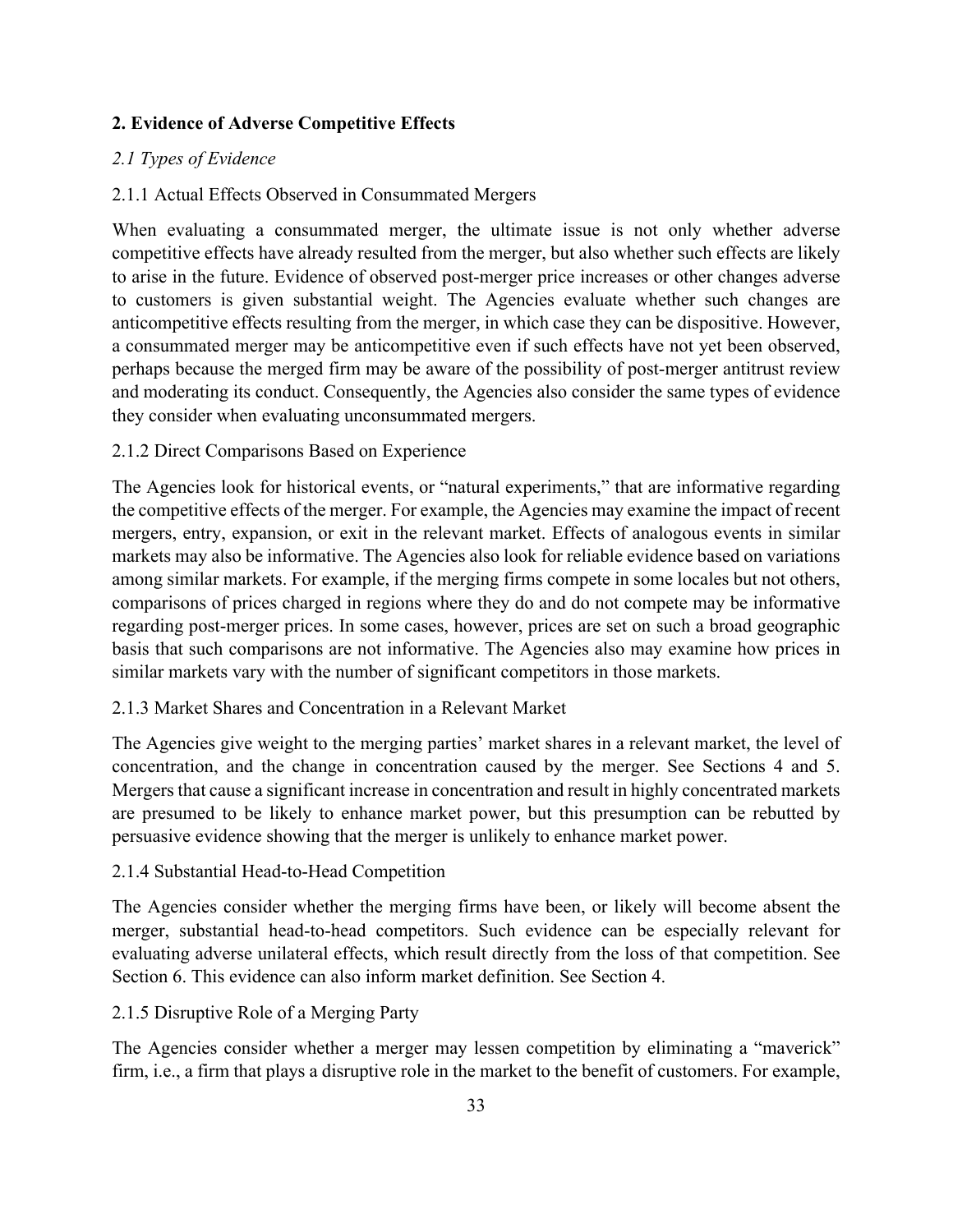if one of the merging firms has a strong incumbency position and the other merging firm threatens to 3 disrupt market conditions with a new technology or business model, their merger can involve the loss of actual or potential competition. Likewise, one of the merging firms may have the incentive to take the lead in price cutting or other competitive conduct or to resist increases in industry prices. A firm that may discipline prices based on its ability and incentive to expand production rapidly using available capacity also can be a maverick, as can a firm that has often resisted otherwise prevailing industry norms to cooperate on price setting or other terms of competition…

## **3. Targeted Customers and Price Discrimination**

When examining possible adverse competitive effects from a merger, the Agencies consider whether those effects vary significantly for different customers purchasing the same or similar products. Such differential impacts are possible when sellers can discriminate, e.g., by profitably raising price to certain targeted customers but not to others. The possibility of price discrimination influences market definition (see Section 4), the measurement of market shares (see Section 5), and the evaluation of competitive effects (see Sections 6 and 7). When price discrimination is feasible, adverse competitive effects on targeted customers can arise, even if such effects will not arise for other customers. A price increase for targeted customers may be profitable even if a price increase for all customers would not be profitable because too many other customers would substitute away. When discrimination is reasonably likely, the Agencies may evaluate competitive effects separately by type of customer. The Agencies may have access to information unavailable to customers that is relevant to evaluating whether discrimination is reasonably likely.

For price discrimination to be feasible, two conditions typically must be met: differential pricing and limited arbitrage….

## **4. Market Definition**

… Evidence of competitive effects can inform market definition, just as market definition can be informative regarding competitive effects. For example, evidence that a reduction in the number of significant rivals offering a group of products causes prices for those products to rise significantly can itself establish that those products form a relevant market. Such evidence also may more directly predict the competitive effects of a merger, reducing the role of inferences from market definition and market shares….

Market definition focuses solely on demand substitution factors, i.e., on customers' ability and willingness to substitute away from one product to another in response to a price increase or a corresponding non-price change such as a reduction in product quality or service. The responsive actions of suppliers are also important in competitive analysis. They are considered in these Guidelines in the sections addressing the identification of market participants, the measurement of market shares, the analysis of competitive effects, and entry.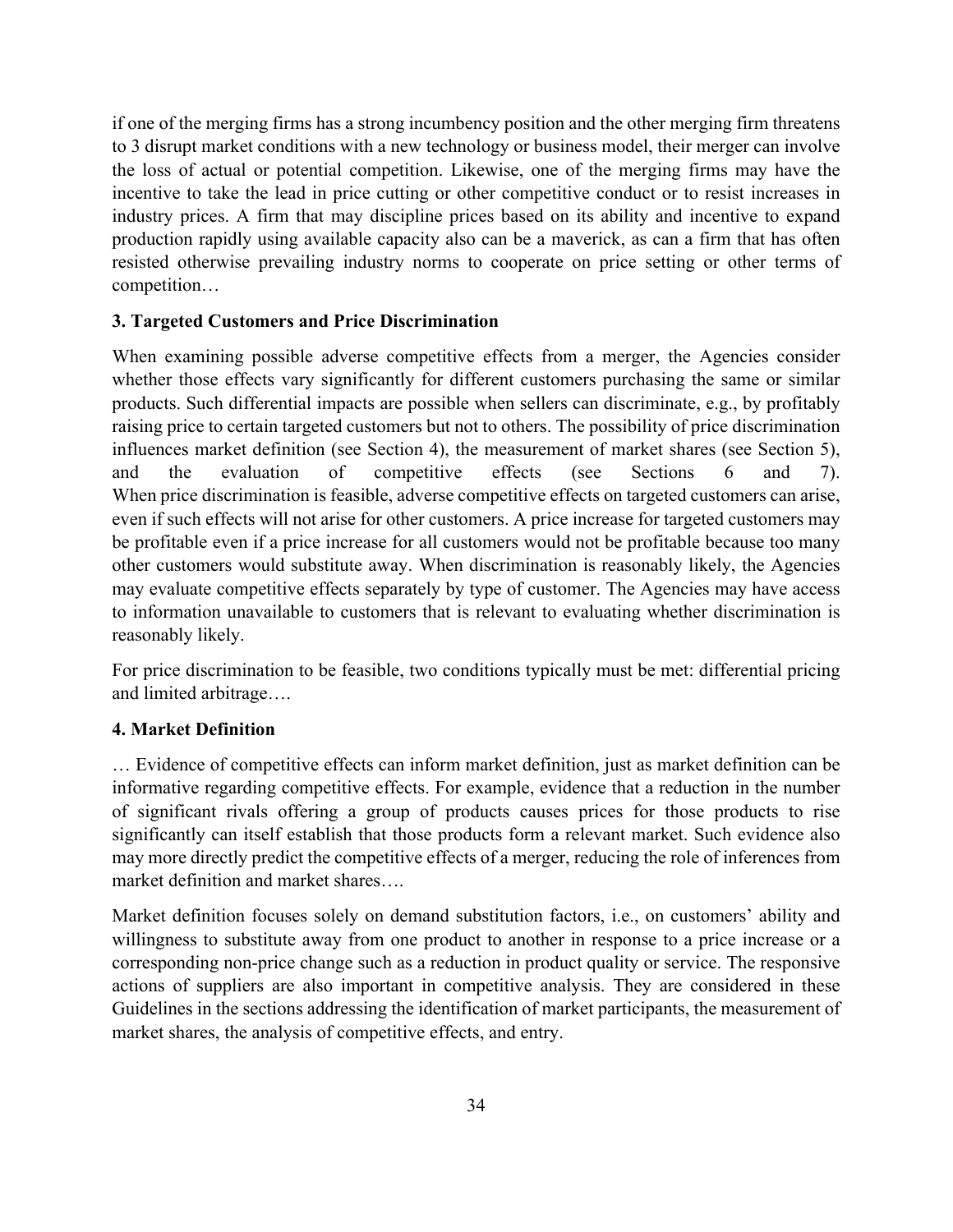Customers often confront a range of possible substitutes for the products of the merging firms. Some substitutes may be closer, and others more distant, either geographically or in terms of product attributes and perceptions. Additionally, customers may assess the proximity of different products differently. When products or suppliers in different geographic areas are substitutes for one another to varying degrees, defining a market to include some substitutes and exclude others is inevitably a simplification that cannot capture the full variation in the extent to which different products compete against each other. The principles of market definition outlined below seek to make this inevitable simplification as useful and informative as is practically possible. Relevant markets need not have precise metes and bounds.

Defining a market broadly to include relatively distant product or geographic substitutes can lead to misleading market shares. This is because the competitive significance of distant substitutes is unlikely to be commensurate with their shares in a broad market. Although excluding more distant substitutes from the market inevitably understates their competitive significance to some degree, doing so often provides a more accurate indicator of the competitive effects of the merger than would the alternative of including them and overstating their competitive significance as proportional to their shares in an expanded market.

Market shares of different products in narrowly defined markets are more likely to capture the relative competitive significance of these products, and often more accurately reflect competition between close substitutes. As a result, properly defined antitrust markets often exclude some substitutes to which some customers might turn in the face of a price increase even if such substitutes provide alternatives for those customers. However, a group of products is too narrow to constitute a relevant market if competition from products outside that group is so ample that even the complete elimination of competition within the group would not significantly harm either direct customers or downstream consumers. The hypothetical monopolist test (see Section 4.1.1) is designed to ensure that candidate markets are not overly narrow in this respect.

#### *4.1 Product Market Definition*

When a product sold by one merging firm (Product A) competes against one or more products sold by the other merging firm, the Agencies define a relevant product market around Product A to evaluate the importance of that competition. Such a relevant product market consists of a group of substitute products including Product A. Multiple relevant product markets may thus be identified.

#### 4.1.1 The Hypothetical Monopolist Test

The Agencies employ the hypothetical monopolist test to evaluate whether groups of products in candidate markets are sufficiently broad to constitute relevant antitrust markets. The Agencies use the 8 hypothetical monopolist test to identify a set of products that are reasonably interchangeable with a product sold by one of the merging firms.

The hypothetical monopolist test requires that a product market contain enough substitute products so that it could be subject to post-merger exercise of market power significantly exceeding that existing absent the merger. Specifically, the test requires that a hypothetical profit-maximizing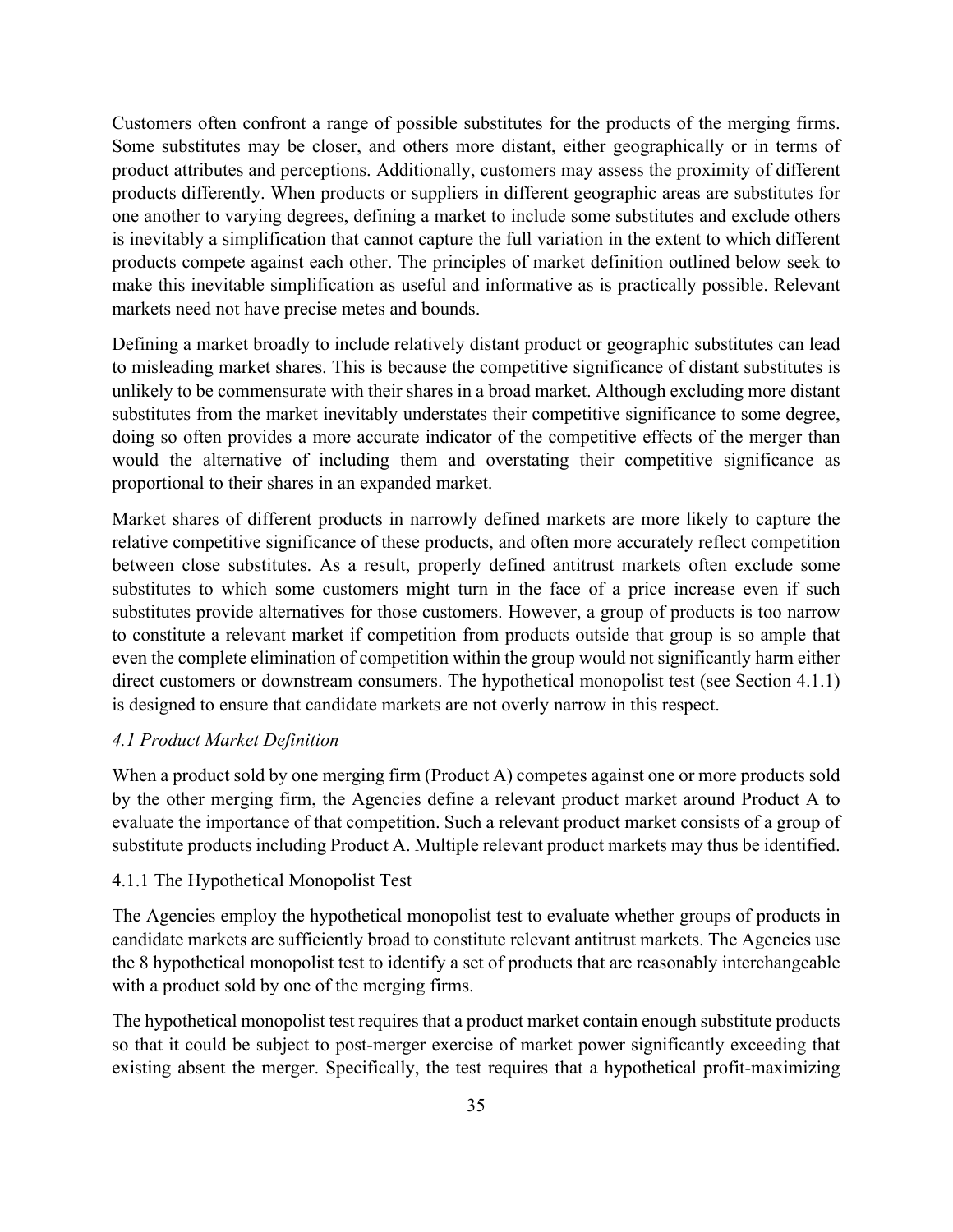firm, not subject to price regulation, that was the only present and future seller of those products ("hypothetical monopolist") likely would impose at least a small but significant and non-transitory increase in price ("SSNIP") on at least one product in the market, including at least one product sold by one of the merging firms. For the purpose of analyzing this issue, the terms of sale of products outside the candidate market are held constant. The SSNIP is employed solely as a methodological tool for performing the hypothetical monopolist test; it is not a tolerance level for price increases resulting from a merger.

Groups of products may satisfy the hypothetical monopolist test without including the full range of substitutes from which customers choose. The hypothetical monopolist test may identify a group of products as a relevant market even if customers would substitute significantly to products outside that group in response to a price increase.

Example 5: Products A and B are being tested as a candidate market. Each sells for \$100, has an incremental cost of \$60, and sells 1200 units. For every dollar increase in the price of Product A, for any given price of Product B, Product A loses twenty units of sales to products outside the candidate market and ten units of sales to Product B, and likewise for Product B. Under these conditions, economic analysis shows that a hypothetical profitmaximizing monopolist controlling Products A and B would raise both of their prices by ten percent, to \$110. Therefore, Products A and B satisfy the hypothetical monopolist test using a five percent SSNIP, and indeed for any SSNIP size up to ten percent. This is true even though two-thirds of the sales lost by one product when it raises its price are diverted to products outside the relevant market.

When applying the hypothetical monopolist test to define a market around a product offered by one of the merging firms, if the market includes a second product, the Agencies will normally also include a third product if that third product is a closer substitute for the first product than is the second product. The third product is a closer substitute if, in response to a SSNIP on the first product, greater revenues are diverted to the third product than to the second product.

Example 6: In Example 5, suppose that half of the unit sales lost by Product A when it raises its price are diverted to Product C, which also has a price of \$100, while one-third are diverted to Product B. Product C is a closer substitute for Product A than is Product B. Thus Product C will normally be included in the relevant market, even though Products A and B together satisfy the hypothetical monopolist test.

The hypothetical monopolist test ensures that markets are not defined too narrowly, but it does not lead to a single relevant market. The Agencies may evaluate a merger in any relevant market satisfying the test, guided by the overarching principle that the purpose of defining the market and measuring market shares is to illuminate the evaluation of competitive effects. Because the relative competitive significance of more distant substitutes is apt to be overstated by their share of sales, when the Agencies rely on market shares and concentration, they usually do so in the smallest relevant market satisfying the hypothetical monopolist test.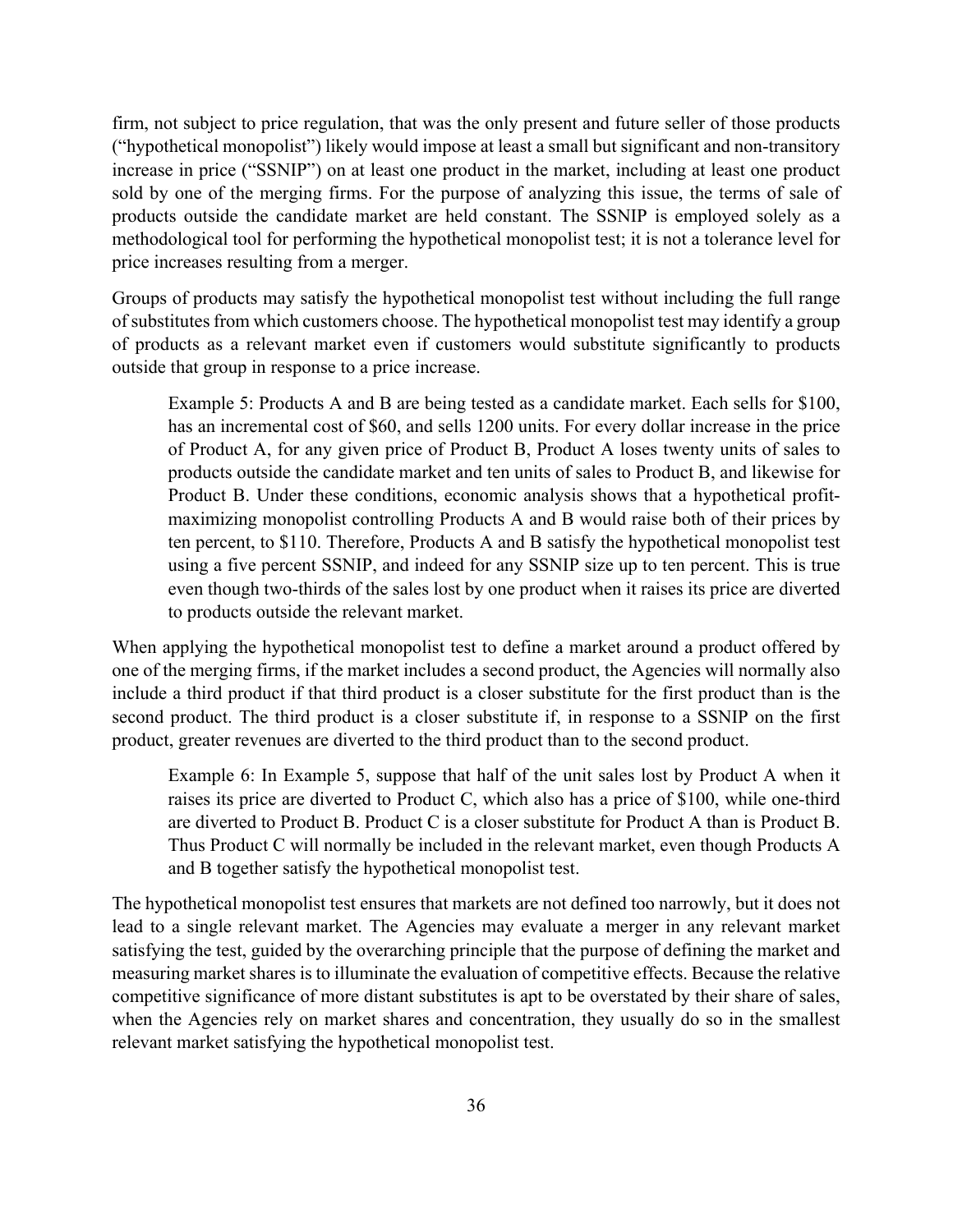Example 7: In Example 4, including cars in the market will lead to misleadingly small market shares for motorcycle producers. Unless motorcycles fail the hypothetical monopolist test, the Agencies would not include cars in the market in analyzing this motorcycle merger.

### 4.1.2 Benchmark Prices and SSNIP Size

The Agencies apply the SSNIP starting from prices that would likely prevail absent the merger. If prices are not likely to change absent the merger, these benchmark prices can reasonably be taken to be the prices prevailing prior to the merger. If prices are likely to change absent the merger, e.g., because of innovation or entry, the Agencies may use anticipated future prices as the benchmark for the test. If prices might fall absent the merger due to the breakdown of pre-merger coordination, the Agencies may use those lower prices as the benchmark for the test. In some cases, the techniques employed by the Agencies to implement the hypothetical monopolist test focus on the difference in incentives between pre-merger firms and the hypothetical monopolist and do not require specifying the benchmark prices.

The SSNIP is intended to represent a "small but significant" increase in the prices charged by firms in the candidate market for the value they contribute to the products or services used by customers. This properly directs attention to the effects of price changes commensurate with those that might result from a significant lessening of competition caused by the merger. This methodology is used because normally it is possible to quantify "small but significant" adverse price effects on customers and analyze their likely reactions, not because price effects are more important than non-price effects.

The Agencies most often use a SSNIP of five percent of the price paid by customers for the products or services to which the merging firms contribute value. However, what constitutes a "small but significant" increase in price, commensurate with a significant loss of competition caused by the merger, depends upon the nature of the industry and the merging firms' positions in it, and the Agencies may accordingly use a price increase that is larger or smaller than five percent. Where explicit or implicit prices for the firms' specific contribution to value can be identified with reasonable clarity, the Agencies may base the SSNIP on those prices.

Example 8: In a merger between two oil pipelines, the SSNIP would be based on the price charged for transporting the oil, not on the price of the oil itself. If pipelines buy the oil at one end and sell it at the other, the price charged for transporting the oil is implicit, equal to the difference between the price paid for oil at the input end and the price charged for oil at the output end. The relevant product sold by the pipelines is better described as "pipeline transportation of oil from point A to point B" than as "oil at point B."

Example 9: In a merger between two firms that install computers purchased from third parties, the SSNIP would be based on their fees, not on the price of installed computers. If these firms purchase the computers and charge their customers one package price, the implicit installation fee is equal to the package charge to customers less the price of the computers.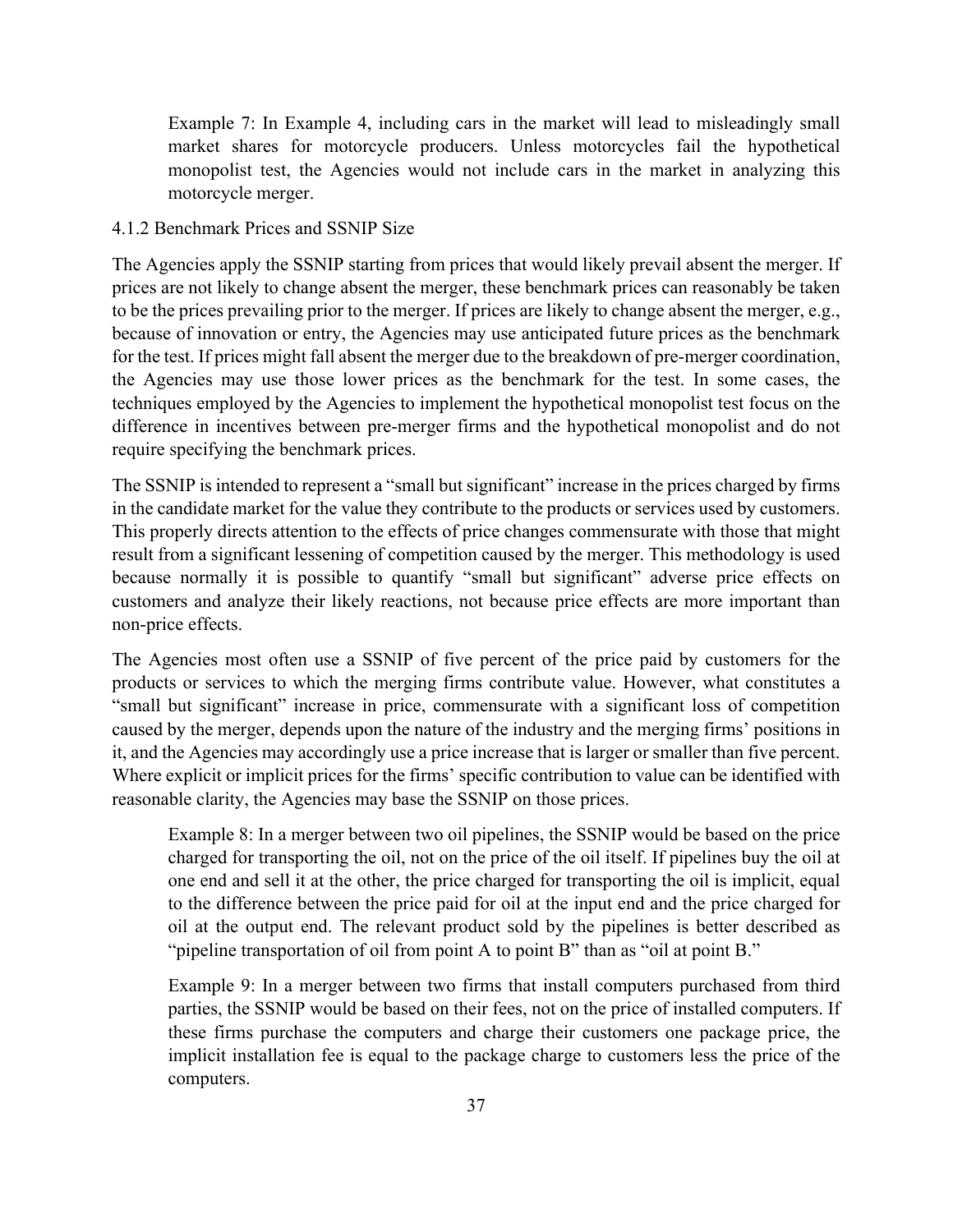Example 10: In Example 9, suppose that the prices paid by the merging firms to purchase computers are opaque, but account for at least ninety-five percent of the prices they charge for installed computers, with profits or implicit fees making up five percent of those prices at most. A five percent SSNIP on the total price paid by customers would at least double those fees or profits. Even if that would be unprofitable for a hypothetical monopolist, a significant increase in fees might well be profitable. If the SSNIP is based on the total price paid by customers, a lower percentage will be used.

### 4.1.3 Implementing the Hypothetical Monopolist Test

The hypothetical monopolist's incentive to raise prices depends both on the extent to which customers would likely substitute away from the products in the candidate market in response to such a price increase and on the profit margins earned on those products. The profit margin on incremental units is the difference between price and incremental cost on those units. The Agencies often estimate incremental costs, for example using merging parties' documents or data the merging parties use to make business decisions. Incremental cost is measured over the change in output that would be caused by the price increase under consideration.

In considering customers' likely responses to higher prices, the Agencies take into account any reasonably available and reliable evidence, including, but not limited to:

- how customers have shifted purchases in the past in response to relative changes in price or other terms and conditions;
- information from buyers, including surveys, concerning how they would respond to price changes;
- the conduct of industry participants, notably:
	- o sellers' business decisions or business documents indicating sellers' informed beliefs concerning how customers would substitute among products in response to relative changes in price;
	- o industry participants' behavior in tracking and responding to price changes by some or all rivals;
- objective information about product characteristics and the costs and delays of switching products, especially switching from products in the candidate market to products outside the candidate market;
- the percentage of sales lost by one product in the candidate market, when its price alone rises, that is recaptured by other products in the candidate market, with a higher recapture percentage making a price increase more profitable for the hypothetical monopolist;
- evidence from other industry participants, such as sellers of complementary products;
- legal or regulatory requirements; and
- the influence of downstream competition faced by customers in their output markets.

When the necessary data are available, the Agencies also may consider a "critical loss analysis" to assess the extent to which it corroborates inferences drawn from the evidence noted above. Critical loss analysis asks whether imposing at least a SSNIP on one or more products in a candidate market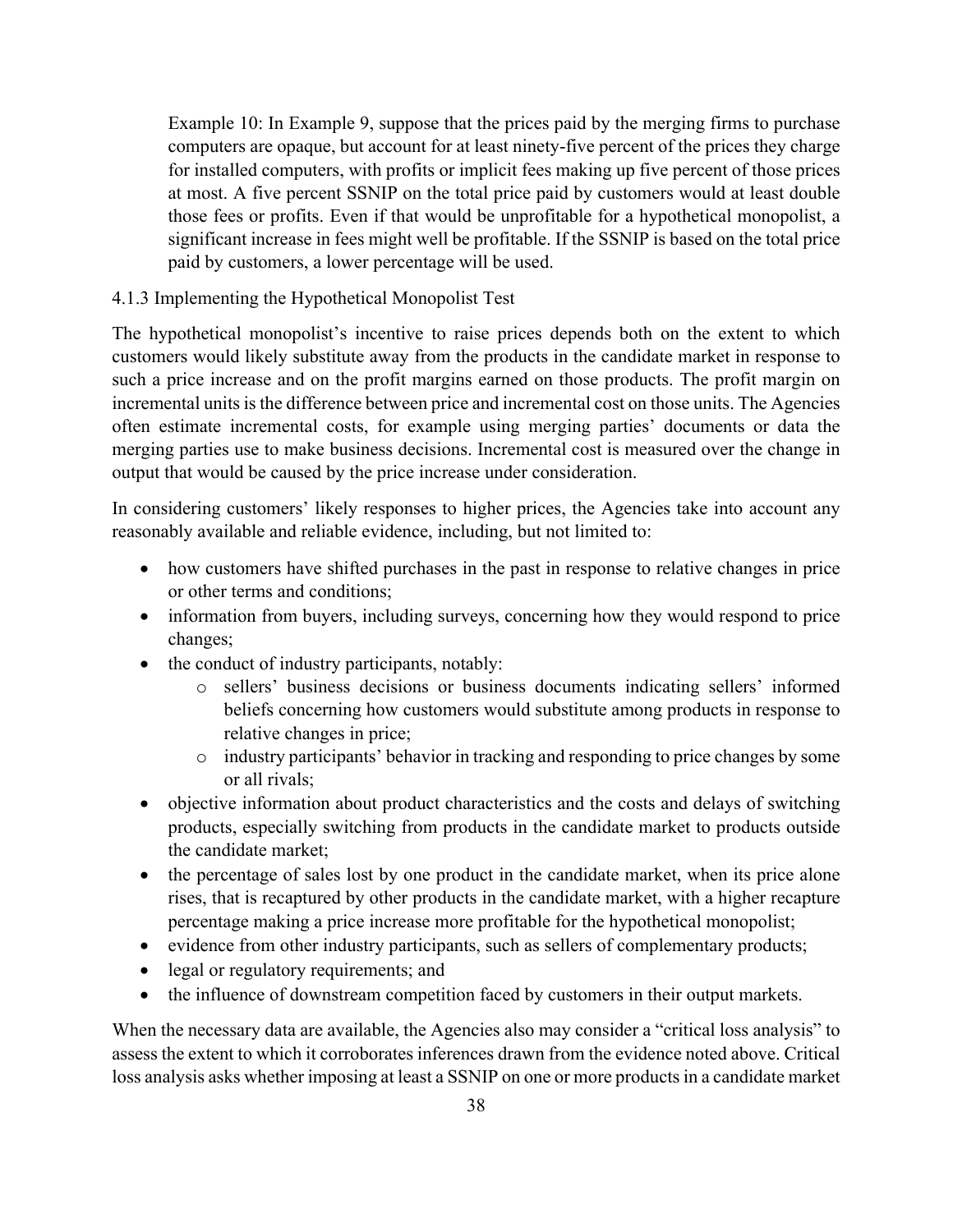would raise or lower the hypothetical monopolist's profits. While this "breakeven" analysis differs from the profit-maximizing analysis called for by the hypothetical monopolist test in Section 4.1.1, merging parties sometimes present this type of analysis to the Agencies. A price increase raises profits on sales made at the higher price, but this will be offset to the extent customers substitute away from products in the candidate market. Critical loss analysis compares the magnitude of these two offsetting effects resulting from the price increase. The "critical loss" is defined as the number of lost unit sales that would leave profits unchanged. The "predicted loss" is defined as the number of unit sales that the hypothetical monopolist is predicted to lose due to the price increase. The price increase raises the hypothetical monopolist's profits if the predicted loss is less than the critical loss…

Even when the evidence necessary to perform the hypothetical monopolist test quantitatively is not available, the conceptual framework of the test provides a useful methodological tool for gathering and analyzing evidence pertinent to customer substitution and to market definition. The Agencies follow the hypothetical monopolist test to the extent possible given the available evidence, bearing in mind that the ultimate goal of market definition is to help determine whether the merger may substantially lessen competition.

### 4.1.4 Product Market Definition with Targeted Customers

If a hypothetical monopolist could profitably target a subset of customers for price increases, the Agencies may identify relevant markets defined around those targeted customers, to whom a hypothetical monopolist would profitably and separately impose at least a SSNIP. Markets to serve targeted customers are also known as price discrimination markets. In practice, the Agencies identify price discrimination markets only where they believe there is a realistic prospect of an adverse competitive effect on a group of targeted customers.

Example 11: Glass containers have many uses. In response to a price increase for glass containers, some users would substitute substantially to plastic or metal containers, but baby food manufacturers would not. If a hypothetical monopolist could price separately and limit arbitrage, baby food manufacturers would be vulnerable to a targeted increase in the price of glass containers.

The Agencies could define a distinct market for glass containers used to package baby food. The Agencies also often consider markets for targeted customers when prices are individually negotiated and suppliers have information about customers that would allow a hypothetical monopolist to identify customers that are likely to pay a higher price for the relevant product. If prices are negotiated individually with customers, the hypothetical monopolist test may suggest relevant markets that are as narrow as individual customers (see also Section 6.2 on bargaining and auctions). Nonetheless, the Agencies often define markets for groups of targeted customers, i.e., by type of customer, rather than by individual customer. By so doing, the Agencies are able to rely on aggregated market shares that can be more helpful in predicting the competitive effects of the merger.

### *4.2 Geographic Market Definition*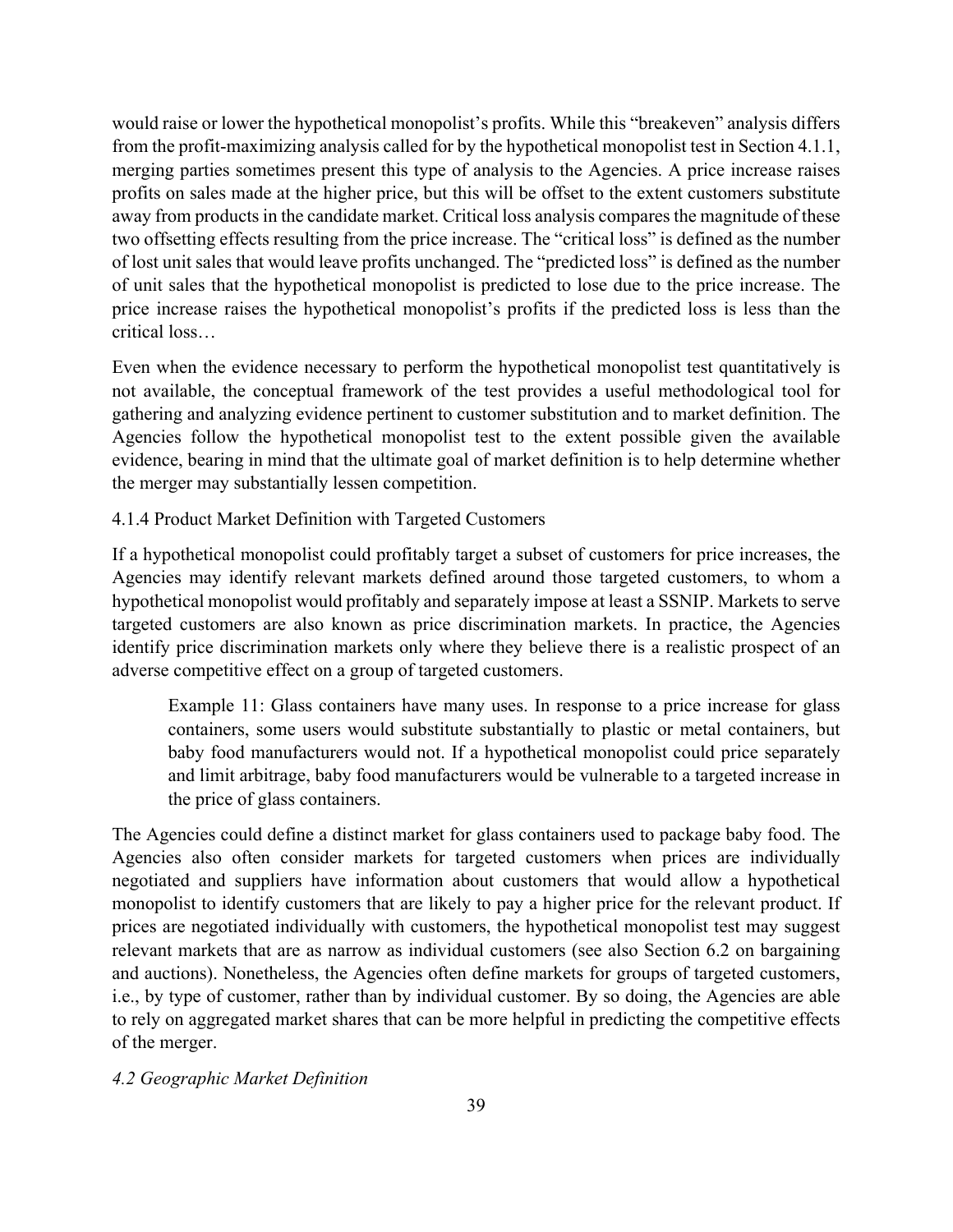The arena of competition affected by the merger may be geographically bounded if geography limits some customers' willingness or ability to substitute to some products, or some suppliers' willingness or ability to serve some customers. Both supplier and customer locations can affect this. The Agencies apply the principles of market definition described here and in Section 4.1 to define a relevant market with a geographic dimension as well as a product dimension.

The scope of geographic markets often depends on transportation costs. Other factors such as language, regulation, tariff and non-tariff trade barriers, custom and familiarity, reputation, and service availability may impede long-distance or international transactions. The competitive significance of foreign firms may be assessed at various exchange rates, especially if exchange rates have fluctuated in the recent past.

In the absence of price discrimination based on customer location, the Agencies normally define geographic markets based on the locations of suppliers, as explained in subsection 4.2.1. In other cases, notably if price discrimination based on customer location is feasible as is often the case when delivered pricing is commonly used in the industry, the Agencies may define geographic markets based on the locations of customers, as explained in subsection 4.2.2.

4.2.1 Geographic Markets Based on the Locations of Suppliers

Geographic markets based on the locations of suppliers encompass the region from which sales are made. Geographic markets of this type often apply when customers receive goods or services at suppliers' locations. Competitors in the market are firms with relevant production, sales, or service facilities in that region. Some customers who buy from these firms may be located outside the boundaries of the geographic market.

The hypothetical monopolist test requires that a hypothetical profit-maximizing firm that was the only present or future producer of the relevant product(s) located in the region would impose at least a SSNIP from at least one location, including at least one location of one of the merging firms. In this exercise the terms of sale for all products produced elsewhere are held constant. A single firm may operate in a number of different geographic markets, even for a single product.

Example 12: The merging parties both have manufacturing plants in City X. The relevant product is expensive to transport and suppliers price their products for pickup at their locations. Rival plants are some distance away in City Y. A hypothetical monopolist controlling all plants in City X could profitably impose a SSNIP at these plants. Competition from more distant plants would not defeat the price increase because supplies coming from more distant plants require expensive transportation. The relevant geographic market is defined around the plants in City X.

When the geographic market is defined based on supplier locations, sales made by suppliers located in the geographic market are counted, regardless of the location of the customer making the purchase…

4.2.2 Geographic Markets Based on the Locations of Customers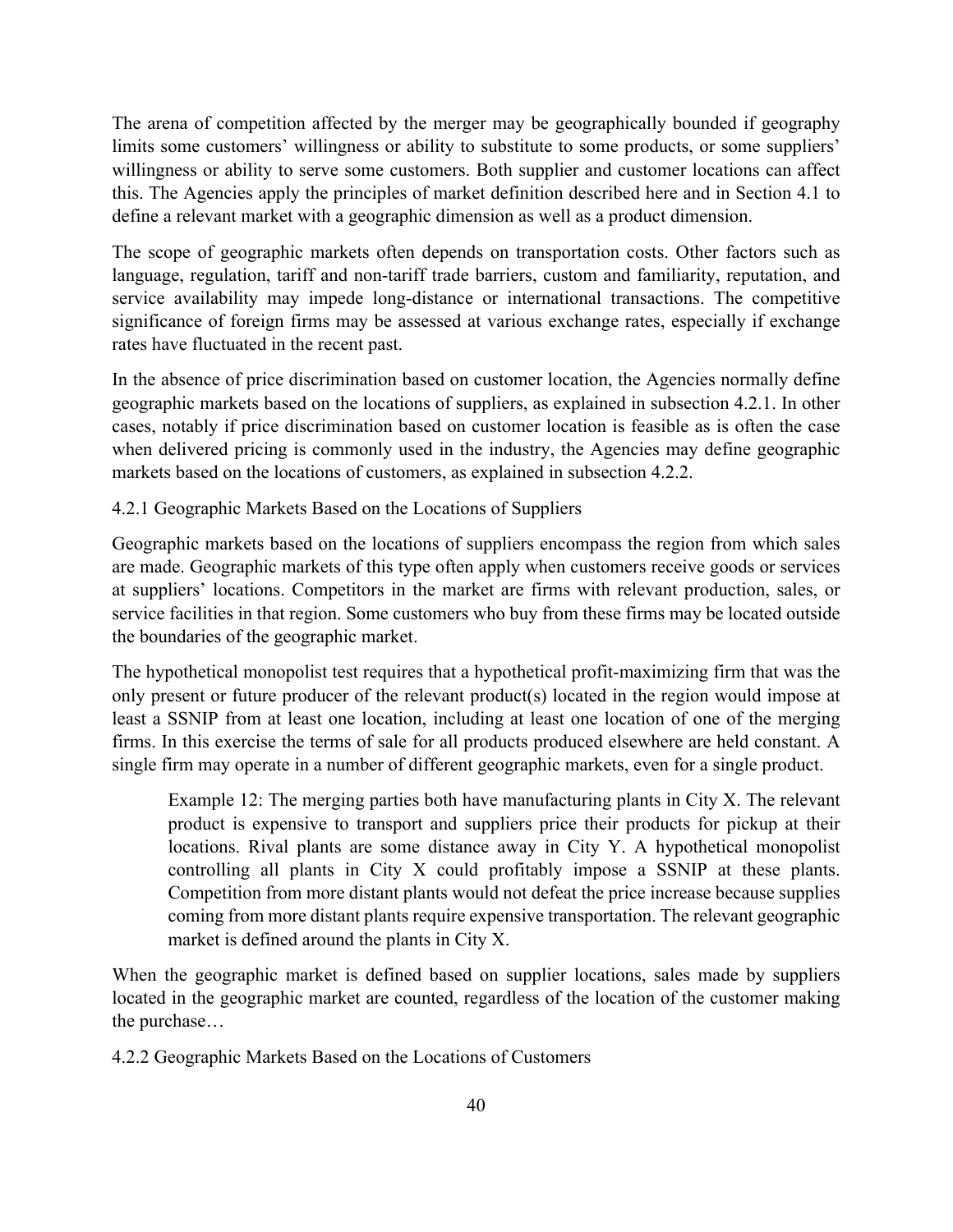When the hypothetical monopolist could discriminate based on customer location, the Agencies may define geographic markets based on the locations of targeted customers. Geographic markets of this type often apply when suppliers deliver their products or services to customers' locations. Geographic markets of this type encompass the region into which sales are made. Competitors in the market are firms that sell to customers in the specified region. Some suppliers that sell into the relevant market may be located outside the boundaries of the geographic market.

The hypothetical monopolist test requires that a hypothetical profit-maximizing firm that was the only present or future seller of the relevant product(s) to customers in the region would impose at least a SSNIP on some customers in that region. A region forms a relevant geographic market if this price increase would not be defeated by substitution away from the relevant product or by arbitrage, e.g., customers in the region travelling outside it to purchase the relevant product. In this exercise, the terms of sale for products sold to all customers outside the region are held constant…

When the geographic market is defined based on customer locations, sales made to those customers are counted, regardless of the location of the supplier making those sales…

### **5. Market Participants, Market Shares, and Market Concentration**

The Agencies normally consider measures of market shares and market concentration as part of their evaluation of competitive effects. The Agencies evaluate market shares and concentration in conjunction with other reasonably available and reliable evidence for the ultimate purpose of determining whether a merger may substantially lessen competition.

Market shares can directly influence firms' competitive incentives. For example, if a price reduction to gain new customers would also apply to a firm's existing customers, a firm with a large market share may be more reluctant to implement a price reduction than one with a small share. Likewise, a firm with a large market share may not feel pressure to reduce price even if a smaller rival does. Market shares also can reflect firms' capabilities. For example, a firm with a large market share may be able to expand output rapidly by a larger absolute amount than can a small firm. Similarly, a large market share tends to indicate low costs, an attractive product, or both.

#### *5.1 Market Participants*

…Firms that are not current producers in a relevant market, but that would very likely provide rapid supply responses with direct competitive impact in the event of a SSNIP, without incurring significant sunk costs, are also considered market participants…

#### *5.2 Market Shares*

… The Agencies measure market shares based on the best available indicator of firms' future competitive significance in the relevant market. This may depend upon the type of competitive effect being considered, and on the availability of data. Typically, annual data are used, but where individual transactions are large and infrequent so annual data may be unrepresentative, the Agencies may measure market shares over a longer period of time….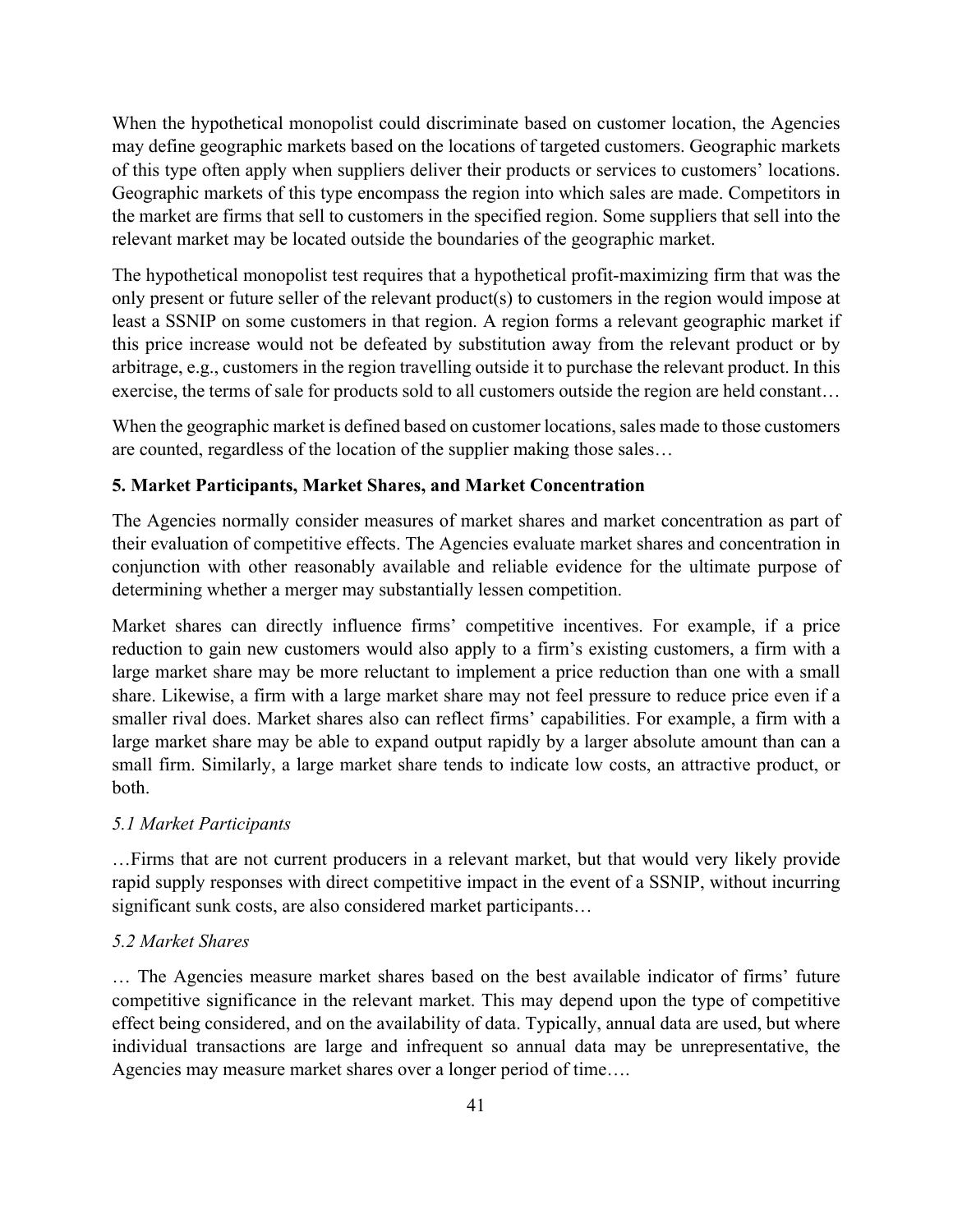In most contexts, the Agencies measure each firm's market share based on its actual or projected revenues in the relevant market. Revenues in the relevant market tend to be the best measure of attractiveness to customers, since they reflect the real-world ability of firms to surmount all of the obstacles necessary to offer products on terms and conditions that are attractive to customers. In cases where one unit of a low-priced product can substitute for one unit of a higher-priced product, unit sales may measure competitive significance better than revenues. For example, a new, much less expensive product may have great competitive significance if it substantially erodes the revenues earned by older, higher-priced products, even if it earns relatively few revenues. In cases where customers sign long-term contracts, face switching costs, or tend to re-evaluate their suppliers only occasionally, revenues earned from recently acquired customers may better reflect the competitive significance of suppliers than do total revenues.

In markets for homogeneous products, a firm's competitive significance may derive principally from its ability and incentive to rapidly expand production in the relevant market in response to a price increase or output reduction by others in that market. As a result, a firm's competitive significance may depend upon its level of readily available capacity to serve the relevant market if that capacity is efficient enough to make such expansion profitable. In such markets, capacities or reserves may better reflect the future competitive significance of suppliers than revenues, and the Agencies may calculate market shares using those measures…

### *5.3 Market Concentration*

In analyzing mergers between an incumbent and a recent or potential entrant, to the extent the Agencies use the change in concentration to evaluate competitive effects, they will do so using projected market shares. A merger between an incumbent and a potential entrant can raise significant competitive concerns. The lessening of competition resulting from such a merger is more likely to be substantial, the larger is the market share of the incumbent, the greater is the competitive significance of the potential entrant, and the greater is the competitive threat posed by this potential entrant relative to others.

The Agencies give more weight to market concentration when market shares have been stable over time, especially in the face of historical changes in relative prices or costs…

The Agencies often calculate the Herfindahl-Hirschman Index ("HHI") of market concentration. The HHI is calculated by summing the squares of the individual firms' market shares, and thus gives proportionately greater weight to the larger market shares. When using the HHI, the Agencies consider both the post-merger level of the HHI and the increase in the HHI resulting from the merger. The increase in the HHI is equal to twice the product of the market shares of the merging firms. Based on their experience, the Agencies generally classify markets into three types:

- Unconcentrated Markets: HHI below 1500
- Moderately Concentrated Markets: HHI between 1500 and 2500
- Highly Concentrated Markets: HHI above 2500

The Agencies employ the following general standards for the relevant markets they have defined: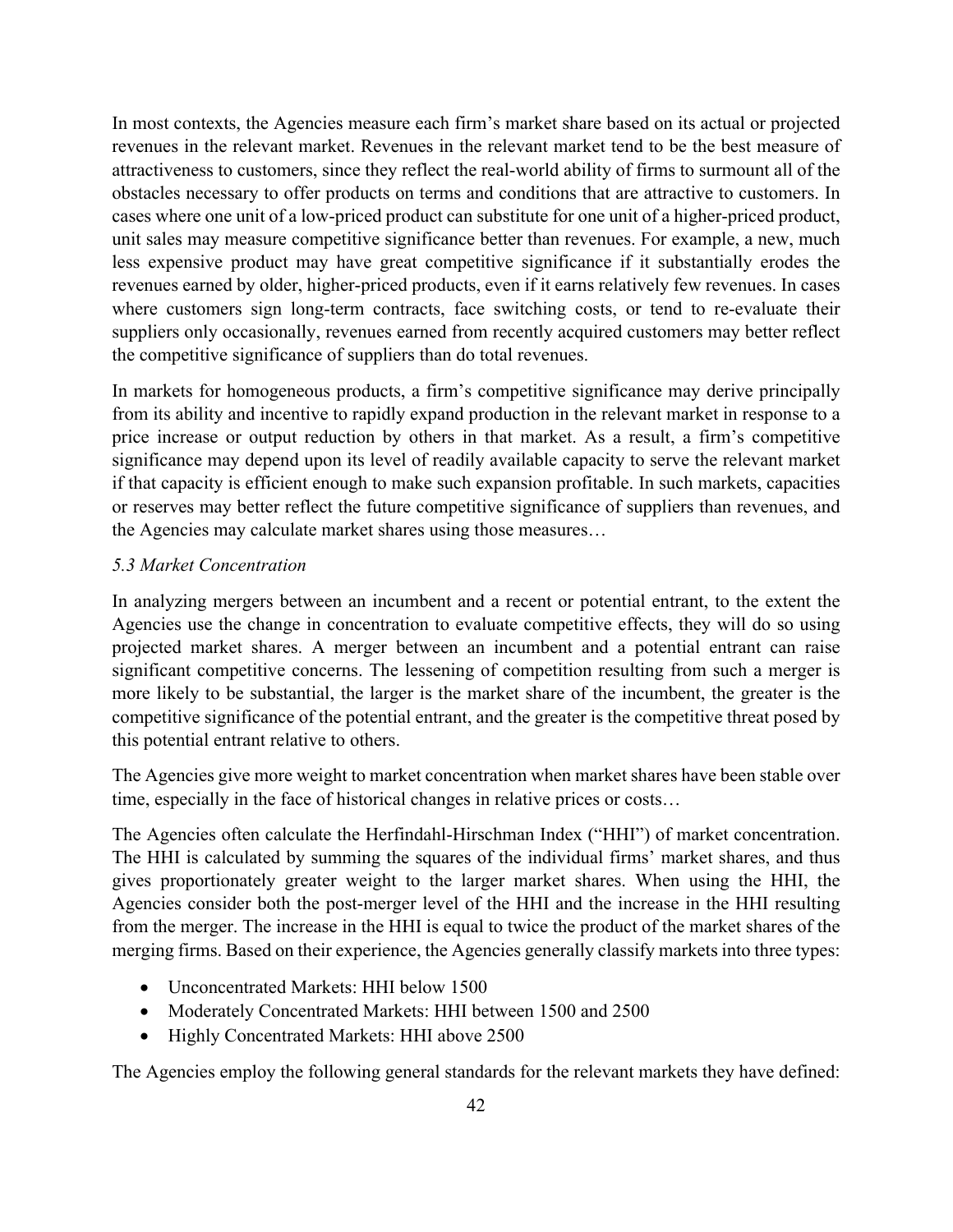- Small Change in Concentration: Mergers involving an increase in the HHI of less than 100 points are unlikely to have adverse competitive effects and ordinarily require no further analysis.
- Unconcentrated Markets: Mergers resulting in unconcentrated markets are unlikely to have adverse competitive effects and ordinarily require no further analysis.
- Moderately Concentrated Markets: Mergers resulting in moderately concentrated markets that involve an increase in the HHI of more than 100 points potentially raise significant competitive concerns and often warrant scrutiny.
- Highly Concentrated Markets: Mergers resulting in highly concentrated markets that involve an increase in the HHI of between 100 points and 200 points potentially raise significant competitive concerns and often warrant scrutiny. Mergers resulting in highly concentrated markets that involve an increase in the HHI of more than 200 points will be presumed to be likely to enhance market power. The presumption may be rebutted by persuasive evidence showing that the merger is unlikely to enhance market power.

The purpose of these thresholds is not to provide a rigid screen to separate competitively benign mergers from anticompetitive ones, although high levels of concentration do raise concerns. Rather, they provide one way to identify some mergers unlikely to raise competitive concerns and some others for which it is particularly important to examine whether other competitive factors confirm, reinforce, or counteract the potentially harmful effects of increased concentration. The higher the post-merger HHI and the increase in the HHI, the greater are the Agencies' potential competitive concerns and the greater is the likelihood that the Agencies will request additional information to conduct their analysis.

### **6. Unilateral Effects**

The elimination of competition between two firms that results from their merger may alone constitute a substantial lessening of competition. Such unilateral effects are most apparent in a merger to monopoly in a relevant market, but are by no means limited to that case.

# *6.1 Pricing of Differentiated Products*

The extent of direct competition between the products sold by the merging parties is central to the evaluation of unilateral price effects. Unilateral price effects are greater, the more the buyers of products sold by one merging firm consider products sold by the other merging firm to be their next choice. The Agencies consider any reasonably available and reliable information to evaluate the extent of direct competition between the products sold by the merging firms…

Substantial unilateral price elevation post-merger for a product formerly sold by one of the merging firms normally requires that a significant fraction of the customers purchasing that product view products formerly sold by the other merging firm as their next-best choice. However, unless premerger margins between price and incremental cost are low, that significant fraction need not approach a majority. For this purpose, incremental cost is measured over the change in output that would be caused by the price change considered. A merger may produce significant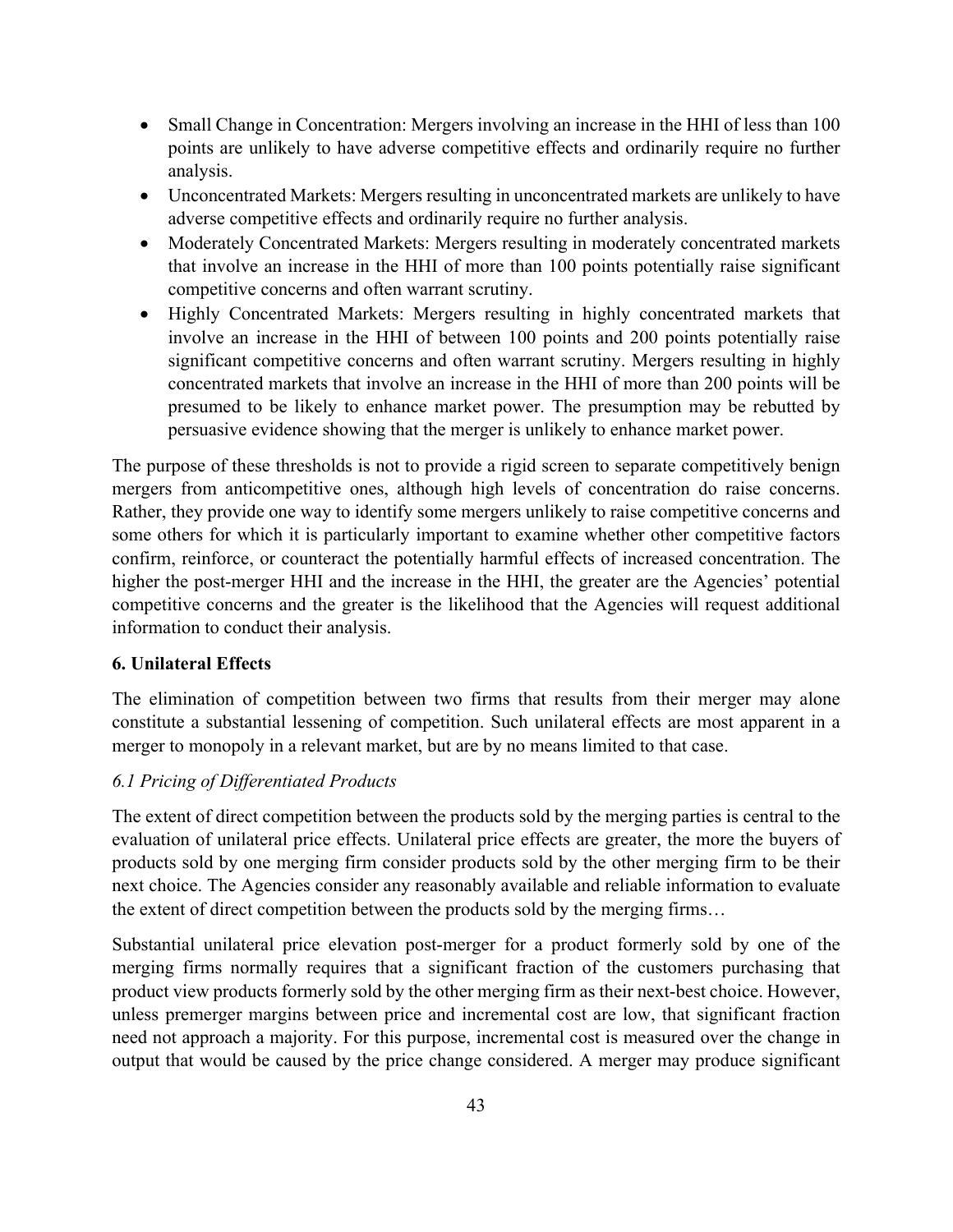unilateral effects for a given product even though many more sales are diverted to products sold by non-merging firms than to products previously sold by the merger partner…

In some cases, the Agencies may seek to quantify the extent of direct competition between a product sold by one merging firm and a second product sold by the other merging firm by estimating the diversion ratio from the first product to the second product. The diversion ratio is the fraction of unit sales lost by the first product due to an increase in its price that would be diverted to the second product. Diversion ratios between products sold by one merging firm and products sold by the other merging firm can be very informative for assessing unilateral price effects, with higher diversion ratios indicating a greater likelihood of such effects. Diversion ratios between products sold by merging firms and those sold by non-merging firms have at most secondary predictive value.

Adverse unilateral price effects can arise when the merger gives the merged entity an incentive to raise the price of a product previously sold by one merging firm and thereby divert sales to products previously sold by the other merging firm, boosting the profits on the latter products. Taking as given other prices and product offerings, that boost to profits is equal to the value to the merged firm of the sales diverted to those products. The value of sales diverted to a product is equal to the number of units diverted to that product multiplied by the margin between price and incremental cost on that product. In some cases, where sufficient information is available, the Agencies assess the value of diverted sales, which can serve as an indicator of the upward pricing pressure on the first product resulting from the merger. Diagnosing unilateral price effects based on the value of diverted sales need not rely on market definition or the calculation of market shares and concentration. The Agencies rely much more on the value of diverted sales than on the level of the HHI for diagnosing unilateral price effects in markets with differentiated products. If the value of diverted sales is proportionately small, significant unilateral price effects are unlikely.

Where sufficient data are available, the Agencies may construct economic models designed to quantify the unilateral price effects resulting from the merger. These models often include independent price responses by non-merging firms. They also can incorporate merger-specific efficiencies. These merger simulation methods need not rely on market definition. The Agencies do not treat merger simulation evidence as conclusive in itself, and they place more weight on whether their merger simulations consistently predict substantial price increases than on the precise prediction of any single simulation.

A merger is unlikely to generate substantial unilateral price increases if non-merging parties offer very close substitutes for the products offered by the merging firms. In some cases, non-merging firms may be able to reposition their products to offer close substitutes for the products offered by the merging firms. Repositioning is a supply-side response that is evaluated much like entry, with consideration given to timeliness, likelihood, and sufficiency. See Section 9. The Agencies consider whether repositioning would be sufficient to deter or counteract what otherwise would be significant anticompetitive unilateral effects from a differentiated products merger.

*6.2 Bargaining and Auctions*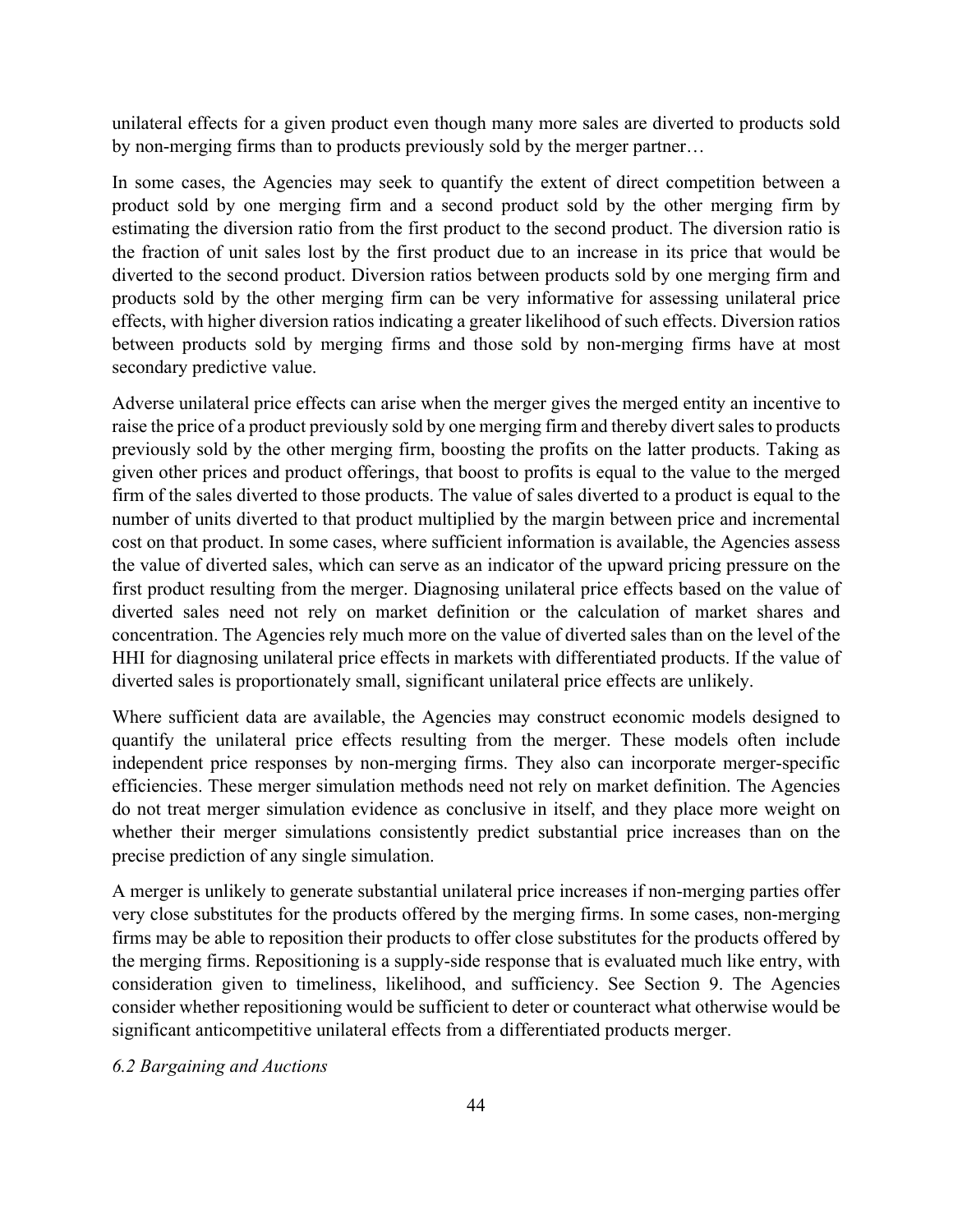… Some highly structured forms of such competition are known as auctions. Negotiations often combine aspects of an auction with aspects of one-on-one negotiation, although pure auctions are sometimes used in government procurement and elsewhere…

Anticompetitive unilateral effects in these settings are likely in proportion to the frequency or probability with which, prior to the merger, one of the merging sellers had been the runner-up when the other won the business. These effects also are likely to be greater, the greater advantage the runner-up merging firm has over other suppliers in meeting customers' needs. These effects also tend to be greater, the more profitable were the pre-merger winning bids. All of these factors are likely to be small if there are many equally placed bidders…

#### *6.4 Innovation and Product Variety*

Competition often spurs firms to innovate. The Agencies may consider whether a merger is likely to diminish innovation competition by encouraging the merged firm to curtail its innovative efforts below the level that would prevail in the absence of the merger. That curtailment of innovation could take the form of reduced incentive to continue with an existing product-development effort or reduced incentive to initiate development of new products.

The first of these effects is most likely to occur if at least one of the merging firms is engaging in efforts to introduce new products that would capture substantial revenues from the other merging firm. The second, longer-run effect is most likely to occur if at least one of the merging firms has capabilities that are likely to lead it to develop new products in the future that would capture substantial revenues from the other merging firm. The Agencies therefore also consider whether a merger will diminish innovation competition by combining two of a very small number of firms with the strongest capabilities to successfully innovate in a specific direction.

The Agencies evaluate the extent to which successful innovation by one merging firm is likely to take sales from the other, and the extent to which post-merger incentives for future innovation will be lower than those that would prevail in the absence of the merger. The Agencies also consider whether the merger is likely to enable innovation that would not otherwise take place, by bringing together complementary capabilities that cannot be otherwise combined or for some other mergerspecific reason.

The Agencies also consider whether a merger is likely to give the merged firm an incentive to cease offering one of the relevant products sold by the merging parties. Reductions in variety following a merger may or may not be anticompetitive. Mergers can lead to the efficient consolidation of products when variety offers little in value to customers. In other cases, a merger may increase variety by encouraging the merged firm to reposition its products to be more differentiated from one another…

#### **7. Coordinated Effects**

A merger may diminish competition by enabling or encouraging post-merger coordinated interaction among firms in the relevant market that harms customers. Coordinated interaction involves conduct by multiple firms that is profitable for each of them only as a result of the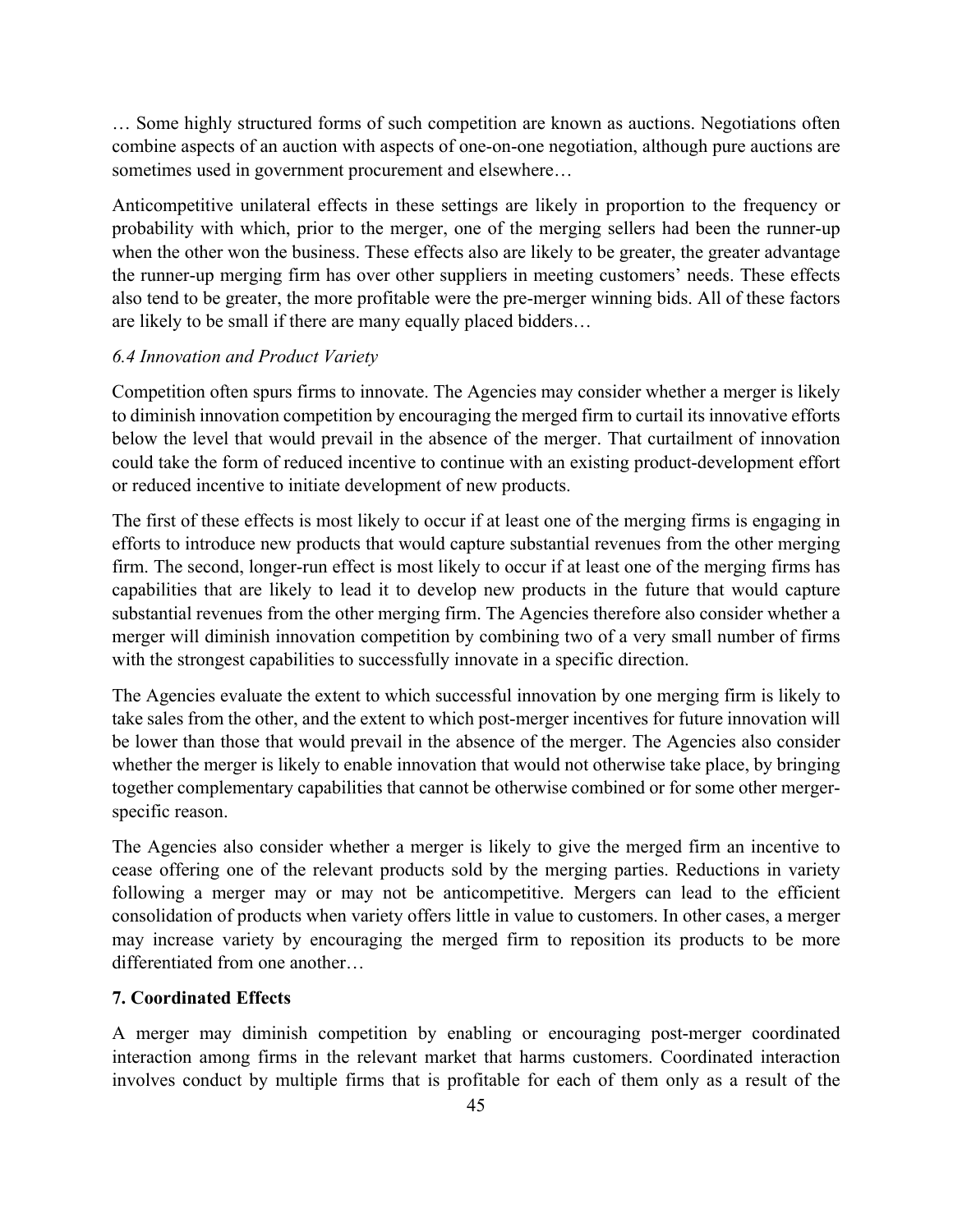accommodating reactions of the others. These reactions can blunt a firm's incentive to offer customers better deals by undercutting the extent to which such a move would win business away from rivals. They also can enhance a firm's incentive to raise prices, by assuaging the fear that such a move would lose customers to rivals.

Coordinated interaction includes a range of conduct. Coordinated interaction can involve the explicit negotiation of a common understanding of how firms will compete or refrain from competing. Such conduct typically would itself violate the antitrust laws. Coordinated interaction also can involve a similar common understanding that is not explicitly negotiated but would be enforced by the detection and punishment of deviations that would undermine the coordinated interaction. Coordinated interaction alternatively can involve parallel accommodating conduct not pursuant to a prior understanding. Parallel accommodating conduct includes situations in which each rival's response to competitive moves made by others is individually rational, and not motivated by retaliation or deterrence nor intended to sustain an agreed-upon market outcome, but nevertheless emboldens price increases and weakens competitive incentives to reduce prices or offer customers better terms. Coordinated interaction includes conduct not otherwise condemned by the antitrust laws.

The ability of rival firms to engage in coordinated conduct depends on the strength and predictability of rivals' responses to a price change or other competitive initiative. Under some circumstances, a merger can result in market concentration sufficient to strengthen such responses or enable multiple firms in the market to predict them more confidently, thereby affecting the competitive incentives of multiple firms in the market, not just the merged firm.

### *7.1 Impact of Merger on Coordinated Interaction*

… The Agencies seek to identify how a merger might significantly weaken competitive incentives through an increase in the strength, extent, or likelihood of coordinated conduct. There are, however, numerous forms of coordination, and the risk that a merger will induce adverse coordinated effects may not be susceptible to quantification or detailed proof. Therefore, the Agencies evaluate the risk of coordinated effects using measures of market concentration (see Section 5) in conjunction with an assessment of whether a market is vulnerable to coordinated conduct. See Section 7.2. The analysis in Section 7.2 applies to moderately and highly concentrated markets, as unconcentrated markets are unlikely to be vulnerable to coordinated conduct.

Pursuant to the Clayton Act's incipiency standard, the Agencies may challenge mergers that in their judgment pose a real danger of harm through coordinated effects, even without specific evidence showing precisely how the coordination likely would take place. The Agencies are likely to challenge a merger if the following three conditions are all met: (1) the merger would significantly increase concentration and lead to a moderately or highly concentrated market; (2) that market shows signs of vulnerability to coordinated conduct (see Section 7.2); and (3) the Agencies have a credible basis on which to conclude that the merger may enhance that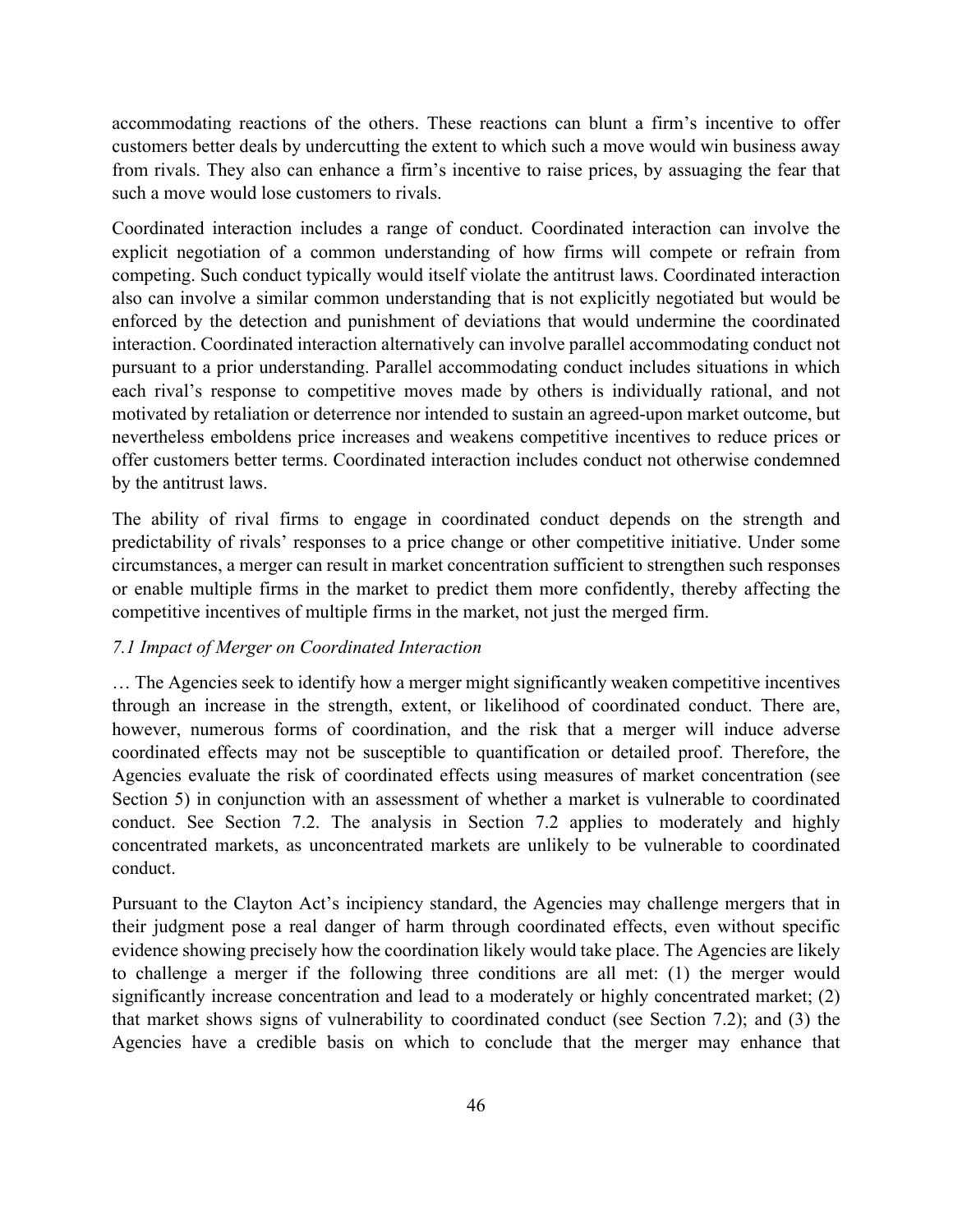vulnerability. An acquisition eliminating a maverick firm (see Section 2.1.5) in a market vulnerable to coordinated conduct is likely to cause adverse coordinated effects.

### *7.2 Evidence a Market is Vulnerable to Coordinated Conduct*

The Agencies presume that market conditions are conducive to coordinated interaction if firms representing a substantial share in the relevant market appear to have previously engaged in express collusion affecting the relevant market, unless competitive conditions in the market have since changed significantly. Previous express collusion in another geographic market will have the same weight if the salient characteristics of that other market at the time of the collusion are comparable to those in the relevant market. Failed previous attempts at collusion in the relevant market suggest that successful collusion was difficult pre-merger but not so difficult as to deter attempts, and a merger may tend to make success more likely. Previous collusion or attempted collusion in another product market may also be given substantial weight if the salient characteristics of that other market at the time of the collusion are closely comparable to those in the relevant market.

A market typically is more vulnerable to coordinated conduct if each competitively important firm's significant competitive initiatives can be promptly and confidently observed by that firm's rivals. This is more likely to be the case if the terms offered to customers are relatively transparent. Price transparency can be greater for relatively homogeneous products. Even if terms of dealing are not transparent, transparency regarding the identities of the firms serving particular customers can give rise to coordination, e.g., through customer or territorial allocation. Regular monitoring by suppliers of one another's prices or customers can indicate that the terms offered to customers are relatively transparent.

A market typically is more vulnerable to coordinated conduct if a firm's prospective competitive reward from attracting customers away from its rivals will be significantly diminished by likely responses of those rivals. This is more likely to be the case, the stronger and faster are the responses the firm anticipates from its rivals. The firm is more likely to anticipate strong responses if there are few significant competitors, if products in the relevant market are relatively homogeneous, if customers find it relatively easy to switch between suppliers, or if suppliers use meetingcompetition clauses. A firm is more likely to be deterred from making competitive initiatives by whatever responses occur if sales are small and frequent rather than via occasional large and longterm contracts or if relatively few customers will switch to it before rivals are able to respond.

A firm is less likely to be deterred by whatever responses occur if the firm has little stake in the status quo. For example, a firm with a small market share that can quickly and dramatically expand, constrained neither by limits on production nor by customer reluctance to switch providers or to entrust business to a historically small provider, is unlikely to be deterred. Firms are also less likely to be deterred by whatever responses occur if competition in the relevant market is marked by leapfrogging technological innovation, so that responses by competitors leave the gains from successful innovation largely intact.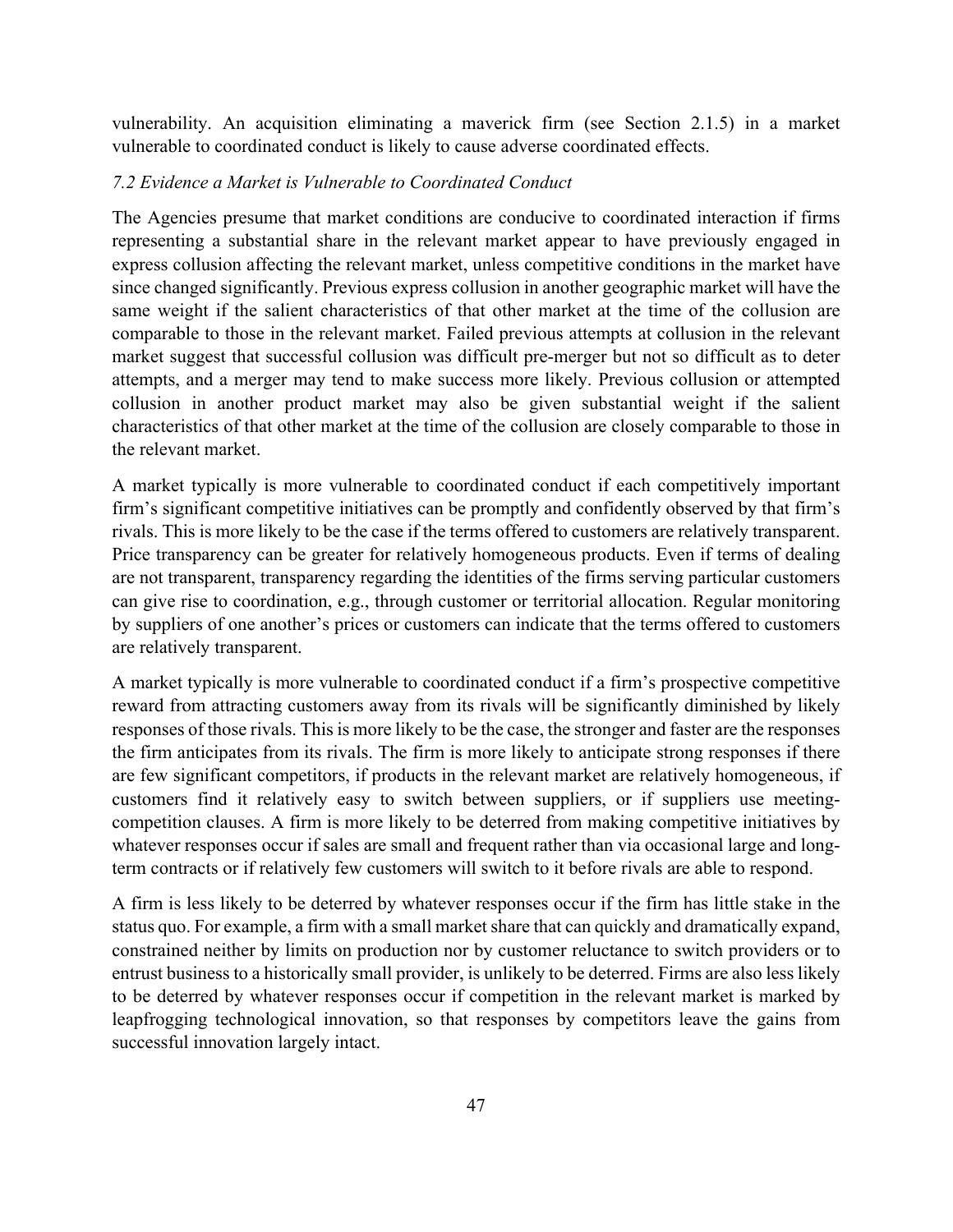A market is more apt to be vulnerable to coordinated conduct if the firm initiating a price increase will lose relatively few customers after rivals respond to the increase. Similarly, a market is more apt to be vulnerable to coordinated conduct if a firm that first offers a lower price or improved product to customers will retain relatively few customers thus attracted away from its rivals after those rivals respond.

The Agencies regard coordinated interaction as more likely, the more the participants stand to gain from successful coordination. Coordination generally is more profitable, the lower is the market elasticity of demand.

Coordinated conduct can harm customers even if not all firms in the relevant market engage in the coordination, but significant harm normally is likely only if a substantial part of the market is subject to such conduct. The prospect of harm depends on the collective market power, in the relevant market, of firms whose incentives to compete are substantially weakened by coordinated conduct. This collective market power is greater, the lower is the market elasticity of demand. This collective market power is diminished by the presence of other market participants with small market shares and little stake in the outcome resulting from the coordinated conduct, if these firms can rapidly expand their sales in the relevant market.

Buyer characteristics and the nature of the procurement process can affect coordination. For example, sellers may have the incentive to bid aggressively for a large contract even if they expect strong responses by rivals. This is especially the case for sellers with small market shares, if they can realistically win such large contracts. In some cases, a large buyer may be able to strategically undermine coordinated conduct, at least as it pertains to that buyer's needs, by choosing to put up for bid a few large contracts rather than many smaller ones, and by making its procurement decisions opaque to suppliers.

# **8. Powerful Buyers**

Powerful buyers are often able to negotiate favorable terms with their suppliers. Such terms may reflect the lower costs of serving these buyers, but they also can reflect price discrimination in their favor.

The Agencies consider the possibility that powerful buyers may constrain the ability of the merging parties to raise prices. This can occur, for example, if powerful buyers have the ability and incentive to vertically integrate upstream or sponsor entry, or if the conduct or presence of large buyers undermines coordinated effects. However, the Agencies do not presume that the presence of powerful buyers alone forestalls adverse competitive effects flowing from the merger. Even buyers that can negotiate favorable terms may be harmed by an increase in market power…

Furthermore, even if some powerful buyers could protect themselves, the Agencies also consider whether market power can be exercised against other buyers.

# **9. Entry**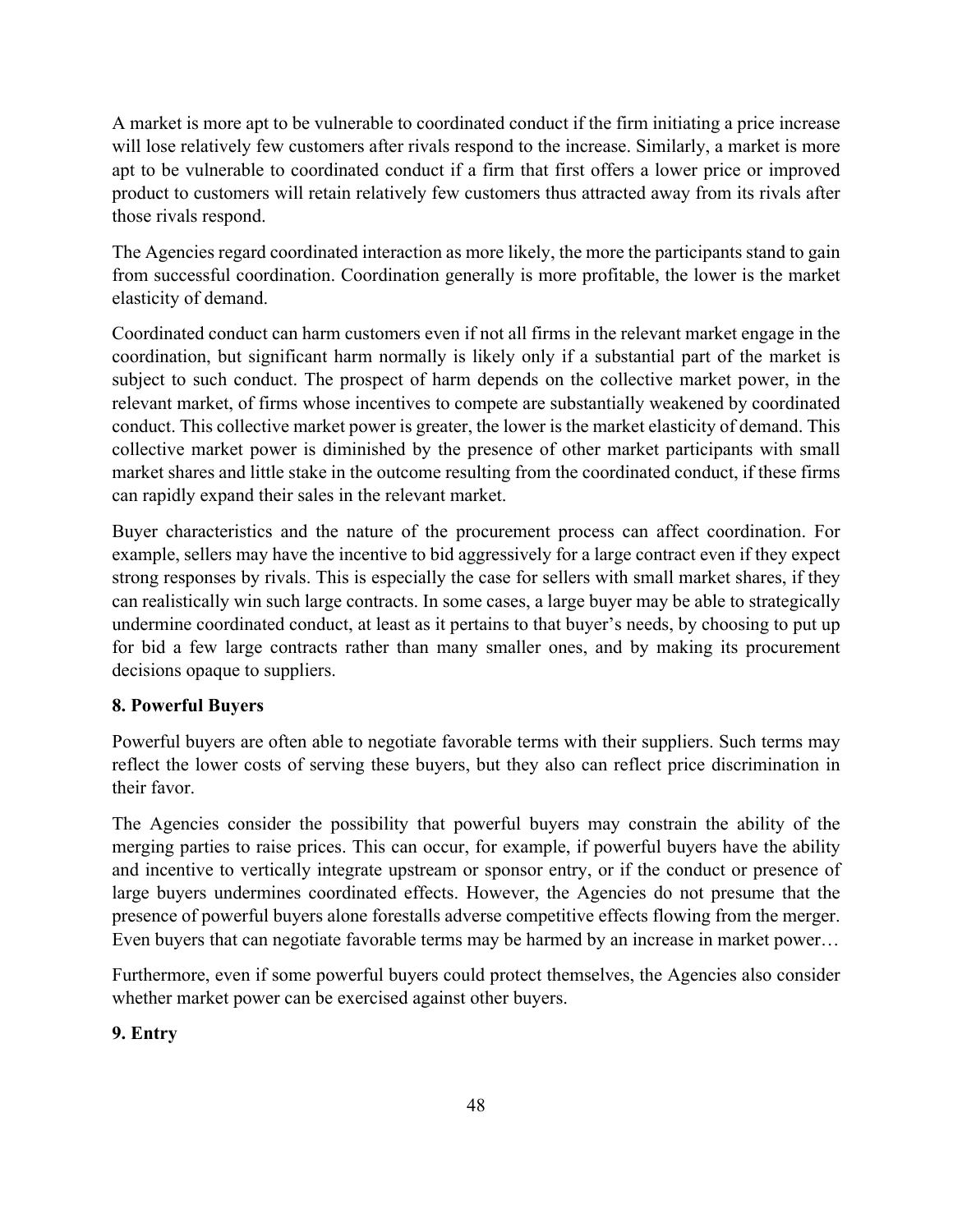As part of their full assessment of competitive effects, the Agencies consider entry into the relevant market. The prospect of entry into the relevant market will alleviate concerns about adverse competitive effects only if such entry will deter or counteract any competitive effects of concern so the merger will not substantially harm customers…

# **10. Efficiencies**

Competition usually spurs firms to achieve efficiencies internally. Nevertheless, a primary benefit of mergers to the economy is their potential to generate significant efficiencies and thus enhance the merged firm's ability and incentive to compete, which may result in lower prices, improved quality, enhanced service, or new products. For example, merger-generated efficiencies may enhance competition by permitting two ineffective competitors to form a more effective competitor, e.g., by combining complementary assets. In a unilateral effects context, incremental cost reductions may reduce or reverse any increases in the merged firm's incentive to elevate price. Efficiencies also may lead to new or improved products, even if they do not immediately and directly affect price. In a coordinated effects context, incremental cost reductions may make coordination less likely or effective by enhancing the incentive of a maverick to lower price or by creating a new maverick firm. Even when efficiencies generated through a merger enhance a firm's ability to compete, however, a merger may have other effects that may lessen competition and make the merger anticompetitive.

The Agencies credit only those efficiencies likely to be accomplished with the proposed merger and unlikely to be accomplished in the absence of either the proposed merger or another means having comparable anticompetitive effects. These are termed merger-specific efficiencies...

Efficiencies are difficult to verify and quantify, in part because much of the information relating to efficiencies is uniquely in the possession of the merging firms. Moreover, efficiencies projected reasonably and in good faith by the merging firms may not be realized…

Efficiency claims will not be considered if they are vague, speculative, or otherwise cannot be verified by reasonable means. Projections of efficiencies may be viewed with skepticism, particularly when generated outside of the usual business planning process. By contrast, efficiency claims substantiated by analogous past experience are those most likely to be credited…

In the Agencies' experience, efficiencies are most likely to make a difference in merger analysis when the likely adverse competitive effects, absent the efficiencies, are not great. Efficiencies almost never justify a merger to monopoly or near-monopoly. Just as adverse competitive effects can arise along multiple dimensions of conduct, such as pricing and new product development, so too can efficiencies operate along multiple dimensions. Similarly, purported efficiency claims based on lower prices can be undermined if they rest on reductions in product quality or variety that customers value…

# **11. Failure and Exiting Assets**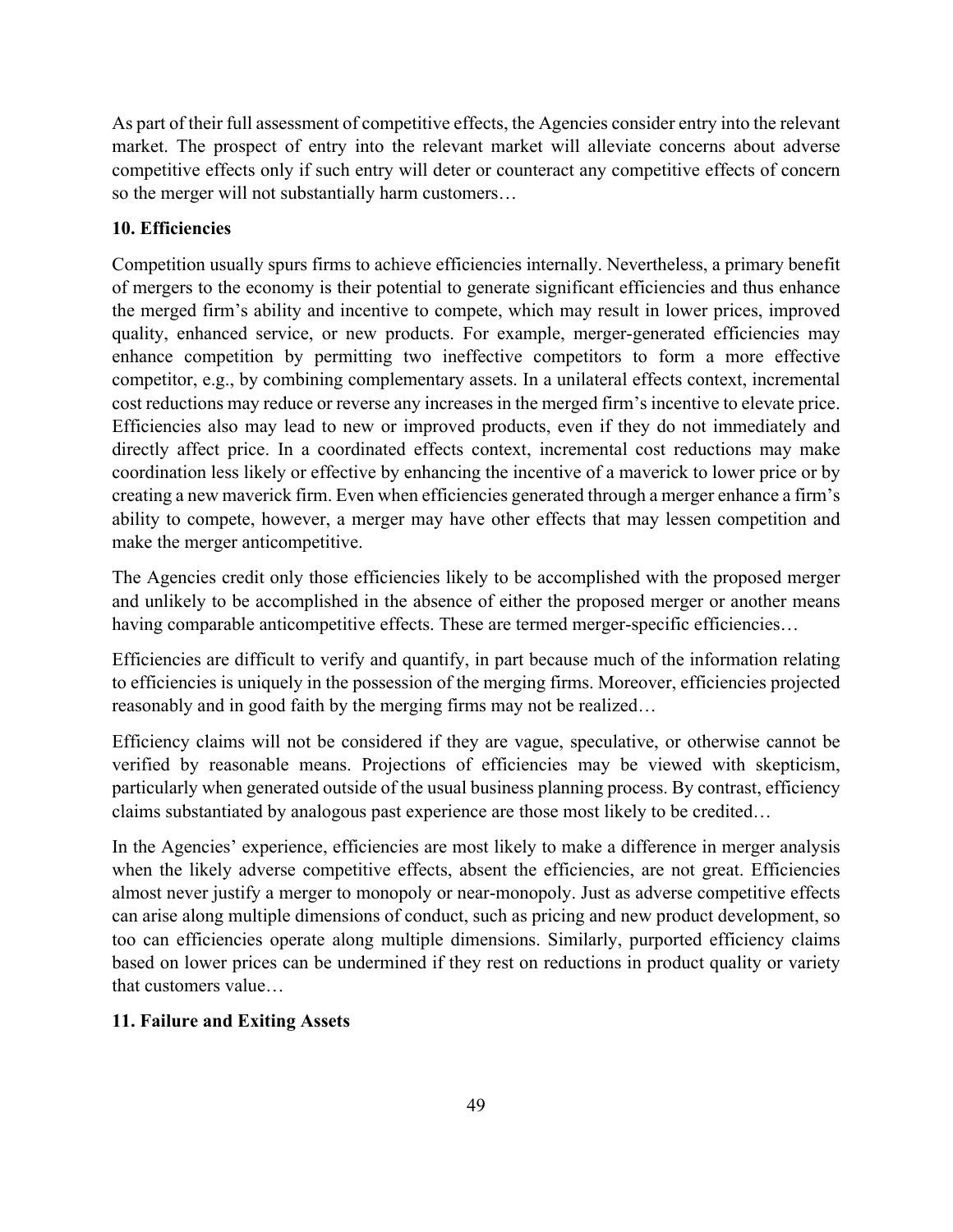Notwithstanding the analysis above, a merger is not likely to enhance market power if imminent failure, as defined below, of one of the merging firms would cause the assets of that firm to exit the relevant market…

The Agencies do not normally credit claims that the assets of the failing firm would exit the relevant market unless all of the following circumstances are met: (1) the allegedly failing firm would be unable to meet its financial obligations in the near future; (2) it would not be able to reorganize successfully under Chapter 11 of the Bankruptcy Act; and (3) it has made unsuccessful good-faith efforts to elicit reasonable alternative offers that would keep its tangible and intangible assets in the relevant market and pose a less severe danger to competition than does the proposed merger.

# **12. Mergers of Competing Buyers**

Mergers of competing buyers can enhance market power on the buying side of the market, just as mergers of competing sellers can enhance market power on the selling side of the market. Buyer market power is sometimes called "monopsony power."

To evaluate whether a merger is likely to enhance market power on the buying side of the market, the Agencies employ essentially the framework described above for evaluating whether a merger is likely to enhance market power on the selling side of the market. In defining relevant markets, the Agencies focus on the alternatives available to sellers in the face of a decrease in the price paid by a hypothetical monopsonist…

### **13. Partial Acquisitions**

When the Agencies determine that a partial acquisition results in effective control of the target firm, or involves substantially all of the relevant assets of the target firm, they analyze the transaction much as they do a merger. Partial acquisitions that do not result in effective control may nevertheless present significant competitive concerns and may require a somewhat distinct analysis from that applied to full mergers or to acquisitions involving effective control. The details of the post-acquisition relationship between the parties, and how those details are likely to affect competition, can be important. While the Agencies will consider any way in which a partial acquisition may affect competition, they generally focus on three principal effects.

First, a partial acquisition can lessen competition by giving the acquiring firm the ability to influence the competitive conduct of the target firm. A voting interest in the target firm or specific governance rights, such as the right to appoint members to the board of directors, can permit such influence. Such influence can lessen competition because the acquiring firm can use its influence to induce the target firm to compete less aggressively or to coordinate its conduct with that of the acquiring firm.

Second, a partial acquisition can lessen competition by reducing the incentive of the acquiring firm to compete. Acquiring a minority position in a rival might significantly blunt the incentive of the acquiring firm to compete aggressively because it shares in the losses thereby inflicted on that rival. This reduction in the incentive of the acquiring firm to compete arises even if cannot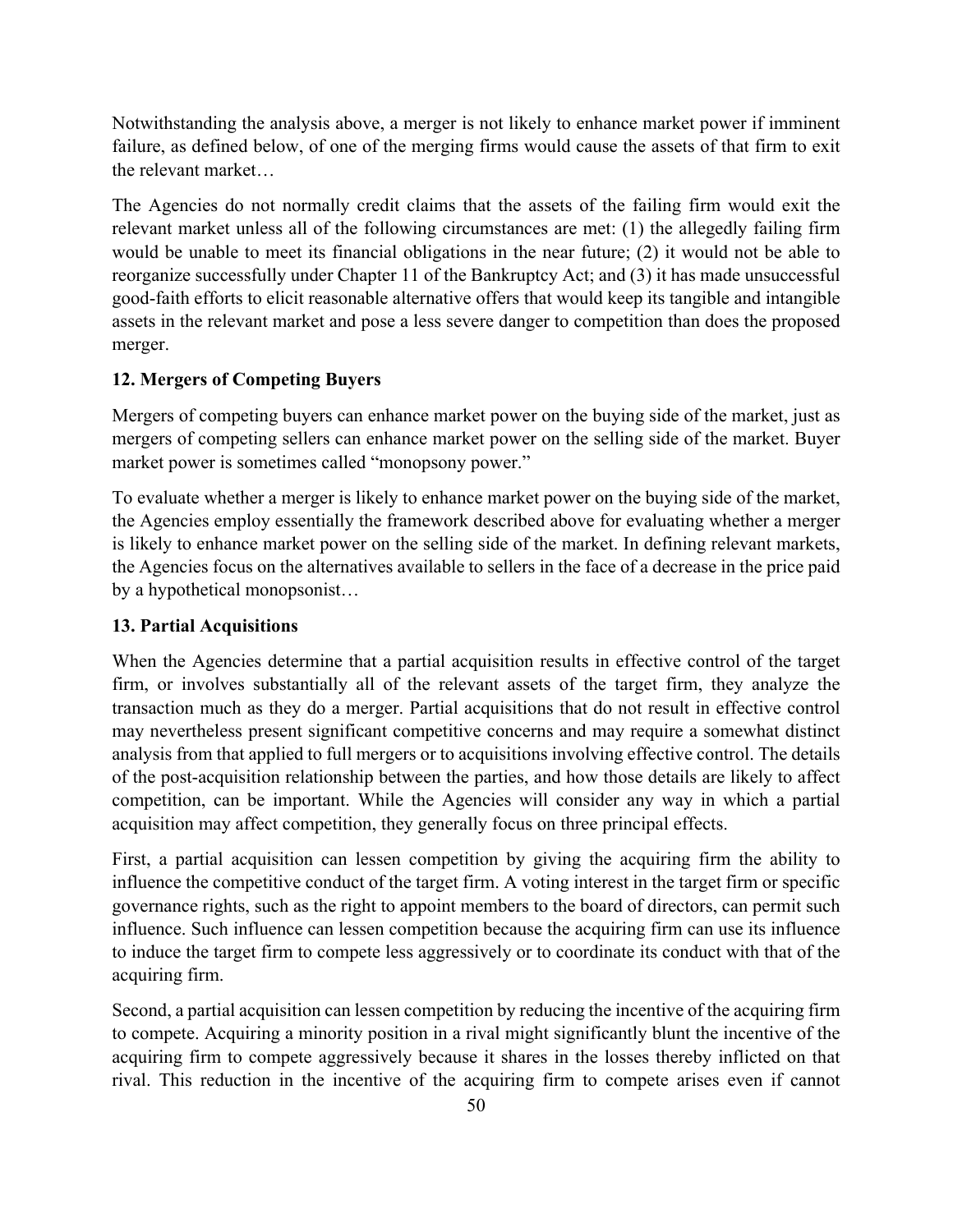influence the conduct of the target firm. As compared with the unilateral competitive effect of a full merger, this effect is likely attenuated by the fact that the ownership is only partial.

Third, a partial acquisition can lessen competition by giving the acquiring firm access to nonpublic, competitively sensitive information from the target firm. Even absent any ability to influence the conduct of the target firm, access to competitively sensitive information can lead to adverse unilateral or coordinated effects. For example, it can enhance the ability of the two firms to coordinate their behavior, and make other accommodating responses faster and more targeted. The risk of coordinated effects is greater if the transaction also facilitates the flow of competitively sensitive information from the acquiring firm to the target firm.

Partial acquisitions, like mergers, vary greatly in their potential for anticompetitive effects. Accordingly, the specific facts of each case must be examined to assess the likelihood of harm to competition. While partial acquisitions usually do not enable many of the types of efficiencies associated with mergers, the Agencies consider whether a partial acquisition is likely to create cognizable efficiencies.

# Comment

The Horizontal Merger Guidelines are essential reading for any antitrust student. You should come back and reread them at the end of the semester. But is the agencies' consumer-focused analysis consistent with *Brown Shoe*?

For examples of how the guidelines have affected merger litigation, see *FTC v. Staples Inc. & Office Depot Inc.*, *United States v. H&R Block, Inc.*, and the complaint in *U.S. v. Anheuser-Busch InBev SA/NV and Grupo Modelo S.A.B. de C.V.*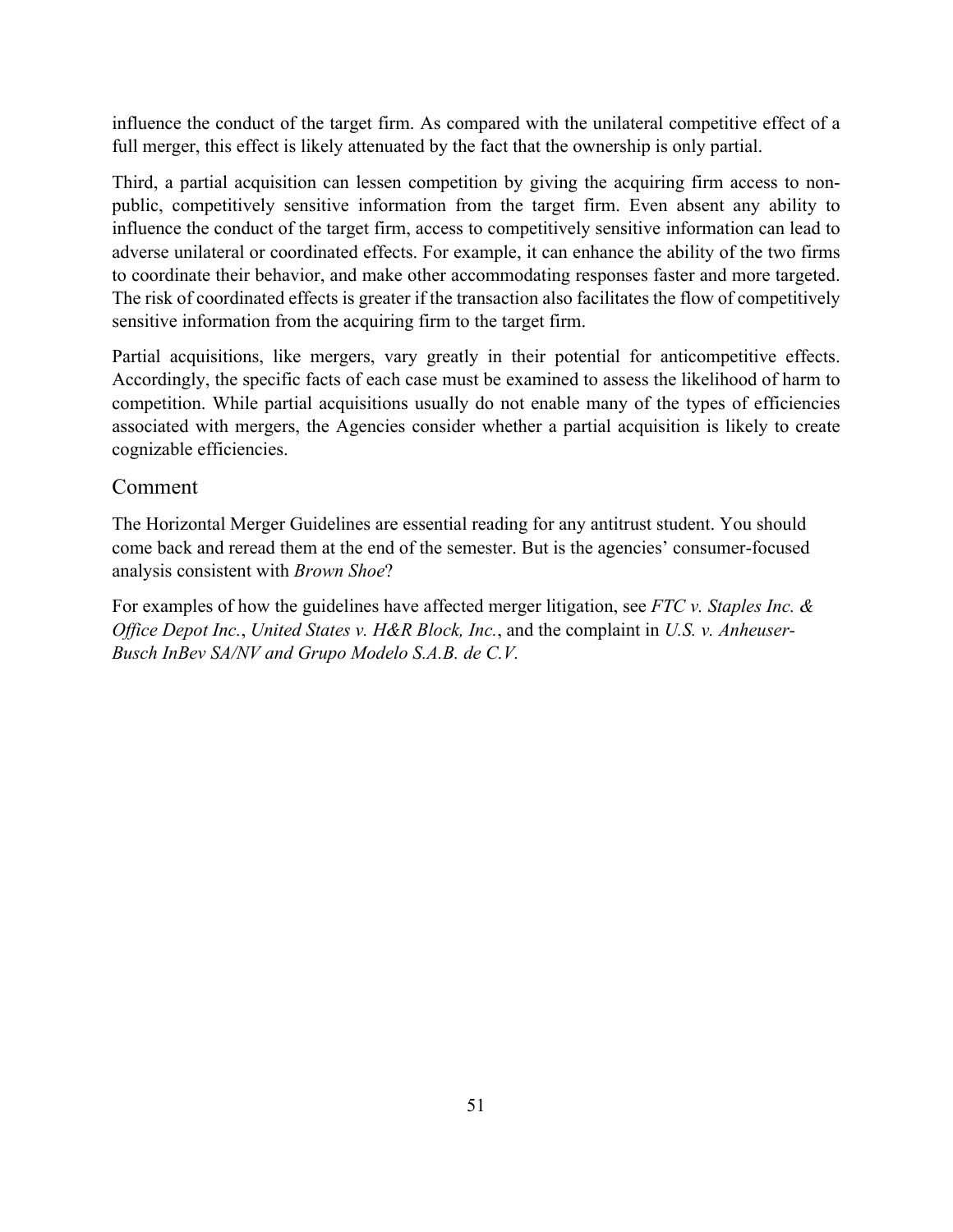### *United States v. E.I. Du Pont de Nemours & Co. 351 U.S. 377 (1956)*

The United States brought this civil action under § 4 of the Sherman Act against E. I. du Pont de Nemours and Company. The complaint, filed December 13, 1947, in the United States District Court for the District of Columbia, charged du Pont with monopolizing, attempting to monopolize and conspiracy to monopolize interstate commerce in cellophane and cellulosic caps and bands in violation of § 2 of the Sherman Act… After a lengthy trial, judgment was entered for du Pont on all issues. (at 378)

…

During the period that is relevant to this action, du Pont produced almost 75% of the cellophane sold in the United States, and cellophane constituted less than 20% of all "flexible packaging material" sales. (at 379)

…

The Government asserts that cellophane and other wrapping materials are neither substantially fungible nor like priced. For these reasons, it argues that the market for other wrappings is distinct from the market for cellophane and that the competition afforded cellophane by other wrappings is not strong enough to be considered in determining whether du Pont has monopoly powers. Market delimitation is necessary under du Pont's theory to determine whether an alleged monopolist violates  $\S$  2. The ultimate consideration in such a determination is whether the defendants control the price and competition in the market for such part of trade or commerce as they are charged with monopolizing. Every manufacturer is the sole producer of the particular commodity it makes but its control in the above sense of the relevant market depends upon the availability of alternative commodities for buyers: *i. e*., whether there is a cross-elasticity of demand between cellophane and the other wrappings. This interchangeability is largely gauged by the purchase of competing products for similar uses considering the price, characteristics and adaptability of the competing commodities. The court below found that the flexible wrappings afforded such alternatives. This Court must determine whether the trial court erred in its estimate of the competition afforded cellophane by other materials… (at 380-381)

…

II. *The Sherman Act and the Courts.* -- The Sherman Act has received long and careful application by this Court to achieve for the Nation the freedom of enterprise from monopoly or restraint envisaged by the Congress that passed the Act in 1890. Because the Act is couched in broad terms, it is adaptable to the changing types of commercial production and distribution that have evolved since its passage. Chief Justice Hughes wrote for the Court that "As a charter of freedom, the Act has a generality and adaptability comparable to that found to be desirable in constitutional provisions." *Appalachian Coals, Inc*. v. *United States*, 288 U.S. 344, 359-360. Compare on remedy, Judge Wyzanski in *United States* v. *United Shoe Machinery Corp*., 110 F.Supp. 295, 348. It was said in *Standard Oil Co*. v. *United States*, 221 U.S. 1, 50, that fear of the power of rapid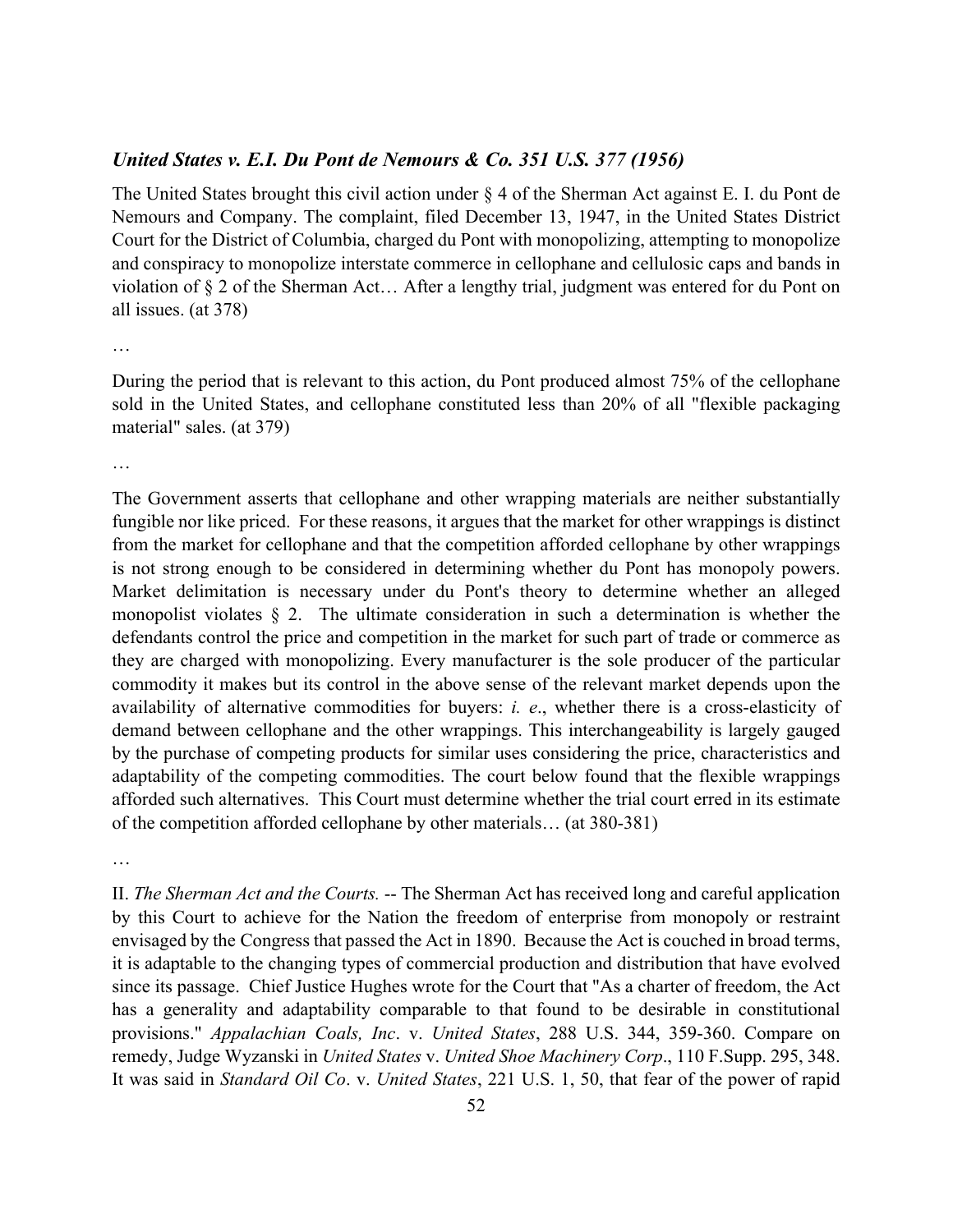accumulations of individual and corporate wealth from the trade and industry of a developing national economy caused its passage. Units of traders and producers snowballed by combining into so-called "trusts." Competition was threatened. Control of prices was feared. Individual initiative was dampened. While the economic picture has changed, large aggregations of private capital, with power attributes, continue. Mergers go forward. Industries such as steel, automobiles, tires, chemicals, have only a few production organizations. A considerable size is often essential for efficient operation in research, manufacture and distribution. (at 385-386)

…

Senator Hoar, in discussing § 2, pointed out that monopoly involved something more than extraordinary commercial success, "that it involved something like the use of means which made it impossible for other persons to engage in fair competition."15 … (at 389-391)

If cellophane is the "market" that du Pont is found to dominate, it may be assumed it does have monopoly power over that "market." Monopoly power is the power to control prices or exclude competition. It seems apparent that du Pont's power to set the price of cellophane has been limited only by the competition afforded by other flexible packaging materials. Moreover, it may be practically impossible for anyone to commence manufacturing cellophane without full access to du Pont's technique. However, du Pont has no power to prevent competition from other wrapping materials… (at 391-392)

Determination of the competitive market for commodities depends on how different from one another are the offered commodities in character or use, how far buyers will go to substitute one commodity for another. For example, one can think of building materials as in commodity competition but one could hardly say that brick competed with steel or wood or cement or stone in the meaning of Sherman Act litigation; the products are too different. This is the interindustry competition emphasized by some economists. See Lilienthal, Big Business, c. 5. On the other

<sup>15</sup> 21 Cong. Rec. 3151 at 3152:

<sup>&</sup>quot;Mr. HOAR. I put in the committee, if I may be permitted to say so (I suppose there is no impropriety in it), the precise question which has been put by the Senator from West Virginia, and I had that precise difficulty in the first place with this bill, but I was answered, and I think all the other members of the committee agreed in the answer, that 'monopoly' is a technical term known to the common law, and that it signifies -- I do not mean to say that they stated what the signification was, but I became satisfied that they were right and that the word 'monopoly' is a merely technical term which has a clear and legal signification, and it is this: It is the sole engrossing to a man's self by means which prevent other men from engaging in fair competition with him.

<sup>&</sup>quot;Of course a monopoly granted by the King was a direct inhibition of all other persons to engage in that business or calling or to acquire that particular article, except the man who had a monopoly granted him by the sovereign power. I suppose, therefore, that the courts of the United States would say in the case put by the Senator from West Virginia that a man who merely by superior skill and intelligence, a breeder of horses or raiser of cattle, or manufacturer or artisan of any kind, got the whole business because nobody could do it as well as he could was not a monopolist, but that it involved something like the use of means which made it impossible for other persons to engage in fair competition, like the engrossing, the buying up of all other persons engaged in the same business."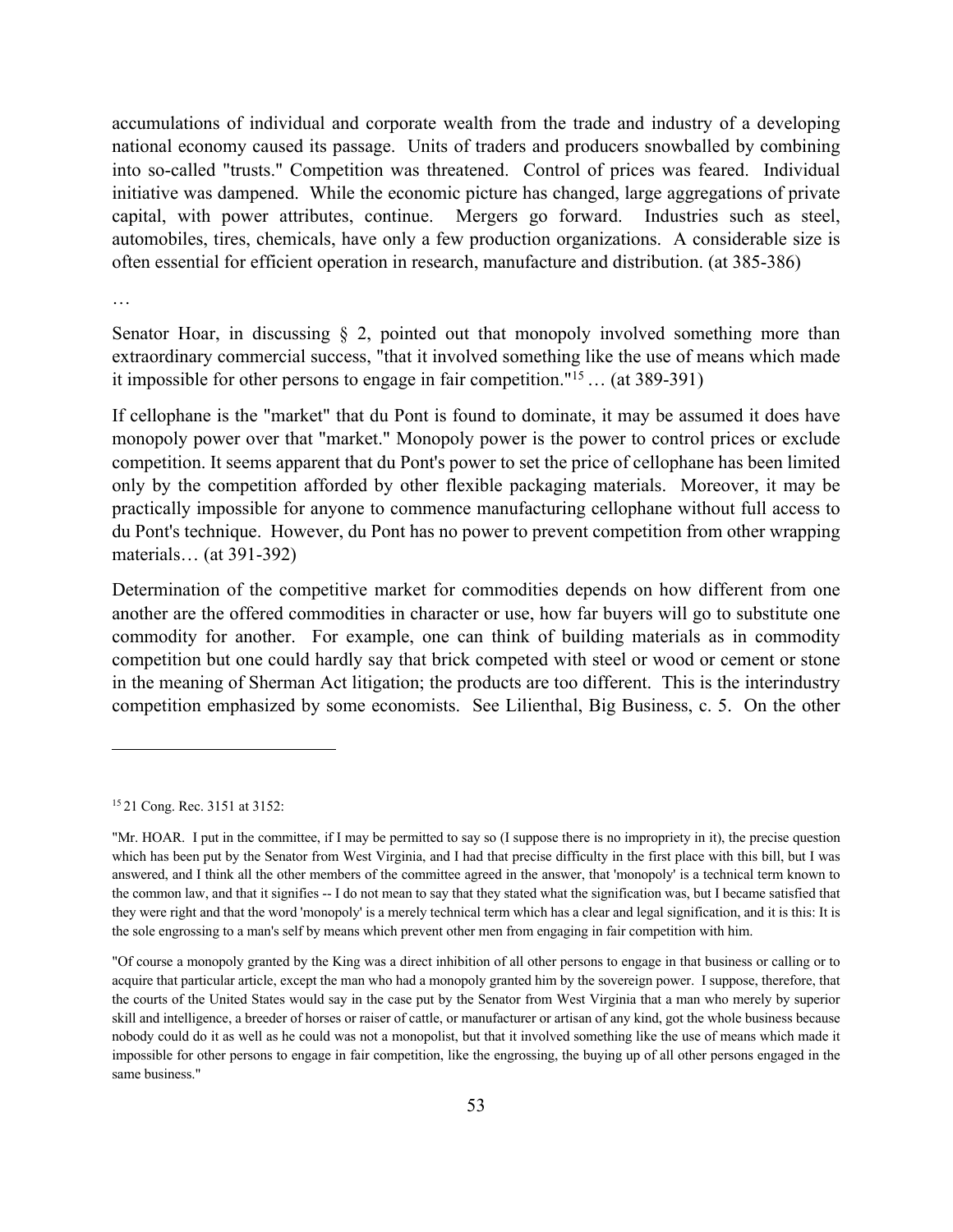hand, there are certain differences in the formulae for soft drinks but one can hardly say that each one is an illegal monopoly… (at 393-394)

IV. *The Relevant Market.* -- When a product is controlled by one interest, without substitutes available in the market, there is monopoly power. Because most products have possible substitutes, we cannot, as we said in *Times-Picayune Co*. v. *United States*, 345 U.S. 594, 612, give "that infinite range" to the definition of substitutes. Nor is it a proper interpretation of the Sherman Act to require that products be fungible to be considered in the relevant market…

But where there are market alternatives that buyers may readily use for their purposes, illegal monopoly does not exist merely because the product said to be monopolized differs from others. If it were not so, only physically identical products would be a part of the market. To accept the Government's argument, we would have to conclude that the manufacturers of plain as well as moistureproof cellophane were monopolists, and so with films such as Pliofilm, foil, glassine, polyethylene, and Saran, for each of these wrapping materials is distinguishable. These were all exhibits in the case. New wrappings appear, generally similar to cellophane: is each a monopoly? What is called for is an appraisal of the "cross-elasticity" of demand in the trade. See Note, 54 Col. L. Rev. 580. The varying circumstances of each case determine the result. In considering what is the relevant market for determining the control of price and competition, no more definite rule can be declared than that commodities reasonably interchangeable by consumers for the same purposes make up that "part of the trade or commerce," monopolization of which may be illegal. As respects flexible packaging materials, the market geographically is nationwide… (at 394-395)

Cellophane differs from other flexible packaging materials. From some it differs more than from others. The basic materials from which the wrappings are made and the advantages and disadvantages of the products to the packaging industry are summarized in Findings 62 and 63. They are aluminum, cellulose acetate, chlorides, wood pulp, rubber hydrochloride, and ethylene gas. It will adequately illustrate the similarity in characteristics of the various products by noting here Finding 62 as to glassine. Its use is almost as extensive as cellophane, Appendix C, *post*, p. 412, and many of its characteristics equally or more satisfactory to users. (at 397)

It may be admitted that cellophane combines the desirable elements of transparency, strength and cheapness more definitely than any of the others… (at 398)

But, despite cellophane's advantages, it has to meet competition from other materials in every one of its uses. Cellophane's principal uses are analyzed in Appendix A, Findings 281 and 282. Food products are the chief outlet, with cigarettes next. The Government makes no challenge to Finding 283 that cellophane furnishes less than 7% of wrappings for bakery products, 25% for candy, 32% for snacks, 35% for meats and poultry, 27% for crackers and biscuits, 47% for fresh produce, and 34% for frozen foods. Seventy-five to eighty percent of cigarettes are wrapped in cellophane. Finding 292. Thus, cellophane shares the packaging market with others. The over-all result is that cellophane accounts for 17.9% of flexible wrapping materials, measured by the wrapping surface. Finding 280, Appendix A, *post*, p. 405.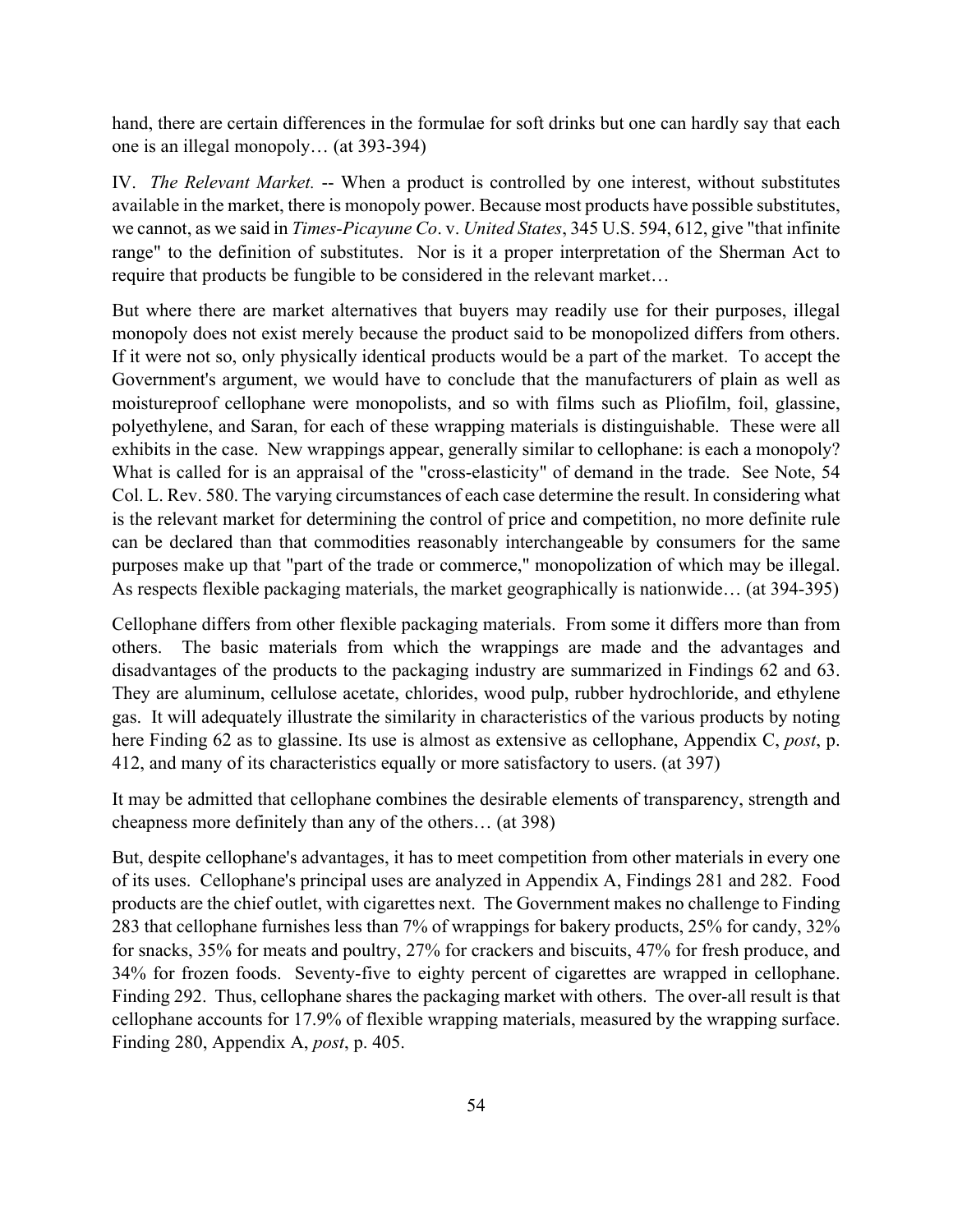Moreover a very considerable degree of functional interchangeability exists between these products, as is shown by the tables of Appendix A and Findings 150-278. It will be noted, Appendix B, that except as to permeability to gases, cellophane has no qualities that are not possessed by a number of other materials. Meat will do as an example of interchangeability. Findings 205-220. Although du Pont's sales to the meat industry have reached 19,000,000 pounds annually, nearly 35%, this volume is attributed "to the rise of self-service retailing of fresh meat." Findings 212 and 283. In fact, since the popularity of self-service meats, du Pont has lost "a considerable proportion" of this packaging business to Pliofilm. Finding 215. Pliofilm is more expensive than cellophane, but its superior physical characteristics apparently offset cellophane's price advantage. While retailers shift continually between the two, the trial court found that Pliofilm is increasing its share of the business. Finding 216. One further example is worth noting. Before World War II, du Pont cellophane wrapped between 5 and 10% of baked and smoked meats. The peak year was 1933. Finding 209. Thereafter du Pont was unable to meet the competition of Sylvania and of greaseproof paper. Its sales declined and the 1933 volume was not reached again until 1947. Findings 209-210. It will be noted that greaseproof paper, glassine, waxed paper, foil and Pliofilm are used as well as cellophane, Finding 218. Findings 209-210 show the competition and 215-216 the advantages that have caused the more expensive Pliofilm to increase its proportion of the business.

An element for consideration as to cross-elasticity of demand between products is the responsiveness of the sales of one product to price changes of the other. If a slight decrease in the price of cellophane causes a considerable number of customers of other flexible wrappings to switch to cellophane, it would be an indication that a high cross-elasticity of demand exists between them; that the products compete in the same market. The court below held that the "great sensitivity of customers in the flexible packaging markets to price or quality changes" prevented du Pont from possessing monopoly control over price. 118 F.Supp., at 207. The record sustains these findings. See references made by the trial court in Findings 123-149.

We conclude that cellophane's interchangeability with the other materials mentioned suffices to make it a part of this flexible packaging material market.

The Government stresses the fact that the variation in price between cellophane and other materials demonstrates they are noncompetitive. As these products are all flexible wrapping materials, it seems reasonable to consider, as was done at the trial, their comparative cost to the consumer in terms of square area. This can be seen in Finding 130, Appendix C. Findings as to price competition are set out in the margin. Cellophane costs two or three times as much, surface measure, as its chief competitors for the flexible wrapping market, glassine and greaseproof papers. Other forms of cellulose wrappings and those from other chemical or mineral substances, with the exception of aluminum foil, are more expensive. The uses of these materials, as can be observed by Finding 283 in Appendix A, are largely to wrap small packages for retail distribution.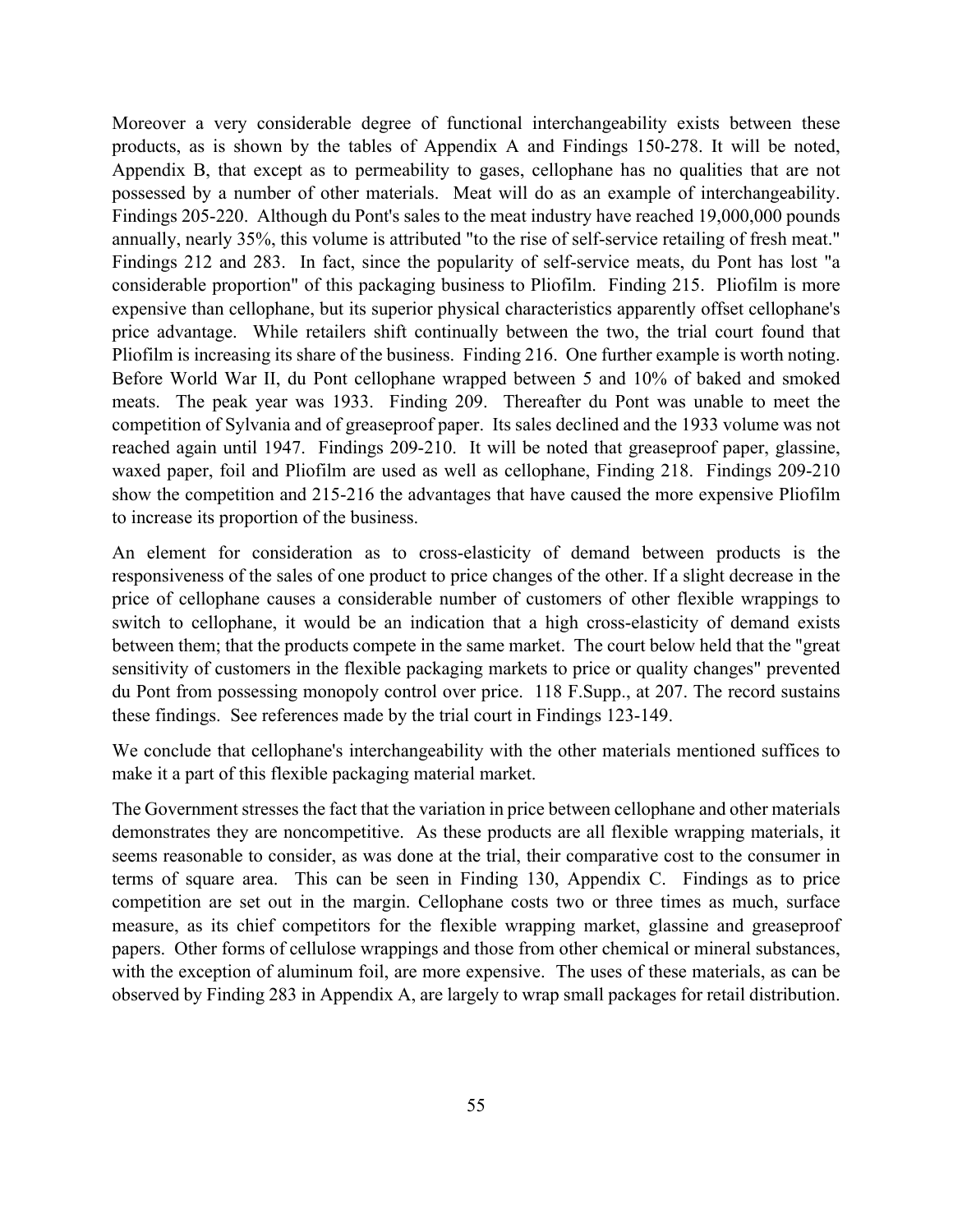The wrapping is a relatively small proportion of the entire cost of the article. <sup>30</sup> Different producers need different qualities in wrappings and their need may vary from time to time as their products undergo change. But the necessity for flexible wrappings is the central and unchanging demand. We cannot say that these differences in cost gave du Pont monopoly power over prices in view of the findings of fact on that subject…. (at 399-401)

…

The facts above considered dispose also of any contention that competitors have been excluded by du Pont from the packaging material market. That market has many producers and there is no proof du Pont ever has possessed power to exclude any of them from the rapidly expanding flexible packaging market… (at 403)

# **Dissent (Justice Warren)**

This case, like many under the Sherman Act, turns upon the proper definition of the market. In defining the market in which du Pont's economic power is to be measured, the majority virtually emasculate § 2 of the Sherman Act. They admit that "cellophane combines the desirable elements of transparency, strength and cheapness more definitely than any of" a host of other packaging materials. Yet they hold that all of those materials are so indistinguishable from cellophane as to warrant their inclusion in the market. We cannot agree that cellophane, in the language of *Times-Picayune Publishing Co*. v. *United States*, 345 U.S. 594, 613, is "the selfsame product" as glassine, greaseproof and vegetable parchment papers, waxed papers, sulphite papers, aluminum foil, cellulose acetate, and Pliofilm and other films… (at 414-5)

If the conduct of buyers indicated that glassine, waxed and sulphite papers and aluminum foil were actually "the selfsame products" as cellophane, the qualitative differences demonstrated by the comparison of physical properties in Finding 59 would not be conclusive. But the record provides convincing proof that businessmen did not so regard these products. During the period covered by the complaint (1923-1947) cellophane enjoyed phenomenal growth. Du Pont's 1924 production was 361,249 pounds, which sold for \$ 1,306,662. Its 1947 production was 133,502,858 pounds, which sold for \$ 55,339,626. Findings 297 and 337. Yet throughout this period the price of cellophane was far greater than that of glassine, waxed paper or sulphite paper. Finding 136 states that in 1929 cellophane's price was seven times that of glassine; in 1934, four times, and in 1949 still more than twice glassine's price. Reference to DX-994, the graph upon which Finding 136 is based, shows that cellophane had a similar price relation to waxed paper and that sulphite paper sold at even less than glassine and waxed paper. We cannot believe that buyers, practical businessmen, would have bought cellophane in increasing amounts over a quarter of a century if

<sup>30</sup> See, *e. g*., R. 4846.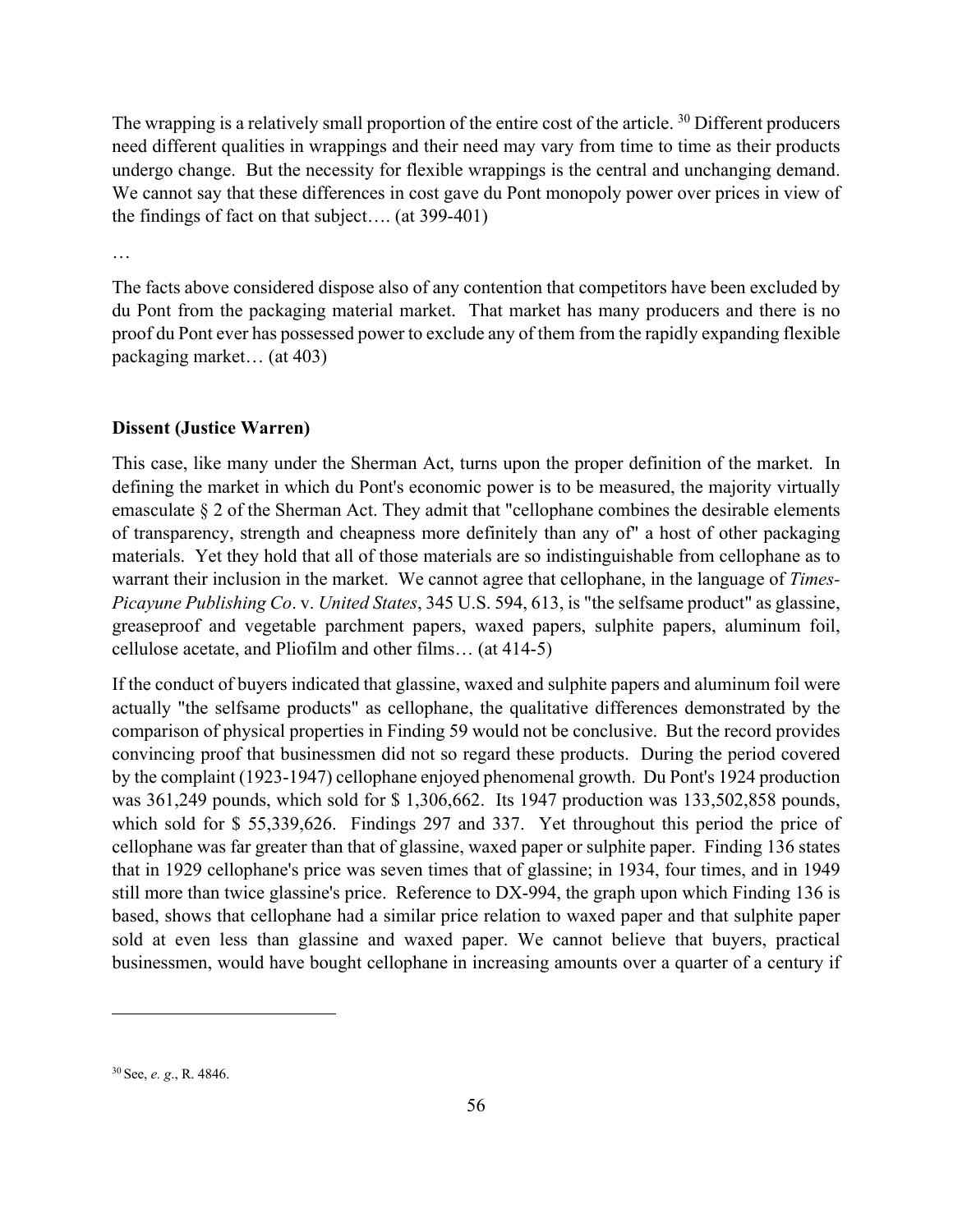close substitutes were available at from one-seventh to one-half cellophane's price. That they did so is testimony to cellophane's distinctiveness. (at 416-417)

The inference yielded by the conduct of cellophane buyers is reinforced by the conduct of sellers other than du Pont. Finding 587 states that Sylvania, the only other cellophane producer, absolutely and immediately followed every du Pont price change, even dating back its price list to the effective date of du Pont's change. Producers of glassine and waxed paper, on the other hand, displayed apparent indifference to du Pont's repeated and substantial price cuts. DX-994 shows that from 1924 to 1932 du Pont dropped the price of plain cellophane 84%, while the price of glassine remained constant. And during the period 1933-1946 the prices for glassine and waxed paper actually increased in the face of a further 21% decline in the price of cellophane. If "shifts of business" due to "price sensitivity" had been substantial, glassine and waxed paper producers who wanted to stay in business would have been compelled by market forces to meet du Pont's price challenge just as Sylvania was. The majority correctly point out that: "An element for consideration as to cross-elasticity of demand between products is the responsiveness of the sales of one product to price changes of the other. If a slight decrease in the price of cellophane causes a considerable number of customers of other flexible wrappings to switch to cellophane, it would be an indication that a high cross-elasticity of demand exists between them; that the products compete in the same market."

Surely there was more than "a slight decrease in the price of cellophane" during the period covered by the complaint. That producers of glassine and waxed paper remained dominant in the flexible packaging materials market without meeting cellophane's tremendous price cuts convinces us that cellophane was not in effective competition with their products.

Certainly du Pont itself shared our view. From the first, du Pont recognized that it need not concern itself with competition from other packaging materials… Du Pont's every action was directed toward maintaining dominance over cellophane… (at 417-418)

This further reveals its misconception of the antitrust laws. A monopolist seeking to maximize profits cannot raise prices "arbitrarily." Higher prices of course mean smaller sales, but they also mean higher per-unit profit. Lower prices will increase sales but reduce per-unit profit. Within these limits a monopolist has a considerable degree of latitude in determining which course to pursue in attempting to maximize profits. The trial judge thought that, if du Pont raised its price, the market would "penalize" it with smaller profits as well as lower sales. Du Pont proved him wrong. When 1947 operating earnings dropped below 26% for the first time in 10 years, it increased cellophane's price 7% and boosted its earnings in 1948. Du Pont's division manager then reported that "If an operative return of 31% is considered inadequate then an upward revision in prices will be necessary to improve the return." It is this latitude with respect to price, this broad power of choice, that the antitrust laws forbid. Du Pont's independent pricing policy and the great profits consistently yielded by that policy leave no room for doubt that it had power to control the price of cellophane. The findings of fact cited by the majority cannot affect this conclusion. For they merely demonstrate that, during the period covered by the complaint, du Pont was a "good monopolist," *i. e*., that it did not engage in predatory practices and that it chose to maximize profits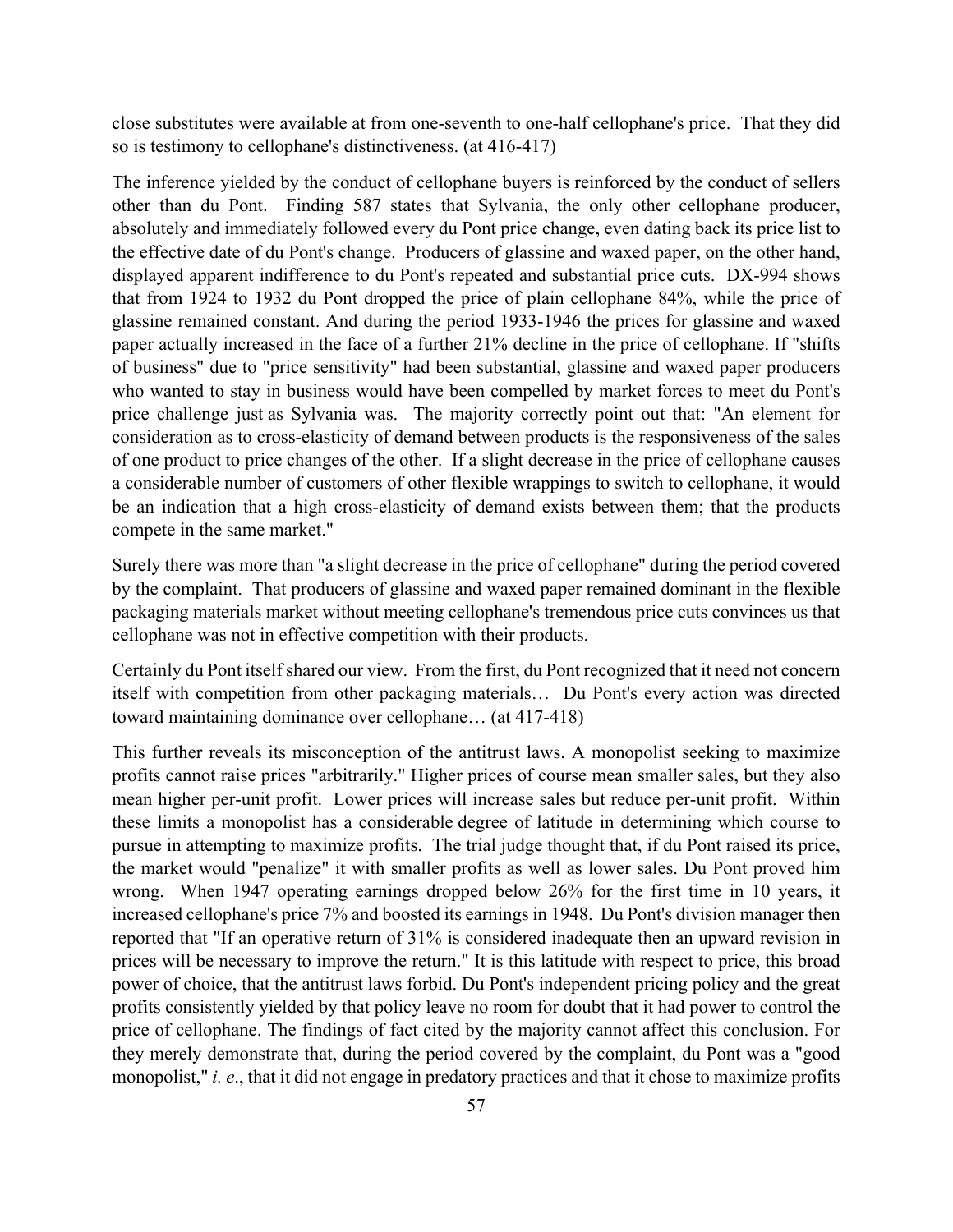by lowering price and expanding sales. Proof of enlightened exercise of monopoly power certainly does not refute the existence of that power. (at 422-423)

…

The majority hold in effect that, because cellophane meets competition for many end uses, those buyers for other uses who need or want only cellophane are not entitled to the benefits of competition within the cellophane industry. For example, Finding 282 shows that the largest single use of cellophane in 1951 was for wrapping cigarettes, and Finding 292 shows that 75 to 80% of all cigarettes are wrapped with cellophane. As the recent report of the Attorney General's National Committee to Study the Antitrust Laws states: "In the interest of rivalry that extends to *all* buyers and *all* uses, competition among rivals within the industry is always important." (Emphasis added.) Furthermore, those buyers who have "reasonable alternatives" between cellophane and other products are also entitled to competition within the cellophane industry, for such competition may lead to lower prices and improved quality.

The foregoing analysis of the record shows conclusively that cellophane is the relevant market. Since du Pont has the lion's share of that market, it must have monopoly power, as the majority concede… (at 424-425)

# Comment

This majority makes an analytic error. The lapse is so famous that it is now known as the "cellophane fallacy."

The Court observed that Du Pont had no power to increase its prices further without losing customers. As a result, it reasoned, Du Pont had no market power. But this ignores the fact that *Du Pont had already raised its rates to monopoly prices*. In other words, the Court failed to consider the market power that Du Pont had already exercised. The correct way to measure market power is to ask whether a company could increase prices above the *competitive* level which DuPont surely could have done, and indeed had done.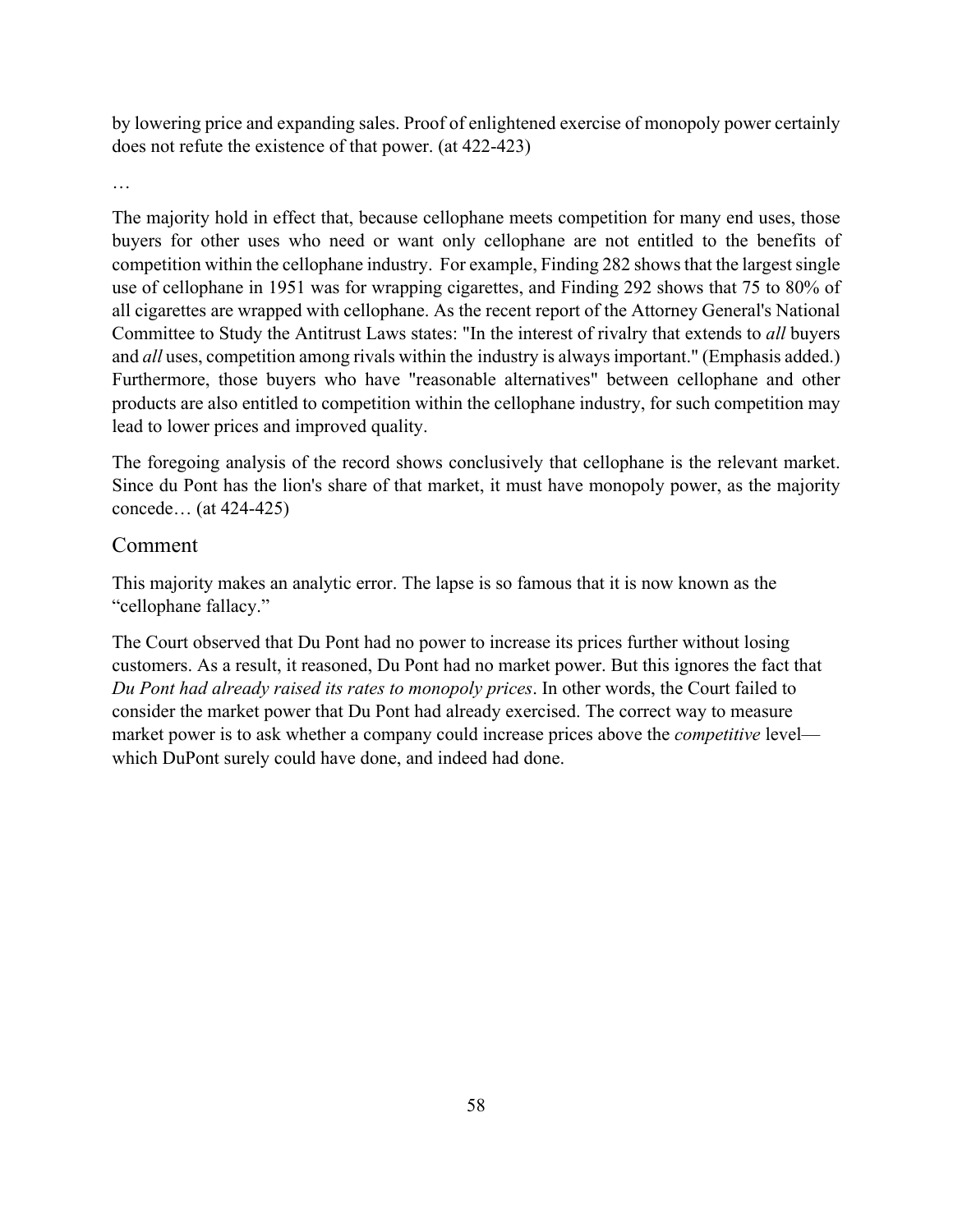# *Eastman Kodak Co. v. Image Technical Services, Inc., 504 U.S. 451 (1992)*

The principal issue here is whether a defendant's lack of market power in the primary equipment market precludes -- as a matter of law -- the possibility of market power in derivative aftermarkets.

Petitioner Eastman Kodak Company manufactures and sells photocopiers and micrographic equipment. Kodak also sells service and replacement parts for its equipment. Respondents are 18 independent service organizations (ISO's) that in the early 1980's began servicing Kodak copying and micrographic equipment. Kodak subsequently adopted policies to limit the availability of parts to ISO's and to make it more difficult for ISO's to compete with Kodak in servicing Kodak equipment… (at 455)

For service and parts to be considered two distinct products, there must be sufficient consumer demand so that it is efficient for a firm to provide service separately from parts. *Jefferson Parish Hospital Dist. No. 2* v. *Hyde*, 466 U.S. 2, 21-22, 80 L. Ed. 2d 2, 104 S. Ct. 1551 (1984). Evidence in the record indicates that service and parts have been sold separately in the past and still are sold separately to self-service equipment owners. Indeed, the development of the entire hightechnology service industry is evidence of the efficiency of a separate market for service.

Kodak insists that because there is no demand for parts separate from service, there cannot be separate markets for service and parts. Brief for Petitioner 15, n. 3. By that logic, we would be forced to conclude that there can never be separate markets, for example, for cameras and film, computers and software, or automobiles and tires. That is an assumption we are unwilling to make. "We have often found arrangements involving functionally linked products at least one of which is useless without the other to be prohibited tying devices." *Jefferson Parish*, 466 U.S. at 19, n. 30.

Kodak's assertion also appears to be incorrect as a factual matter. At least some consumers would purchase service without parts, because some service does not require parts, and some consumers, those who self-service for example, would purchase parts without service. Enough doubt is cast on Kodak's claim of a unified market that it should be resolved by the trier of fact.

Finally, respondents have presented sufficient evidence of a tie between service and parts. The record indicates that Kodak would sell parts to third parties only if they agreed not to buy service from ISO's.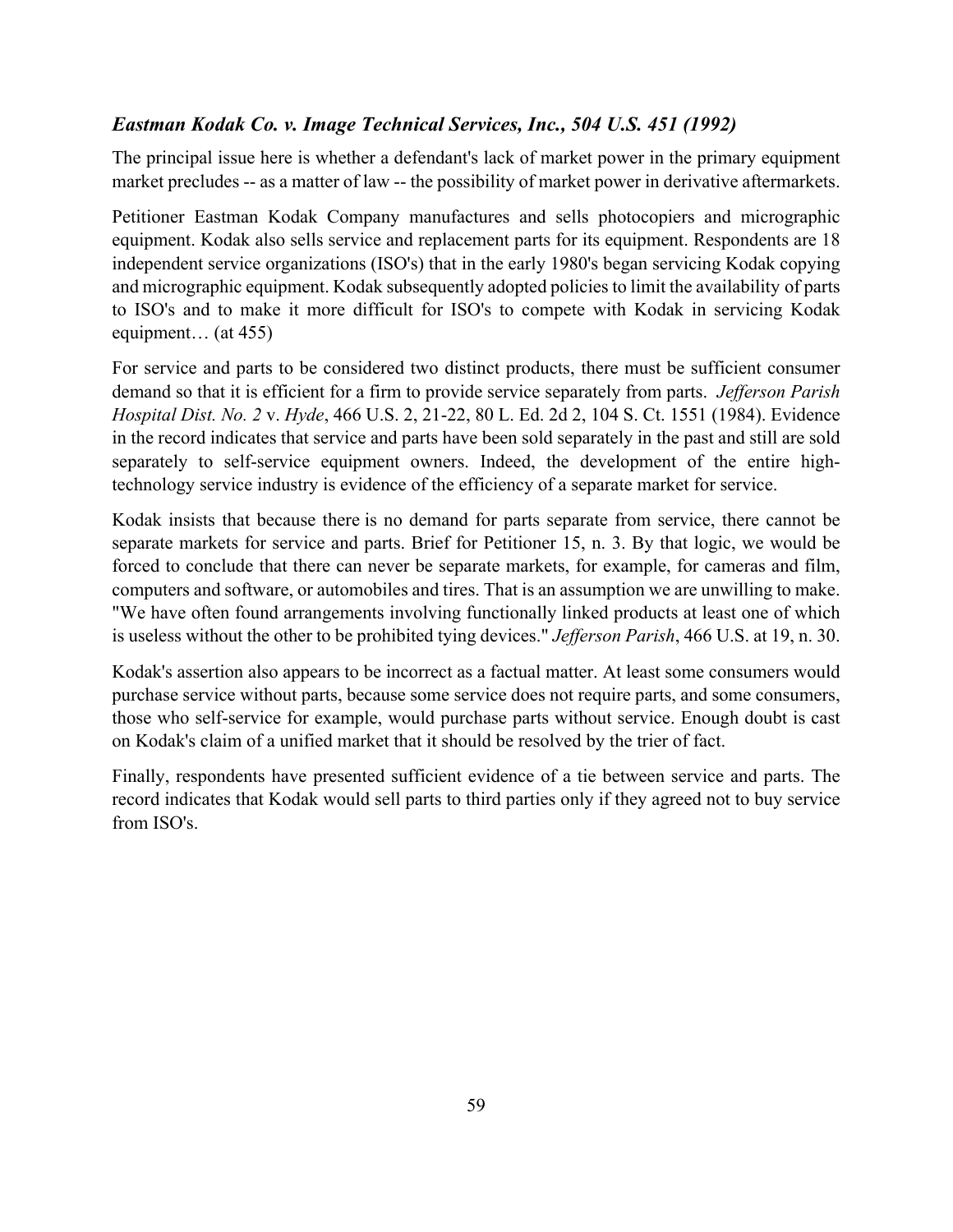### *FTC v. Staples Inc. and Office Depot Inc., 190 F. Supp.3d 100 (D.D.C. 2016)*

Drawing an analogy to the fate of penguins whose destinies appear doomed in the face of uncertain environmental changes, Defendant. Staples Inc: ("Staples") and Defendant Office Depot, Inc. ("Office Depot") (collectively "Defendants") argue they are like "penguins on a melting iceberg," struggling to survive in an increasingly digitized world and an office-supply industry soon to be revolutionized by new entrants like Amazon Business. Prelim. Inj. Hrg Tr. ("Hrg Tr.") 60:15 (Opening Statement of Diane Sullivan, Esq.). Charged with enforcing antitrust laws for the benefit of American consumers, the Federal Trade Commission ("FTC") and its co-plaintiffs, the. Commonwealth of Pennsylvania and the District of Columbia, commenced this action in an effort to block Defendants' proposed merger and alleged that the merger would "eliminat[e] direct competition between Staples and Office Depot" resulting in "significant harm" to large businesses that purchase office supplies for their own use. Compl., Docket No. 3 at 4. The survival of Staples' proposed acquisition of Office Depot hinges on two critical issues: (1) the reliability of Plaintiffs' market definition and market share analysis; and (2) the likelihood that the competition resulting from new market entrants like Amazon Business will be timely and sufficient to restore competition lost as a result of the merger… (at 108)

Upon consideration of the evidence presented during the hearing, the parties' proposed findings of fact and conclusions of law, and the relevant legal authority, the Court concludes that the Plaintiffs have established their *prima facie* case by demonstrating that Defendants' proposed merger is likely to reduce competition in the Business to Business ("B-to-B") contract space for office supplies. Defendants' response relies in large part on the prospect that Amazon Business will replace any competition lost because of the merger. Although Amazon Business may transform how some businesses purchase office supplies, the evidence presented during the hearing fell short of establishing that Amazon Business is likely to restore lost competition in the B-to-B space in a timely and sufficient manner. For the reasons discussed in Section IV *infra*, Plaintiffs' Motion for Preliminary Injunction is **GRANTED**…4 (at 111)

Staples and Office Depot are publicly traded corporations. Compl. ¶¶ 29 and 30. Staples is the largest office supplier of consumable office supplies to large B-to-B customers in the United States and operates in three business segments: (1) North American stores and online sales; (2) North American commercial; and (3) international operations. *Id.* ¶ 29. In fiscal year 2014, Staples generated \$22.5 billion in sales, with more than half of all sales coming from office supplies. *Id.* In fiscal year 2013, 34.8 percent of Staples' total revenue came from the North American commercial segment. *Id.*

<sup>4</sup> The Court appreciates the tremendous amount of time, money and effort Defendants put into this case, and understands that they genuinely believe this merger would be best for their companies, the industry and the public. While the Court's decision is surely a great disappointment to Defendants, the Court is optimistic that Defendants will find ways to innovate, evolve and remain relevant in the rapidly changing office supply industry.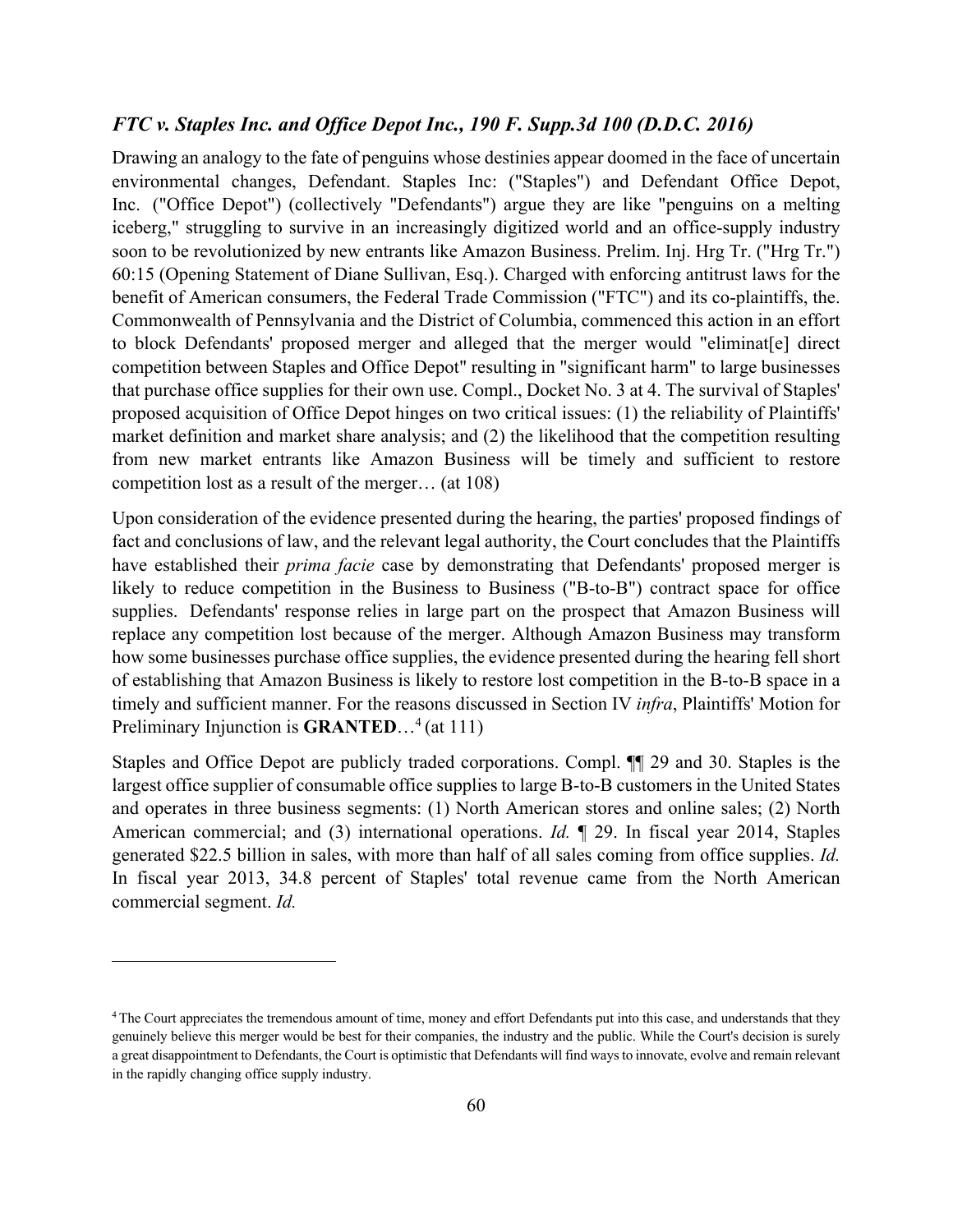Office Depot is the second largest office supplier of consumable office supplies to large B-to-B customers in the United States. *Id.* ¶ 30. Like Staples, Office Depot operates in similar business segments: (1) North America retail; (2) North American business solutions; and (3) an international division. *Id.* In fiscal year 2014, Office Depot made \$16.1 billion in revenue, with nearly half of those sales coming from office supplies and 37.4 percent of overall sales from B-to-B business. *Id.*

Staples' "commercial" and Office Depot's "business solutions" segments focus on the B-to-B contracts at issue in this case. While both companies serve businesses of all sizes, this case focuses on large B-to-B customers, defined by Plaintiffs as those that spend \$500,000 or more per year on office supplies. Hrg Tr. 30:4-6. Approximately 1200 corporations in the United States are included in this alleged relevant market. Hrg Tr. 2473:17-18.

**…**

WB Mason is a regional supplier that targets its business to thirteen northeastern states plus the District of Columbia (known in the industry as "Masonville"). *Id.* WB Mason "ranks a distant third" behind Staples and Office Depot. PX03021-002, Meehan Decl. ¶ 6. In fiscal year 2015, WB Mason generated approximately \$1.4 billion in total revenue. *Id.* WB Mason has no customers in the Fortune 100 and only nine in the Fortune 1000. Hrg Tr. 1611:21-1611:24. According to WB Mason's CEO, Leo Meehan, "Staples and Office Depot are the only consumable office supplies vendors that meet the needs of most large B2B customer[s] across the entire country, or even most of it." Meehan Decl. ¶ 19.

WB Mason recently abandoned a plan to expand nationwide. Hrg Tr. 1672 (Mr. Meehan: "And then I just got cold feet about it [TEXT REDACTED BY THE COURT] .") When asked during the hearing if WB Mason would accept a divestiture of cash assets from the Defendants to cover the expenses of nationwide expansion, Mr. Meehan would not commit to accepting such a proposal. *Id.* 1790 (Mr. Meehan: "I don't know if I would. That's a big challenge.").

#### **E. Amazon Business**

…

Although in its infancy, Amazon's vision is for Amazon Business to be the "preferred marketplace for all professional, business and institutional customers worldwide." DX00030 at 1. Amazon Business has several undisputed strengths: tremendous brand recognition, a user-friendly marketplace, cutting edge technological innovation, and global reach. Hrg Tr. 663:13 (Vice President of Amazon Business, Prentis Wilson: "We actually don't worry a lot about our competitors. Our focus has been on serving our customers."). Amazon Business also has several weaknesses with regard to its entry into the B-to-B space. One weakness is that Amazon Business is inexperienced in the RFP process. Amazon Business has not bid on many RFPs and has yet to win a primary vendor contract. Hrg Tr. 551:11-13 ("Q: Has Amazon Business ever won an RFP for the role as primary supplier of office supplies? A: No."). Amazon Business' marketplace model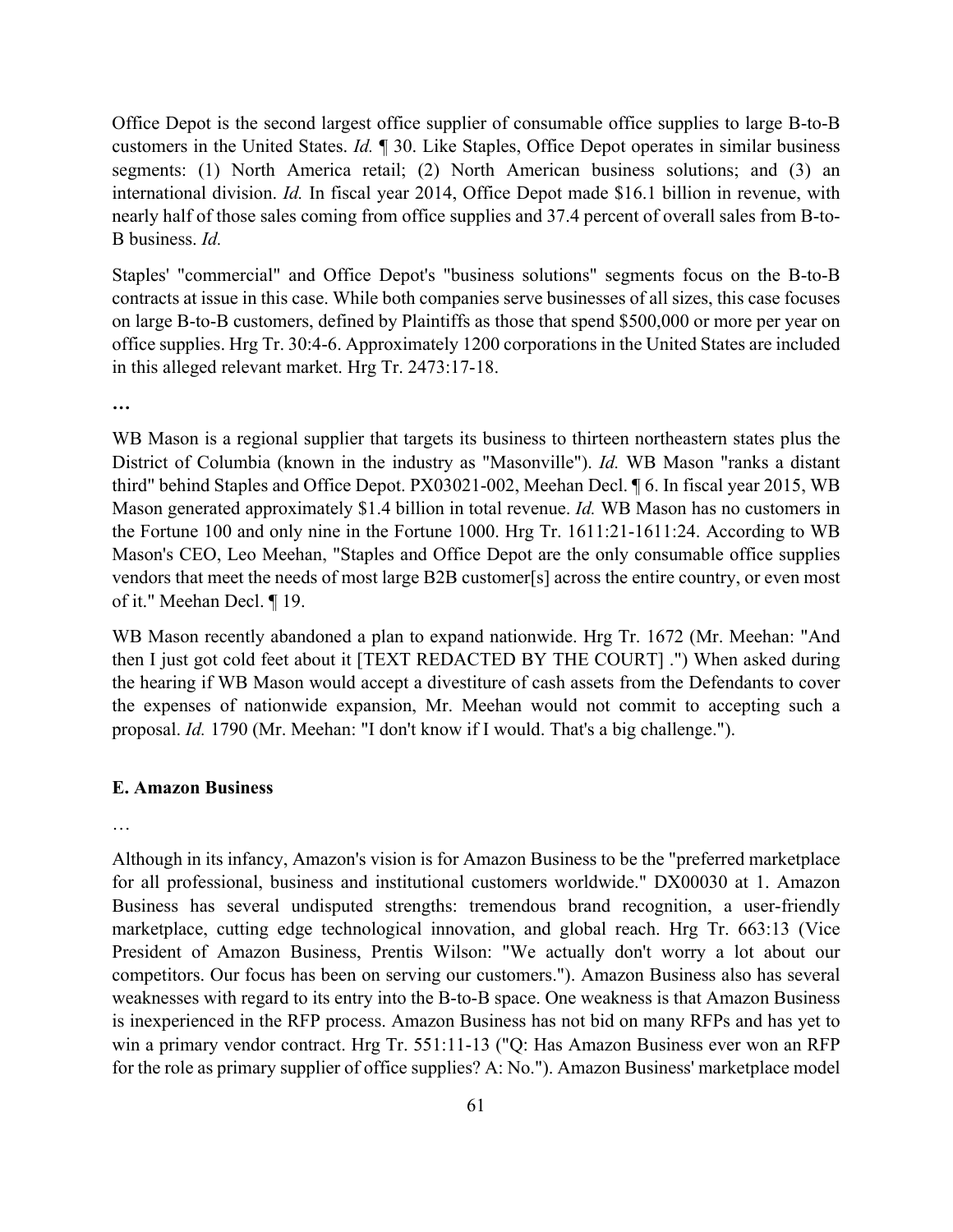is also at odds with the B-to-B industry because half of the sales made through the marketplace are from independent third-party sellers over whom Amazon Business has no control. Hrg Tr. 843: 7-9 ("Q: You have no plans to force the third parties to offer particular prices? A: No, we'll never do that. No."). (at 112-114)

…

### **C.** *Baker Hughes* **Burden-Shifting Framework**

In *United States v. Baker Hughes, Inc.*, 908 F.2d 981, 982-83, 285 U.S. App. D.C. 222 (D.C. Cir. 1990), the U.S. Court of Appeals for the D.C. Circuit established a burden-shifting framework for evaluating the FTC's likelihood of success on the merits. *See Heinz*, 246 F.3d at 715. The government bears the initial burden of showing the merger would result in "undue concentration in the market for a particular product in a particular geographic area." *Baker Hughes*, 908 F.2d at 982. Showing that the merger would result in a single entity controlling such a large percentage of the relevant market so as to significantly increase the concentration of firms in that market entitles the government to a presumption that the merger will substantially lessen competition. *Id.*

The burden then shifts to the defendants to rebut the presumption by offering proof that "the market-share statistics [give] an inaccurate account of the [merger's] probable effects on competition in the relevant market." *Heinz*, 246 F.3d at 715 (quoting *United States v. Citizens & S. Nat'l Bank*, 422 U.S. 86, 95 S. Ct. 2099, 45 L. Ed. 2d 41 (1975) (alterations in original)). "The more compelling the prima facie case, the more evidence the defendant must present to rebut it successfully." *Baker Hughes*, 908 F.2d at 991. "A defendant can make the required showing by affirmatively showing why a given transaction is unlikely to substantially lessen competition, or by discrediting the data underlying the initial presumption in the government's favor." *Id.*

"If the defendant successfully rebuts the presumption, the burden of producing additional evidence of anticompetitive effect shifts to the government, and merges with the ultimate burden of persuasion, which remains with the government at all times." *Id.* at 983. "[A] failure of proof in any respect will mean the transaction should not be enjoined." *Arch Coal*, 329 F. Supp. 2d at 116. The court must also weigh the equities, but if the FTC is unable to demonstrate a likelihood of success on the merits, the equities alone cannot justify an injunction. *Id. (at 116)*

…

#### **a. Consumable office supplies as cluster market**

Cluster markets allow items that are not substitutes for each other to be clustered together in one antitrust market for analytical convenience. Shapiro Report at 007 (noting that cluster markets are "commonly used by antitrust economists.") The Supreme Court has made clear that "[w]e see no barrier to combining in a single market a number of different products or services where that combination reflects commercial realities." *United States v. Grinnell Corp.*, 384 U.S. 563, 572, 86 S. Ct. 1698, 16 L. Ed. 2d 778 (1966).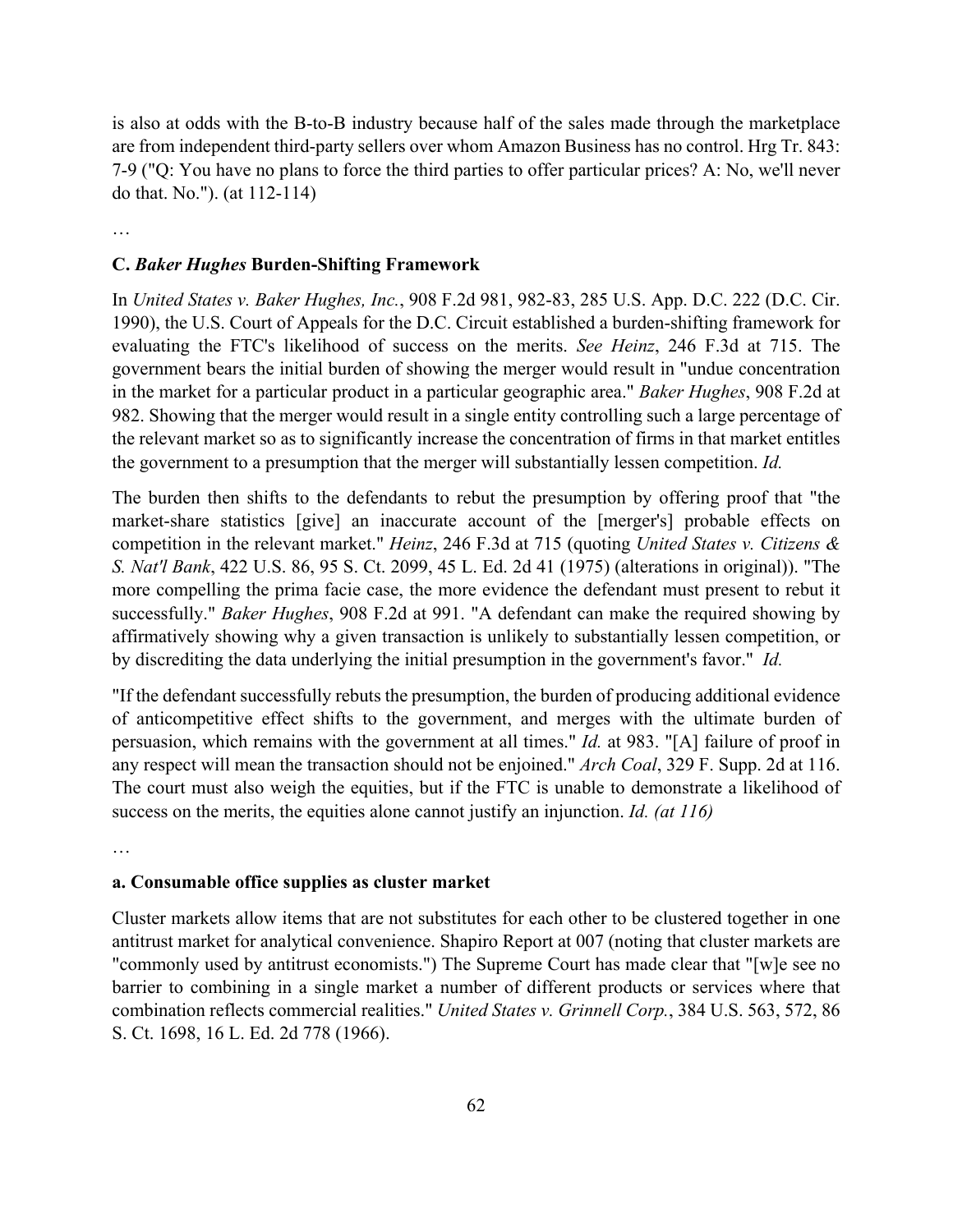Here, Plaintiffs allege that items such as pens, file folders, Post-it notes, binder clips, and paper for copiers and printers are included in this cluster market. Compl. ¶¶ 36-37. Although a pen is not a functional substitute for a paperclip, it is possible to cluster consumable office supplies into one market for analytical convenience. *ProMedica Health Sys., Inc. v. FTC*, 749 F.3d 559, 565-68 (6th Cir. 2014). Defining the market as a cluster market is justified in this case because "market shares and competitive conditions are likely to be similar for the distribution of pens to large customers and the distribution of binder clips to large customers." Shapiro Report at 007; *see also* PX02167 (Orszag Dep. 91:11-15) ("So, for example, pens may not often be substitutes for notebooks in the context of this case, but a cluster market would be the aggregation of those two and then the analysis of those together for, as we talked about earlier, analytical simplicity.").

#### **b. Large B-to-B customers as target market**

Another legal principle relevant to market definition in this case is the concept of a "targeted" or "price discrimination" market. According to the Merger Guidelines:

When examining possible adverse competitive effects from a merger, the Agencies consider whether those effects vary significantly for different customers purchasing the same or similar products. Such differential impacts are possible when sellers can discriminate, e.g., by profitably raising price to certain targeted customers but not to others. [...]

When price discrimination is feasible, adverse competitive effects on targeted customers can arise, even if such effects will not arise for other customers. A price increase for targeted customers may be profitable even if a price increase for all customers would not be profitable because too many other customers would substitute away.

U.S. Dep't of Justice & FTC Horizontal Merger Guidelines §3 (2010) (hereinafter Merger Guidelines).

Defining a market around a targeted consumer, therefore, requires finding that sellers could "profitably target a subset of customers for price increases . . ." *See Sysco*, 113 F. Supp. 3d at 38 (citing Merger Guidelines Section 4.1.4.). This means that there must be differentiated pricing and limited arbitrage. Dr. Shapiro concluded that arbitrage is limited here because "it is not practical or attractive for a large customer to purchase indirectly from or through smaller customers." *Id.* (at 117-118)

…

#### **B. Application of, relevant legal principles to Plaintiffs' market definition**

The concepts of cluster and targeted markets inform the Court's critical consideration when defining the market in this case: the products and services with which the Defendants' products compete. *Arch Coal, Inc.*, 329 F. Supp. 2d. at 119. The parties vigorously disagree on how the market should be defined. As noted *supra*, Plaintiffs argue that the relevant market is a cluster market of "consumable office supplies" which consists of "an assortment of office supplies, such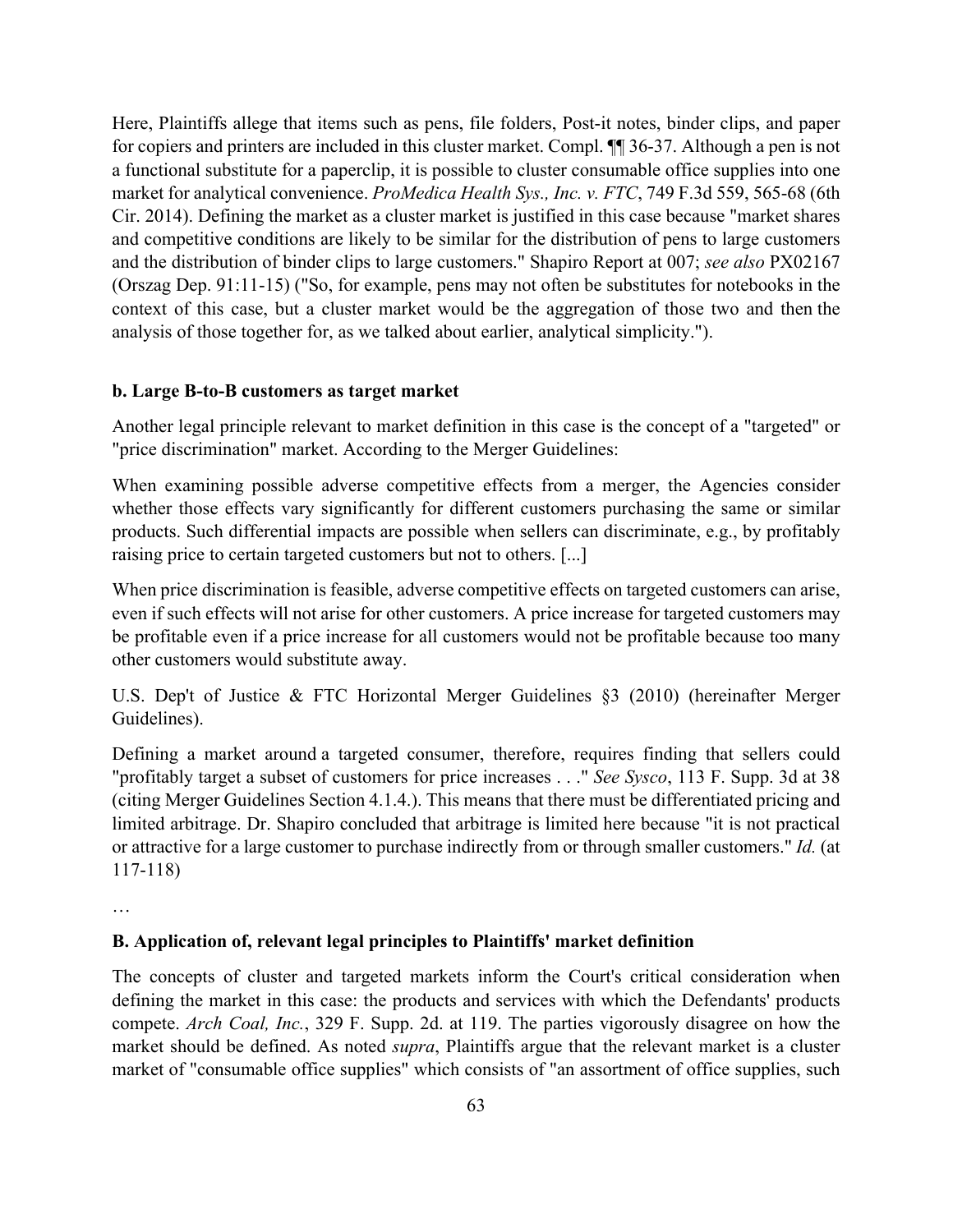as pens, paper clips, notepads and copy paper, that are used and replenished frequently." Compl. ¶¶ 36-37. Plaintiffs' alleged relevant market is also a targeted market, limited to B-to-B customers, specifically large B-to-B customers who spend \$500,000 or more on office supplies annually. Hrg Tr. 30:4-6.

Defendants, on the other hand, argue that Plaintiffs' alleged market definition is wrong because it is a "gerrymandered and artificially narrow product market limited to *some*, but not all, consumable office supplies sold to only the most powerful companies in the world." Defs.' FOF ¶ 4 (emphasis in original). In particular, Defendants insist that ink and toner must be included in a proper definition of the relevant product market. *Id.* ¶ 101. Defendants also argue that no evidence supports finding sales to large B-to-B customers as a distinct market. *Id.* ¶ 77.

#### **1.** *Brown Shoe* **"Practical Indicia"**

The *Brown Shoe* practical indicia support Plaintiffs' definition of the relevant product market. The *Brown Shoe* "practical indicia" include: (1) industry or public recognition of the market as a separate economic entity; (2) the product's peculiar characteristics and uses; (3) unique production facilities; (4) distinct customers; (5) distinct prices; (6) sensitivity to price changes; and (7) specialized vendors. *Brown Shoe*, 370 U.S. at 325. Courts routinely rely on the *Brown Shoe* factors to define the relevant product market. *See, e.g. Staples*, 970 F. Supp. at 1075-80; *Cardinal Health*, 12 F. Supp. 2d at 46-48; *FTC v. Swedish Match*, 131 F. Supp. 2d 151, 159-64 (D.D.C. 2000); *FTC v. CCC Holdings*, 605 F. Supp. 2d 26, 39-44 (D.D.C. 2009); *United States v. H & R Block*, 833 F. Supp. 2d 36, 51-60 (D.D.C. 2011).<sup>11</sup>

The most relevant *Brown Shoe* indicia in this case are: (a) industry or public recognition of the market as a separate economic entity; (b) distinct prices and sensitivity to price changes; and (c) distinct customers that require specialized vendors that offer value-added services, including: (i) sophisticated information technology (IT) services; (ii) high quality customer service; and (iii) expedited delivery. (at 118-119)

<sup>…</sup>

<sup>11</sup> The Court is aware of the academic observation that "the rationale for market definition in *Brown Shoe* was very different from and at odds with the rationale for market definition in horizontal merger cases today." Phillip E. Areeda and Herbert Hovenkamp, ANTITRUST LAW: AN ANALYSIS OF ANTITRUST PRINCIPLES AND THEIR APPLICATION at 237 (CCH, Inc. 2015).

Today the concern is that the post-merger firm might be able to raise prices without causing too much output to be lost to its rivals. In contrast, the *Brown Shoe* concern was that by reducing its price' (or improving quality at the same price), the postmerger firm could deprive rivals of output, thus forcing them out altogether or relegating them to niche markets.

*Id.* at 240. Nevertheless, the Court finds the *Brown Shoe* factors a useful analytical tool, and as Judge Amit P. Mehta recognized in *Sysco, "Brown Shoe* remains the law, and this court cannot ignore its dictates." *Sysco*, 113 F. Supp. 3d at 27 n2.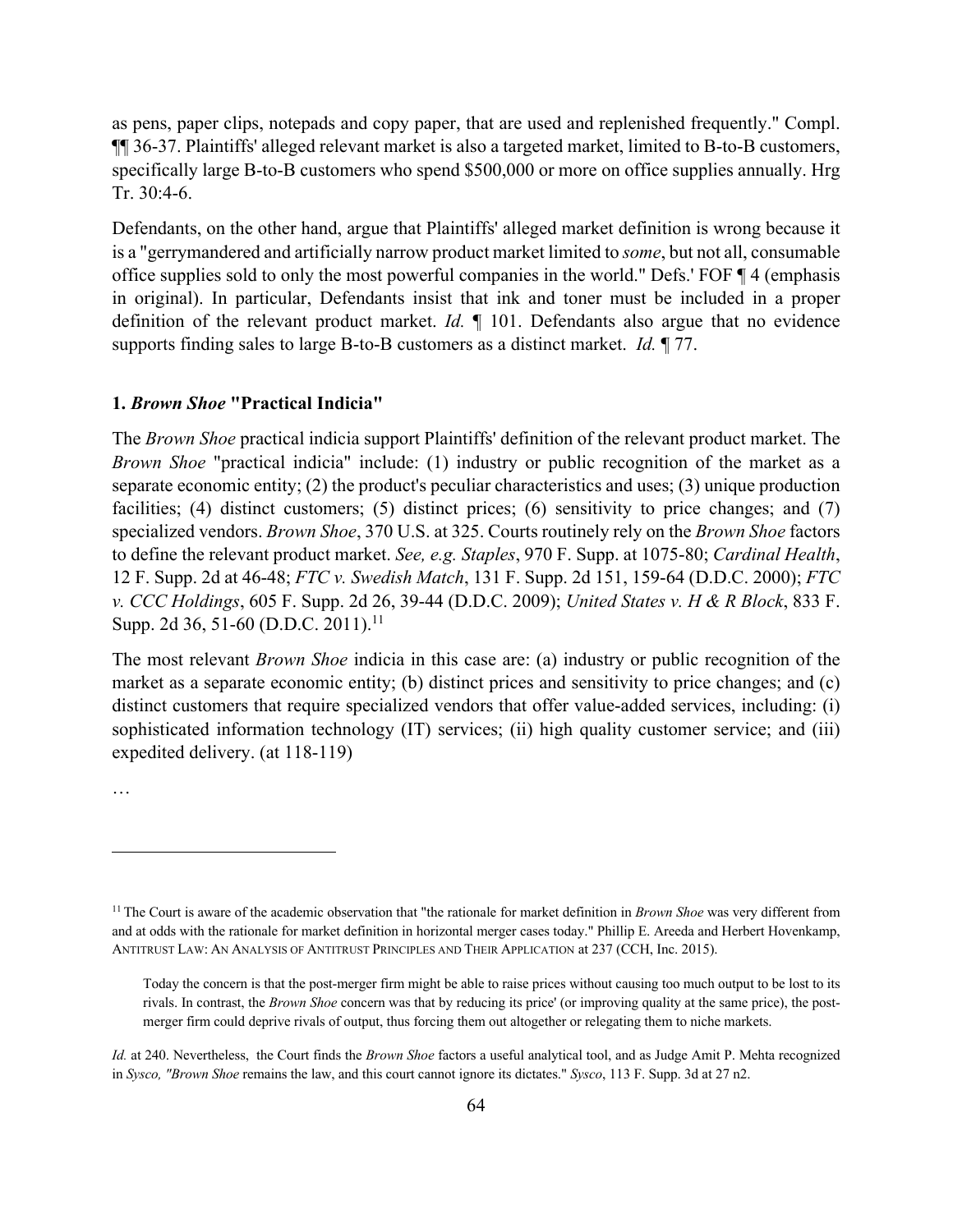As discussed in Section IV.A.2.a-c *supra*, the nature of how large B-to-B customers operate, including the services they demand, supports a finding that they are a targeted customer market for procurement of consumable office supplies. There is overwhelming evidence in this case that large B-to-B customers constitute a market that Defendants could target for price increases if they are allowed to merge. Significantly, Defendants themselves used the proposed merger to pressure B-to-B customers to lock in prices based on the expectation that they would lose negotiating leverage if the merger were approved. *See e.g.*, PX05236 (ODP) at 001 ("This offer is time sensitive. If and when the purchase of Office Depot is approved, Staples will have no reason to make this offer."); PX05249 (ODP) at 001 ("[The merger] will remove your ability to evaluate your program with two competitors. There will only be one."); PX05514 (ODP) at 003 ("Today, the FTC announced 45 days for its final decision. You still have time! You would be able to leverage the competition, gain an agreement that is grandfathered in and drive down expenses!"). (at 127)

### **D. Conclusions regarding the definition of the relevant market**

The "practical indicia" set forth by the Supreme Court in *Brown Shoe* and Dr. Shapiro's expert testimony support the conclusion that Plaintiffs' alleged market of consumable office supplies (a cluster market) sold and distributed by Defendants to large B-to-B customers (a targeted market) is a relevant market for antitrust purposes. The *Brown Shoe* factors support Plaintiffs' argument that the sale and distribution of consumable office supplies to large B-to-B customers is a proper antitrust market because the evidence supports the conclusion that: (1) there is industry or public recognition of the market as a separate economic entity; (2) B-to-B customers demand distinct prices and demonstrate a high sensitivity to price changes; and (3) B-to-B customers require specialized vendors that offer value-added services. Dr. Shapiro's unrebutted testimony also supports Plaintiffs' alleged market definition because, in his opinion, "the elimination of competition would lead to a significant price increase to large customers," which implies the HMT is satisfied. Finally, for the reasons discussed in detail in Section IV.C *supra*, Defendants arguments against Plaintiffs' market definition fail.

# **E. Analysis of the Plaintiffs' arguments relating to probable effects on competition based on market share calculations**

…

The Plaintiffs can establish their *prima facie* case by showing that the merger will result in an increase in market concentration above certain levels. *Id.* "Market concentration is a function of the number of firms in a market and their respective market shares." *Arch Coal*, 329 F. Supp. 2d at 123. The Herfindahl-Hirschmann Index ("HHI") is a tool used by economists to measure changes in market concentration. Merger Guidelines § 5.3. HHI is calculated by "summing the squares of the individual firms' market shares," a calculation that "gives proportionately greater weight to the larger market shares." *Id.* An HHI above 2,500 is considered "highly concentrated"; a market with an HHI between 1,500 and 2,500 is considered "moderately concentrated"; and a market with an HHI below 1,500 is considered "unconcentrated". *Id.* A merger that results in a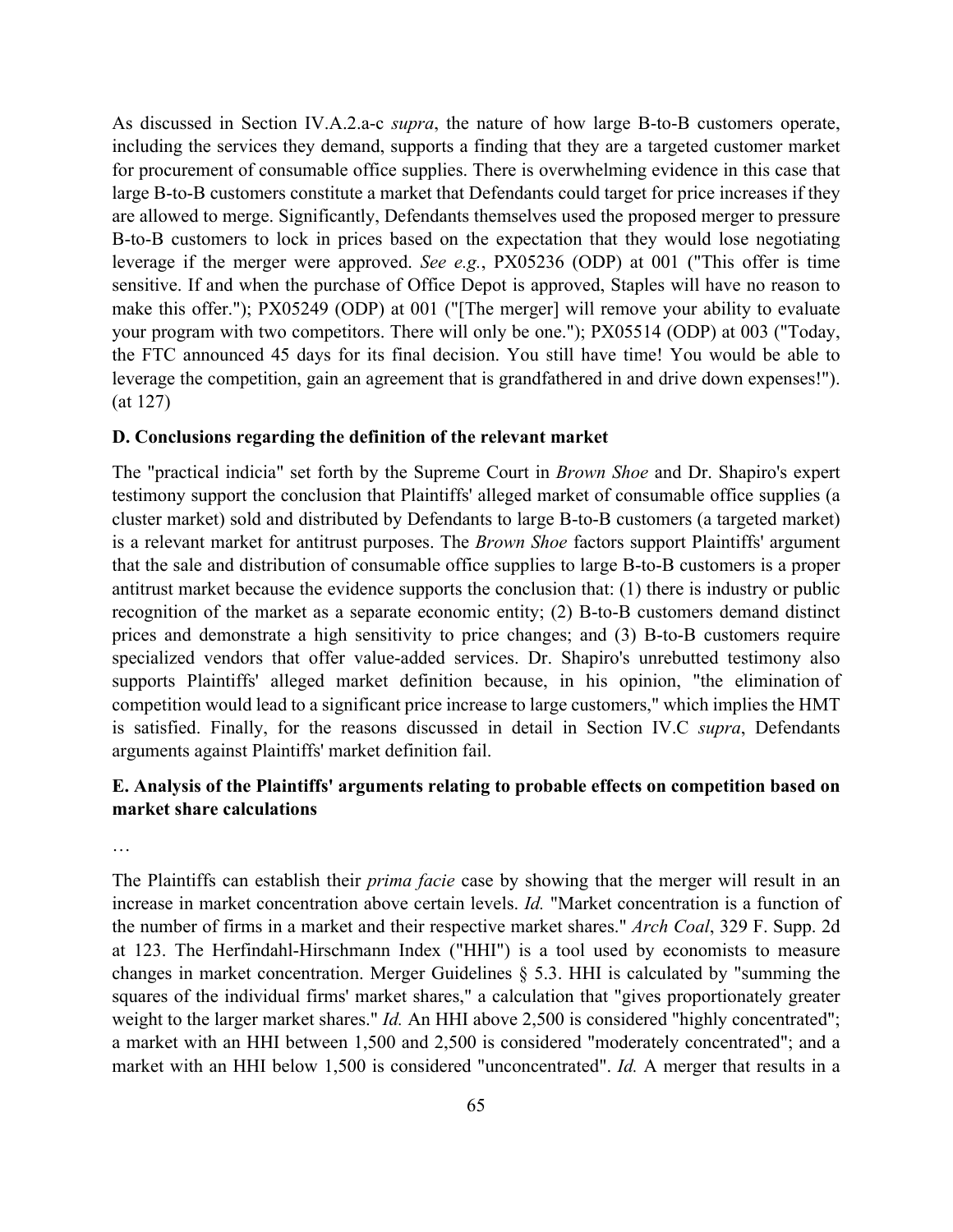highly concentrated market that involves an increase of 200 points will be presumed to be likely to enhance market power." *Id.*; *see also Heinz*, 246 F.3d at 716-17. (at 128)

…

# **G. Conclusion regarding Plaintiffs' market share analysis**

Plaintiffs have met their burden of showing that the merger would result in "undue concentration" in the relevant market of the sale and distribution of consumable office supplies to large B-to-B customers in the United States. The relevant HHI would increase nearly 3,000 points, from 3270 to 6265. These HHI numbers far exceed the 200 point increase and post-merger concentration level of 2500 necessary to entitle Plaintiffs to a presumption that the merger is illegal… (at 131)

*[The Court rejected the Defendants' arguments that their merger would nonetheless not harm competition, and that they were constrained by competition from WB Mason and Amazon on the basis that WB Mason did not have the resources or ambition to challenge the defendants nationally, and Amazon Business was to undeveloped to effectively compete in the medium term.]*

# **V. Conclusion**

As Judge Mehta observed in *Sysco*, "There can be little doubt that the acquisition of the second largest firm in the market by the largest firm in the market will tend to harm competition in that market." 113 F. Supp. 3d at 88 (quoting J. Tatel in *Whole Foods*, 548 F.3d at 1043). The Court concludes that Plaintiffs have met their burden of showing by a "reasonable probability" that Staples' acquisition of Office Depot would lessen competition in the sale and distribution of consumable office supplies in the large B-to-B market in the United States. The evidence offered by Defendants to rebut Plaintiffs' showing of likely harm was inadequate as a matter of law. Plaintiffs have therefore carried their ultimate burden of showing that they are likely to succeed in proving, after a full administrative hearing on the merits, that the proposed merger "may be substantially to lessen competition, or to tend to create a monopoly" in violation of Section 7 of the Clayton Act. (at 138)

# Comment

This case shows how market definition can be dispositive. Once a court decides that a market includes only the merging parties and few others, the structural presumption applies and defendants will have a hard time prevailing.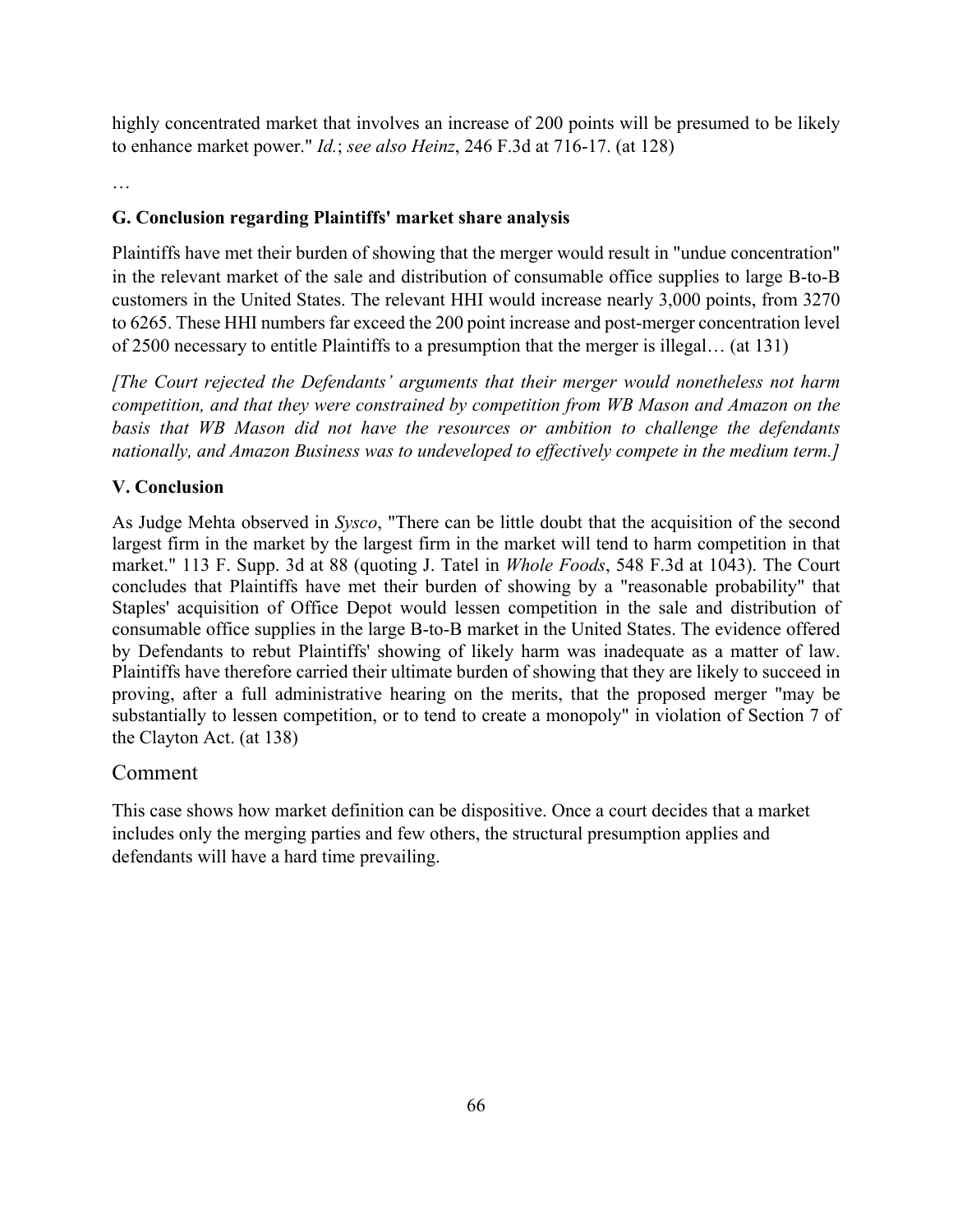## *United States of America v. Anheuser-Busch InBev SA/NV et al. Complaint.*

The United States of America, acting under the direction of the Attorney General of the United States, brings this civil action under the antitrust laws of the United States to enjoin the proposed acquisition by Anheuser-Busch InBev SA/NV ("ABI") of the remainder of Grupo Modelo S.A.B. de C.V. ("Modelo") that it does not already own, and to obtain equitable and other relief as appropriate.

1. … The U.S. beer industry – which serves tens of millions of consumers at all levels of income – is highly concentrated with just two firms accounting for approximately 65% of all sales nationwide. The transaction that is the subject of this Complaint threatens competition by combining the largest and third-largest brewers of beer sold in the United States. The United States therefore seeks to enjoin this acquisition and prevent a serious violation of Section 7 of the Clayton Act.

2. Today, Modelo aggressively competes head-to-head with ABI in the United States. That competition has resulted in lower prices and product innovations that have benefited consumers across the country. The proposed acquisition would eliminate this competition by further concentrating the beer industry, enhancing ABI's market power, and facilitating coordinated pricing between ABI and the next largest brewer, MillerCoors, LLC…

3. Defendants' combined national share actually understates the effect that eliminating Modelo would have on competition in the beer industry, both because Modelo's share is substantially higher in many local areas than its national share, and because of the interdependent pricing dynamic that already exists between the largest brewers. As the two largest brewers, ABI and MillerCoors often find it more profitable to follow each other's prices than to compete aggressively for market share by cutting price. Among other things, ABI typically initiates annual price increases in various markets with the expectation that MillerCoors' prices will follow. And they frequently do.

4. In contrast, Modelo has resisted ABI-led price hikes. Modelo's pricing strategy – "The Momentum Plan" – seeks to narrow the "price gap" between Modelo beers and lower-priced premium domestic brands, such as Bud and Bud Light. ABI internal documents acknowledge that Modelo has put "increasing pressure" on ABI by pursuing a competitive strategy directly at odds with ABI's well-established practice of leading prices upward.

5. Because Modelo prices have not closely followed ABI's price increases, ABI and MillerCoors have been forced to offer lower prices and discounts for their brands to discourage consumers from "trad[ing] up" to Modelo brands. If ABI were to acquire the remainder of Modelo, this competitive constraint on ABI's and MillerCoors' ability to raise their prices would be eliminated.

6. The acquisition would also eliminate the substantial head-to-head competition that currently exists between ABI and Modelo. The loss of this head-to-head competition would enhance the ability of ABI to unilaterally raise the prices of the brands that it would own post-acquisition, and diminish ABI's incentive to innovate with respect to new brands, products, and packaging…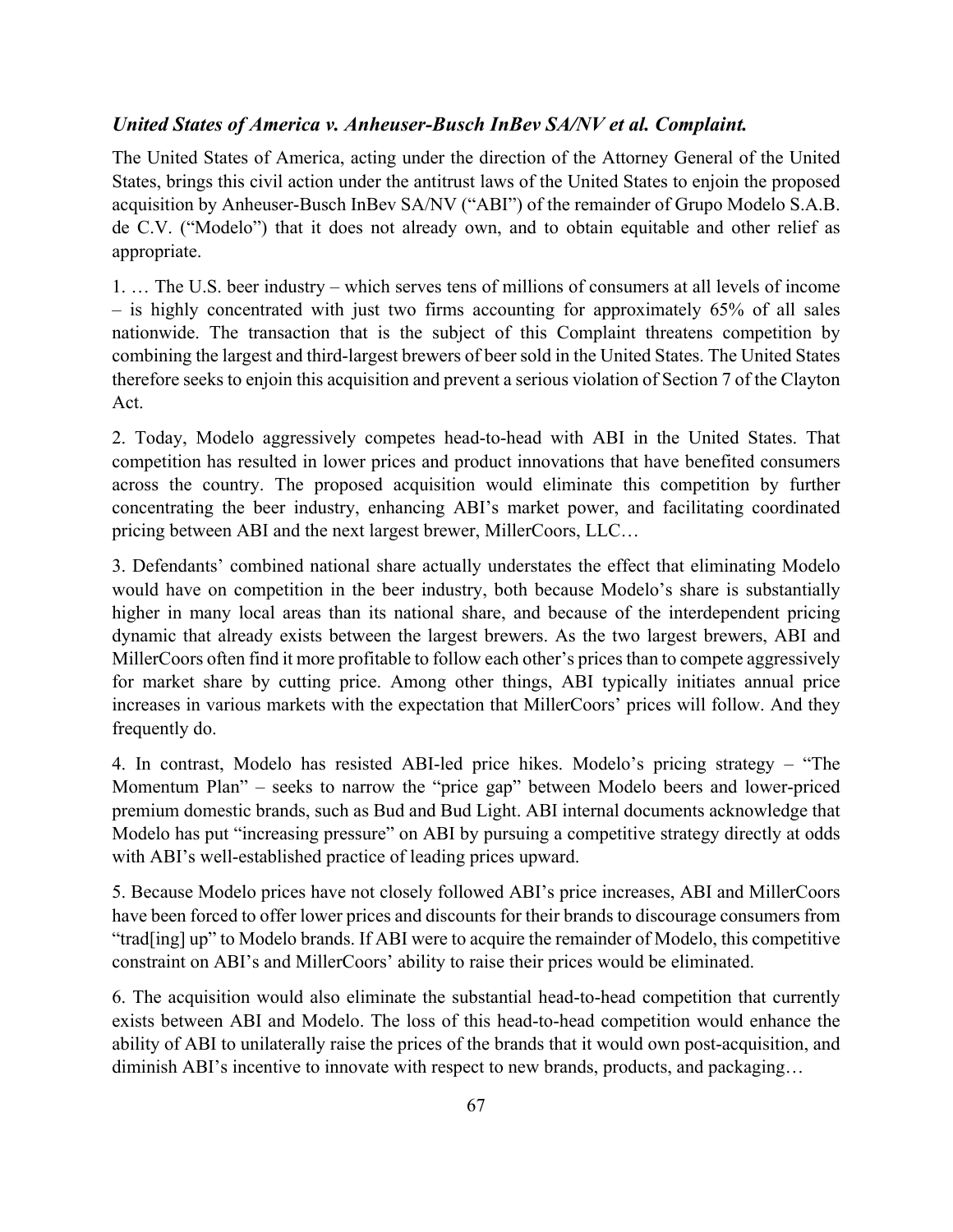8. For no substantial business reason other than to avoid liability under the antitrust laws, ABI has entered into an additional transaction contingent on the approval of its acquisition of the remainder of Modelo. Specifically, ABI has agreed to sell Modelo's existing 50% interest in Crown Imports LLC ("Crown") – which currently imports Modelo beer into the United States – to Crown's other owner, Constellation Brands, Inc. ("Constellation"). ABI and Constellation have also negotiated a proposed Amended and Restated Importer Agreement (the "supply agreement"), giving Constellation the exclusive right to import Modelo beer into the United States for ten years. Constellation, however, would acquire no Modelo brands or brewing facilities under this arrangement – it remains simply an importer, required to depend on ABI for its supply of Modelobranded beer. At the end of the ten-year period, ABI could unilaterally terminate its agreement with Constellation, thereby giving ABI full control of all aspects of the importation, sale, and distribution of Modelo brands in the United States.

### **IV. THE RELEVANT MARKET**

### A. Description of the Product

28. ABI groups beer into four segments: sub-premium, premium, premium plus, and highend…

30. Beers compete with one another across segments. Indeed, ABI and Modelo brands are in regular competition with one another. For example, Modelo, acting through Crown in the United States, usually selects "[d]omestic premium" beer, namely, ABI's Bud Light, as its benchmark for its own brands' pricing.

#### B. Relevant Product Market

31. Beer is a relevant product market and line of commerce under Section 7 of the Clayton Act. Other alcoholic beverages, such as wine and distilled spirits, are not sufficiently substitutable to discipline at least a small but significant and nontransitory increase in the price of beer, and relatively few consumers would substantially reduce their beer purchases in the event of such a price increase. Therefore, a hypothetical monopolist producer of beer likely would increase its prices by at least a small but significant and non-transitory amount.

#### C. Relevant Geographic Market

33. The relevant geographic markets for analyzing the effects of this acquisition are best defined by the locations of the customers who purchase beer, rather than by the locations of breweries. Brewers develop pricing and promotional strategies based on an assessment of local demand for their beer, local competitive conditions, and local brand strength. Thus, the price for a brand of beer can vary by local market…

37. There is also competition between brewers on a national level that affects local markets throughout the United States. Decisions about beer brewing, marketing, and brand building typically take place on a national level. In addition, most beer advertising is on national television, and brewers commonly compete for national retail accounts. General pricing strategy also typically originates at a national level. A hypothetical monopolist of beer sold in the United States would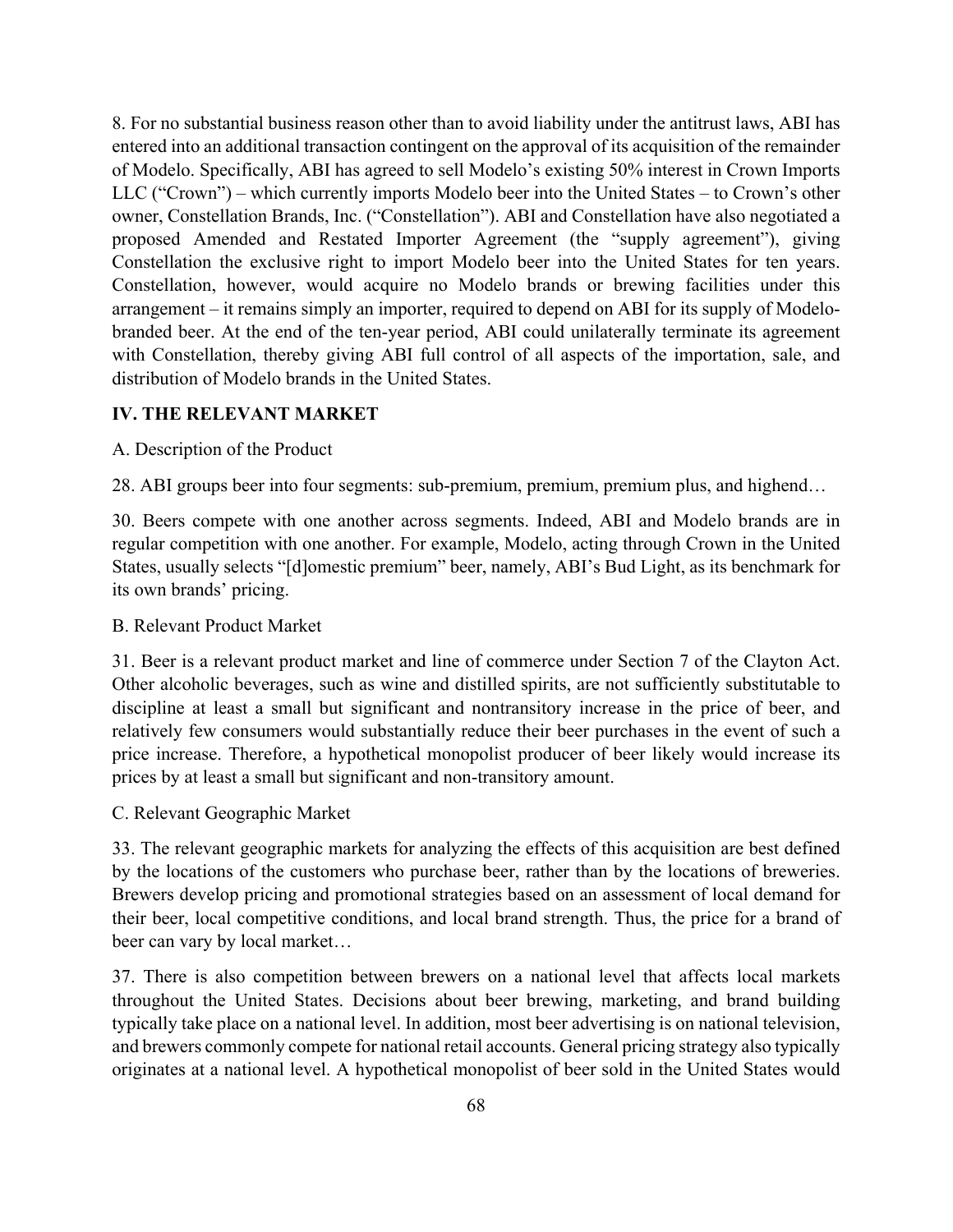likely increase its prices by at least a small but significant and non-transitory amount. Accordingly, the United States is a relevant geographic market under Section 7 of the Clayton Act.

# **V. ABI'S PROPOSED ACQUISITION IS LIKELY TO RESULT IN ANTICOMPETITIVE EFFECTS**

A. The Relevant Markets are Highly Concentrated and the Merger Triggers a Presumption of Illegality in Each Relevant Market

41. The beer industry in the United States is highly concentrated and would become substantially more so as a result of this acquisition. Market share estimates demonstrate that in 20 of the 26 local geographic markets identified in Appendix A, the post-acquisition HHI exceeds 2,500 points, in one market is as high as 4,886 points, and there is an increase in the HHI of at least 472 points in each of those 20 markets. In six of the local geographic markets, the post-merger HHI is at least 1,822, with an increase of the HHI of at least 387 points, and in each of those six markets the parties combined market share is greater than 30%.

42. In the United States, the Defendants will have a combined market share of approximately 46% post-transaction. The post-transaction HHI of the United States beer market will be greater than 2800, with an increase in the HHI of 566.

43. The market concentration measures, coupled with the significant increases in concentration, described above, demonstrate that the acquisition is presumed to be anticompetitive.

B. Beer Prices in the United States Today are Largely Determined by the Strategic Interactions of ABI, MillerCoors, and Modelo

# 1. ABI's Price Leadership

44. ABI and MillerCoors typically announce annual price increases in late summer for execution in early fall. The increases vary by region, but typically cover a broad range of beer brands and packs. In most local markets, ABI is the market share leader and issues its price announcement first, purposely making its price increases transparent to the market so its competitors will get in line. In the past several years, MillerCoors has followed ABI's price increases to a significant degree.

45. The specifics of ABI's pricing strategy are governed by its "Conduct Plan," a strategic plan for pricing in the United States that reads like a how-to manual for successful price coordination. The goals of the Conduct Plan include: "yielding the highest level of followership in the short-term" and "improving competitor conduct over the long-term."

46. ABI's Conduct Plan emphasizes the importance of being "Transparent – so competitors can clearly see the plan;" "Simple – so competitors can understand the plan;" "Consistent – so competitors can predict the plan;" and "Targeted – consider competition's structure." By pursuing these goals, ABI seeks to "dictate consistent and transparent competitive response." As one ABI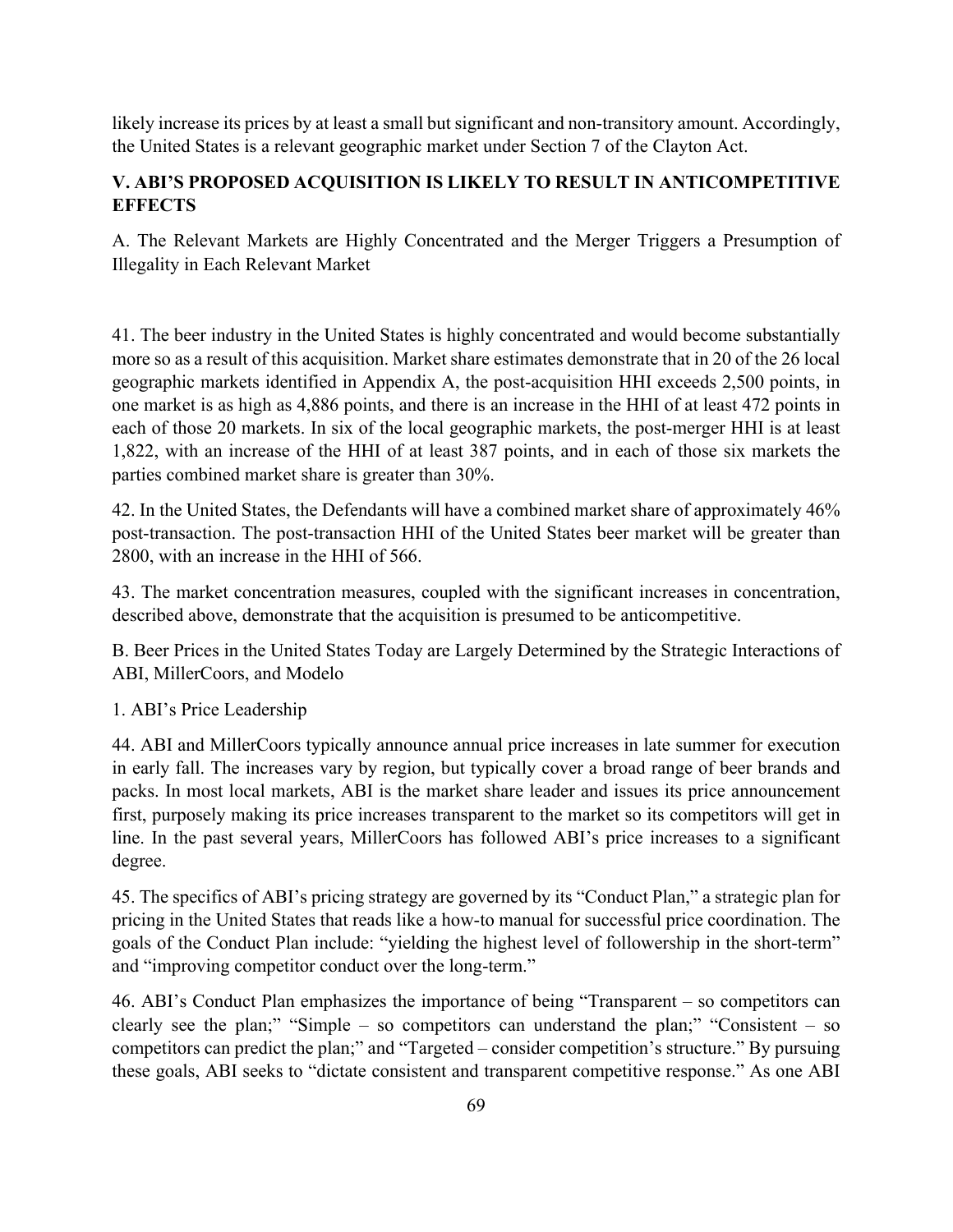executive wrote, a "Front Line Driven Plan sends Clear Signal to Competition and Sets up well for potential conduct plan response." According to ABI, its Conduct Plan "increases the probability of [ABI] sustaining a price increase."

47. The proposed merger would likely increase the ability of ABI and the remaining beer firms to coordinate by eliminating an independent Modelo – which has increasingly inhibited ABI's price leadership – from the market.

2. Modelo Has Constrained ABI's Ability to Lead Prices Higher

48. In the past several years, Modelo, acting through Crown, has disrupted ABI's pricing strategy by declining to match many of the price increases that were led by ABI and frequently joined by MillerCoors.

49. In or around 2008, Crown implemented its "Momentum Plan" with Modelo's enthusiastic support. The Momentum Plan is specifically designed to grow Modelo's market share by shrinking the price gaps between brands owned by Modelo and domestic premium brands. By maintaining steady pricing while the prices of premium beer continues to rise, Modelo has narrowed the price gap between its beers and ABI's premium beers, encouraging consumers to trade up to Modelo brands. These narrowed price gaps frustrate ABI and MillerCoors because they result in Modelo gaining market share at their expense…

C. The Elimination of Modelo Would Likely Result in Higher Coordinated Pricing by ABI and MillerCoors

61. Competition spurred by Modelo has benefitted consumers through lower beer prices and increased innovation. It has also thwarted ABI's vision of leading industry prices upward with MillerCoors and others following. As one ABI executive stated in June 2011, "[t]he impact of Crown Imports not increasing price has a significant influence on our volume and share. The case could be made that Crown's lack of increases has a bigger influence on our elasticity than MillerCoors does." ABI's acquisition of full ownership and control of Modelo's brands and brewing assets will facilitate future pricing coordination.

D. The Loss of Head-to-Head Competition Between ABI and Modelo Would Likely Result in Higher Prices on ABI-Owned Brands…

63. ABI would have strong incentives to raise the prices of its beers were it to acquire Modelo. First, lifting the price of Modelo beers would allow ABI to further increase the prices of its existing brands across all beer segments. Second, as the market leader in the premium and premium-plus segments, and as a brewer with an approximate overall national share of approximately 46% of beer sales post-acquisition, coupled with its newly expanded portfolio of brands, ABI stands to recapture a significant portion of any sales lost due to such a price increase, because a significant percentage of those lost sales will go to other ABI-owned brands…

E. The Loss of Head-to-Head Competition Between ABI and Modelo Will Harm Consumers Through Reduced New Product Innovation and Product Variety…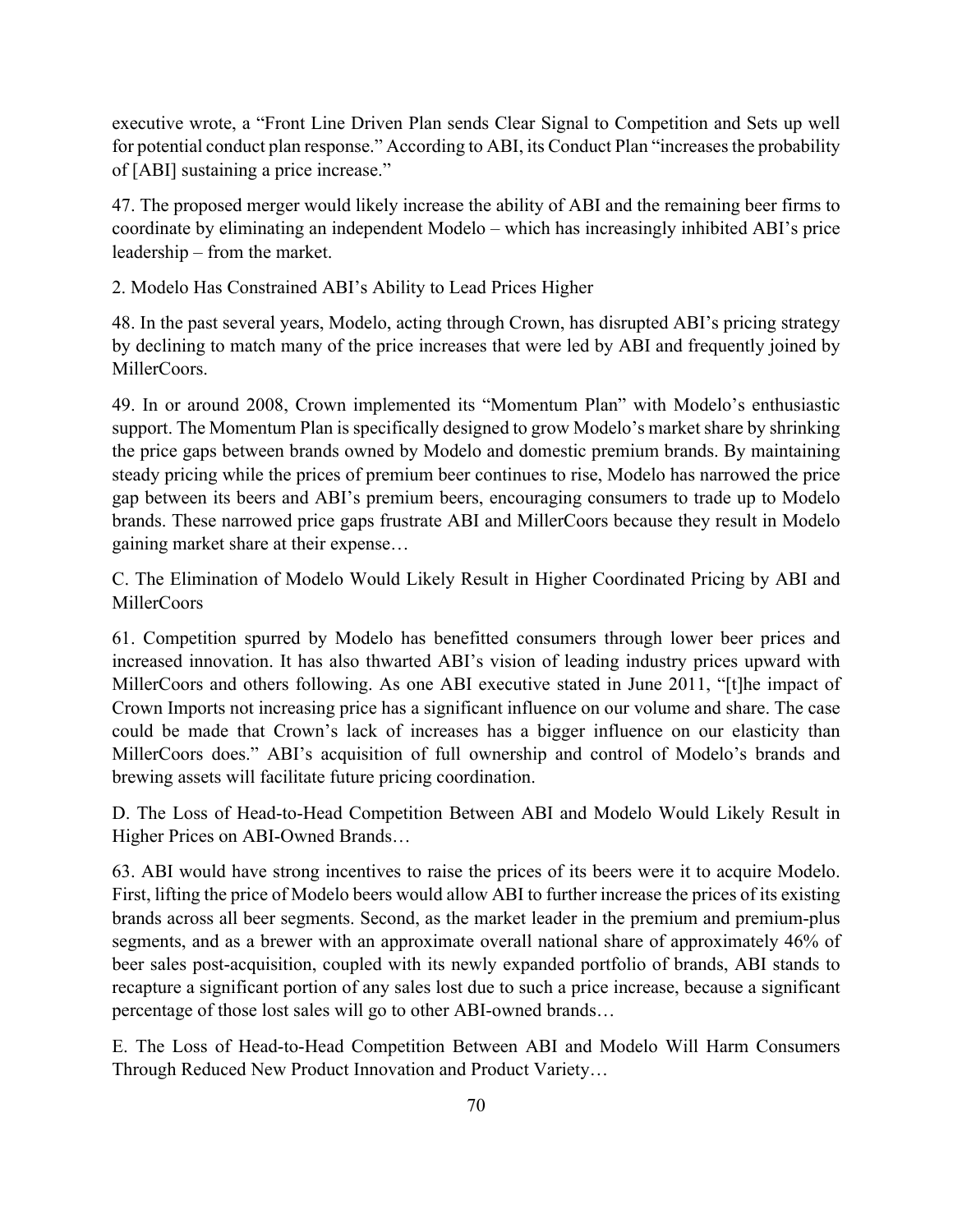67. The proposed acquisition's harmful effect on product innovation is already evident. If ABI were to acquire Modelo and enter into the supply agreement with Constellation, ABI would be forbidden from launching a "Mexican-style Beer" in the United States. Further, ABI would no longer have the same incentives to introduce new brands to take market share from the Modelo brands.

F. Summary of Competitive Harm from ABI's Acquisition of the Remainder of Modelo

68. The significant increase in market concentration that the proposed acquisition would produce in the relevant markets, combined with the loss of head-to-head competition between ABI and Modelo, is likely to result in unilateral price increases by ABI and to facilitate coordinated pricing between ABI and remaining market participants.

# **VI. ABSENCE OF COUNTERVAILING FACTORS**

69. New entry and expansion by existing competitors are unlikely to prevent or remedy the acquisition's likely anticompetitive effects. Barriers to entry and expansion within each of these harmed markets include: (i) the substantial time and expense required to build a brand reputation; (ii) the substantial sunk costs for promotional and advertising activity needed to secure the distribution and placement of a new entrant's beer products in retail outlets; (iii) the difficulty of securing shelf-space in retail outlets; (iv) the time and cost of building new breweries and other facilities; and (v) the time and cost of developing a network of beer distributors and delivery routes.

70. Although ABI asserts that the acquisition would produce efficiencies, it cannot demonstrate acquisition-specific and cognizable efficiencies that would be passed-through to U.S. consumers, of sufficient size to offset the acquisition's significant anticompetitive effects.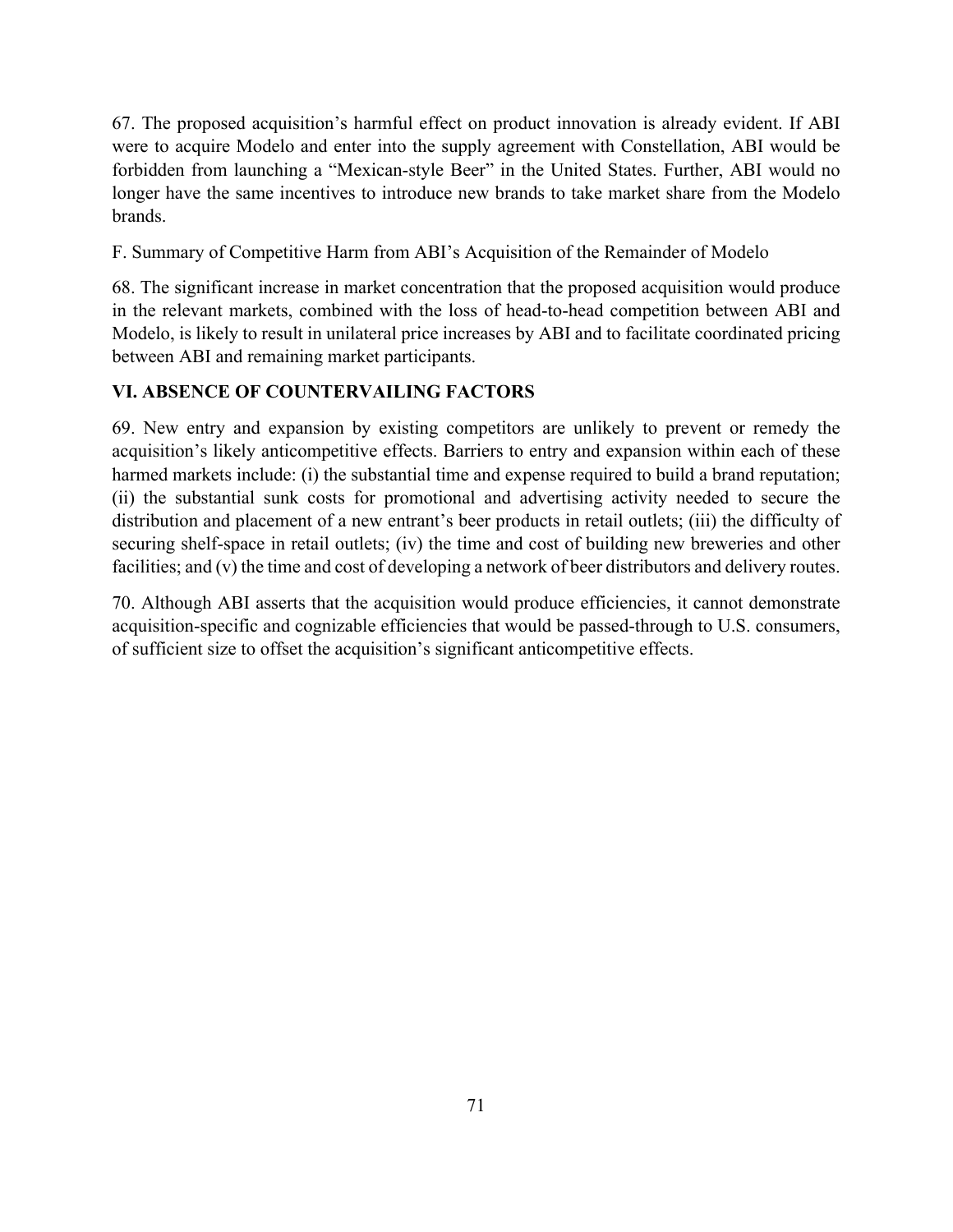### *FTC v. H.J. Heinz Co., 246 F.3d 708 (D.C. Cir. 2001)*

Four million infants in the United States consume 80 million cases of jarred baby food annually, representing a domestic market of \$ 865 million to \$ 1 billion. *FTC v. H.J. Heinz, Co.*, 116 F. Supp. 2d 190, 192 (D.D.C. 2000). The baby food market is dominated by three firms, Gerber Products Company (Gerber), Heinz and Beech-Nut. Gerber, the industry leader, enjoys a 65 per cent market share while Heinz and Beech-Nut come in second and third, with a 17.4 per cent and a 15.4 per cent share respectively. *Id*. The district court found that Gerber enjoys unparalleled brand recognition with a brand loyalty greater than any other product sold in the United States. *Id*. at 193. Gerber's products are found in over 90 per cent of all American supermarkets.

By contrast, Heinz is sold in approximately 40 per cent of all supermarkets. Its sales are nationwide but concentrated in northern New England, the Southeast and Deep South and the Midwest. *Id*. at 194. Despite its second-place domestic market share, Heinz is the largest producer of baby food in the world with \$ 1 billion in sales worldwide. Its domestic baby food products with annual net sales of \$ 103 million are manufactured at its Pittsburgh, Pennsylvania plant, which was updated in 1991 at a cost of \$ 120 million. *Id*. at 192-93. The plant operates at 40 per cent of its production capacity and produces 12 million cases of baby food annually. Its baby food line includes about 130 SKUs (stock keeping units), that is, product varieties (*e.g.*, strained carrots, apple sauce, etc.). Heinz lacks Gerber's brand recognition; it markets itself as a "value brand" with a shelf price several cents below Gerber's.

Beech-Nut has a market share (15.4%) comparable to that of Heinz (17.4%), with \$ 138.7 million in annual sales of baby food, of which 72 per cent is jarred baby food. Its jarred baby food line consists of 128 SKUs. Beech-Nut manufactures all of its baby food in Canajoharie, New York at a manufacturing plant that was built in 1907 and began manufacturing baby food in 1931. Beech-Nut maintains price parity with Gerber, selling at about one penny less. It markets its product as a premium brand… (at 711-712)

Under the terms of their merger agreement, Heinz would acquire 100 per cent of Beech-Nut's voting securities for \$ 185 million. Accordingly, they filed a Premerger Notification and Report Form with the FTC and the United States Department of Justice pursuant to the Hart-Scott-Rodino Antitrust Improvement Act of 1976, 15 U.S.C. § 18a. On July 7, 2000 the FTC authorized this action for a preliminary injunction under section 13(b) of the FTCA and, on July 14, 2000, it filed a complaint and motion for preliminary injunction…

In *United States v. Baker Hughes Inc.*, 285 U.S. App. D.C. 222, 908 F.2d 981, 982-83 (D.C. Cir. 1990), we explained the analytical approach by which the government establishes a section 7 violation. First the government must show that the merger would produce "a firm controlling an undue percentage share of the relevant market, and [would] result[] in a significant increase in the concentration of firms in that market." *Philadelphia Nat'l Bank*, 374 U.S. at 363. Such a showing establishes a "presumption" that the merger will substantially lessen competition. *See Baker Hughes*, 908 F.2d at 982. To rebut the presumption, the defendants must produce evidence that "shows that the market-share statistics [give] an inaccurate account of the [merger's] probable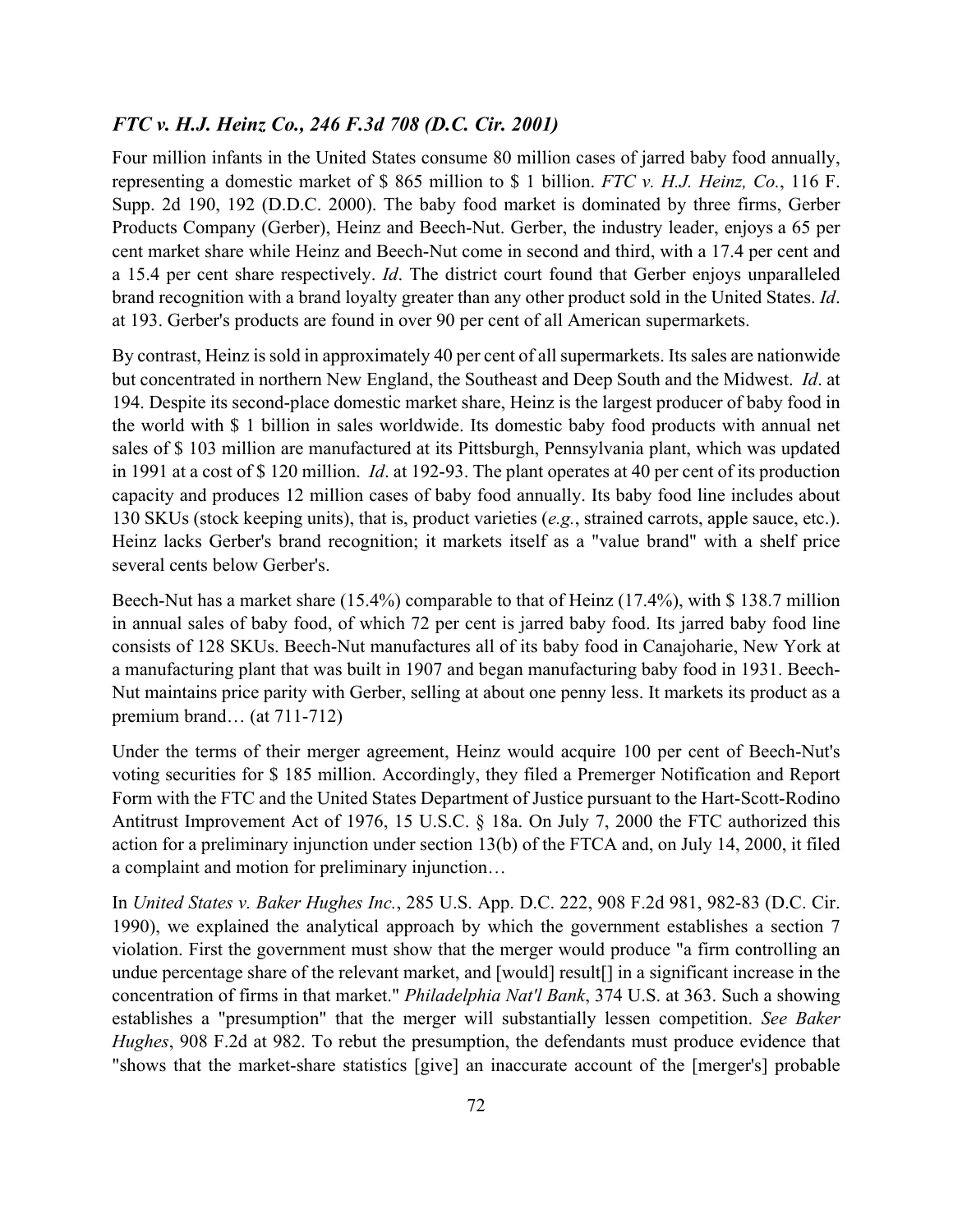effects on competition" in the relevant market. *United States v. Citizens & S. Nat'l Bank*, 422 U.S. 86, 120, 45 L. Ed. 2d 41, 95 S. Ct. 2099 (1975). "If the defendant successfully rebuts the presumption [of illegality], the burden of producing additional evidence of anticompetitive effect shifts to the government, and merges with the ultimate burden of persuasion, which remains with the government at all times." *Baker Hughes Inc.*, 908 F.2d at 983; *see also Kaiser Aluminum & Chemical Corp. v. FTC*, 652 F.2d 1324 at 1340 & n.12. Although *Baker Hughes* was decided at the merits stage as opposed to the preliminary injunctive relief stage, we can nonetheless use its analytical approach in evaluating the Commission's showing of likelihood of success. Accordingly, we look at the FTC's prima facie case and the defendants' rebuttal evidence…

Sufficiently large HHI figures establish the FTC's prima facie case that a merger is anticompetitive… The district court found that the pre-merger HHI "score for the baby food industry is 4775"--indicative of a highly concentrated industry… The merger of Heinz and Beech-Nut will increase the HHI by 510 points. This creates, by a wide margin, a presumption that the merger will lessen competition in the domestic jarred baby food market. *See* Horizontal Merger Guidelines, *supra*, § 1.51…

Finally, the anticompetitive effect of the merger is further enhanced by high barriers to market entry. The district court found that there had been no significant entries in the baby food market in decades and that new entry was "difficult and improbable." *H.J. Heinz*, 116 F. Supp. 2d at 196. This finding largely eliminates the possibility that the reduced competition caused by the merger will be ameliorated by new competition from outsiders and further strengthens the FTC's case. *See University Health*, 938 F.2d at 1219 & n.26.

As far as we can determine, no court has ever approved a merger to duopoly under similar circumstances. (at 714-717)

## b. Rebuttal Arguments

In response to the FTC's prima facie showing, the appellees make three rebuttal arguments, which the district court accepted in reaching its conclusion that the merger was not likely to lessen competition substantially. For the reasons discussed below, these arguments fail and thus were not a proper basis for denying the FTC injunctive relief.

1. Extent of Pre-Merger Competition

The appellees first contend, and the district court agreed, that Heinz and Beech-Nut do not really compete against each other at the retail level. Consumers do not regard the products of the two companies as substitutes, the appellees claim, and generally only one of the two brands is available on any given store's shelves. Hence, they argue, there is little competitive loss from the merger.

This argument has a number of flaws which render clearly erroneous the court's finding that Heinz and Beech-Nut have not engaged in significant pre-merger competition… (at 718)

## 2. Post-Merger Efficiencies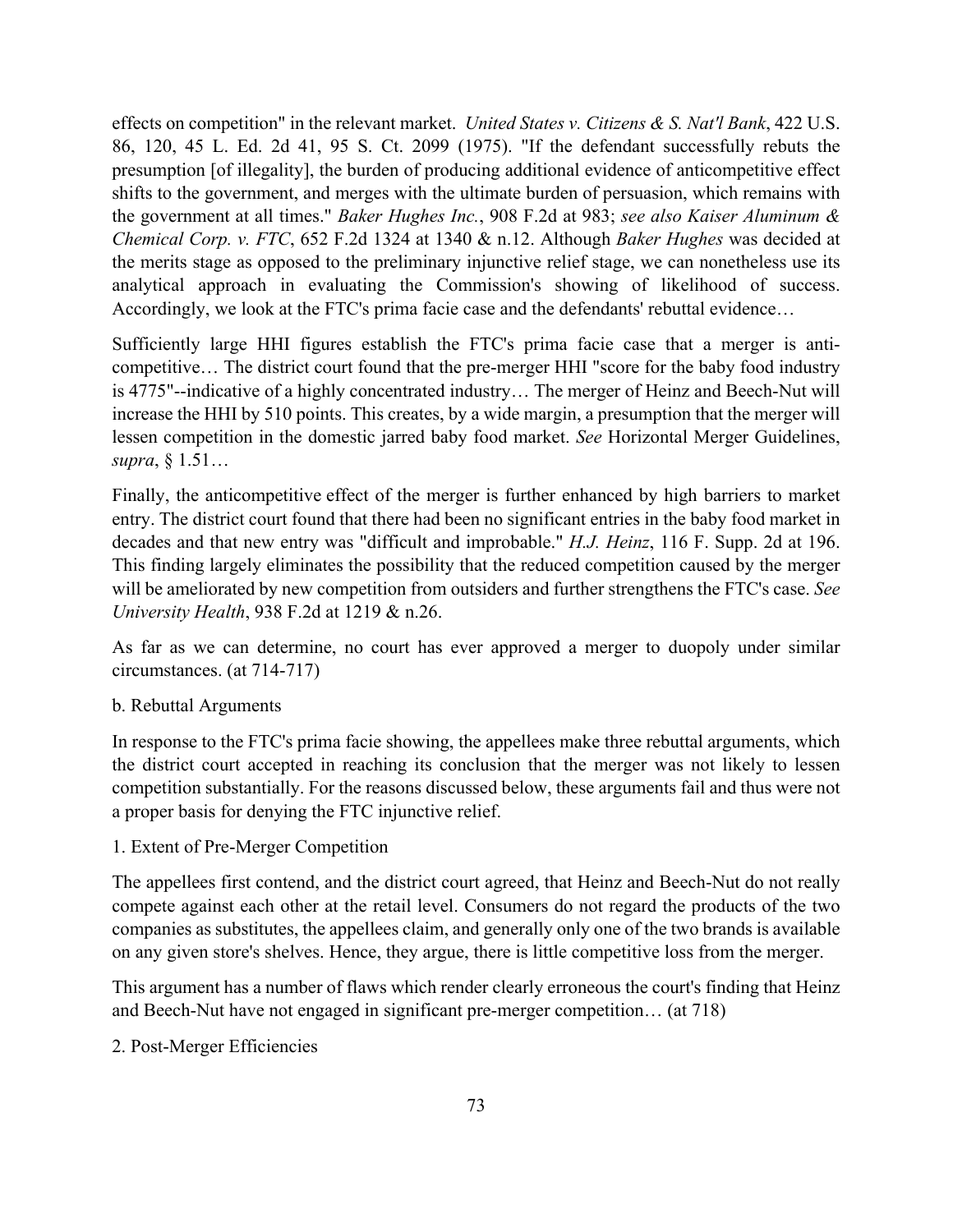The appellees' second attempt to rebut the FTC's prima facie showing is their contention that the anticompetitive effects of the merger will be offset by efficiencies resulting from the union of the two companies, efficiencies which they assert will be used to compete more effectively against Gerber. It is true that a merger's primary benefit to the economy is its potential to generate efficiencies. *See generally* 4A Phillip E. Areeda, Herbert Hovenkamp & John L. Solow, *Antitrust Law* P 970 at 22-25 (1998). As the Merger Guidelines now recognize, efficiencies "can enhance the merged firm's ability and incentive to compete, which may result in lower prices, improved quality, or new products." Horizontal Merger Guidelines, *supra*, § 4…

Nevertheless, the high market concentration levels present in this case require, in rebuttal, proof of extraordinary efficiencies, which the appellees failed to supply. *See University Health*, 938 F.2d at 1223 ("[A] defendant who seeks to overcome a presumption that a proposed acquisition would substantially lessen competition must demonstrate that the intended acquisition would result in significant economies and that these economies ultimately would benefit competition and, hence, consumers."); Horizontal Merger Guidelines, *supra*, § 4 (stating that "efficiencies almost never justify a merger to monopoly or near-monopoly"); 4A Areeda, *et al.*, *Antitrust Law* P 971f, at 44 (requiring "extraordinary" efficiencies where the "HHI is well above 1800 and the HHI increase is well above 100"). Moreover, given the high concentration levels, the court must undertake a rigorous analysis of the kinds of efficiencies being urged by the parties in order to ensure that those "efficiencies" represent more than mere speculation and promises about post-merger behavior. The district court did not undertake that analysis here… (at 720-721)

Finally, and as the district court recognized, the asserted efficiencies must be "merger-specific" to be cognizable as a defense. *H.J. Heinz*, 116 F. Supp. 2d at 198-99; *see* Horizontal Merger Guidelines, *supra*, § 4; 4A Areeda, *et al.*, *supra*, P 973, at 49-62. That is, they must be efficiencies that cannot be achieved by either company alone because, if they can, the merger's asserted benefits can be achieved without the concomitant loss of a competitor. *See generally* 4A Areeda, *et al.*, *supra*, P 973. Yet the district court never explained why Heinz could not achieve the kind of efficiencies urged without merger. As noted, the principal merger benefit asserted for Heinz is the acquisition of Beech-Nut's better recipes, which will allegedly make its product more attractive and permit expanded sales at prices lower than those charged by Beech-Nut, which produces at an inefficient plant. Yet, neither the district court nor the appellees addressed the question whether Heinz could obtain the benefit of better recipes by investing more money in product development and promotion--say, by an amount less than the amount Heinz would spend to acquire Beech-Nut. At oral argument, Heinz's counsel agreed that the taste of Heinz's products was not so bad that no amount of money could improve the brand's consumer appeal. Oral Arg. Tr. at 54. That being the case, the question is how much Heinz would have to spend to make its product equivalent to the Beech-Nut product and hence whether Heinz could achieve the efficiencies of merger without eliminating Beech-Nut as a competitor. The district court, however, undertook no inquiry in this regard. In short, the district court failed to make the kind of factual determinations necessary to render the appellees' efficiency defense sufficiently concrete to offset the FTC's prima facie showing.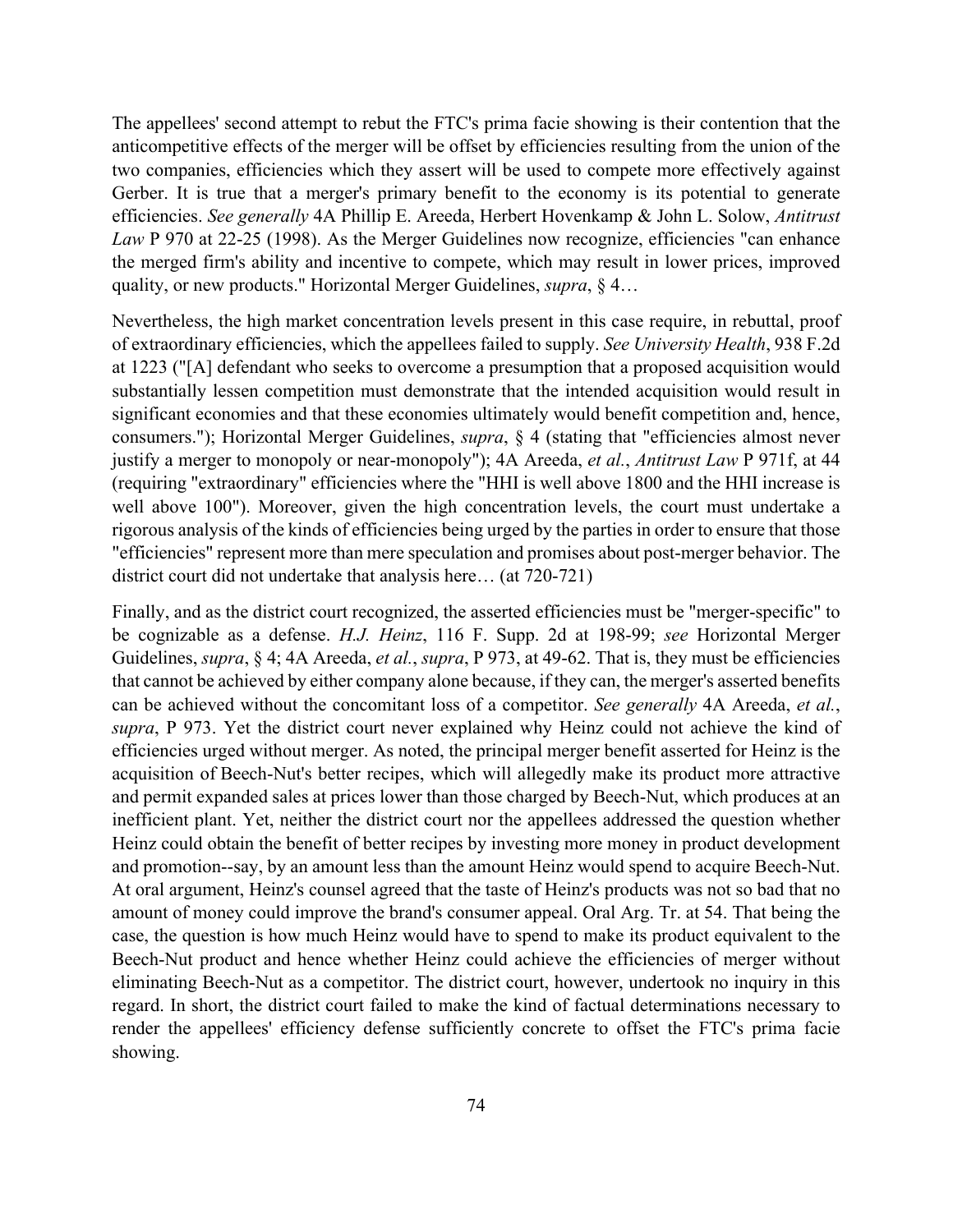#### 3. Innovation

The appellees claim next that the merger is required to enable Heinz to innovate, and thus to improve its competitive position against Gerber. Heinz and Beech-Nut asserted, and the district court found, that without the merger the two firms are unable to launch new products to compete with Gerber because they lack a sufficient shelf presence or ACV. *See H.J. Heinz*, 116 F. Supp. 2d at 199-200. This kind of defense is often a speculative proposition. *See* 4A Areeda, *et al.*, *supra*, P 975g (noting "truly formidable" proof problems in determining innovation economies). In this case, given the old-economy nature of the industry as well as Heinz's position as the world's largest baby food manufacturer, it is a particularly difficult defense to prove. The court below accepted the appellees' argument principally on the basis of their expert's testimony that new product launches are cost-effective only when a firm's ACV is 70% or greater (Heinz's is presently 40%; Beech-Nut's is 45%). That testimony, in turn, was based on a graph that plotted revenue against ACV. According to the expert, the graph showed that only four out of 27 new products launched in 1995 had been successful--all for companies with an ACV of 70% or greater.

The chart, however, does not establish this proposition and the court's consequent finding that the merger is necessary for innovation is thus unsupported and clearly erroneous. All the chart plotted was revenue against ACV and hence all it showed was the unsurprising fact that the greater a company's ACV, the greater the revenue it received. Because the graph did not plot the profitability (or any measure of "cost-effectiveness"), there is no way to know whether the expert's claim--that a 70% ACV is required for a launch to be "successful" in an economic sense--is true… (at 721- 723)

The combination of a concentrated market and barriers to entry is a recipe for price coordination. *See University Health*, 938 F.2d at 1218 n.24 ("Significant market concentration makes it 'easier for firms in the market to collude, expressly or tacitly, and thereby force price above or farther above the competitive level.'" (citation omitted)). "Where rivals are few, firms will be able to coordinate their behavior, either by overt collusion or implicit understanding, in order to restrict output and achieve profits above competitive levels." *PPG*, 798 F.2d at 1503. The creation of a durable duopoly affords both the opportunity and incentive for both firms to coordinate to increase prices. The district court recognized this when it questioned Baker on whether the merged entity will, up to a point, expand its market share but "then [with Gerber will] find a nice equilibrium and they'll all get along together." 9/8/2000 Tr. 1014…

Although we recognize that, post-hearing, the FTC may accept the rebuttal arguments proffered by the appellees, including their efficiencies defense, and permit the merger to proceed, we conclude that the FTC succeeded in "raising questions going to the merits so serious, substantial, difficult and doubtful as to make them fair ground for thorough investigation, study, deliberation and determination by the FTC." *Warner Communications*, 742 F.2d at 1162. The FTC demonstrated that the merger to duopoly will increase the concentration in an already highly concentrated market; that entry barriers in the market make it unlikely that any anticompetitive effects will be avoided; that pre-merger competition is vigorous at the wholesale level nationwide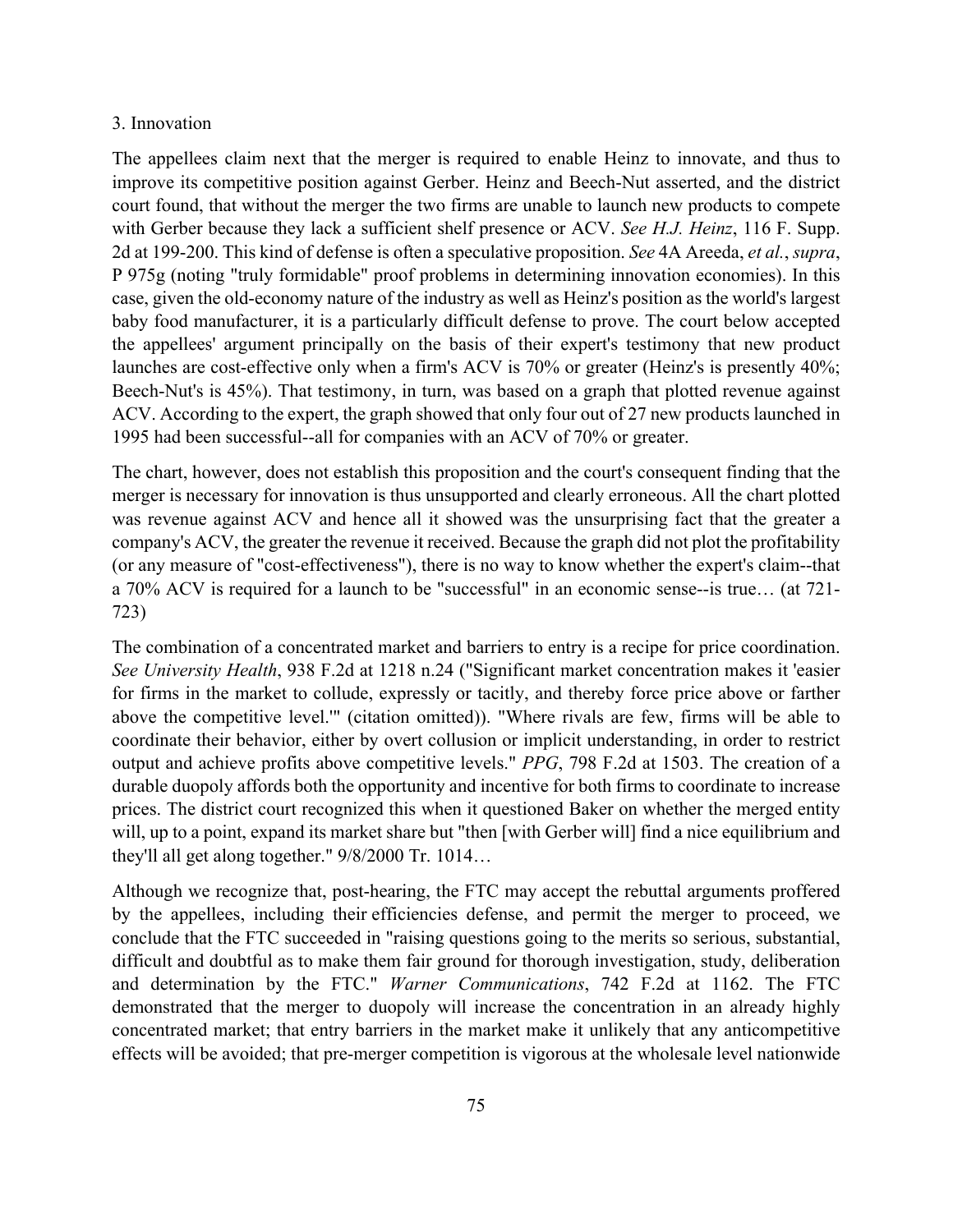and present at the retail level in some metropolitan areas; and that post-merger competition may be lessened substantially… (at 725-726)

We conclude that the FTC has raised serious and substantial questions. We also conclude that the public equities weigh in favor of preliminary injunctive relief and therefore that a preliminary injunction would be in the public interest. Accordingly, we reverse the district court's denial of preliminary injunctive relief and remand the case for entry of a preliminary injunction pursuant to section 13(b) of the Federal Trade Commission Act. (at 727)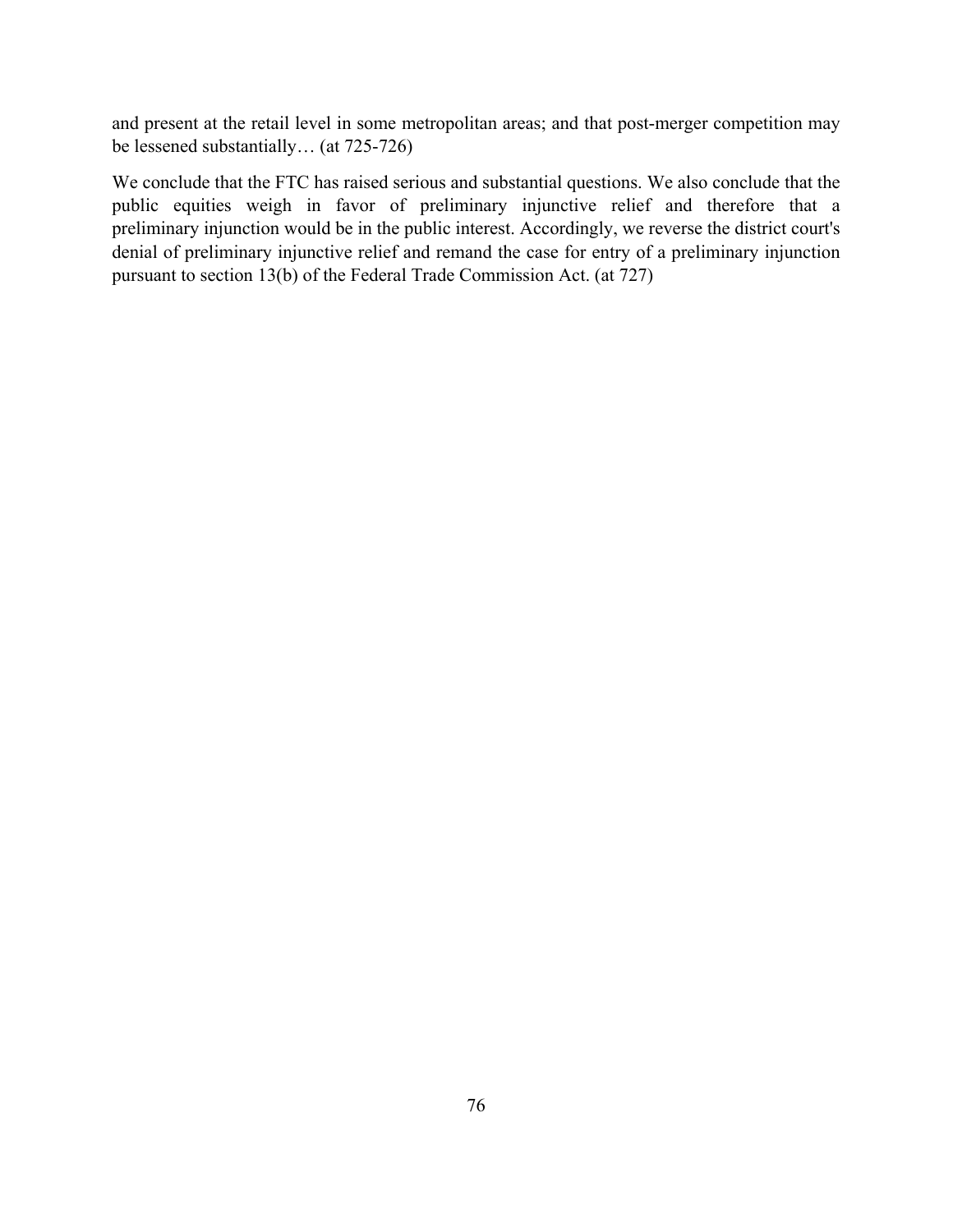## *United States v. H&R Block, Inc., 833 F. Supp. 2d 36 (2011)*

… In this case, the United States, through the Antitrust Division of the Department of Justice, seeks to enjoin a proposed merger between two companies that offer tax software products – H&R Block and TaxACT – on the grounds that the merger violates the antitrust laws and will lead to an anticompetitive duopoly in which the only substantial providers of digital tax software in the marketplace would be H&R Block and Intuit, the maker of the popular "TurboTax" software program. After carefully considering all of the evidence, including documents and factual and expert testimony, the applicable law, and the arguments before the Court, the Court will enjoin the proposed merger for the reasons explained in detail below… (at 42)

In evaluating the relevant product market here, the Court considers business documents from the defendants and others, the testimony of the fact witnesses, and the analyses of the parties' expert economists. This evidence demonstrates that DDIY [digital do-it-yourself tax preparation products] is the relevant product market in this case… (at 52)

In this case, market concentration as measured by HHI is currently 4,291, indicating a highly concentrated market under the Merger Guidelines. GX 121 (Warren-Boulton Rep.) at 38. The most recent measures of market share show Intuit with 62.2 percent of the market, HRB with 15.6 percent, and TaxACT with 12.8 percent. GX 27. These market share calculations are based on data provided by the IRS for federal tax filings for 2010, the most recent data available…

The proposed acquisition in this case would give the combined firm a 28.4 percent market share and will increase the HHI by approximately 400, resulting in a post-acquisition HHI of 4,691. *Id.* These HHI levels are high enough to create a presumption of anticompetitive effects. *See, e.g., Heinz,* 246 F.3d at 716 (three-firm to two-firm merger that would have increased HHI by 510 points from 4,775 created presumption of anticompetitive effects by a "wide margin"); *Swedish Match,* 131 F. Supp. 2d at 166-67 (60 percent market share and 4,733 HHI established presumption). Accordingly, the government has established a prima facie case of anticompetitive effects… (at 72)

## **2. Defendants' Rebuttal Argumentsa. Barriers to Entry**

Defendants argue that the likelihood of expansion by existing DDIY companies besides Intuit, HRB, and TaxACT will offset any potential anticompetitive effects from the merger. Courts have held that likely entry or expansion by other competitors can counteract anticompetitive effects that would otherwise be expected. *See Heinz,* 246 F.3d at 717 n.13 ("Barriers to entry are important in evaluating whether market concentration statistics accurately reflect the pre- and likely postmerger competitive picture."); *Baker Hughes,* 908 F.2d at 987 ("In the absence of significant barriers, a company probably cannot maintain supracompetitive pricing for any length of time."). According to the Merger Guidelines, entry or expansion must be "timely, likely, and sufficient in its magnitude, character, and scope to deter or counteract the competitive effects of concern." Merger Guidelines § 9; *see also CCC Holdings,* 605 F. Supp. 2d at 47; *United States v. Visa USA, Inc.,* 163 F. Supp. 2d 322, 342 (S.D.N.Y. 2001) (entry must be "timely, likely, and [of a] sufficient scale to deter or counteract any anticompetitive restraints"). "Determining whether there is ease of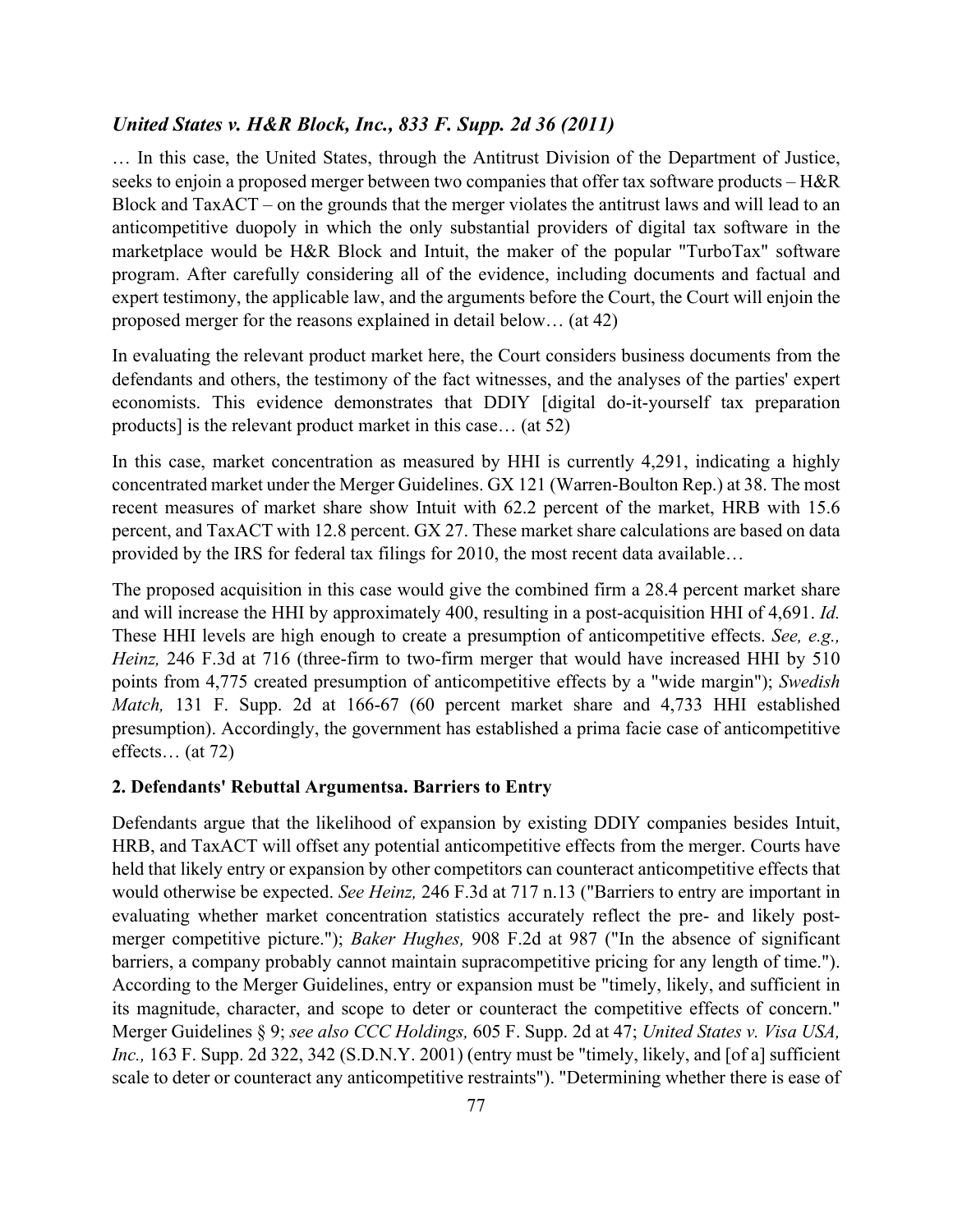entry hinges upon an analysis of barriers to new firms entering the market or existing firms expanding into new regions of the market." *CCC Holdings,* 605 F. Supp. 2d at 47 (quoting *FTC v. Cardinal Health, Inc.,* 12 F. Supp. 2d 34, 55 (D.D.C. 1998)). In this case, the parties essentially agree that the proper focus of this inquiry is on the likelihood of expansion by existing competitors rather than new entry into the market. *See* Defs.' Post-Trial Mem. at 21-22. Since the government has established its prima facie case, the defendants carry the burden to show that ease of expansion is sufficient "to fill the competitive void that will result if [defendants are] permitted to purchase" their acquisition target. *Swedish Match,* 131 F. Supp. 2d at 169…

Upon consideration of all of the evidence relating to barriers to entry or expansion, the Court cannot find that expansion is likely to avert anticompetitive effects from the transaction. The Court will next consider whether the evidence supports a likelihood of coordinated or unilateral anticompetitive effects from the merger. (at 76-77)

#### **b. Coordinated Effects**

Merger law "rests upon the theory that, where rivals are few, firms will be able to coordinate their behavior, either by overt collusion or implicit understanding in order to restrict output and achieve profits above competitive levels." *CCC Holdings,* 605 F. Supp. 2d at 60 (quoting *Heinz,* 246 F.3d at 715). The government argues that the "elimination of TaxACT, one of the 'Big 3' Digital DIY firms" will facilitate tacit coordination between Intuit and HRB. Pl.'s Post-Trial Mem. at 15. "Whether a merger will make coordinated interaction more likely depends on whether market conditions, on the whole, are conducive to reaching terms of coordination and detecting and punishing deviations from those terms." *CCC Holdings,* 605 F. Supp. 2d at 60 (internal quotation omitted). Since the government has established its prima facie case, the burden is on the defendants to produce evidence of "structural market barriers to collusion" specific to this industry that would defeat the "ordinary presumption of collusion" that attaches to a merger in a highly concentrated market. *See Heinz,* 246 F.3d at 725… (at 77)

What the Court finds particularly germane for the "maverick" or "particularly aggressive competitor" analysis in this case is this question: Does TaxACT consistently play a role within the competitive structure of this market that constrains prices? *See Staples,* 970 F. Supp. at 1083 (finding "merger would result in the elimination of a particularly aggressive competitor in a highly concentrated market" where the merger would remove competition between "the two lowest cost and lowest priced firms" in the market); Merger Guidelines § 2.1.5 (noting maverick concerns may arise where "one of the merging firms may have the incentive to take the lead in price cutting or [with] . . . a firm that has often resisted otherwise prevailing industry norms to cooperate on price setting or other terms of competition."). The Court finds that TaxACT's competition does play a special role in this market that constrains prices. Not only did TaxACT buck prevailing pricing norms by introducing the free-for-all offer, which others later matched, it has remained the only competitor with significant market share to embrace a business strategy that relies primarily on offering high-quality, full-featured products for free with associated products at low prices.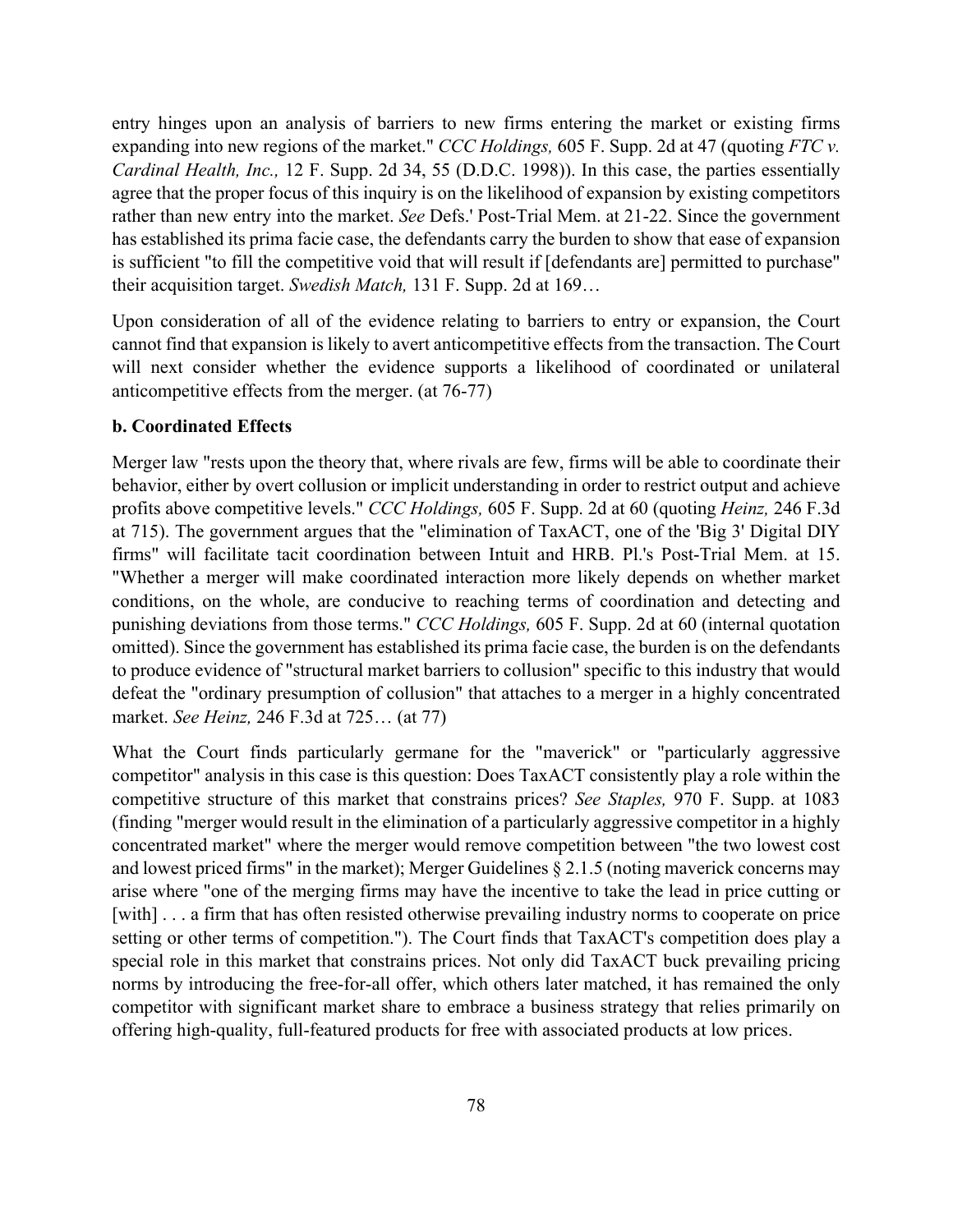Moreover, as the plaintiff's expert, Dr. Warren-Boulton, explained, the pricing incentives of the merged firm will differ from those of TaxACT pre-merger because the merged firm's opportunity cost for offering free or very low-priced products will increase as compared to TaxACT now. *See* Warren-Boulton, 9/9/11 p.m., at 14-16. In other words, the merged firm will have a greater incentive to migrate customers into its higher-priced offerings – for example, by limiting the breadth of features available in the free or low-priced offerings or only offering innovative new features in the higher-priced products. *See* Commentary on the Horizontal Merger Guidelines (2006) at 24 (noting the importance of asking "whether the acquired firm has behaved as a maverick and whether the incentives that are expected to guide the merged firm's behavior likely would be different.").

While the defendants oppose the government's maverick theory, they do not deny that TaxACT has been an aggressive competitor. Indeed, they submit that "that's why H&R Block wants to buy them." Defs.' Closing Argument, TT, 10/3/11 a.m., at 132. HRB contends that the acquisition of TaxACT will result in efficiencies and management improvements that "will lead to better, more effective, and/or cheaper H&R Block digital products post-merger" that are better able to compete with Intuit. Defs.' Post-Trial Mem. at 17. This argument is quite similar to the argument of the defendants in *Heinz,* which some commentators have described as arguing that the merger would create a maverick. *Heinz,* 246 F.3d at 720-22; *see* Jonathan B. Baker, *Mavericks, Mergers, and Exclusion: Proving Coordinated Competitive Effects Under the Antitrust Laws,* 77 N.Y.U. L. Rev. 135, 184 (2002). While the district court in *Heinz* accepted this argument that the merger would enhance rather than stifle competition, the D.C. Circuit reversed, finding that the "district court's analysis [fell] short of the findings necessary for a successful efficiencies defense" in that case. *Heinz,* 246 F.3d at 721. As explained more fully in Section III.B.2.d below, the defendants' efficiency arguments fail here for some of the same reasons the D.C. Circuit identified in *Heinz.*

Finally, the defendants suggest that coordinated effects are unlikely because of the ease of expansion for other competitors in the market. As detailed above in the Court's discussion of barriers to entry and expansion, the Court does not find that ease of expansion would counteract likely anticompetitive effects.

Accordingly, the defendants have not rebutted the presumption that anticompetitive coordinated effects would result from the merger. To the contrary, the preponderance of the evidence suggests the acquisition is reasonably likely to cause such effects. *See id.* at 711-12 (finding, in market characterized by high barriers to entry and high HHI figures, that "no court has ever approved a merger to duopoly under similar circumstances."). (at 80)

## **c. Unilateral Effects**

A merger is likely to have unilateral anticompetitive effect if the acquiring firm will have the incentive to raise prices or reduce quality after the acquisition, independent of competitive responses from other firms. *See Swedish Match,* 131 F. Supp. 2d at 169; Merger Guidelines § 6 ("The elimination of competition between two firms that results from their merger may alone constitute a substantial lessening of competition."). "The extent of direct competition between the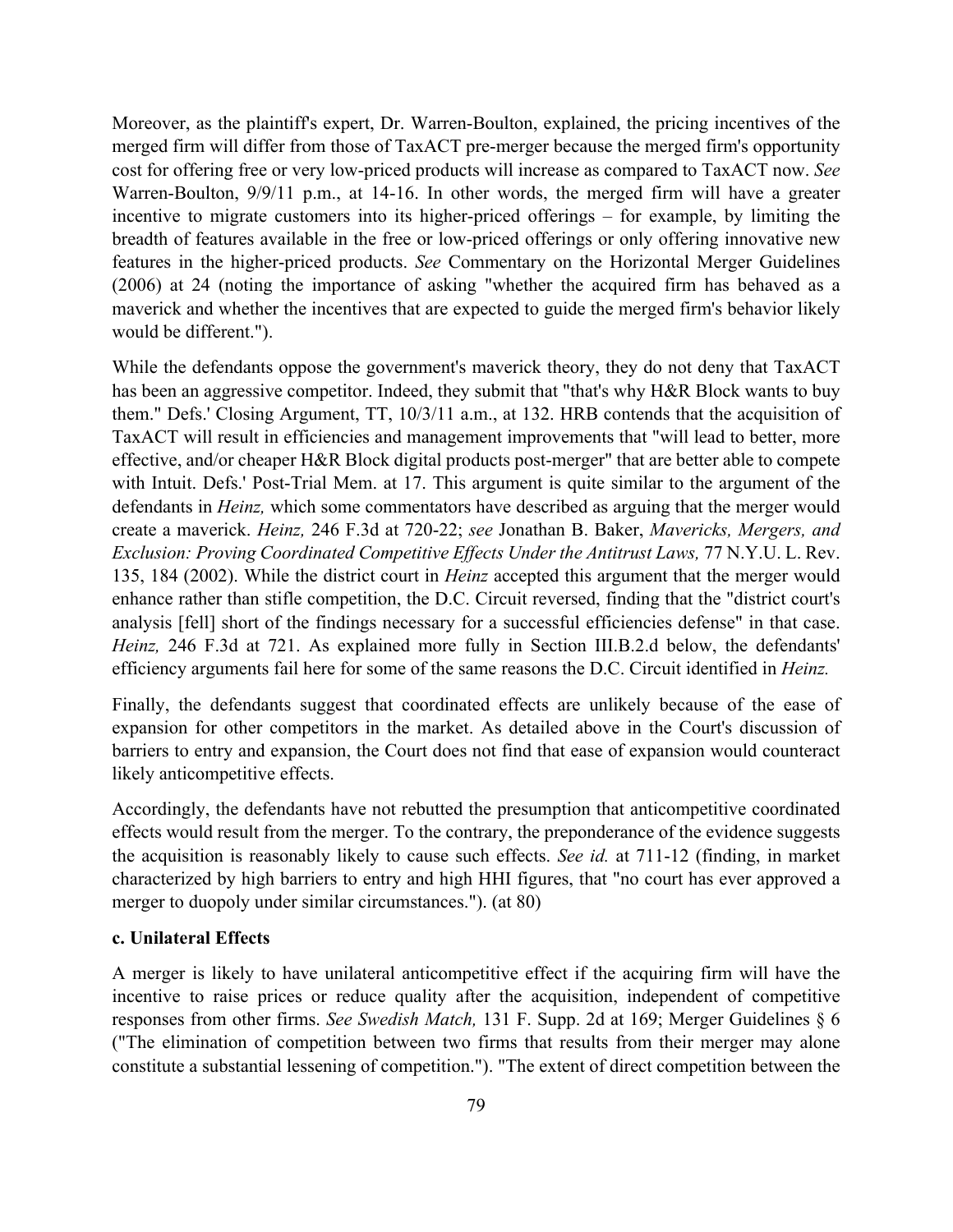products sold by the merging parties is central to the evaluation of unilateral price effects." Merger Guidelines § 6.1… (at 80)

On balance, and considering the evidence as a whole, the Court finds that, absent efficiencies, the plaintiff has demonstrated a reasonable likelihood of unilateral effects by a preponderance of the evidence. *See Swedish Match,* 131 F. Supp. 2d at 169 (finding likelihood of unilateral price increase where merger would eliminate one of the larger merging firm's "primary direct competitors," "the third largest selling" brand "that has consistently played a role in constraining the price" of the larger firm's products); *see also Staples* 970 F. Supp. at 1083 (finding anticompetitive effects where the "merger would eliminate significant head-to-head competition between the two lowest cost and lowest priced firms in the . . . market.").

The Court will now turn to the defendants' final rebuttal argument – the existence of significant, merger-specific efficiencies… (at 89)

The testimony at the hearing confirmed that TaxACT's recurring cost estimates were largely premised on its managers experiential judgment about likely costs, rather than a detailed analysis of historical accounting data. *See, e.g.,* Dunn, TT, 9/8/11 p.m. (sealed), at 28-31. While reliance on the estimation and judgment of experienced executives about costs may be perfectly sensible as a business matter, the lack of a verifiable method of factual analysis resulting in the cost estimates renders them not cognizable by the Court. If this were not so, then the efficiencies defense might well swallow the whole of Section 7 of the Clayton Act because management would be able to present large efficiencies based on its own judgment and the Court would be hard pressed to find otherwise. The difficulty in substantiating efficiency claims in a verifiable way is one reason why courts "generally have found inadequate proof of efficiencies to sustain a rebuttal of the government's case." *Heinz,* 246 F.3d at 720 (citation omitted); *see also Staples,* 970 F. Supp. at 1089 (finding "defendants failed to produce the necessary documentation for verification" of efficiencies).

Particular scrutiny of HRB's efficiencies claims is also warranted in light of HRB's historical acquisitions. In 2006, HRB acquired a software company called TaxWorks, which was renamed "RedGear." Bowen, TT, 9/15/11 p.m. (sealed), at 84. For the RedGear acquisition, which was much smaller in scale than the proposed TaxACT deal, HRB projected a total of \${redacted} million in efficiencies over three years. GX 1459 (February 2009 "Taxworks Financial Analysis") at 5. HRB failed to achieve these {efficiencies} {redacted}. *Id.* In this case, the efficiency estimates are much more aggressive, in that defendants are claiming approximately \${redacted} million in efficiencies for 2013 and \${redacted} million in annual savings going forward thereafter, as opposed to \${redacted} million over three years. *See* Bowen, TT, 9/15/11 p.m. (sealed), at 77-78. While HRB has attempted to learn from the mistakes of the RedGear acquisition, *id.* at 85-87, the Court finds that this history only underscores the need for any claimed efficiencies to be independently verifiable in order to constitute evidence that can rebut the government's presumption of anticompetitive effects.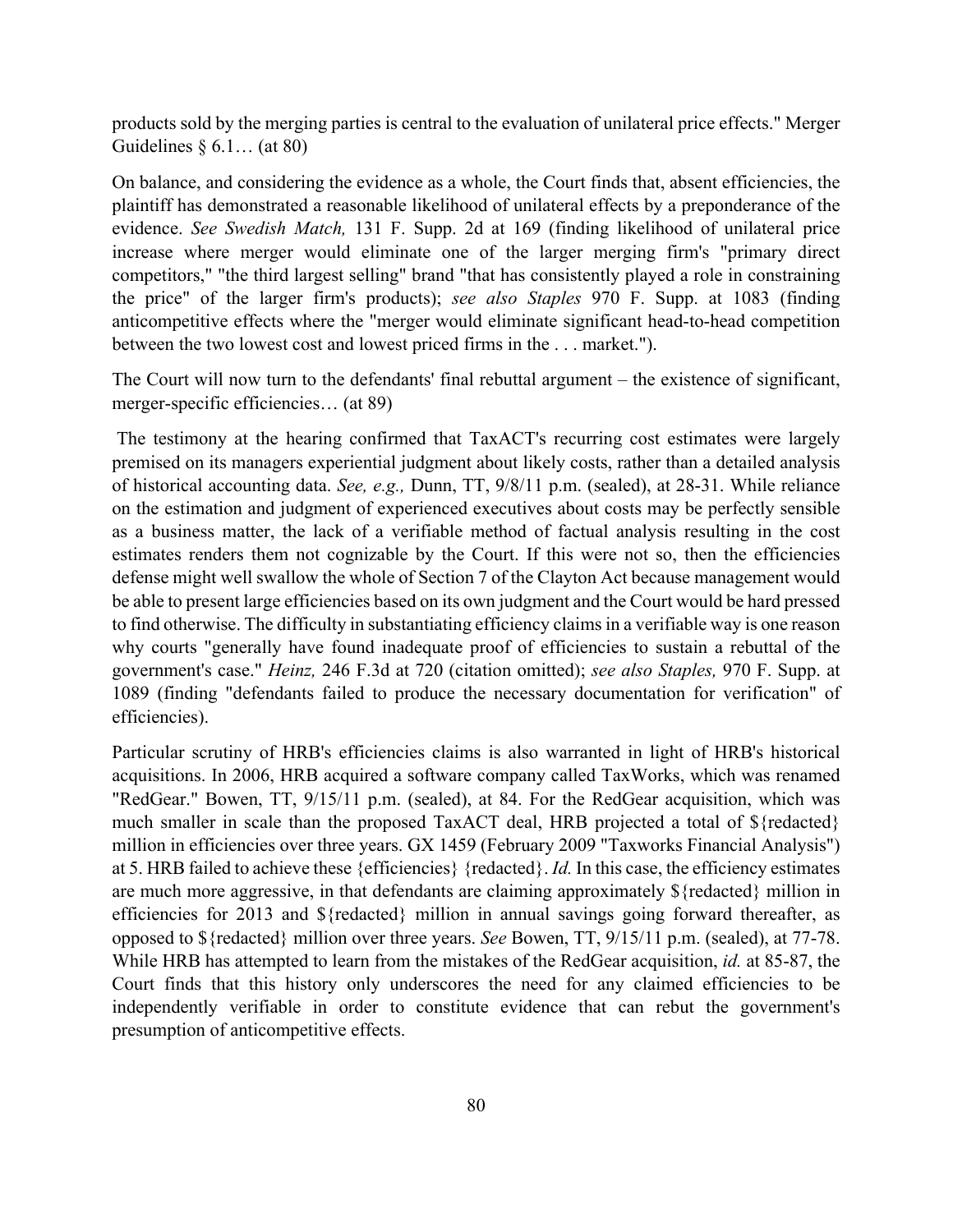Considering all of the evidence regarding efficiencies, the Court finds that most of the defendants' claimed efficiencies are not cognizable because the defendants have not demonstrated that they are merger-specific and verifiable.

# **IV. CONCLUSION**

The Court concludes that the proposed merger between HRB and TaxACT violates Section 7 of the Clayton Act because it is reasonably likely to cause anticompetitive effects. The law of this Circuit supports this conclusion. In *Heinz,* the Court of Appeals reversed a district court's denial of a preliminary injunction against a merger involving the second- and third-largest jarred baby food companies. 246 F.3d at 711-12. After noting the high barriers to entry and high HHI figures that characterized the market, the D.C. Circuit observed that "[a]s far as we can determine, no court has ever approved a merger to duopoly under similar circumstances." *Id.* at 717. The situation in this case is similar. The government established a prima facie case indicating that anticompetitive effects are likely to result from the merger. The defendants have not made a showing of evidence that rebuts the presumption of anticompetitive effects by demonstrating that the government's market share statistics give an inaccurate account of the merger's probable effects on competition in the relevant market. To the contrary, the totality of the evidence confirms that anticompetitive effects are a likely result of the merger, which would give H&R Block and Intuit control over 90 percent of the market for digital do-it-yourself tax preparation products.

Accordingly, the Court will enjoin H&R Block's proposed acquisition of TaxACT. An appropriate Order will accompany this Memorandum Opinion. (at 91-92)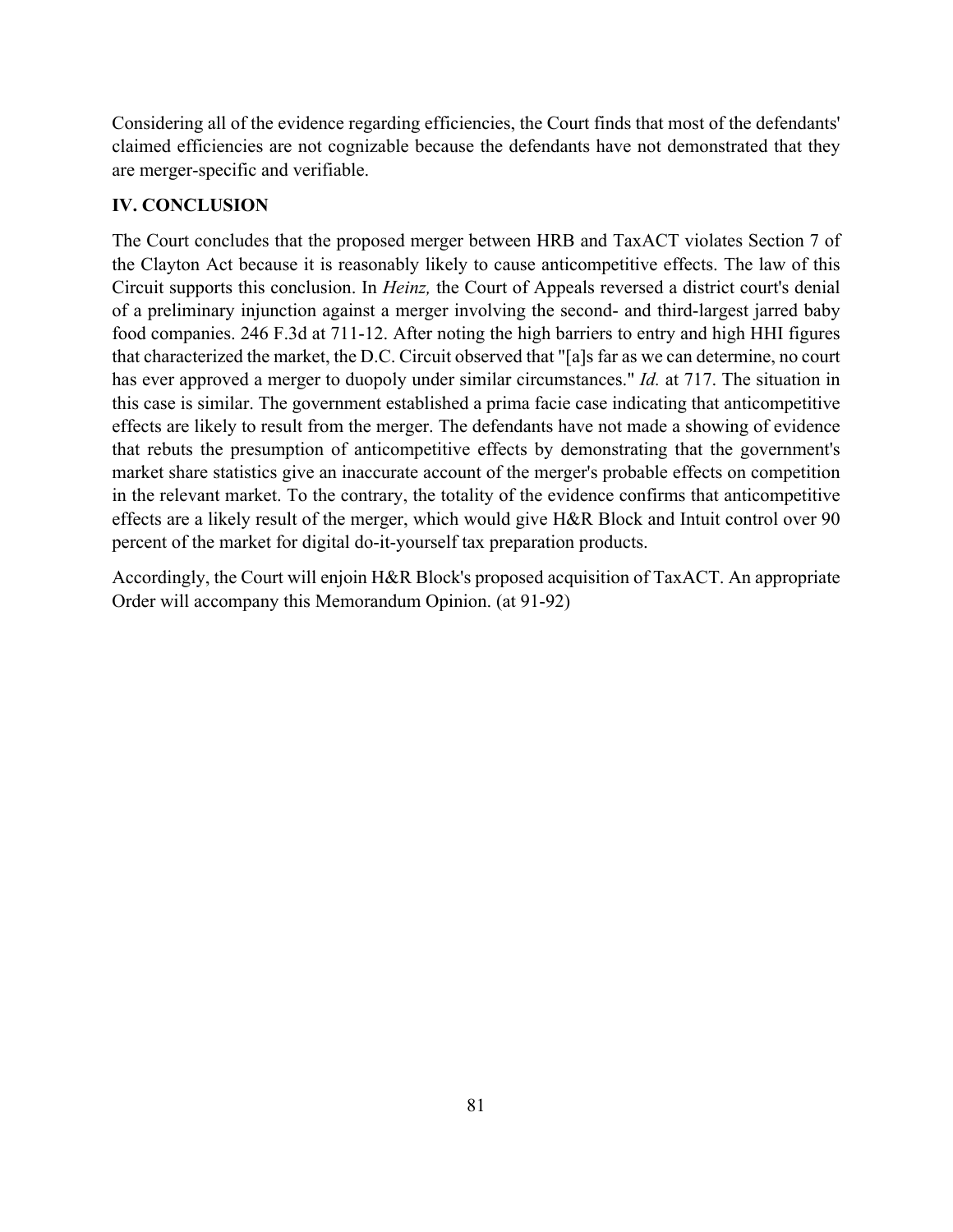## *United States v. E.I. Du Pont de Nemours & Co. 353 U.S. 586 (1957)*

*[Du Pont acquired 23% of General Motors' stock, starting in around 1917, and became GM's primary supplier for many automotive chemicals and components.]*

The primary issue is whether du Pont's commanding position as General Motors' supplier of automotive finishes and fabrics was achieved on competitive merit alone, or because its acquisition of the General Motors' stock, and the consequent close intercompany relationship, led to the insulation of most of the General Motors' market from free competition, with the resultant likelihood, at the time of suit, of the creation of a monopoly of a line of commerce. (at 589)

…

We hold that any acquisition by one corporation of all or any part of the stock of another corporation, competitor or not, is within the reach of the section whenever the reasonable likelihood appears that the acquisition will result in a restraint of commerce or in the creation of a monopoly of any line of commerce. Thus, although du Pont and General Motors are not competitors, a violation of the section has occurred if, as a result of the acquisition, there was at the time of suit a reasonable likelihood of a monopoly of any line of commerce. (at 592)

…

Determination of the relevant market is a necessary predicate to a finding of a violation of the Clayton Act because the threatened monopoly must be one which will substantially lessen competition "within the area of effective competition." Substantiality can be determined only in terms of the market affected. The record shows that automotive finishes and fabrics have sufficient peculiar characteristics and uses to constitute them products sufficiently distinct from all other finishes and fabrics to make them a "line of commerce" within the meaning of the Clayton Act. Cf. *Van Camp & Sons Co*. v. *American Can Co*., 278 U.S. 245. Thus, the bounds of the relevant market for the purposes of this case are not coextensive with the total market for finishes and fabrics, but are coextensive with the automobile industry, the relevant market for automotive finishes and fabrics.

The market affected must be substantial. *Standard Fashion Co*. v. *Magrane-Houston Co*., 258 U.S. 346, 357. Moreover, in order to establish a violation of § 7 the Government must prove a likelihood that competition may be "foreclosed in a substantial share of . . . [that market]." Both requirements are satisfied in this case. The substantiality of a relevant market comprising the automobile industry is undisputed. The substantiality of General Motors' share of that market is fully established in the evidence. (at 593-5)

…

The fact that sticks out in this voluminous record is that the bulk of du Pont's production has always supplied the largest part of the requirements of the one customer in the automobile industry connected to du Pont by a stock interest. The inference is overwhelming that du Pont's commanding position was promoted by its stock interest and was not gained solely on competitive